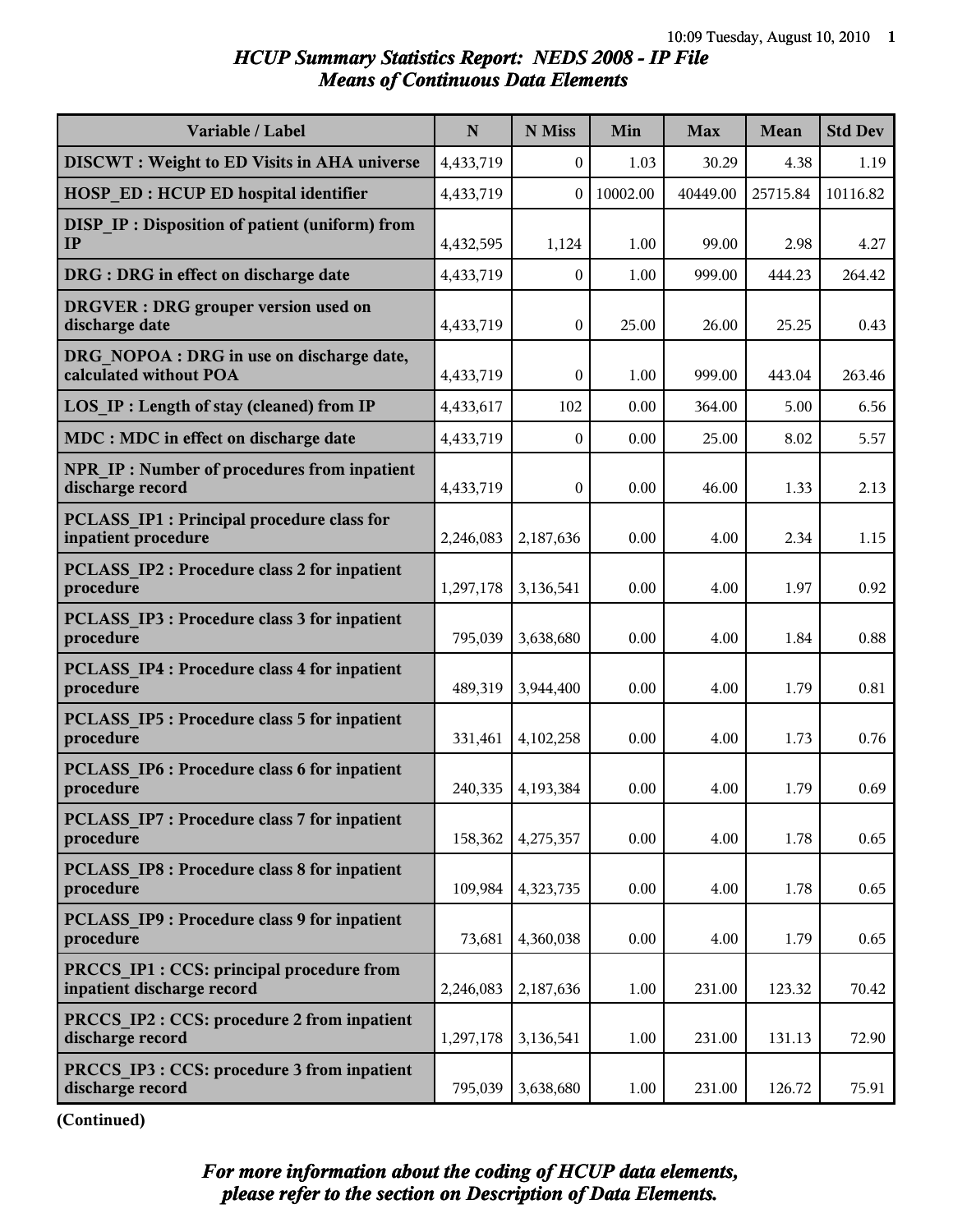| Variable / Label                                                      | N         | N Miss    | Min    | <b>Max</b> | <b>Mean</b> | <b>Std Dev</b> |
|-----------------------------------------------------------------------|-----------|-----------|--------|------------|-------------|----------------|
| PRCCS IP4 : CCS: procedure 4 from inpatient<br>discharge record       | 489,319   | 3,944,400 | 1.00   | 231.00     | 131.23      | 76.30          |
| <b>PRCCS IP5: CCS: procedure 5 from inpatient</b><br>discharge record | 331,461   | 4,102,258 | 1.00   | 231.00     | 128.18      | 77.63          |
| PRCCS IP6 : CCS: procedure 6 from inpatient<br>discharge record       | 240,335   | 4,193,384 | 1.00   | 231.00     | 125.61      | 77.03          |
| PRCCS IP7 : CCS: procedure 7 from inpatient<br>discharge record       | 158,362   | 4,275,357 | 1.00   | 231.00     | 124.94      | 77.36          |
| PRCCS IP8 : CCS: procedure 8 from inpatient<br>discharge record       | 109,984   | 4,323,735 | 1.00   | 231.00     | 145.15      | 78.46          |
| PRCCS IP9 : CCS: procedure 9 from inpatient<br>discharge record       | 73,681    | 4,360,038 | 1.00   | 231.00     | 146.91      | 77.40          |
| <b>TOTCHG IP: Total charge for ED and</b><br>inpatient services       | 4,382,301 | 51,418    | 100.00 | 1498184.0  | 31624.77    | 50205.06       |

#### *HCUP Summary Statistics Report: NEDS 2008 - IP File Means of Continuous Data Elements*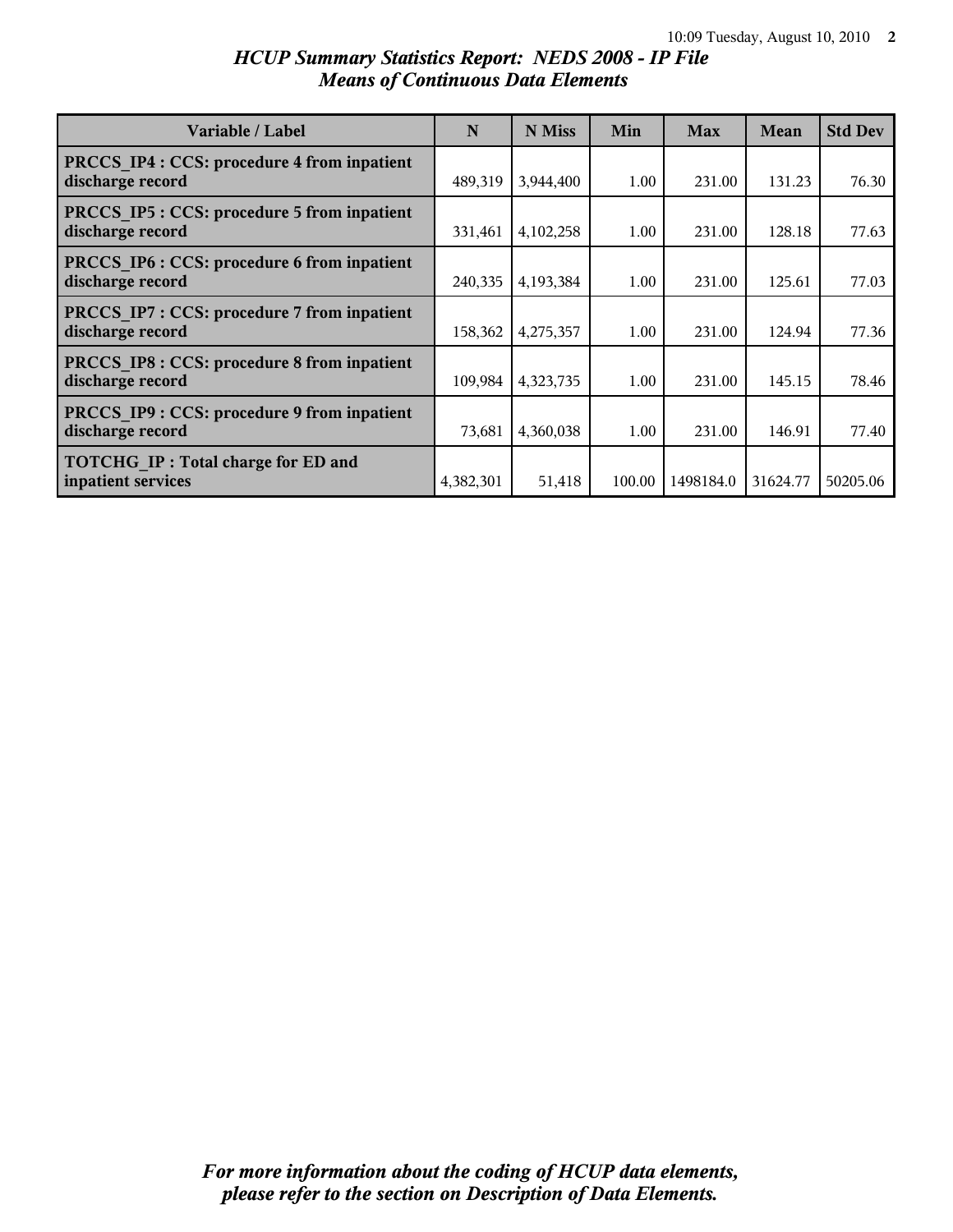| DISP IP                                   | Frequency | Percent |
|-------------------------------------------|-----------|---------|
| $\therefore$ Missing                      | 1,044     | 0.02    |
| .A: Invalid                               | 80        | 0.00    |
| 1: Routine                                | 2,831,784 | 63.87   |
| 2: Transfer: short-term hospital          | 129,526   | 2.92    |
| 5: Transfer: other type of facility       | 795,329   | 17.94   |
| 6: Home health care                       | 477,006   | 10.76   |
| 7: Against medical advice                 | 68,243    | 1.54    |
| 20: Died in hospital                      | 128,110   | 2.89    |
| 99: Discharged alive, destination unknown | 2,597     | 0.06    |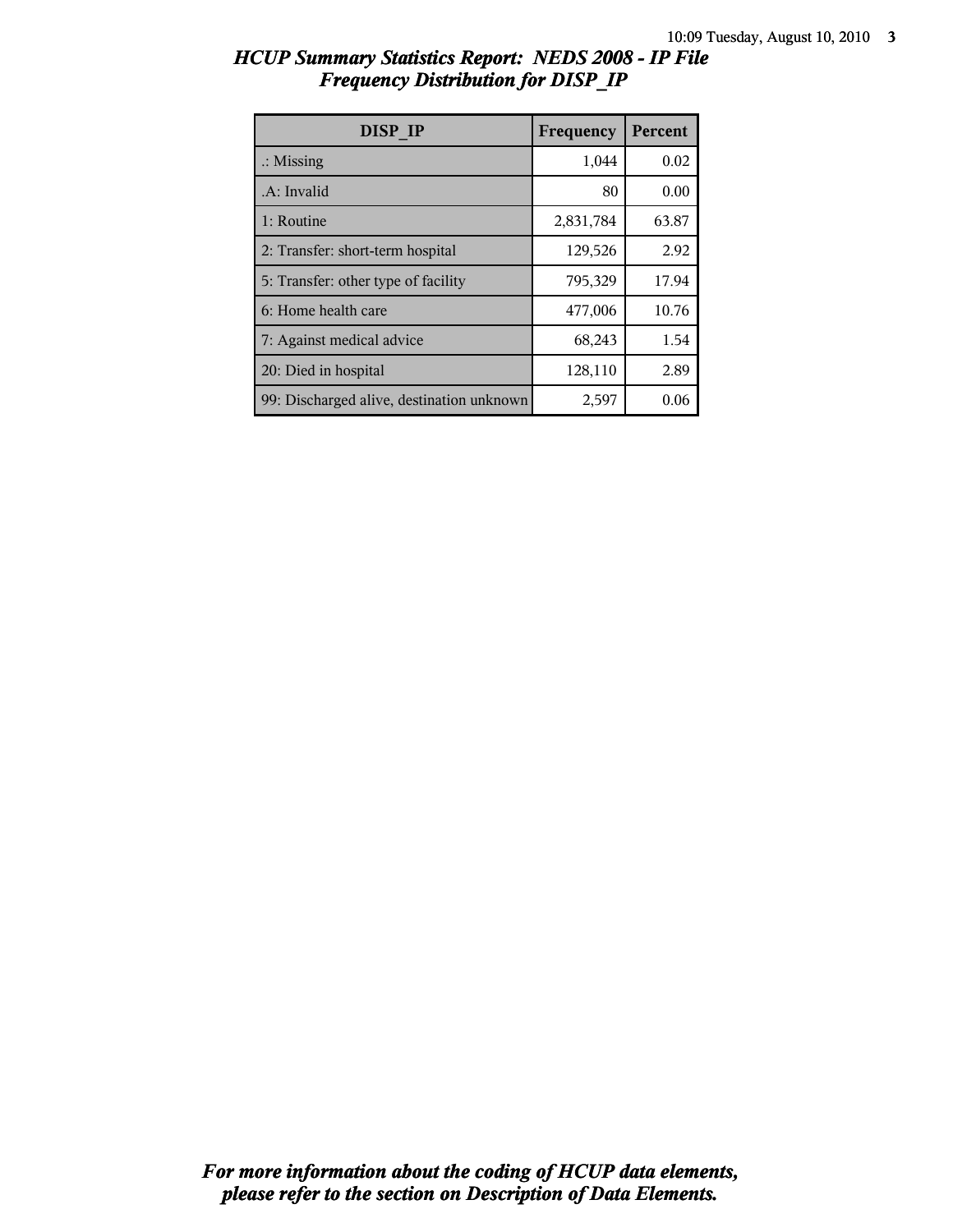| <b>DRG</b>                                                              | Frequency | Percent |
|-------------------------------------------------------------------------|-----------|---------|
| 1: HEART TRANSPLANT OR IMPLANT OF HEART ASSIST SYSTEM W MCC             | 93        | 0.00    |
| 2: HEART TRANSPLANT OR IMPLANT OF HEART ASSIST SYSTEM W/O MCC           | 13        | 0.00    |
| 3: ECMO OR TRACH W MV 96+ HRS OR PDX EXC FACE, MOUTH & NECK W MAJ O.R.  | 6,656     | 0.20    |
| 4: TRACH W MV 96+ HRS OR PDX EXC FACE, MOUTH & NECK W/O MAJ O.R.        | 6,429     | 0.19    |
| 5: LIVER TRANSPLANT W MCC OR INTESTINAL TRANSPLANT                      | 133       | 0.00    |
| 6: LIVER TRANSPLANT W/O MCC                                             | 68        | 0.00    |
| 7: LUNG TRANSPLANT                                                      | 28        | 0.00    |
| 8: SIMULTANEOUS PANCREAS/KIDNEY TRANSPLANT                              | 29        | 0.00    |
| 9: BONE MARROW TRANSPLANT                                               | 31        | 0.00    |
| 10: PANCREAS TRANSPLANT                                                 | 20        | 0.00    |
| 11: TRACHEOSTOMY FOR FACE, MOUTH & NECK DIAGNOSES W MCC                 | 256       | 0.01    |
| 12: TRACHEOSTOMY FOR FACE, MOUTH & NECK DIAGNOSES W CC                  | 250       | 0.01    |
| 13: TRACHEOSTOMY FOR FACE, MOUTH & NECK DIAGNOSES W/O CC/MCC            | 112       | 0.00    |
| 20: INTRACRANIAL VASCULAR PROCEDURES W PDX HEMORRHAGE W MCC             | 366       | 0.01    |
| 21: INTRACRANIAL VASCULAR PROCEDURES W PDX HEMORRHAGE W CC              | 249       | 0.01    |
| 22: INTRACRANIAL VASCULAR PROCEDURES W PDX HEMORRHAGE W/O CC/MCC        | 91        | 0.00    |
| 23: CRANIO W MAJOR DEV IMPL/ACUTE COMPLEX CNS PDX W MCC OR CHEMO IMPLAN | 1,375     | 0.04    |
| 24: CRANIO W MAJOR DEV IMPL/ACUTE COMPLEX CNS PDX W/O MCC               | 636       | 0.02    |
| 25: CRANIOTOMY & ENDOVASCULAR INTRACRANIAL PROCEDURES W MCC             | 2,759     | 0.08    |
| 26: CRANIOTOMY & ENDOVASCULAR INTRACRANIAL PROCEDURES W CC              | 2,225     | 0.07    |
| 27: CRANIOTOMY & ENDOVASCULAR INTRACRANIAL PROCEDURES W/O CC/MCC        | 1,891     | 0.06    |
| 28: SPINAL PROCEDURES W MCC                                             | 514       | 0.02    |
| 29: SPINAL PROCEDURES W CC OR SPINAL NEUROSTIMULATORS                   | 683       | 0.02    |
| 30: SPINAL PROCEDURES W/O CC/MCC                                        | 390       | 0.01    |
| 31: VENTRICULAR SHUNT PROCEDURES W MCC                                  | 429       | 0.01    |
| 32: VENTRICULAR SHUNT PROCEDURES W CC                                   | 893       | 0.03    |
| 33: VENTRICULAR SHUNT PROCEDURES W/O CC/MCC                             | 329       | 0.01    |
| 34: CAROTID ARTERY STENT PROCEDURE W MCC                                | 56        | 0.00    |
| 35: CAROTID ARTERY STENT PROCEDURE W CC                                 | 79        | 0.00    |
| 36: CAROTID ARTERY STENT PROCEDURE W/O CC/MCC                           | 71        | 0.00    |
| 37: EXTRACRANIAL PROCEDURES W MCC                                       | 627       | 0.02    |
| 38: EXTRACRANIAL PROCEDURES W CC                                        | 816       | 0.02    |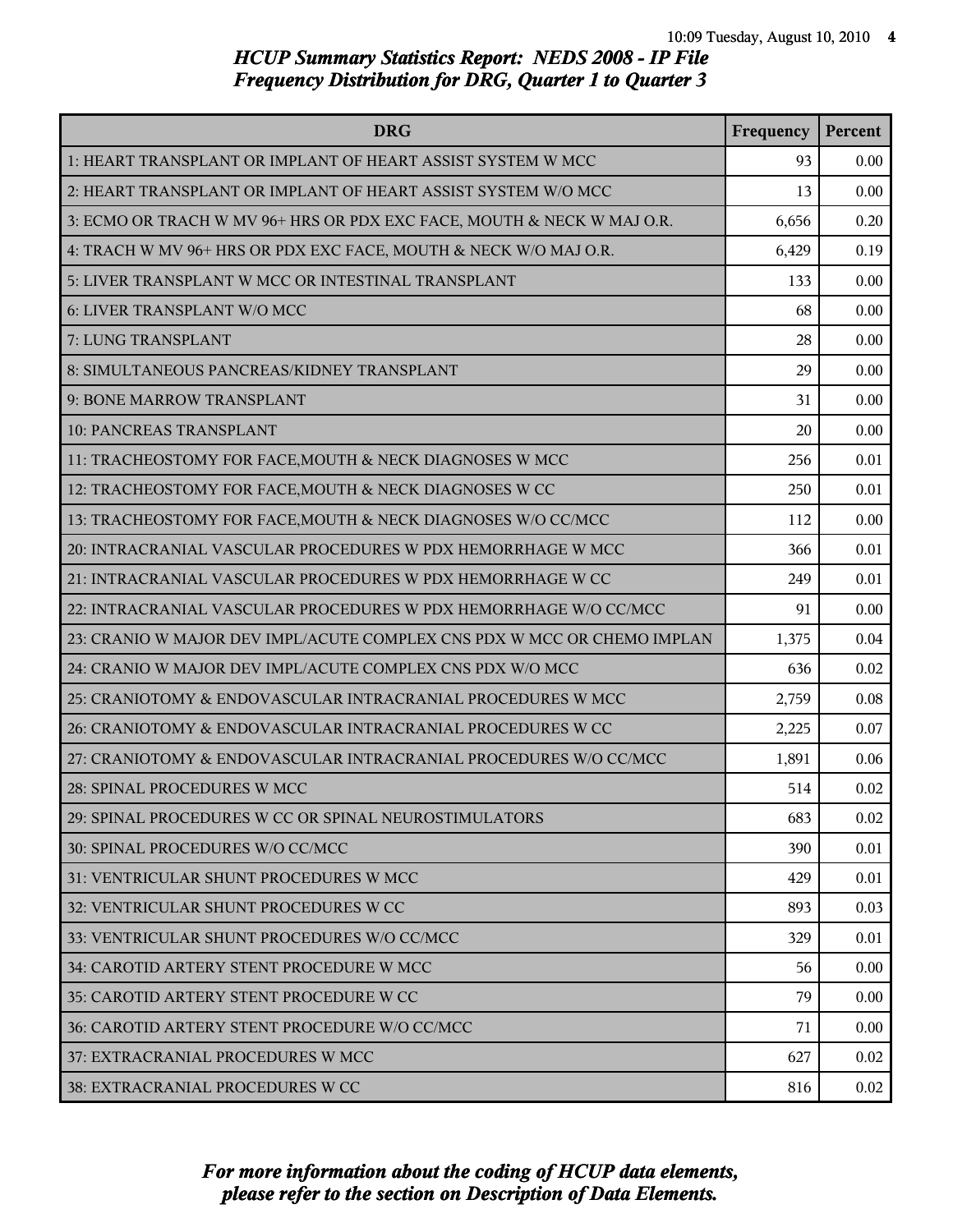| <b>DRG</b>                                                              | Frequency | Percent |
|-------------------------------------------------------------------------|-----------|---------|
| 39: EXTRACRANIAL PROCEDURES W/O CC/MCC                                  | 823       | 0.02    |
| 40: PERIPH/CRANIAL NERVE & OTHER NERV SYST PROC W MCC                   | 1,418     | 0.04    |
| 41: PERIPH/CRANIAL NERVE & OTHER NERV SYST PROC W CC OR PERIPH NEUROSTI | 1,670     | 0.05    |
| 42: PERIPH/CRANIAL NERVE & OTHER NERV SYST PROC W/O CC/MCC              | 550       | 0.02    |
| 52: SPINAL DISORDERS & INJURIES W CC/MCC                                | 465       | 0.01    |
| 53: SPINAL DISORDERS & INJURIES W/O CC/MCC                              | 382       | 0.01    |
| 54: NERVOUS SYSTEM NEOPLASMS W MCC                                      | 2,239     | 0.07    |
| 55: NERVOUS SYSTEM NEOPLASMS W/O MCC                                    | 4,447     | 0.13    |
| 56: DEGENERATIVE NERVOUS SYSTEM DISORDERS W MCC                         | 2,929     | 0.09    |
| 57: DEGENERATIVE NERVOUS SYSTEM DISORDERS W/O MCC                       | 12,251    | 0.37    |
| 58: MULTIPLE SCLEROSIS & CEREBELLAR ATAXIA W MCC                        | 307       | 0.01    |
| 59: MULTIPLE SCLEROSIS & CEREBELLAR ATAXIA W CC                         | 1,050     | 0.03    |
| 60: MULTIPLE SCLEROSIS & CEREBELLAR ATAXIA W/O CC/MCC                   | 1,706     | 0.05    |
| 61: ACUTE ISCHEMIC STROKE W USE OF THROMBOLYTIC AGENT W MCC             | 608       | 0.02    |
| 62: ACUTE ISCHEMIC STROKE W USE OF THROMBOLYTIC AGENT W CC              | 1,080     | 0.03    |
| 63: ACUTE ISCHEMIC STROKE W USE OF THROMBOLYTIC AGENT W/O CC/MCC        | 482       | 0.01    |
| 64: INTRACRANIAL HEMORRHAGE OR CEREBRAL INFARCTION W MCC                | 17,260    | 0.52    |
| 65: INTRACRANIAL HEMORRHAGE OR CEREBRAL INFARCTION W CC                 | 29,441    | 0.89    |
| 66: INTRACRANIAL HEMORRHAGE OR CEREBRAL INFARCTION W/O CC/MCC           | 22,788    | 0.69    |
| 67: NONSPECIFIC CVA & PRECEREBRAL OCCLUSION W/O INFARCT W MCC           | 481       | 0.01    |
| 68: NONSPECIFIC CVA & PRECEREBRAL OCCLUSION W/O INFARCT W/O MCC         | 2,699     | 0.08    |
| 69: TRANSIENT ISCHEMIA                                                  | 30,551    | 0.92    |
| 70: NONSPECIFIC CEREBROVASCULAR DISORDERS W MCC                         | 2,702     | 0.08    |
| 71: NONSPECIFIC CEREBROVASCULAR DISORDERS W CC                          | 3,201     | 0.10    |
| 72: NONSPECIFIC CEREBROVASCULAR DISORDERS W/O CC/MCC                    | 1,837     | 0.06    |
| 73: CRANIAL & PERIPHERAL NERVE DISORDERS W MCC                          | 3,108     | 0.09    |
| 74: CRANIAL & PERIPHERAL NERVE DISORDERS W/O MCC                        | 11,727    | 0.35    |
| 75: VIRAL MENINGITIS W CC/MCC                                           | 1,239     | 0.04    |
| 76: VIRAL MENINGITIS W/O CC/MCC                                         | 3,793     | 0.11    |
| 77: HYPERTENSIVE ENCEPHALOPATHY W MCC                                   | 493       | 0.01    |
| 78: HYPERTENSIVE ENCEPHALOPATHY W CC                                    | 543       | 0.02    |
| 79: HYPERTENSIVE ENCEPHALOPATHY W/O CC/MCC                              | 345       | 0.01    |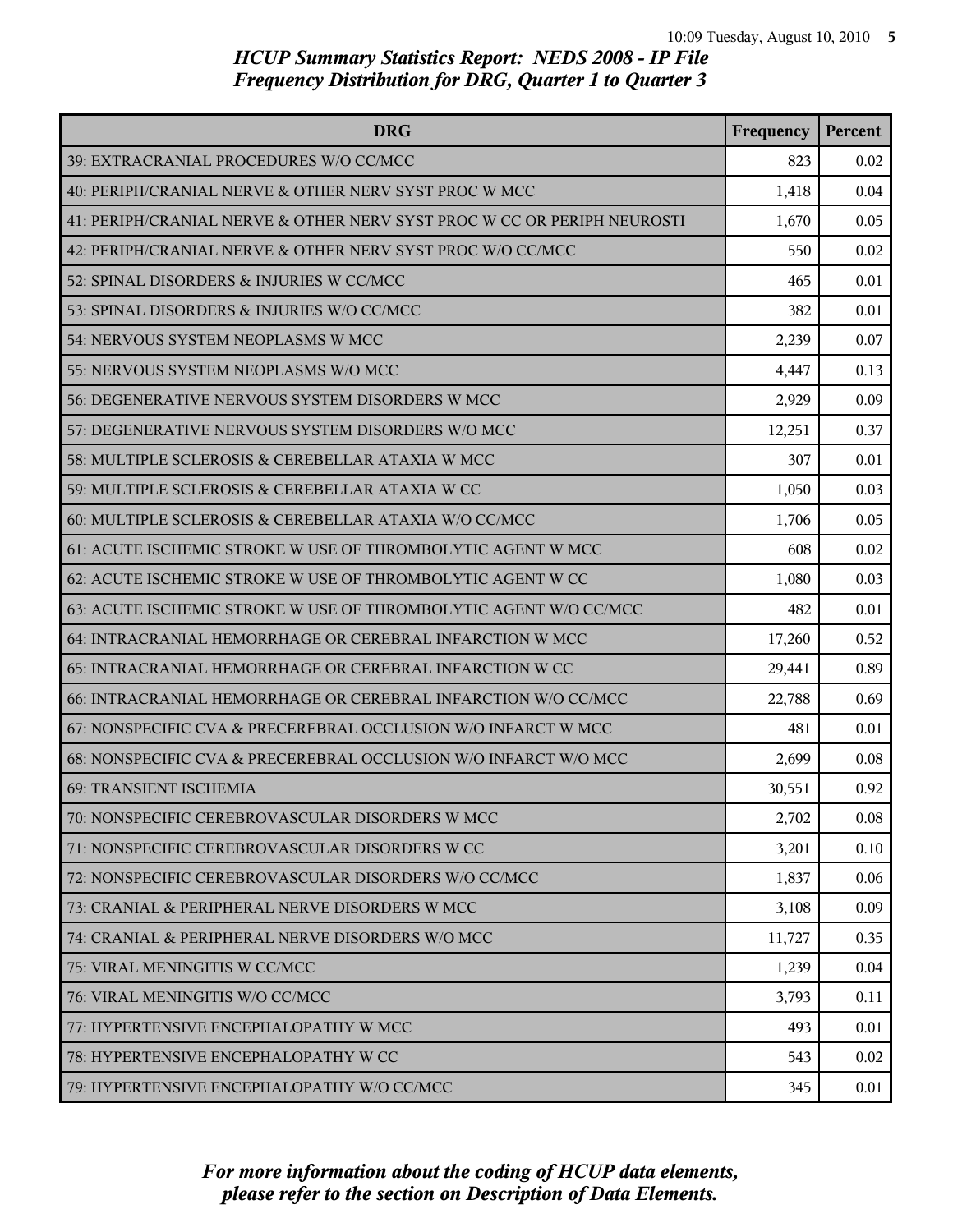| <b>DRG</b>                                                              | Frequency | Percent |
|-------------------------------------------------------------------------|-----------|---------|
| 80: NONTRAUMATIC STUPOR & COMA W MCC                                    | 550       | 0.02    |
| 81: NONTRAUMATIC STUPOR & COMA W/O MCC                                  | 1,941     | 0.06    |
| 82: TRAUMATIC STUPOR & COMA, COMA >1 HR W MCC                           | 1,049     | 0.03    |
| 83: TRAUMATIC STUPOR & COMA, COMA >1 HR W CC                            | 1,160     | 0.03    |
| 84: TRAUMATIC STUPOR & COMA, COMA >1 HR W/O CC/MCC                      | 2,046     | 0.06    |
| 85: TRAUMATIC STUPOR & COMA, COMA <1 HR W MCC                           | 2,009     | 0.06    |
| 86: TRAUMATIC STUPOR & COMA, COMA <1 HR W CC                            | 4,135     | 0.12    |
| 87: TRAUMATIC STUPOR & COMA, COMA <1 HR W/O CC/MCC                      | 7,086     | 0.21    |
| 88: CONCUSSION W MCC                                                    | 603       | 0.02    |
| 89: CONCUSSION W CC                                                     | 1,875     | 0.06    |
| 90: CONCUSSION W/O CC/MCC                                               | 3,935     | 0.12    |
| 91: OTHER DISORDERS OF NERVOUS SYSTEM W MCC                             | 2,972     | 0.09    |
| 92: OTHER DISORDERS OF NERVOUS SYSTEM W CC                              | 5,409     | 0.16    |
| 93: OTHER DISORDERS OF NERVOUS SYSTEM W/O CC/MCC                        | 6,069     | 0.18    |
| 94: BACTERIAL & TUBERCULOUS INFECTIONS OF NERVOUS SYSTEM W MCC          | 728       | 0.02    |
| 95: BACTERIAL & TUBERCULOUS INFECTIONS OF NERVOUS SYSTEM W CC           | 551       | 0.02    |
| 96: BACTERIAL & TUBERCULOUS INFECTIONS OF NERVOUS SYSTEM W/O CC/MCC     | 570       | 0.02    |
| 97: NON-BACTERIAL INFECT OF NERVOUS SYS EXC VIRAL MENINGITIS W MCC      | 462       | 0.01    |
| 98: NON-BACTERIAL INFECT OF NERVOUS SYS EXC VIRAL MENINGITIS W CC       | 469       | 0.01    |
| 99: NON-BACTERIAL INFECT OF NERVOUS SYS EXC VIRAL MENINGITIS W/O CC/MCC | 594       | 0.02    |
| 100: SEIZURES W MCC                                                     | 7,159     | 0.22    |
| 101: SEIZURES W/O MCC                                                   | 27,895    | 0.84    |
| 102: HEADACHES W MCC                                                    | 612       | 0.02    |
| 103: HEADACHES W/O MCC                                                  | 10,837    | 0.33    |
| 113: ORBITAL PROCEDURES W CC/MCC                                        | 310       | 0.01    |
| 114: ORBITAL PROCEDURES W/O CC/MCC                                      | 279       | 0.01    |
| 115: EXTRAOCULAR PROCEDURES EXCEPT ORBIT                                | 255       | 0.01    |
| 116: INTRAOCULAR PROCEDURES W CC/MCC                                    | 89        | 0.00    |
| 117: INTRAOCULAR PROCEDURES W/O CC/MCC                                  | 185       | 0.01    |
| 121: ACUTE MAJOR EYE INFECTIONS W CC/MCC                                | 306       | 0.01    |
| 122: ACUTE MAJOR EYE INFECTIONS W/O CC/MCC                              | 609       | 0.02    |
| 123: NEUROLOGICAL EYE DISORDERS                                         | 1,264     | 0.04    |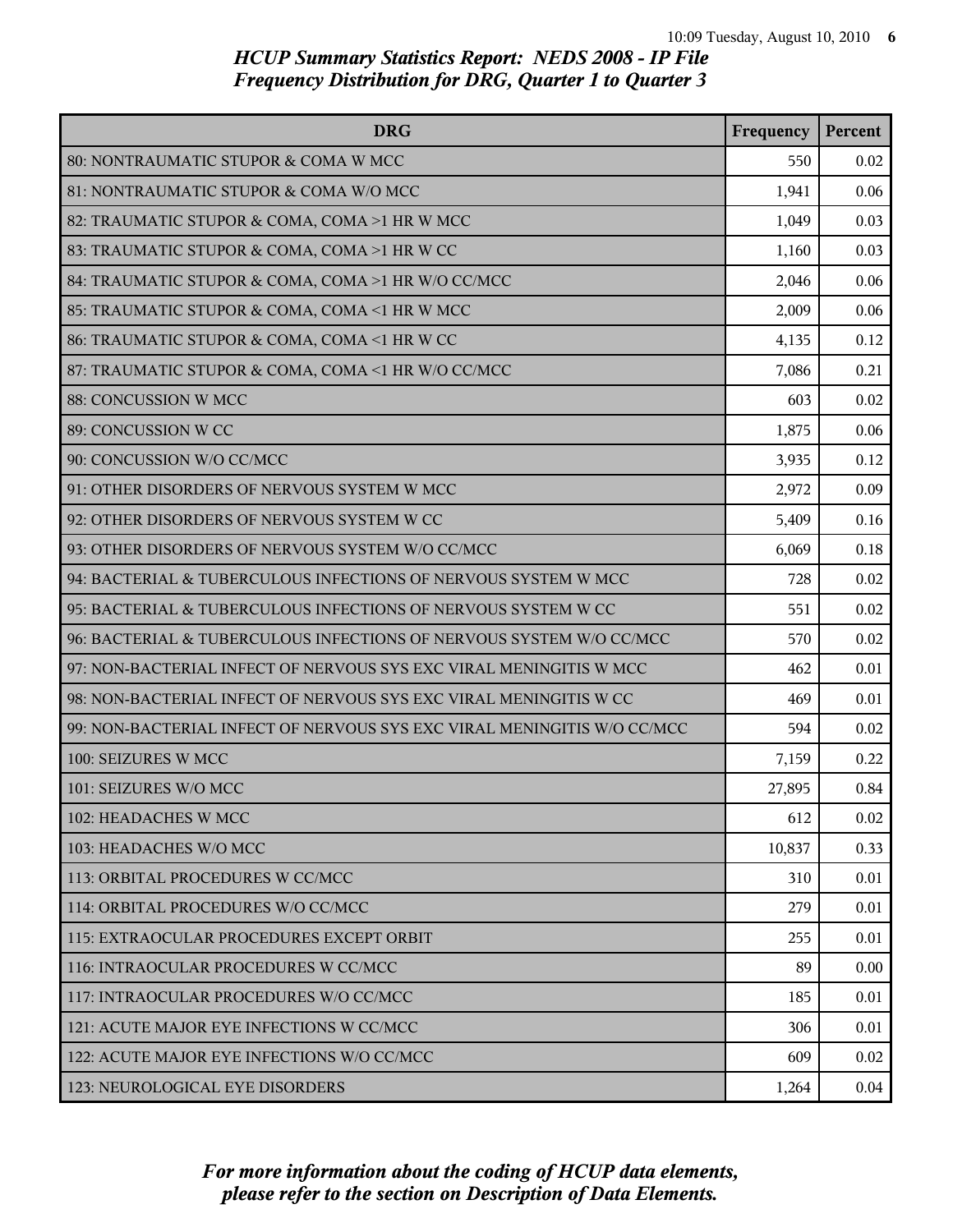| <b>DRG</b>                                                      | Frequency | Percent |
|-----------------------------------------------------------------|-----------|---------|
| 124: OTHER DISORDERS OF THE EYE W MCC                           | 247       | 0.01    |
| 125: OTHER DISORDERS OF THE EYE W/O MCC                         | 2,247     | 0.07    |
| 129: MAJOR HEAD & NECK PROCEDURES W CC/MCC OR MAJOR DEVICE      | 27        | 0.00    |
| 130: MAJOR HEAD & NECK PROCEDURES W/O CC/MCC                    | $\leq 10$ | $***$   |
| 131: CRANIAL/FACIAL PROCEDURES W CC/MCC                         | 911       | 0.03    |
| 132: CRANIAL/FACIAL PROCEDURES W/O CC/MCC                       | 1,166     | 0.04    |
| 133: OTHER EAR, NOSE, MOUTH & THROAT O.R. PROCEDURES W CC/MCC   | 835       | 0.03    |
| 134: OTHER EAR, NOSE, MOUTH & THROAT O.R. PROCEDURES W/O CC/MCC | 1,495     | 0.04    |
| 135: SINUS & MASTOID PROCEDURES W CC/MCC                        | 88        | 0.00    |
| 136: SINUS & MASTOID PROCEDURES W/O CC/MCC                      | 49        | 0.00    |
| 137: MOUTH PROCEDURES W CC/MCC                                  | 476       | 0.01    |
| 138: MOUTH PROCEDURES W/O CC/MCC                                | 391       | 0.01    |
| 139: SALIVARY GLAND PROCEDURES                                  | 22        | 0.00    |
| 146: EAR, NOSE, MOUTH & THROAT MALIGNANCY W MCC                 | 207       | 0.01    |
| 147: EAR, NOSE, MOUTH & THROAT MALIGNANCY W CC                  | 382       | 0.01    |
| 148: EAR, NOSE, MOUTH & THROAT MALIGNANCY W/O CC/MCC            | 130       | 0.00    |
| 149: DYSEQUILIBRIUM                                             | 12,104    | 0.36    |
| 150: EPISTAXIS W MCC                                            | 331       | 0.01    |
| 151: EPISTAXIS W/O MCC                                          | 1,746     | 0.05    |
| 152: OTITIS MEDIA & URI W MCC                                   | 1,370     | 0.04    |
| 153: OTITIS MEDIA & URI W/O MCC                                 | 13,908    | 0.42    |
| l 154: NASAL TRAUMA & DEFORMITY W MCC                           | 722       | 0.02    |
| 155: NASAL TRAUMA & DEFORMITY W CC                              | 2,083     | 0.06    |
| 156: NASAL TRAUMA & DEFORMITY W/O CC/MCC                        | 2,611     | 0.08    |
| 157: DENTAL & ORAL DISEASES W MCC                               | 485       | 0.01    |
| l 158: DENTAL & ORAL DISEASES W CC                              | 1,861     | 0.06    |
| 159: DENTAL & ORAL DISEASES W/O CC/MCC                          | 2,128     | 0.06    |
| 163: MAJOR CHEST PROCEDURES W MCC                               | 2,771     | 0.08    |
| 164: MAJOR CHEST PROCEDURES W CC                                | 1,055     | 0.03    |
| 165: MAJOR CHEST PROCEDURES W/O CC/MCC                          | 677       | 0.02    |
| 166: OTHER RESP SYSTEM O.R. PROCEDURES W MCC                    | 6,300     | 0.19    |
| 167: OTHER RESP SYSTEM O.R. PROCEDURES W CC                     | 4,413     | 0.13    |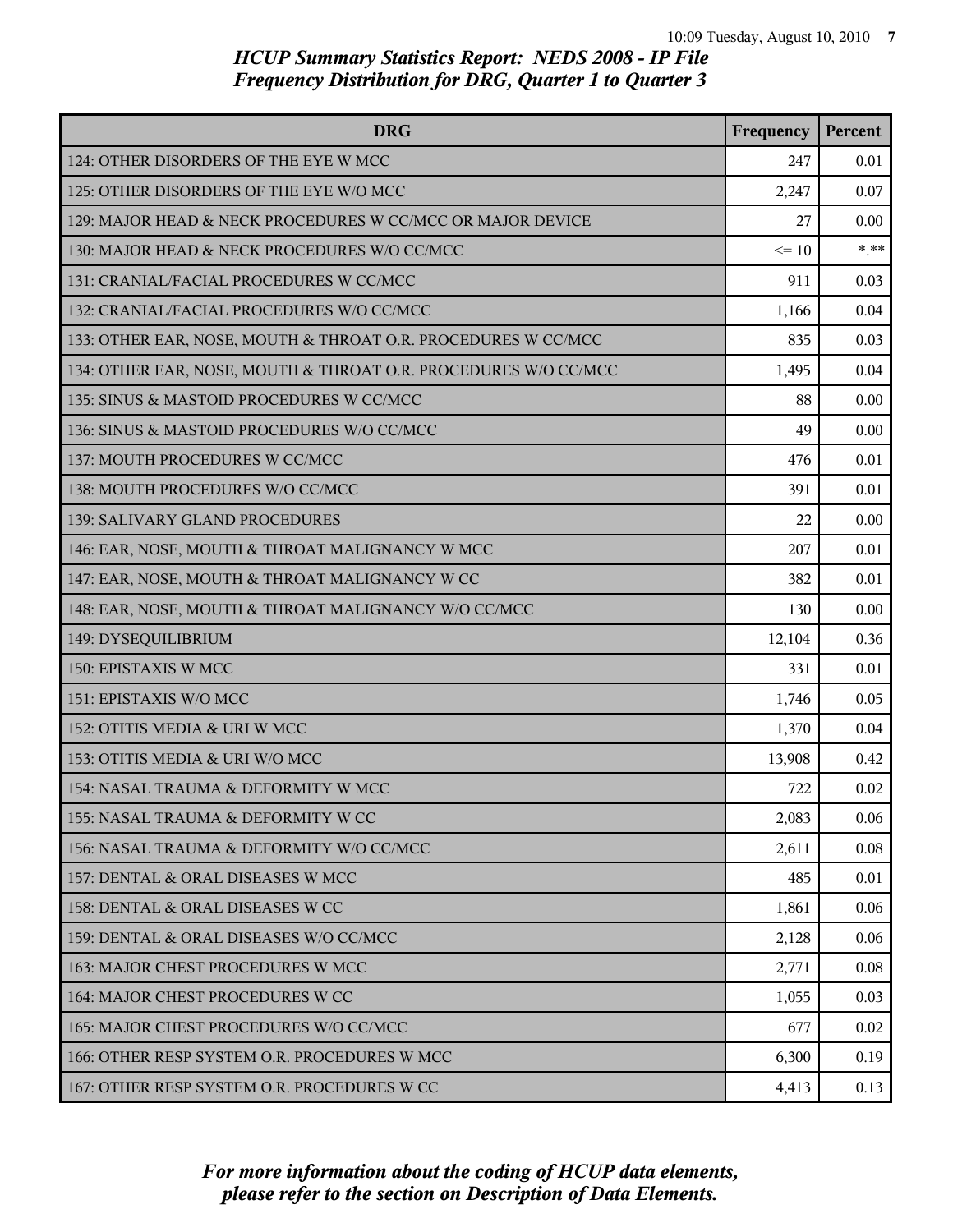| <b>DRG</b>                                             | Frequency | Percent |
|--------------------------------------------------------|-----------|---------|
| 168: OTHER RESP SYSTEM O.R. PROCEDURES W/O CC/MCC      | 977       | 0.03    |
| 175: PULMONARY EMBOLISM W MCC                          | 4,815     | 0.14    |
| 176: PULMONARY EMBOLISM W/O MCC                        | 13,490    | 0.41    |
| 177: RESPIRATORY INFECTIONS & INFLAMMATIONS W MCC      | 19,301    | 0.58    |
| 178: RESPIRATORY INFECTIONS & INFLAMMATIONS W CC       | 15,197    | 0.46    |
| 179: RESPIRATORY INFECTIONS & INFLAMMATIONS W/O CC/MCC | 4,895     | 0.15    |
| 180: RESPIRATORY NEOPLASMS W MCC                       | 5,924     | 0.18    |
| 181: RESPIRATORY NEOPLASMS W CC                        | 6,711     | 0.20    |
| 182: RESPIRATORY NEOPLASMS W/O CC/MCC                  | 865       | 0.03    |
| 183: MAJOR CHEST TRAUMA W MCC                          | 1,027     | 0.03    |
| 184: MAJOR CHEST TRAUMA W CC                           | 2,099     | 0.06    |
| 185: MAJOR CHEST TRAUMA W/O CC/MCC                     | 996       | 0.03    |
| 186: PLEURAL EFFUSION W MCC                            | 2,710     | 0.08    |
| 187: PLEURAL EFFUSION W CC                             | 2,467     | 0.07    |
| 188: PLEURAL EFFUSION W/O CC/MCC                       | 888       | 0.03    |
| 189: PULMONARY EDEMA & RESPIRATORY FAILURE             | 34,011    | 1.02    |
| 190: CHRONIC OBSTRUCTIVE PULMONARY DISEASE W MCC       | 34,119    | 1.03    |
| 191: CHRONIC OBSTRUCTIVE PULMONARY DISEASE W CC        | 35,856    | 1.08    |
| 192: CHRONIC OBSTRUCTIVE PULMONARY DISEASE W/O CC/MCC  | 45,729    | 1.37    |
| 193: SIMPLE PNEUMONIA & PLEURISY W MCC                 | 29,558    | 0.89    |
| 194: SIMPLE PNEUMONIA & PLEURISY W CC                  | 63,429    | 1.91    |
| 195: SIMPLE PNEUMONIA & PLEURISY W/O CC/MCC            | 40,404    | 1.21    |
| 196: INTERSTITIAL LUNG DISEASE W MCC                   | 1,780     | 0.05    |
| 197: INTERSTITIAL LUNG DISEASE W CC                    | 1,820     | 0.05    |
| 198: INTERSTITIAL LUNG DISEASE W/O CC/MCC              | 1,067     | 0.03    |
| 199: PNEUMOTHORAX W MCC                                | 1,344     | 0.04    |
| 200: PNEUMOTHORAX W CC                                 | 3,783     | 0.11    |
| 201: PNEUMOTHORAX W/O CC/MCC                           | 2,960     | 0.09    |
| 202: BRONCHITIS & ASTHMA W CC/MCC                      | 18,624    | 0.56    |
| 203: BRONCHITIS & ASTHMA W/O CC/MCC                    | 36,211    | 1.09    |
| 204: RESPIRATORY SIGNS & SYMPTOMS                      | 9,393     | 0.28    |
| 205: OTHER RESPIRATORY SYSTEM DIAGNOSES W MCC          | 2,084     | 0.06    |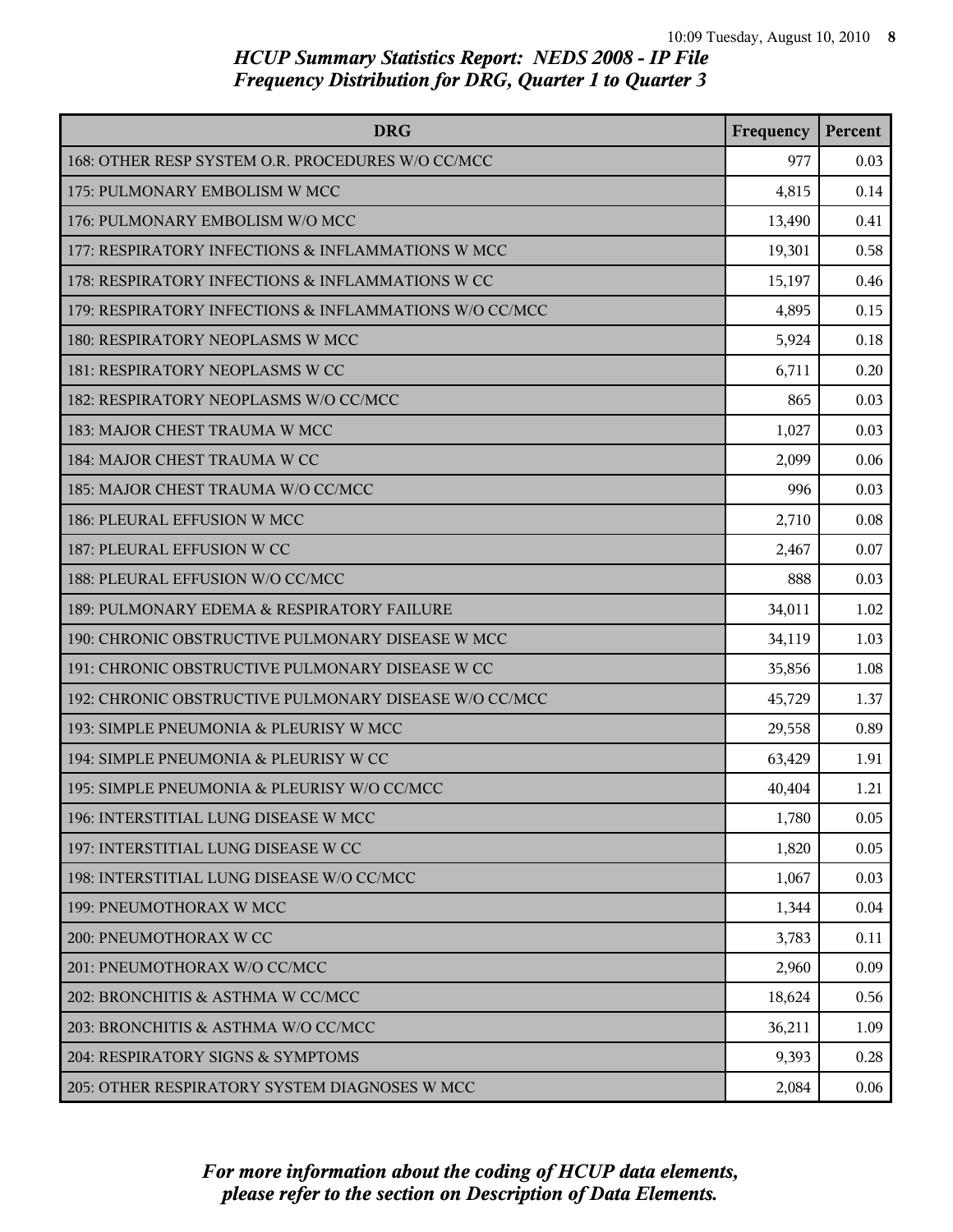| <b>DRG</b>                                                               | Frequency | Percent |
|--------------------------------------------------------------------------|-----------|---------|
| 206: OTHER RESPIRATORY SYSTEM DIAGNOSES W/O MCC                          | 8,076     | 0.24    |
| 207: RESPIRATORY SYSTEM DIAGNOSIS W VENTILATOR SUPPORT 96+ HOURS         | 11,591    | 0.35    |
| 208: RESPIRATORY SYSTEM DIAGNOSIS W VENTILATOR SUPPORT <96 HOURS         | 22,959    | 0.69    |
| 215: OTHER HEART ASSIST SYSTEM IMPLANT                                   | 21        | 0.00    |
| 216: CARDIAC VALVE & OTH MAJ CARDIOTHORACIC PROC W CARD CATH W MCC       | 1,335     | 0.04    |
| 217: CARDIAC VALVE & OTH MAJ CARDIOTHORACIC PROC W CARD CATH W CC        | 545       | 0.02    |
| 218: CARDIAC VALVE & OTH MAJ CARDIOTHORACIC PROC W CARD CATH W/O CC/MCC  | 88        | 0.00    |
| 219: CARDIAC VALVE & OTH MAJ CARDIOTHORACIC PROC W/O CARD CATH W MCC     | 405       | 0.01    |
| 220: CARDIAC VALVE & OTH MAJ CARDIOTHORACIC PROC W/O CARD CATH W CC      | 202       | 0.01    |
| 221: CARDIAC VALVE & OTH MAJ CARDIOTHORACIC PROC W/O CARD CATH W/O CC/MC | 34        | 0.00    |
| 222: CARDIAC DEFIB IMPLANT W CARDIAC CATH W AMI/HF/SHOCK W MCC           | 730       | 0.02    |
| 223: CARDIAC DEFIB IMPLANT W CARDIAC CATH W AMI/HF/SHOCK W/O MCC         | 589       | 0.02    |
| 224: CARDIAC DEFIB IMPLANT W CARDIAC CATH W/O AMI/HF/SHOCK W MCC         | 616       | 0.02    |
| 225: CARDIAC DEFIB IMPLANT W CARDIAC CATH W/O AMI/HF/SHOCK W/O MCC       | 761       | 0.02    |
| 226: CARDIAC DEFIBRILLATOR IMPLANT W/O CARDIAC CATH W MCC                | 1,185     | 0.04    |
| 227: CARDIAC DEFIBRILLATOR IMPLANT W/O CARDIAC CATH W/O MCC              | 1,837     | 0.06    |
| 228: OTHER CARDIOTHORACIC PROCEDURES W MCC                               | 354       | 0.01    |
| 229: OTHER CARDIOTHORACIC PROCEDURES W CC                                | 262       | 0.01    |
| 230: OTHER CARDIOTHORACIC PROCEDURES W/O CC/MCC                          | 46        | 0.00    |
| 231: CORONARY BYPASS W PTCA W MCC                                        | 396       | 0.01    |
| 232: CORONARY BYPASS W PTCA W/O MCC                                      | 372       | 0.01    |
| 233: CORONARY BYPASS W CARDIAC CATH W MCC                                | 2,904     | 0.09    |
| 234: CORONARY BYPASS W CARDIAC CATH W/O MCC                              | 4,441     | 0.13    |
| 235: CORONARY BYPASS W/O CARDIAC CATH W MCC                              | 246       | 0.01    |
| 236: CORONARY BYPASS W/O CARDIAC CATH W/O MCC                            | 387       | 0.01    |
| 237: MAJOR CARDIOVASC PROCEDURES W MCC OR THORACIC AORTIC ANUERYSM REPAI | 3,844     | 0.12    |
| 238: MAJOR CARDIOVASC PROCEDURES W/O MCC                                 | 2,665     | 0.08    |
| 239: AMPUTATION FOR CIRC SYS DISORDERS EXC UPPER LIMB & TOE W MCC        | 1,776     | 0.05    |
| 240: AMPUTATION FOR CIRC SYS DISORDERS EXC UPPER LIMB & TOE W CC         | 1,087     | 0.03    |
| 241: AMPUTATION FOR CIRC SYS DISORDERS EXC UPPER LIMB & TOE W/O CC/MCC   | 111       | 0.00    |
| 242: PERMANENT CARDIAC PACEMAKER IMPLANT W MCC                           | 4,003     | 0.12    |
| 243: PERMANENT CARDIAC PACEMAKER IMPLANT W CC                            | 5,396     | 0.16    |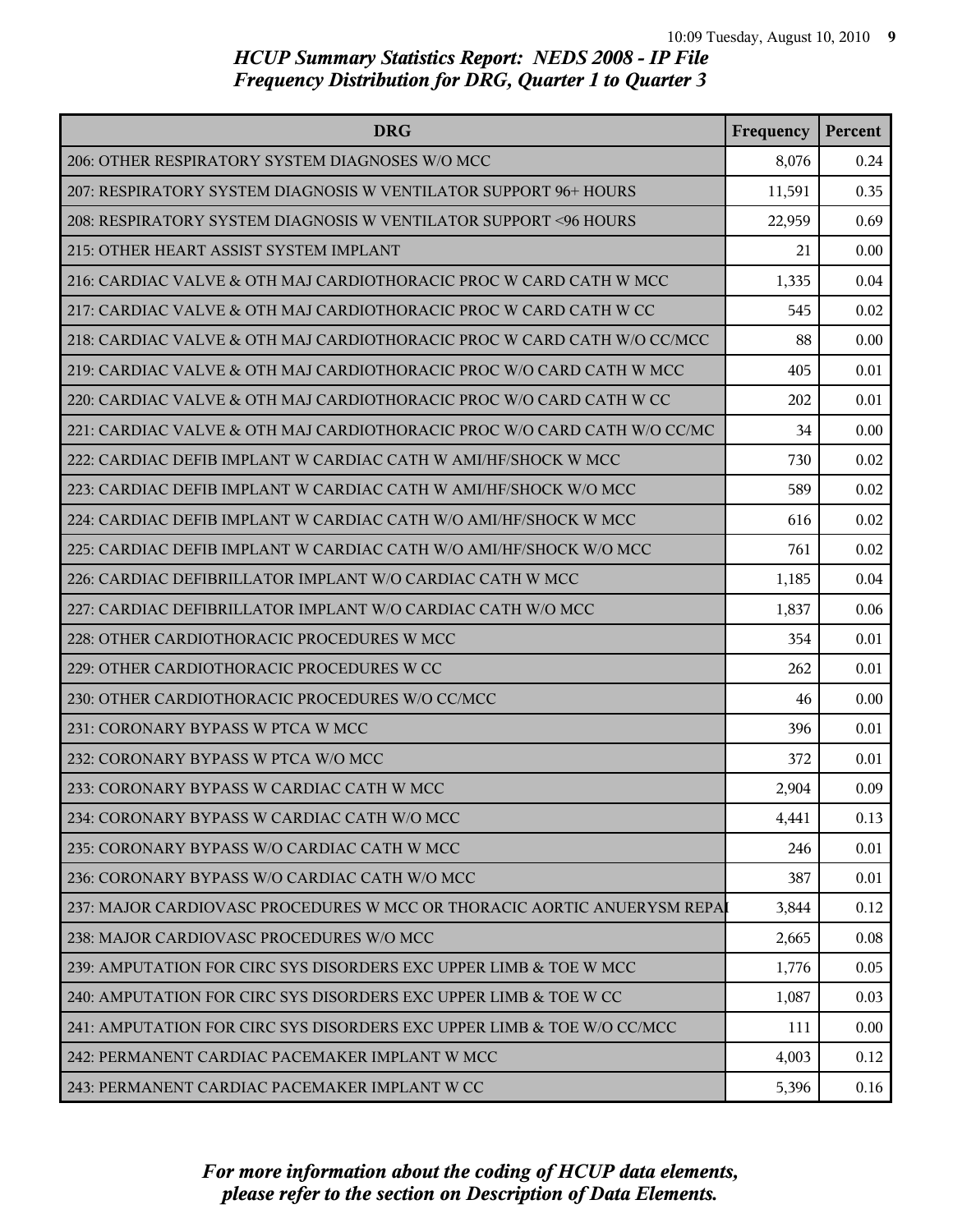| <b>DRG</b>                                                               | Frequency | Percent |
|--------------------------------------------------------------------------|-----------|---------|
| 244: PERMANENT CARDIAC PACEMAKER IMPLANT W/O CC/MCC                      | 5,905     | 0.18    |
| 245: AICD LEAD & GENERATOR PROCEDURES                                    | 413       | 0.01    |
| 246: PERC CARDIOVASC PROC W DRUG-ELUTING STENT W MCC OR 4+ VESSELS/STENT | 5,148     | 0.15    |
| 247: PERC CARDIOVASC PROC W DRUG-ELUTING STENT W/O MCC                   | 22,263    | 0.67    |
| 248: PERC CARDIOVASC PROC W NON-DRUG-ELUTING STENT W MCC OR 4+ VES/STENT | 3,404     | 0.10    |
| 249: PERC CARDIOVASC PROC W NON-DRUG-ELUTING STENT W/O MCC               | 11,558    | 0.35    |
| 250: PERC CARDIOVASC PROC W/O CORONARY ARTERY STENT OR AMI W MCC         | 1,455     | 0.04    |
| 251: PERC CARDIOVASC PROC W/O CORONARY ARTERY STENT OR AMI W/O MCC       | 5,051     | 0.15    |
| 252: OTHER VASCULAR PROCEDURES W MCC                                     | 6,128     | 0.18    |
| 253: OTHER VASCULAR PROCEDURES W CC                                      | 4,329     | 0.13    |
| 254: OTHER VASCULAR PROCEDURES W/O CC/MCC                                | 1,904     | 0.06    |
| 255: UPPER LIMB & TOE AMPUTATION FOR CIRC SYSTEM DISORDERS W MCC         | 396       | 0.01    |
| 256: UPPER LIMB & TOE AMPUTATION FOR CIRC SYSTEM DISORDERS W CC          | 516       | 0.02    |
| 257: UPPER LIMB & TOE AMPUTATION FOR CIRC SYSTEM DISORDERS W/O CC/MCC    | 43        | 0.00    |
| 258: CARDIAC PACEMAKER DEVICE REPLACEMENT W MCC                          | 147       | 0.00    |
| 259: CARDIAC PACEMAKER DEVICE REPLACEMENT W/O MCC                        | 498       | 0.01    |
| 260: CARDIAC PACEMAKER REVISION EXCEPT DEVICE REPLACEMENT W MCC          | 212       | 0.01    |
| 261: CARDIAC PACEMAKER REVISION EXCEPT DEVICE REPLACEMENT W CC           | 348       | 0.01    |
| 262: CARDIAC PACEMAKER REVISION EXCEPT DEVICE REPLACEMENT W/O CC/MCC     | 223       | 0.01    |
| 263: VEIN LIGATION & STRIPPING                                           | 80        | 0.00    |
| 264: OTHER CIRCULATORY SYSTEM O.R. PROCEDURES                            | 3,781     | 0.11    |
| 280: ACUTE MYOCARDIAL INFARCTION, DISCHARGED ALIVE W MCC                 | 18,026    | 0.54    |
| 281: ACUTE MYOCARDIAL INFARCTION, DISCHARGED ALIVE W CC                  | 12,385    | 0.37    |
| 282: ACUTE MYOCARDIA INFARCTION, DISCHARGED ALIVE W/O CC/MCC             | 13,966    | 0.42    |
| 283: ACUTE MYOCARDIAL INFARCTION, EXPIRED W MCC                          | 3,396     | 0.10    |
| 284: ACUTE MYOCARDIAL INFARCTION, EXPIRED W CC                           | 668       | 0.02    |
| 285: ACUTE MYOCARDIAL INFARCTION, EXPIRED W/O CC/MCC                     | 368       | 0.01    |
| 286: CIRCULATORY DISORDERS EXCEPT AMI, W CARD CATH W MCC                 | 6,258     | 0.19    |
| 287: CIRCULATORY DISORDERS EXCEPT AMI, W CARD CATH W/O MCC               | 42,930    | 1.29    |
| 288: ACUTE & SUBACUTE ENDOCARDITIS W MCC                                 | 857       | 0.03    |
| 289: ACUTE & SUBACUTE ENDOCARDITIS W CC                                  | 356       | 0.01    |
| 290: ACUTE & SUBACUTE ENDOCARDITIS W/O CC/MCC                            | 110       | 0.00    |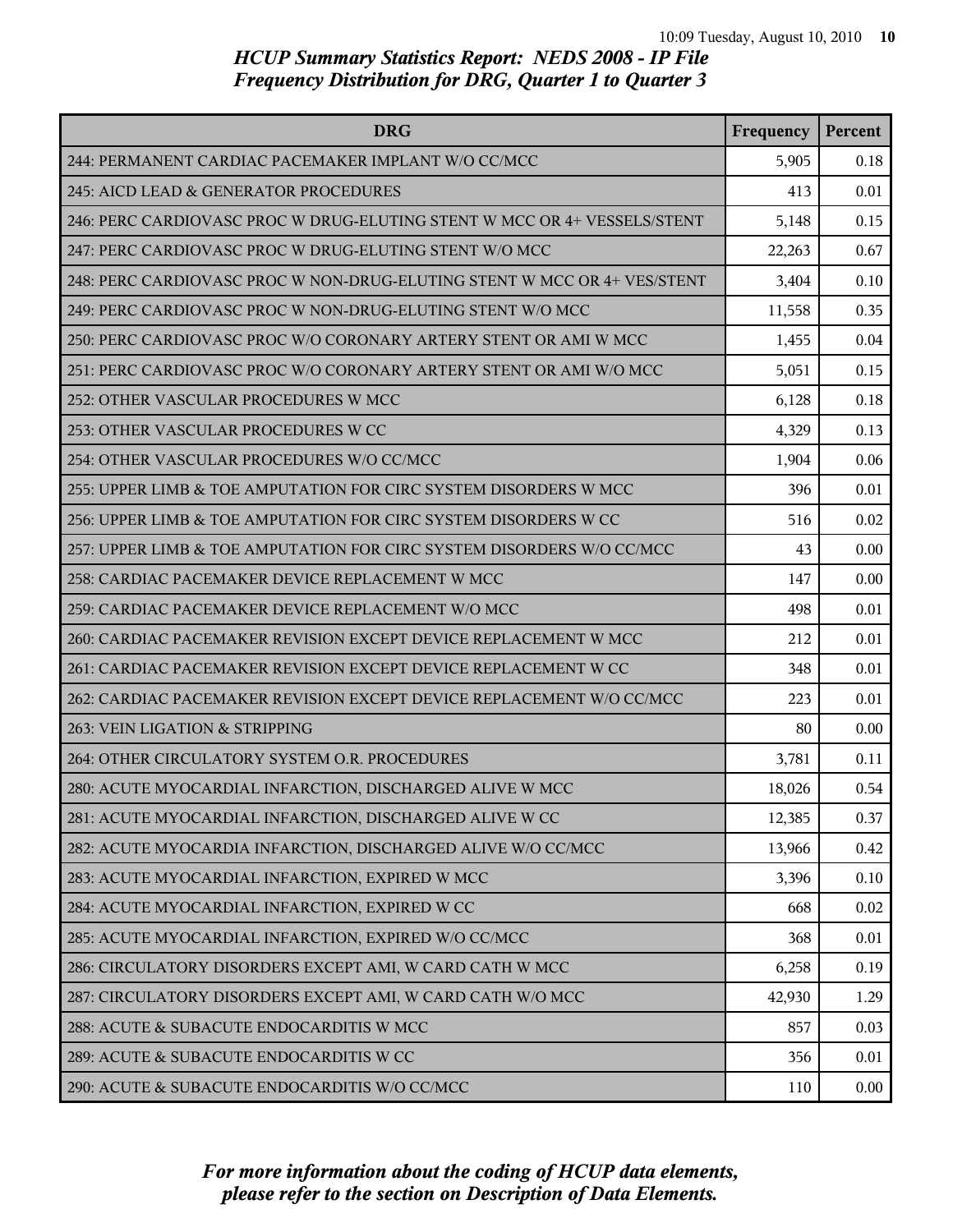| <b>DRG</b>                                                | Frequency | Percent |
|-----------------------------------------------------------|-----------|---------|
| 291: HEART FAILURE & SHOCK W MCC                          | 49,415    | 1.49    |
| 292: HEART FAILURE & SHOCK W CC                           | 46,865    | 1.41    |
| 293: HEART FAILURE & SHOCK W/O CC/MCC                     | 33,624    | 1.01    |
| 294: DEEP VEIN THROMBOPHLEBITIS W CC/MCC                  | 348       | 0.01    |
| 295: DEEP VEIN THROMBOPHLEBITIS W/O CC/MCC                | 198       | 0.01    |
| 296: CARDIAC ARREST, UNEXPLAINED W MCC                    | 630       | 0.02    |
| 297: CARDIAC ARREST, UNEXPLAINED W CC                     | 208       | 0.01    |
| 298: CARDIAC ARREST, UNEXPLAINED W/O CC/MCC               | 138       | 0.00    |
| 299: PERIPHERAL VASCULAR DISORDERS W MCC                  | 6,189     | 0.19    |
| 300: PERIPHERAL VASCULAR DISORDERS W CC                   | 10,052    | 0.30    |
| 301: PERIPHERAL VASCULAR DISORDERS W/O CC/MCC             | 7,742     | 0.23    |
| 302: ATHEROSCLEROSIS W MCC                                | 2,014     | 0.06    |
| 303: ATHEROSCLEROSIS W/O MCC                              | 17,710    | 0.53    |
| 304: HYPERTENSION W MCC                                   | 1,083     | 0.03    |
| 305: HYPERTENSION W/O MCC                                 | 13,680    | 0.41    |
| 306: CARDIAC CONGENITAL & VALVULAR DISORDERS W MCC        | 549       | 0.02    |
| 307: CARDIAC CONGENITAL & VALVULAR DISORDERS W/O MCC      | 1,387     | 0.04    |
| 308: CARDIAC ARRHYTHMIA & CONDUCTION DISORDERS W MCC      | 13,257    | 0.40    |
| 309: CARDIAC ARRHYTHMIA & CONDUCTION DISORDERS W CC       | 22,313    | 0.67    |
| 310: CARDIAC ARRHYTHMIA & CONDUCTION DISORDERS W/O CC/MCC | 40,468    | 1.22    |
| 311: ANGINA PECTORIS                                      | 7,832     | 0.24    |
| 312: SYNCOPE & COLLAPSE                                   | 51,201    | 1.54    |
| 313: CHEST PAIN                                           | 97,540    | 2.93    |
| 314: OTHER CIRCULATORY SYSTEM DIAGNOSES W MCC             | 15,356    | 0.46    |
| 315: OTHER CIRCULATORY SYSTEM DIAGNOSES W CC              | 7,863     | 0.24    |
| 316: OTHER CIRCULATORY SYSTEM DIAGNOSES W/O CC/MCC        | 5,057     | 0.15    |
| 326: STOMACH, ESOPHAGEAL & DUODENAL PROC W MCC            | 2,762     | 0.08    |
| 327: STOMACH, ESOPHAGEAL & DUODENAL PROC W CC             | 1,465     | 0.04    |
| 328: STOMACH, ESOPHAGEAL & DUODENAL PROC W/O CC/MCC       | 1,708     | 0.05    |
| 329: MAJOR SMALL & LARGE BOWEL PROCEDURES W MCC           | 11,884    | 0.36    |
| 330: MAJOR SMALL & LARGE BOWEL PROCEDURES W CC            | 8,526     | 0.26    |
| 331: MAJOR SMALL & LARGE BOWEL PROCEDURES W/O CC/MCC      | 2,564     | 0.08    |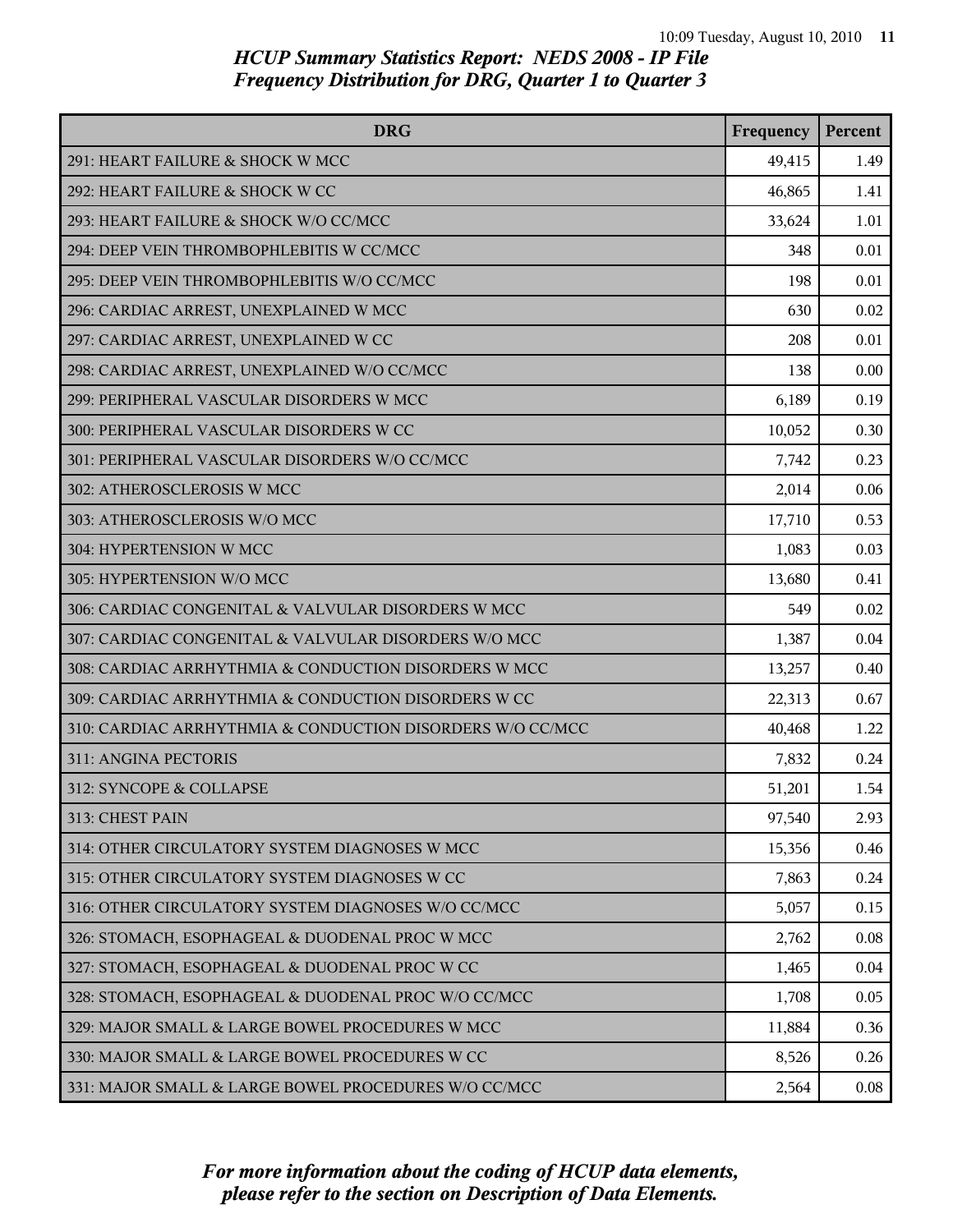| <b>DRG</b>                                                          | Frequency | Percent |
|---------------------------------------------------------------------|-----------|---------|
| 332: RECTAL RESECTION W MCC                                         | 161       | 0.00    |
| 333: RECTAL RESECTION W CC                                          | 235       | 0.01    |
| 334: RECTAL RESECTION W/O CC/MCC                                    | 54        | 0.00    |
| 335: PERITONEAL ADHESIOLYSIS W MCC                                  | 1,941     | 0.06    |
| 336: PERITONEAL ADHESIOLYSIS W CC                                   | 3,256     | 0.10    |
| 337: PERITONEAL ADHESIOLYSIS W/O CC/MCC                             | 2,758     | 0.08    |
| 338: APPENDECTOMY W COMPLICATED PRINCIPAL DIAG W MCC                | 838       | 0.03    |
| 339: APPENDECTOMY W COMPLICATED PRINCIPAL DIAG W CC                 | 2,825     | 0.08    |
| 340: APPENDECTOMY W COMPLICATED PRINCIPAL DIAG W/O CC/MCC           | 7,125     | 0.21    |
| 341: APPENDECTOMY W/O COMPLICATED PRINCIPAL DIAG W MCC              | 714       | 0.02    |
| 342: APPENDECTOMY W/O COMPLICATED PRINCIPAL DIAG W CC               | 3,128     | 0.09    |
| 343: APPENDECTOMY W/O COMPLICATED PRINCIPAL DIAG W/O CC/MCC         | 28,606    | 0.86    |
| 344: MINOR SMALL & LARGE BOWEL PROCEDURES W MCC                     | 114       | 0.00    |
| 345: MINOR SMALL & LARGE BOWEL PROCEDURES W CC                      | 198       | 0.01    |
| 346: MINOR SMALL & LARGE BOWEL PROCEDURES W/O CC/MCC                | 177       | 0.01    |
| 347: ANAL & STOMAL PROCEDURES W MCC                                 | 441       | 0.01    |
| 348: ANAL & STOMAL PROCEDURES W CC                                  | 1,253     | 0.04    |
| 349: ANAL & STOMAL PROCEDURES W/O CC/MCC                            | 2,233     | 0.07    |
| 350: INGUINAL & FEMORAL HERNIA PROCEDURES W MCC                     | 302       | 0.01    |
| 351: INGUINAL & FEMORAL HERNIA PROCEDURES W CC                      | 798       | 0.02    |
| 352: INGUINAL & FEMORAL HERNIA PROCEDURES W/O CC/MCC                | 1,802     | 0.05    |
| 353: HERNIA PROCEDURES EXCEPT INGUINAL & FEMORAL W MCC              | 616       | 0.02    |
| 354: HERNIA PROCEDURES EXCEPT INGUINAL & FEMORAL W CC               | 1,371     | 0.04    |
| 355: HERNIA PROCEDURES EXCEPT INGUINAL & FEMORAL W/O CC/MCC         | 1,973     | 0.06    |
| 356: OTHER DIGESTIVE SYSTEM O.R. PROCEDURES W MCC                   | 2,197     | 0.07    |
| 357: OTHER DIGESTIVE SYSTEM O.R. PROCEDURES W CC                    | 1,736     | 0.05    |
| 358: OTHER DIGESTIVE SYSTEM O.R. PROCEDURES W/O CC/MCC              | 906       | 0.03    |
| 368: MAJOR ESOPHAGEAL DISORDERS W MCC                               | 1,239     | 0.04    |
| 369: MAJOR ESOPHAGEAL DISORDERS W CC                                | 2,063     | 0.06    |
| 370: MAJOR ESOPHAGEAL DISORDERS W/O CC/MCC                          | 1,185     | 0.04    |
| 371: MAJOR GASTROINTESTINAL DISORDERS & PERITONEAL INFECTIONS W MCC | 7,905     | 0.24    |
| 372: MAJOR GASTROINTESTINAL DISORDERS & PERITONEAL INFECTIONS W CC  | 8,124     | 0.24    |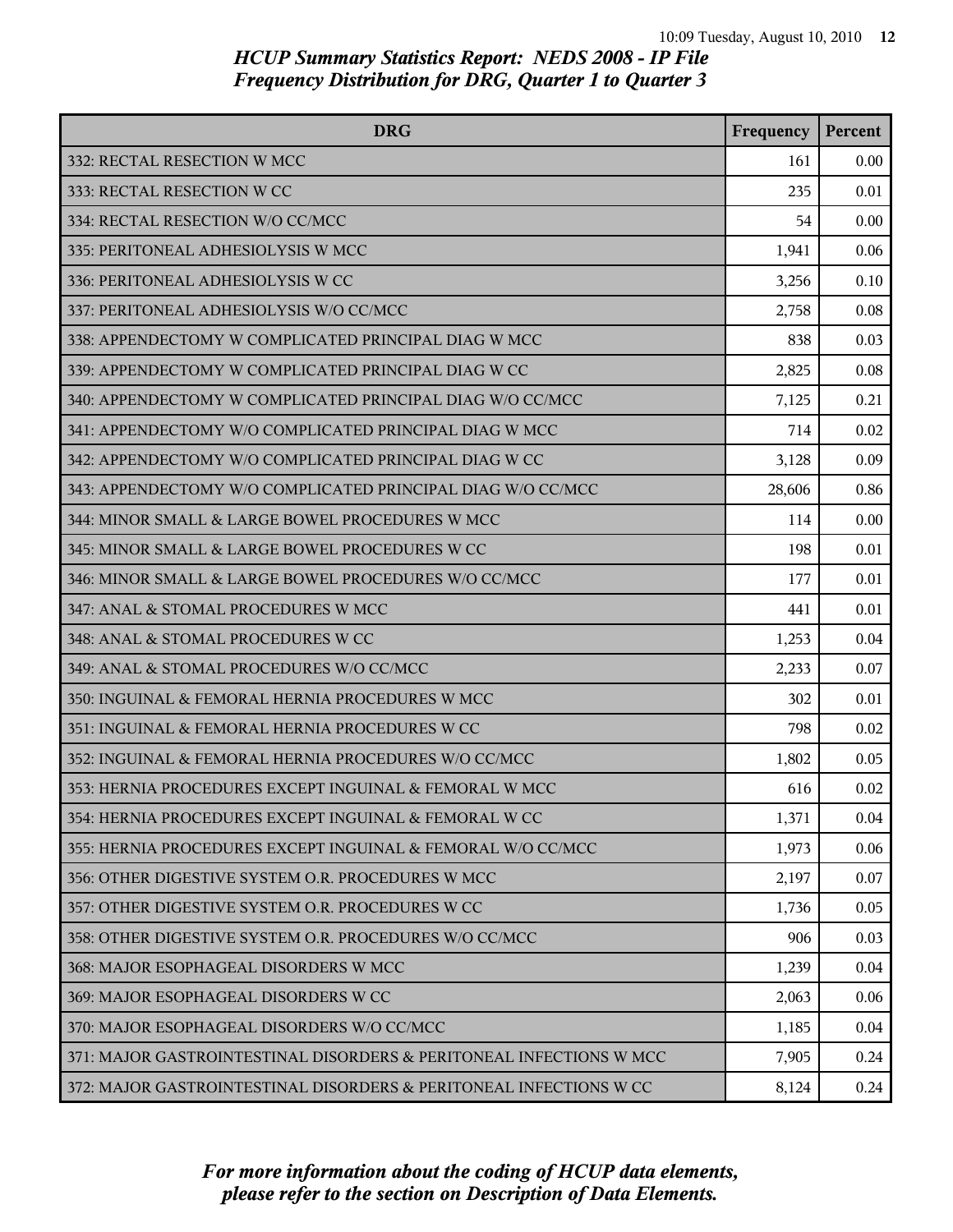| <b>DRG</b>                                                               | Frequency | Percent |
|--------------------------------------------------------------------------|-----------|---------|
| 373: MAJOR GASTROINTESTINAL DISORDERS & PERITONEAL INFECTIONS W/O CC/MCC | 5,400     | 0.16    |
| 374: DIGESTIVE MALIGNANCY W MCC                                          | 2,469     | 0.07    |
| 375: DIGESTIVE MALIGNANCY W CC                                           | 4,270     | 0.13    |
| 376: DIGESTIVE MALIGNANCY W/O CC/MCC                                     | 680       | 0.02    |
| 377: G.I. HEMORRHAGE W MCC                                               | 16,034    | 0.48    |
| 378: G.I. HEMORRHAGE W CC                                                | 31,769    | 0.96    |
| 379: G.I. HEMORRHAGE W/O CC/MCC                                          | 19,952    | 0.60    |
| 380: COMPLICATED PEPTIC ULCER W MCC                                      | 955       | 0.03    |
| 381: COMPLICATED PEPTIC ULCER W CC                                       | 1,700     | 0.05    |
| 382: COMPLICATED PEPTIC ULCER W/O CC/MCC                                 | 1,271     | 0.04    |
| 383: UNCOMPLICATED PEPTIC ULCER W MCC                                    | 469       | 0.01    |
| 384: UNCOMPLICATED PEPTIC ULCER W/O MCC                                  | 3,200     | 0.10    |
| 385: INFLAMMATORY BOWEL DISEASE W MCC                                    | 1,248     | 0.04    |
| 386: INFLAMMATORY BOWEL DISEASE W CC                                     | 4,939     | 0.15    |
| 387: INFLAMMATORY BOWEL DISEASE W/O CC/MCC                               | 4,513     | 0.14    |
| 388: G.I. OBSTRUCTION W MCC                                              | 6,068     | 0.18    |
| 389: G.I. OBSTRUCTION W CC                                               | 14,116    | 0.42    |
| 390: G.I. OBSTRUCTION W/O CC/MCC                                         | 17,101    | 0.51    |
| 391: ESOPHAGITIS, GASTROENT & MISC DIGEST DISORDERS W MCC                | 15,204    | 0.46    |
| 392: ESOPHAGITIS, GASTROENT & MISC DIGEST DISORDERS W/O MCC              | 114,293   | 3.44    |
| 393: OTHER DIGESTIVE SYSTEM DIAGNOSES W MCC                              | 6,922     | 0.21    |
| 394: OTHER DIGESTIVE SYSTEM DIAGNOSES W CC                               | 14,775    | 0.44    |
| 395: OTHER DIGESTIVE SYSTEM DIAGNOSES W/O CC/MCC                         | 9,245     | 0.28    |
| 405: PANCREAS, LIVER & SHUNT PROCEDURES W MCC                            | 754       | 0.02    |
| 406: PANCREAS, LIVER & SHUNT PROCEDURES W CC                             | 338       | 0.01    |
| 407: PANCREAS, LIVER & SHUNT PROCEDURES W/O CC/MCC                       | 123       | 0.00    |
| 408: BILIARY TRACT PROC EXCEPT ONLY CHOLECYST W OR W/O C.D.E. W MCC      | 307       | 0.01    |
| 409: BILIARY TRACT PROC EXCEPT ONLY CHOLECYST W OR W/O C.D.E. W CC       | 231       | 0.01    |
| 410: BILIARY TRACT PROC EXCEPT ONLY CHOLECYST W OR W/O C.D.E. W/O CC/MCC | 110       | 0.00    |
| 411: CHOLECYSTECTOMY W C.D.E. W MCC                                      | 223       | 0.01    |
| 412: CHOLECYSTECTOMY W C.D.E. W CC                                       | 228       | 0.01    |
| 413: CHOLECYSTECTOMY W C.D.E. W/O CC/MCC                                 | 283       | 0.01    |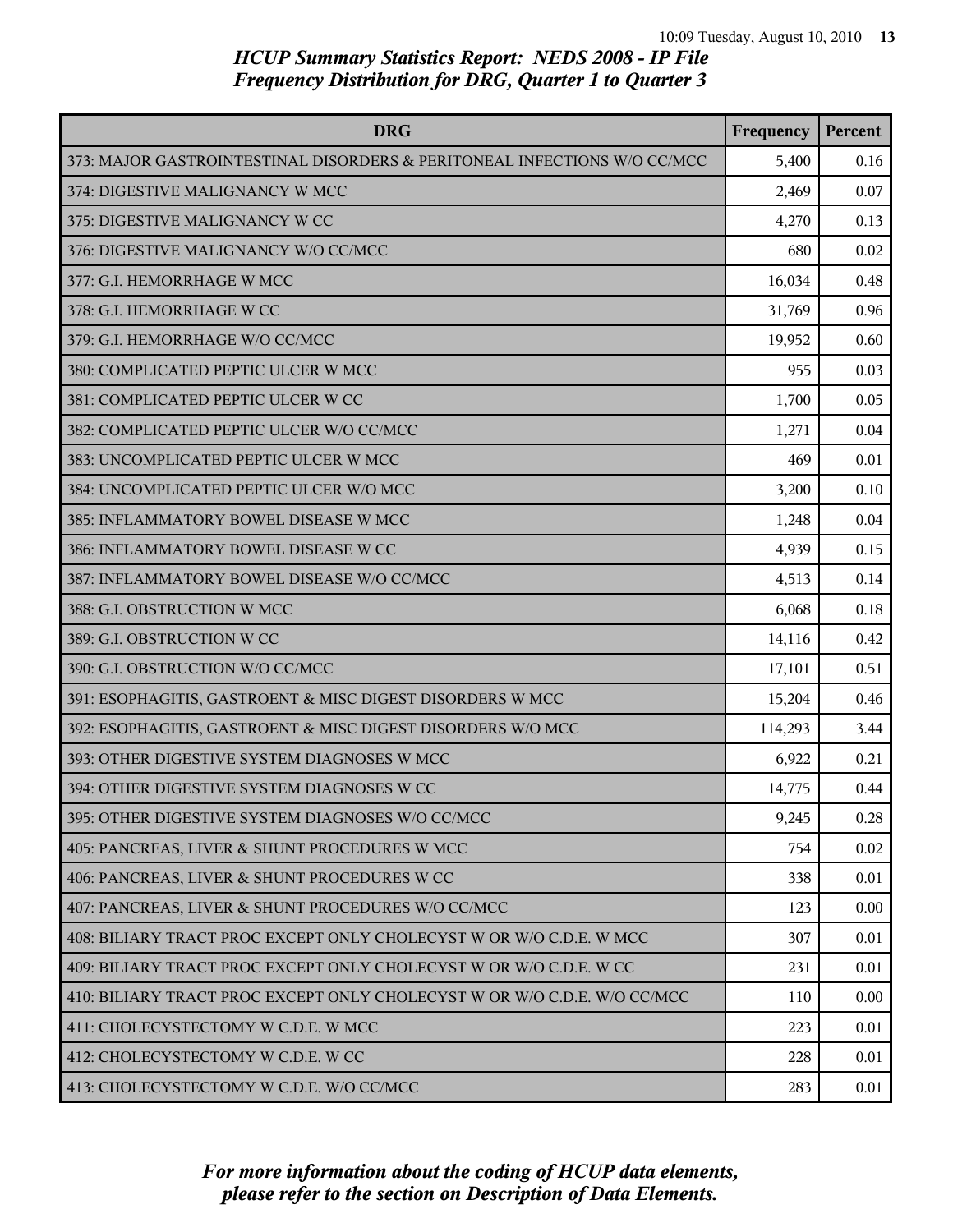| <b>DRG</b>                                                         | Frequency | Percent |
|--------------------------------------------------------------------|-----------|---------|
| 414: CHOLECYSTECTOMY EXCEPT BY LAPAROSCOPE W/O C.D.E. W MCC        | 1,270     | 0.04    |
| 415: CHOLECYSTECTOMY EXCEPT BY LAPAROSCOPE W/O C.D.E. W CC         | 1,356     | 0.04    |
| 416: CHOLECYSTECTOMY EXCEPT BY LAPAROSCOPE W/O C.D.E. W/O CC/MCC   | 1,242     | 0.04    |
| 417: LAPAROSCOPIC CHOLECYSTECTOMY W/O C.D.E. W MCC                 | 6,952     | 0.21    |
| 418: LAPAROSCOPIC CHOLECYSTECTOMY W/O C.D.E. W CC                  | 11,045    | 0.33    |
| 419: LAPAROSCOPIC CHOLECYSTECTOMY W/O C.D.E. W/O CC/MCC            | 22,101    | 0.66    |
| 420: HEPATOBILIARY DIAGNOSTIC PROCEDURES W MCC                     | 190       | 0.01    |
| 421: HEPATOBILIARY DIAGNOSTIC PROCEDURES W CC                      | 137       | 0.00    |
| 422: HEPATOBILIARY DIAGNOSTIC PROCEDURES W/O CC/MCC                | 71        | 0.00    |
| 423: OTHER HEPATOBILIARY OR PANCREAS O.R. PROCEDURES W MCC         | 411       | 0.01    |
| 424: OTHER HEPATOBILIARY OR PANCREAS O.R. PROCEDURES W CC          | 158       | 0.00    |
| 425: OTHER HEPATOBILIARY OR PANCREAS O.R. PROCEDURES W/O CC/MCC    | 33        | 0.00    |
| 432: CIRRHOSIS & ALCOHOLIC HEPATITIS W MCC                         | 7,612     | 0.23    |
| 433: CIRRHOSIS & ALCOHOLIC HEPATITIS W CC                          | 4,790     | 0.14    |
| 434: CIRRHOSIS & ALCOHOLIC HEPATITIS W/O CC/MCC                    | 448       | 0.01    |
| 435: MALIGNANCY OF HEPATOBILIARY SYSTEM OR PANCREAS W MCC          | 3,249     | 0.10    |
| 436: MALIGNANCY OF HEPATOBILIARY SYSTEM OR PANCREAS W CC           | 3,059     | 0.09    |
| 437: MALIGNANCY OF HEPATOBILIARY SYSTEM OR PANCREAS W/O CC/MCC     | 605       | 0.02    |
| 438: DISORDERS OF PANCREAS EXCEPT MALIGNANCY W MCC                 | 6,839     | 0.21    |
| 439: DISORDERS OF PANCREAS EXCEPT MALIGNANCY W CC                  | 14,295    | 0.43    |
| 440: DISORDERS OF PANCREAS EXCEPT MALIGNANCY W/O CC/MCC            | 16,921    | 0.51    |
| 441: DISORDERS OF LIVER EXCEPT MALIG, CIRR, ALC HEPA W MCC         | 5,476     | 0.16    |
| 442: DISORDERS OF LIVER EXCEPT MALIG, CIRR, ALC HEPA W CC          | 6,344     | 0.19    |
| 443: DISORDERS OF LIVER EXCEPT MALIG, CIRR, ALC HEPA W/O CC/MCC    | 3,060     | 0.09    |
| 444: DISORDERS OF THE BILIARY TRACT W MCC                          | 3,961     | 0.12    |
| 445: DISORDERS OF THE BILIARY TRACT W CC                           | 4,967     | 0.15    |
| 446: DISORDERS OF THE BILIARY TRACT W/O CC/MCC                     | 6,997     | 0.21    |
| 453: COMBINED ANTERIOR/POSTERIOR SPINAL FUSION W MCC               | 84        | 0.00    |
| 454: COMBINED ANTERIOR/POSTERIOR SPINAL FUSION W CC                | 93        | 0.00    |
| 455: COMBINED ANTERIOR/POSTERIOR SPINAL FUSION W/O CC/MCC          | 54        | 0.00    |
| 456: SPINAL FUS EXC CERV W SPINAL CURV/MALIG/INFEC OR 9+ FUS W MCC | 88        | 0.00    |
| 457: SPINAL FUS EXC CERV W SPINAL CURV/MALIG/INFEC OR 9+ FUS W CC  | 123       | 0.00    |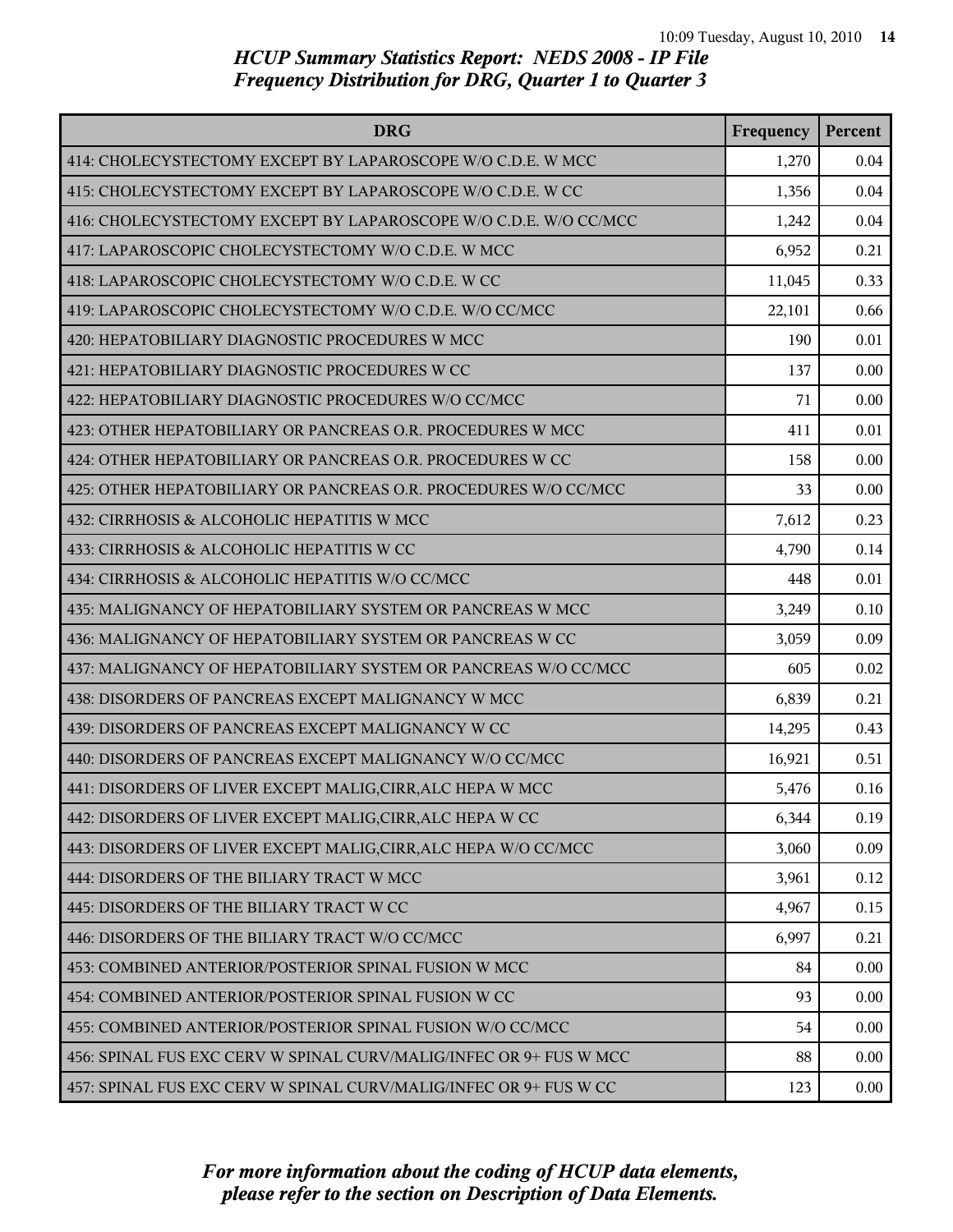| <b>DRG</b>                                                               | Frequency | Percent |
|--------------------------------------------------------------------------|-----------|---------|
| 458: SPINAL FUS EXC CERV W SPINAL CURV/MALIG/INFEC OR 9+ FUS W/O CC/MCC  | $\leq 10$ | $***$   |
| 459: SPINAL FUSION EXCEPT CERVICAL W MCC                                 | 246       | 0.01    |
| 460: SPINAL FUSION EXCEPT CERVICAL W/O MCC                               | 1,033     | 0.03    |
| 461: BILATERAL OR MULTIPLE MAJOR JOINT PROCS OF LOWER EXTREMITY W MCC    | 60        | 0.00    |
| 462: BILATERAL OR MULTIPLE MAJOR JOINT PROCS OF LOWER EXTREMITY W/O MCC  | 131       | 0.00    |
| 463: WND DEBRID & SKN GRFT EXC HAND, FOR MUSCULO-CONN TISS DIS W MCC     | 1,059     | 0.03    |
| 464: WND DEBRID & SKN GRFT EXC HAND, FOR MUSCULO-CONN TISS DIS W CC      | 1,507     | 0.05    |
| 465: WND DEBRID & SKN GRFT EXC HAND, FOR MUSCULO-CONN TISS DIS W/O CC/MC | 707       | 0.02    |
| 466: REVISION OF HIP OR KNEE REPLACEMENT W MCC                           | 376       | 0.01    |
| 467: REVISION OF HIP OR KNEE REPLACEMENT W CC                            | 589       | 0.02    |
| 468: REVISION OF HIP OR KNEE REPLACEMENT W/O CC/MCC                      | 303       | 0.01    |
| 469: MAJOR JOINT REPLACEMENT OR REATTACHMENT OF LOWER EXTREMITY W MCC    | 3,938     | 0.12    |
| 470: MAJOR JOINT REPLACEMENT OR REATTACHMENT OF LOWER EXTREMITY W/O MCC  | 12,352    | 0.37    |
| 471: CERVICAL SPINAL FUSION W MCC                                        | 313       | 0.01    |
| 472: CERVICAL SPINAL FUSION W CC                                         | 513       | 0.02    |
| 473: CERVICAL SPINAL FUSION W/O CC/MCC                                   | 661       | 0.02    |
| 474: AMPUTATION FOR MUSCULOSKELETAL SYS & CONN TISSUE DIS W MCC          | 421       | 0.01    |
| 475: AMPUTATION FOR MUSCULOSKELETAL SYS & CONN TISSUE DIS W CC           | 339       | 0.01    |
| 476: AMPUTATION FOR MUSCULOSKELETAL SYS & CONN TISSUE DIS W/O CC/MCC     | 64        | 0.00    |
| 477: BIOPSIES OF MUSCULOSKELETAL SYSTEM & CONNECTIVE TISSUE W MCC        | 667       | 0.02    |
| 478: BIOPSIES OF MUSCULOSKELETAL SYSTEM & CONNECTIVE TISSUE W CC         | 1,523     | 0.05    |
| 479: BIOPSIES OF MUSCULOSKELETAL SYSTEM & CONNECTIVE TISSUE W/O CC/MCC   | 840       | 0.03    |
| 480: HIP & FEMUR PROCEDURES EXCEPT MAJOR JOINT W MCC                     | 7,275     | 0.22    |
| 481: HIP & FEMUR PROCEDURES EXCEPT MAJOR JOINT W CC                      | 17,095    | 0.51    |
| 482: HIP & FEMUR PROCEDURES EXCEPT MAJOR JOINT W/O CC/MCC                | 11,236    | 0.34    |
| 483: MAJOR JOINT & LIMB REATTACHMENT PROC OF UPPER EXTREMITY W CC/MCC    | 392       | 0.01    |
| 484: MAJOR JOINT & LIMB REATTACHMENT PROC OF UPPER EXTREMITY W/O CC/MCC  | 255       | 0.01    |
| 485: KNEE PROCEDURES W PDX OF INFECTION W MCC                            | 264       | 0.01    |
| 486: KNEE PROCEDURES W PDX OF INFECTION W CC                             | 355       | 0.01    |
| 487: KNEE PROCEDURES W PDX OF INFECTION W/O CC/MCC                       | 278       | 0.01    |
| 488: KNEE PROCEDURES W/O PDX OF INFECTION W CC/MCC                       | 424       | 0.01    |
| 489: KNEE PROCEDURES W/O PDX OF INFECTION W/O CC/MCC                     | 478       | 0.01    |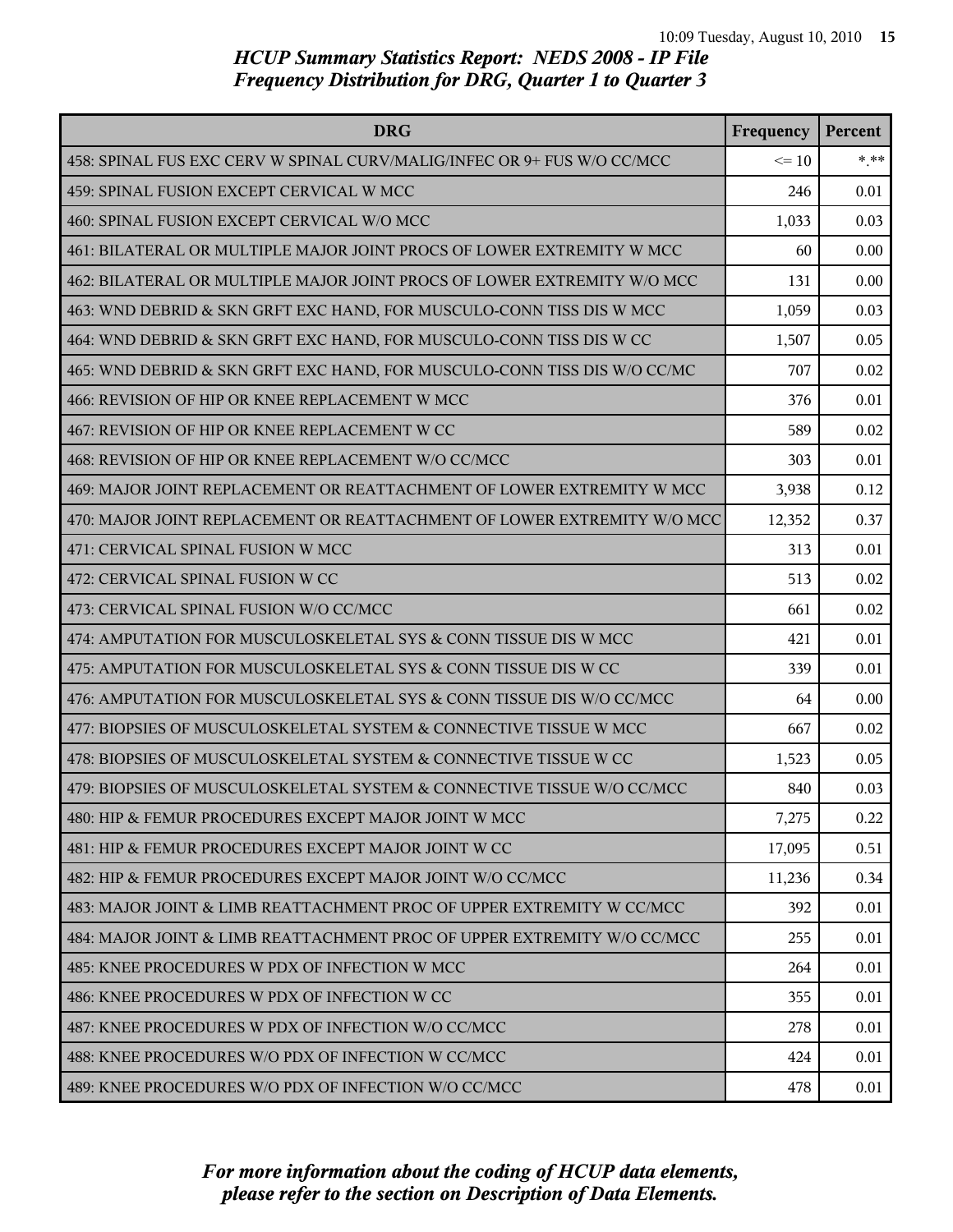| <b>DRG</b>                                                               | Frequency | Percent |
|--------------------------------------------------------------------------|-----------|---------|
| 490: BACK & NECK PROC EXC SPINAL FUSION W CC/MCC OR DISC DEVICE/NEUROSTI | 1,105     | 0.03    |
| 491: BACK & NECK PROC EXC SPINAL FUSION W/O CC/MCC                       | 1,517     | 0.05    |
| 492: LOWER EXTREM & HUMER PROC EXCEPT HIP, FOOT, FEMUR W MCC             | 1,766     | 0.05    |
| 493: LOWER EXTREM & HUMER PROC EXCEPT HIP, FOOT, FEMUR W CC              | 6,192     | 0.19    |
| 494: LOWER EXTREM & HUMER PROC EXCEPT HIP, FOOT, FEMUR W/O CC/MCC        | 15,470    | 0.47    |
| 495: LOCAL EXCISION & REMOVAL INT FIX DEVICES EXC HIP & FEMUR W MCC      | 312       | 0.01    |
| 496: LOCAL EXCISION & REMOVAL INT FIX DEVICES EXC HIP & FEMUR W CC       | 739       | 0.02    |
| 497: LOCAL EXCISION & REMOVAL INT FIX DEVICES EXC HIP & FEMUR W/O CC/MCC | 426       | 0.01    |
| 498: LOCAL EXCISION & REMOVAL INT FIX DEVICES OF HIP & FEMUR W CC/MCC    | 137       | 0.00    |
| 499: LOCAL EXCISION & REMOVAL INT FIX DEVICES OF HIP & FEMUR W/O CC/MCC  | 49        | 0.00    |
| 500: SOFT TISSUE PROCEDURES W MCC                                        | 482       | 0.01    |
| 501: SOFT TISSUE PROCEDURES W CC                                         | 1,462     | 0.04    |
| 502: SOFT TISSUE PROCEDURES W/O CC/MCC                                   | 1,152     | 0.03    |
| 503: FOOT PROCEDURES W MCC                                               | 203       | 0.01    |
| 504: FOOT PROCEDURES W CC                                                | 490       | 0.01    |
| 505: FOOT PROCEDURES W/O CC/MCC                                          | 809       | 0.02    |
| 506: MAJOR THUMB OR JOINT PROCEDURES                                     | 283       | 0.01    |
| 507: MAJOR SHOULDER OR ELBOW JOINT PROCEDURES W CC/MCC                   | 135       | 0.00    |
| 508: MAJOR SHOULDER OR ELBOW JOINT PROCEDURES W/O CC/MCC                 | 116       | 0.00    |
| 509: ARTHROSCOPY                                                         | 30        | 0.00    |
| 510: SHOULDER, ELBOW OR FOREARM PROC, EXC MAJOR JOINT PROC W MCC         | 345       | 0.01    |
| 511: SHOULDER, ELBOW OR FOREARM PROC, EXC MAJOR JOINT PROC W CC          | 1,393     | 0.04    |
| 512: SHOULDER, ELBOW OR FOREARM PROC, EXC MAJOR JOINT PROC W/O CC/MCC    | 3,708     | 0.11    |
| 513: HAND OR WRIST PROC, EXCEPT MAJOR THUMB OR JOINT PROC W CC/MCC       | 936       | 0.03    |
| 514: HAND OR WRIST PROC, EXCEPT MAJOR THUMB OR JOINT PROC W/O CC/MCC     | 1,089     | 0.03    |
| 515: OTHER MUSCULOSKELET SYS & CONN TISS O.R. PROC W MCC                 | 899       | 0.03    |
| 516: OTHER MUSCULOSKELET SYS & CONN TISS O.R. PROC W CC                  | 2,176     | 0.07    |
| 517: OTHER MUSCULOSKELET SYS & CONN TISS O.R. PROC W/O CC/MCC            | 1,552     | 0.05    |
| 533: FRACTURES OF FEMUR W MCC                                            | 232       | 0.01    |
| 534: FRACTURES OF FEMUR W/O MCC                                          | 1,276     | 0.04    |
| 535: FRACTURES OF HIP & PELVIS W MCC                                     | 2,082     | 0.06    |
| 536: FRACTURES OF HIP & PELVIS W/O MCC                                   | 8,095     | 0.24    |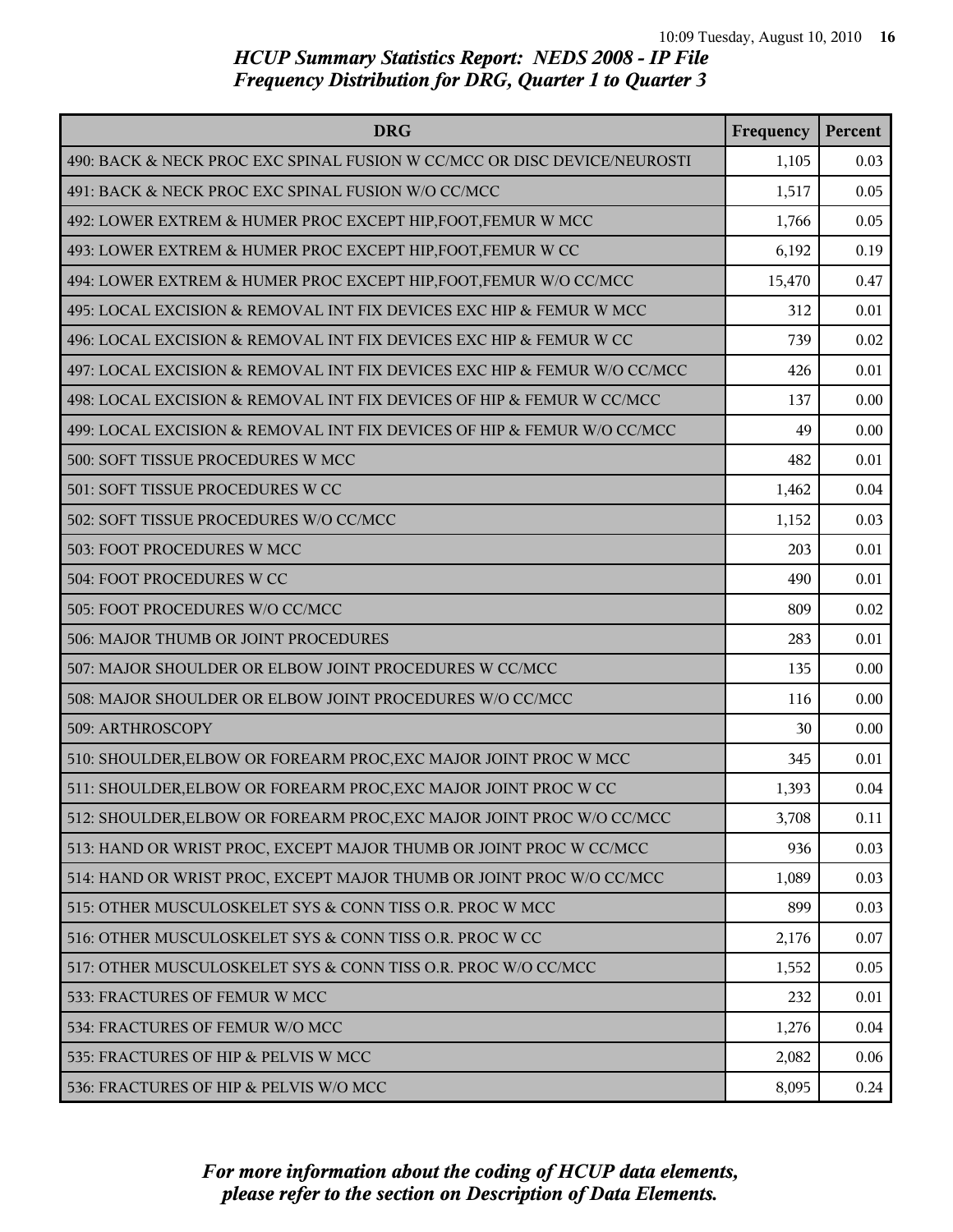| <b>DRG</b>                                                               | Frequency | Percent |
|--------------------------------------------------------------------------|-----------|---------|
| 537: SPRAINS, STRAINS, & DISLOCATIONS OF HIP, PELVIS & THIGH W CC/MCC    | 253       | 0.01    |
| 538: SPRAINS, STRAINS, & DISLOCATIONS OF HIP, PELVIS & THIGH W/O CC/MCC  | 321       | 0.01    |
| 539: OSTEOMYELITIS W MCC                                                 | 916       | 0.03    |
| 540: OSTEOMYELITIS W CC                                                  | 1,170     | 0.04    |
| 541: OSTEOMYELITIS W/O CC/MCC                                            | 535       | 0.02    |
| 542: PATHOLOGICAL FRACTURES & MUSCULOSKELET & CONN TISS MALIG W MCC      | 1,520     | 0.05    |
| 543: PATHOLOGICAL FRACTURES & MUSCULOSKELET & CONN TISS MALIG W CC       | 3,515     | 0.11    |
| 544: PATHOLOGICAL FRACTURES & MUSCULOSKELET & CONN TISS MALIG W/O CC/MCC | 1,671     | 0.05    |
| 545: CONNECTIVE TISSUE DISORDERS W MCC                                   | 1,459     | 0.04    |
| 546: CONNECTIVE TISSUE DISORDERS W CC                                    | 2,021     | 0.06    |
| 547: CONNECTIVE TISSUE DISORDERS W/O CC/MCC                              | 1,948     | 0.06    |
| 548: SEPTIC ARTHRITIS W MCC                                              | 156       | 0.00    |
| 549: SEPTIC ARTHRITIS W CC                                               | 354       | 0.01    |
| 550: SEPTIC ARTHRITIS W/O CC/MCC                                         | 299       | 0.01    |
| 551: MEDICAL BACK PROBLEMS W MCC                                         | 3,274     | 0.10    |
| 552: MEDICAL BACK PROBLEMS W/O MCC                                       | 26,000    | 0.78    |
| 553: BONE DISEASES & ARTHROPATHIES W MCC                                 | 936       | 0.03    |
| 554: BONE DISEASES & ARTHROPATHIES W/O MCC                               | 4,397     | 0.13    |
| 555: SIGNS & SYMPTOMS OF MUSCULOSKELETAL SYSTEM & CONN TISSUE W MCC      | 649       | 0.02    |
| 556: SIGNS & SYMPTOMS OF MUSCULOSKELETAL SYSTEM & CONN TISSUE W/O MCC    | 5,758     | 0.17    |
| 557: TENDONITIS, MYOSITIS & BURSITIS W MCC                               | 2,179     | 0.07    |
| 558: TENDONITIS, MYOSITIS & BURSITIS W/O MCC                             | 6,239     | 0.19    |
| 559: AFTERCARE, MUSCULOSKELETAL SYSTEM & CONNECTIVE TISSUE W MCC         | 497       | 0.01    |
| 560: AFTERCARE, MUSCULOSKELETAL SYSTEM & CONNECTIVE TISSUE W CC          | 1,056     | 0.03    |
| 561: AFTERCARE, MUSCULOSKELETAL SYSTEM & CONNECTIVE TISSUE W/O CC/MCC    | 1,467     | 0.04    |
| 562: FX, SPRN, STRN & DISL EXCEPT FEMUR, HIP, PELVIS & THIGH W MCC       | 1,866     | 0.06    |
| 563: FX, SPRN, STRN & DISL EXCEPT FEMUR, HIP, PELVIS & THIGH W/O MCC     | 12,619    | 0.38    |
| 564: OTHER MUSCULOSKELETAL SYS & CONNECTIVE TISSUE DIAGNOSES W MCC       | 502       | 0.02    |
| 565: OTHER MUSCULOSKELETAL SYS & CONNECTIVE TISSUE DIAGNOSES W CC        | 1,180     | 0.04    |
| 566: OTHER MUSCULOSKELETAL SYS & CONNECTIVE TISSUE DIAGNOSES W/O CC/MCC  | 848       | 0.03    |
| 573: SKIN GRAFT &/OR DEBRID FOR SKN ULCER OR CELLULITIS W MCC            | 1,086     | 0.03    |
| 574: SKIN GRAFT &/OR DEBRID FOR SKN ULCER OR CELLULITIS W CC             | 1,923     | 0.06    |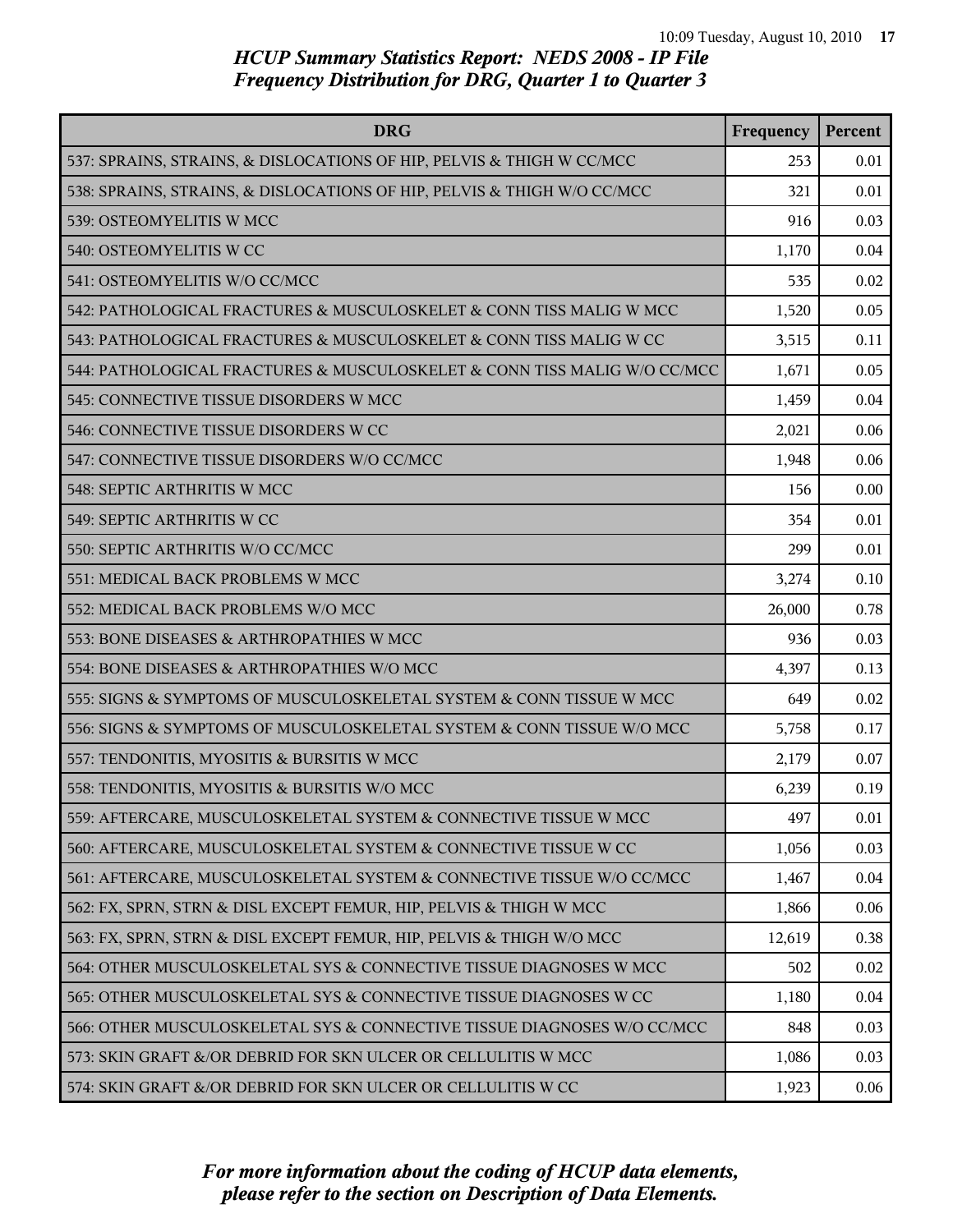| <b>DRG</b>                                                                 | Frequency | Percent |
|----------------------------------------------------------------------------|-----------|---------|
| 575: SKIN GRAFT &/OR DEBRID FOR SKN ULCER OR CELLULITIS W/O CC/MCC         | 1,595     | 0.05    |
| 576: SKIN GRAFT &/OR DEBRID EXC FOR SKIN ULCER OR CELLULITIS W MCC         | 94        | 0.00    |
| 577: SKIN GRAFT &/OR DEBRID EXC FOR SKIN ULCER OR CELLULITIS W CC          | 308       | 0.01    |
| 578: SKIN GRAFT &/OR DEBRID EXC FOR SKIN ULCER OR CELLULITIS W/O CC/MCC    | 364       | 0.01    |
| 579: OTHER SKIN, SUBCUT TISS & BREAST PROC W MCC                           | 983       | 0.03    |
| 580: OTHER SKIN, SUBCUT TISS & BREAST PROC W CC                            | 2,090     | 0.06    |
| 581: OTHER SKIN, SUBCUT TISS & BREAST PROC W/O CC/MCC                      | 2,213     | 0.07    |
| 582: MASTECTOMY FOR MALIGNANCY W CC/MCC                                    | 56        | 0.00    |
| 583: MASTECTOMY FOR MALIGNANCY W/O CC/MCC                                  | 34        | 0.00    |
| 584: BREAST BIOPSY, LOCAL EXCISION & OTHER BREAST PROCEDURES W CC/MCC      | 116       | 0.00    |
| 585: BREAST BIOPSY, LOCAL EXCISION & OTHER BREAST PROCEDURES W/O CC/MCC    | 164       | 0.00    |
| 592: SKIN ULCERS W MCC                                                     | 1,066     | 0.03    |
| 593: SKIN ULCERS W CC                                                      | 2,620     | 0.08    |
| 594: SKIN ULCERS W/O CC/MCC                                                | 431       | 0.01    |
| 595: MAJOR SKIN DISORDERS W MCC                                            | 356       | 0.01    |
| 596: MAJOR SKIN DISORDERS W/O MCC                                          | 1,562     | 0.05    |
| 597: MALIGNANT BREAST DISORDERS W MCC                                      | 183       | 0.01    |
| 598: MALIGNANT BREAST DISORDERS W CC                                       | 393       | 0.01    |
| 599: MALIGNANT BREAST DISORDERS W/O CC/MCC                                 | 69        | 0.00    |
| 600: NON-MALIGNANT BREAST DISORDERS W CC/MCC                               | 327       | 0.01    |
| 601: NON-MALIGNANT BREAST DISORDERS W/O CC/MCC                             | 785       | 0.02    |
| 602: CELLULITIS W MCC                                                      | 7,679     | 0.23    |
| 603: CELLULITIS W/O MCC                                                    | 58,712    | 1.76    |
| 604: TRAUMA TO THE SKIN, SUBCUT TISS & BREAST W MCC                        | 1,006     | 0.03    |
| 605: TRAUMA TO THE SKIN, SUBCUT TISS & BREAST W/O MCC                      | 9,017     | 0.27    |
| 606: MINOR SKIN DISORDERS W MCC                                            | 467       | 0.01    |
| 607: MINOR SKIN DISORDERS W/O MCC                                          | 3,443     | 0.10    |
| 614: ADRENAL & PITUITARY PROCEDURES W CC/MCC                               | 97        | 0.00    |
| 615: ADRENAL & PITUITARY PROCEDURES W/O CC/MCC                             | 40        | 0.00    |
| 616: AMPUTAT OF LOWER LIMB FOR ENDOCRINE, NUTRIT, & METABOL DIS W MCC      | 311       | 0.01    |
| 617: AMPUTAT OF LOWER LIMB FOR ENDOCRINE, NUTRIT, & METABOL DIS W CC       | 1,474     | 0.04    |
| 618: AMPUTAT OF LOWER LIMB FOR ENDOCRINE, NUTRIT, & METABOL DIS W/O CC/MCC | 29        | 0.00    |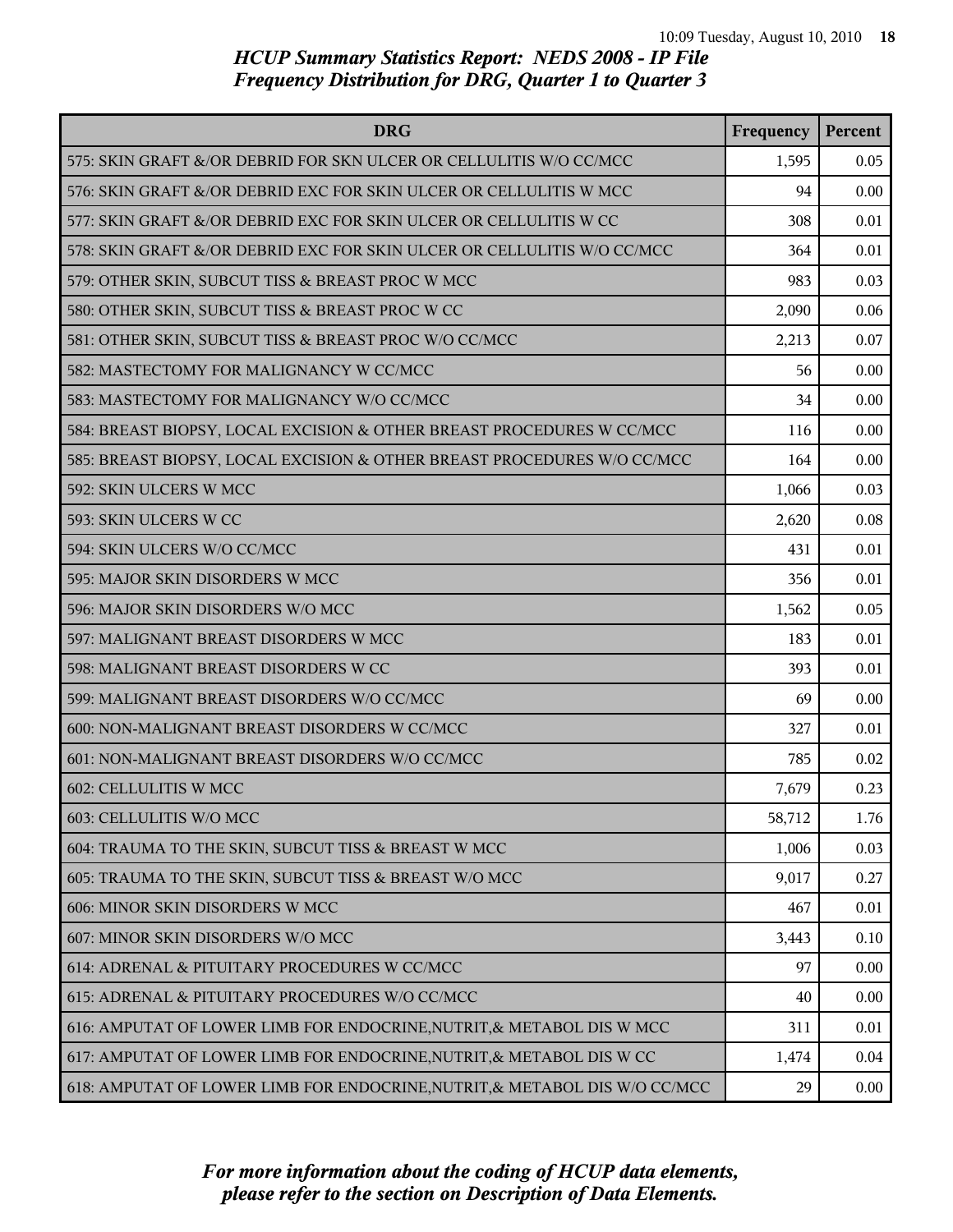| <b>DRG</b>                                                               | Frequency | Percent |
|--------------------------------------------------------------------------|-----------|---------|
| 619: O.R. PROCEDURES FOR OBESITY W MCC                                   | $\leq 10$ | * **    |
| 620: O.R. PROCEDURES FOR OBESITY W CC                                    | 22        | 0.00    |
| 621: O.R. PROCEDURES FOR OBESITY W/O CC/MCC                              | 48        | 0.00    |
| 622: SKIN GRAFTS & WOUND DEBRID FOR ENDOC, NUTRIT & METAB DIS W MCC      | 345       | 0.01    |
| 623: SKIN GRAFTS & WOUND DEBRID FOR ENDOC, NUTRIT & METAB DIS W CC       | 723       | 0.02    |
| 624: SKIN GRAFTS & WOUND DEBRID FOR ENDOC, NUTRIT & METAB DIS W/O CC/MCC | 60        | 0.00    |
| 625: THYROID, PARATHYROID & THYROGLOSSAL PROCEDURES W MCC                | 75        | 0.00    |
| 626: THYROID, PARATHYROID & THYROGLOSSAL PROCEDURES W CC                 | 67        | 0.00    |
| 627: THYROID, PARATHYROID & THYROGLOSSAL PROCEDURES W/O CC/MCC           | 133       | 0.00    |
| 628: OTHER ENDOCRINE, NUTRIT & METAB O.R. PROC W MCC                     | 753       | 0.02    |
| 629: OTHER ENDOCRINE, NUTRIT & METAB O.R. PROC W CC                      | 888       | 0.03    |
| 630: OTHER ENDOCRINE, NUTRIT & METAB O.R. PROC W/O CC/MCC                | 77        | 0.00    |
| 637: DIABETES W MCC                                                      | 9,832     | 0.30    |
| 638: DIABETES W CC                                                       | 19,093    | 0.57    |
| 639: DIABETES W/O CC/MCC                                                 | 21,361    | 0.64    |
| 640: NUTRITIONAL & MISC METABOLIC DISORDERS W MCC                        | 16,609    | 0.50    |
| 641: NUTRITIONAL & MISC METABOLIC DISORDERS W/O MCC                      | 54,439    | 1.64    |
| 642: INBORN ERRORS OF METABOLISM                                         | 878       | 0.03    |
| 643: ENDOCRINE DISORDERS W MCC                                           | 2,043     | 0.06    |
| 644: ENDOCRINE DISORDERS W CC                                            | 3,626     | 0.11    |
| 645: ENDOCRINE DISORDERS W/O CC/MCC                                      | 2,779     | 0.08    |
| 652: KIDNEY TRANSPLANT                                                   | 212       | 0.01    |
| 653: MAJOR BLADDER PROCEDURES W MCC                                      | 90        | 0.00    |
| 654: MAJOR BLADDER PROCEDURES W CC                                       | 77        | 0.00    |
| 655: MAJOR BLADDER PROCEDURES W/O CC/MCC                                 | $\leq$ 10 | * **    |
| 656: KIDNEY & URETER PROCEDURES FOR NEOPLASM W MCC                       | 235       | 0.01    |
| 657: KIDNEY & URETER PROCEDURES FOR NEOPLASM W CC                        | 177       | 0.01    |
| 658: KIDNEY & URETER PROCEDURES FOR NEOPLASM W/O CC/MCC                  | 70        | 0.00    |
| 659: KIDNEY & URETER PROCEDURES FOR NON-NEOPLASM W MCC                   | 795       | 0.02    |
| 660: KIDNEY & URETER PROCEDURES FOR NON-NEOPLASM W CC                    | 1,092     | 0.03    |
| 661: KIDNEY & URETER PROCEDURES FOR NON-NEOPLASM W/O CC/MCC              | 215       | 0.01    |
| 662: MINOR BLADDER PROCEDURES W MCC                                      | 173       | 0.01    |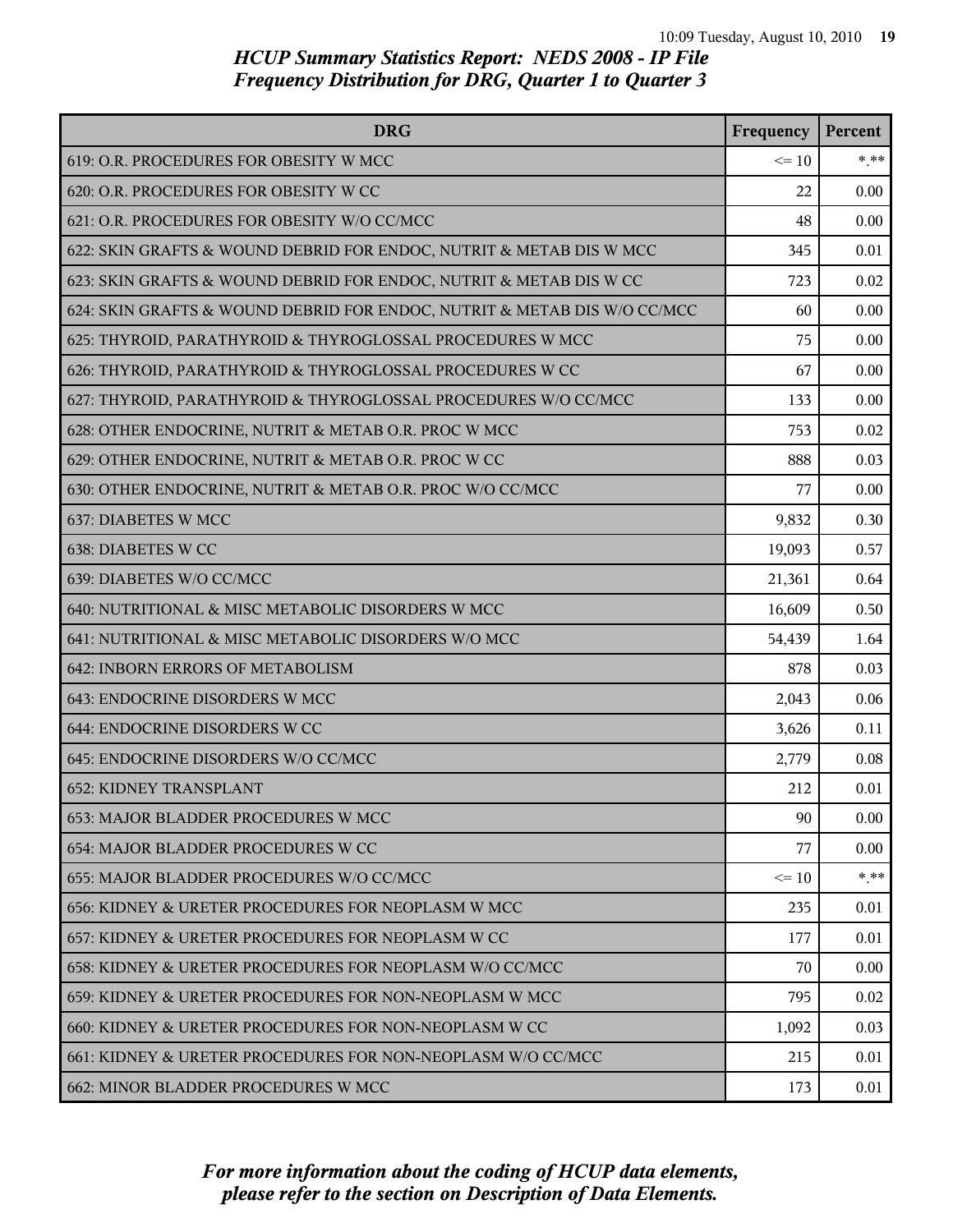| <b>DRG</b>                                              | Frequency | Percent  |
|---------------------------------------------------------|-----------|----------|
| 663: MINOR BLADDER PROCEDURES W CC                      | 193       | 0.01     |
| 664: MINOR BLADDER PROCEDURES W/O CC/MCC                | 111       | 0.00     |
| 665: PROSTATECTOMY W MCC                                | 150       | 0.00     |
| <b>666: PROSTATECTOMY W CC</b>                          | 252       | 0.01     |
| 667: PROSTATECTOMY W/O CC/MCC                           | 106       | 0.00     |
| 668: TRANSURETHRAL PROCEDURES W MCC                     | 1,232     | 0.04     |
| 669: TRANSURETHRAL PROCEDURES W CC                      | 4,386     | 0.13     |
| 670: TRANSURETHRAL PROCEDURES W/O CC/MCC                | 1,897     | 0.06     |
| 671: URETHRAL PROCEDURES W CC/MCC                       | 119       | 0.00     |
| 672: URETHRAL PROCEDURES W/O CC/MCC                     | 59        | 0.00     |
| 673: OTHER KIDNEY & URINARY TRACT PROCEDURES W MCC      | 2,117     | 0.06     |
| 674: OTHER KIDNEY & URINARY TRACT PROCEDURES W CC       | 1,327     | 0.04     |
| 675: OTHER KIDNEY & URINARY TRACT PROCEDURES W/O CC/MCC | 179       | 0.01     |
| 682: RENAL FAILURE W MCC                                | 26,685    | 0.80     |
| 683: RENAL FAILURE W CC                                 | 33,517    | 1.01     |
| 684: RENAL FAILURE W/O CC/MCC                           | 10,149    | 0.31     |
| <b>685: ADMIT FOR RENAL DIALYSIS</b>                    | 366       | 0.01     |
| 686: KIDNEY & URINARY TRACT NEOPLASMS W MCC             | 461       | 0.01     |
| 687: KIDNEY & URINARY TRACT NEOPLASMS W CC              | 676       | 0.02     |
| 688: KIDNEY & URINARY TRACT NEOPLASMS W/O CC/MCC        | 175       | 0.01     |
| 689: KIDNEY & URINARY TRACT INFECTIONS W MCC            | 18,225    | 0.55     |
| 690: KIDNEY & URINARY TRACT INFECTIONS W/O MCC          | 58,877    | 1.77     |
| 691: URINARY STONES W ESW LITHOTRIPSY W CC/MCC          | 520       | 0.02     |
| 692: URINARY STONES W ESW LITHOTRIPSY W/O CC/MCC        | 197       | 0.01     |
| 693: URINARY STONES W/O ESW LITHOTRIPSY W MCC           | 1,231     | 0.04     |
| 694: URINARY STONES W/O ESW LITHOTRIPSY W/O MCC         | 11,288    | 0.34     |
| 695: KIDNEY & URINARY TRACT SIGNS & SYMPTOMS W MCC      | 352       | 0.01     |
| 696: KIDNEY & URINARY TRACT SIGNS & SYMPTOMS W/O MCC    | 2,644     | $0.08\,$ |
| 697: URETHRAL STRICTURE                                 | 116       | 0.00     |
| 698: OTHER KIDNEY & URINARY TRACT DIAGNOSES W MCC       | 6,246     | 0.19     |
| 699: OTHER KIDNEY & URINARY TRACT DIAGNOSES W CC        | 6,041     | 0.18     |
| 700: OTHER KIDNEY & URINARY TRACT DIAGNOSES W/O CC/MCC  | 3,020     | 0.09     |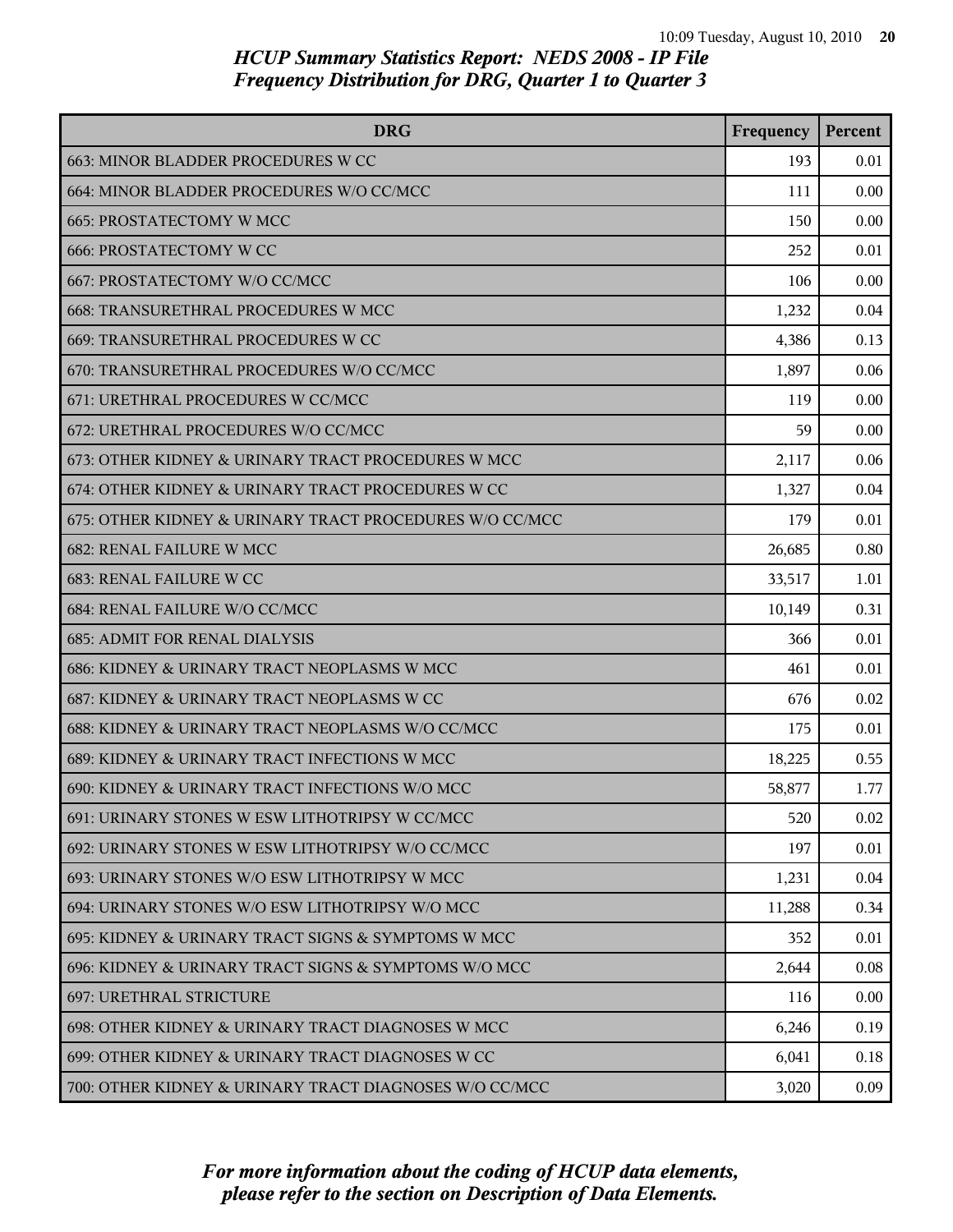| <b>DRG</b>                                                              | Frequency | Percent |
|-------------------------------------------------------------------------|-----------|---------|
| 707: MAJOR MALE PELVIC PROCEDURES W CC/MCC                              | 40        | 0.00    |
| 708: MAJOR MALE PELVIC PROCEDURES W/O CC/MCC                            | 40        | 0.00    |
| 709: PENIS PROCEDURES W CC/MCC                                          | 138       | 0.00    |
| 710: PENIS PROCEDURES W/O CC/MCC                                        | 198       | 0.01    |
| 711: TESTES PROCEDURES W CC/MCC                                         | 219       | 0.01    |
| 712: TESTES PROCEDURES W/O CC/MCC                                       | 470       | 0.01    |
| 713: TRANSURETHRAL PROSTATECTOMY W CC/MCC                               | 499       | 0.02    |
| 714: TRANSURETHRAL PROSTATECTOMY W/O CC/MCC                             | 219       | 0.01    |
| 715: OTHER MALE REPRODUCTIVE SYSTEM O.R. PROC FOR MALIGNANCY W CC/MCC   | 58        | 0.00    |
| 716: OTHER MALE REPRODUCTIVE SYSTEM O.R. PROC FOR MALIGNANCY W/O CC/MCC | $\leq 10$ | $***$   |
| 717: OTHER MALE REPRODUCTIVE SYSTEM O.R. PROC EXC MALIGNANCY W CC/MCC   | 170       | 0.01    |
| 718: OTHER MALE REPRODUCTIVE SYSTEM O.R. PROC EXC MALIGNANCY W/O CC/MCC | 72        | 0.00    |
| 722: MALIGNANCY, MALE REPRODUCTIVE SYSTEM W MCC                         | 226       | 0.01    |
| 723: MALIGNANCY, MALE REPRODUCTIVE SYSTEM W CC                          | 354       | 0.01    |
| 724: MALIGNANCY, MALE REPRODUCTIVE SYSTEM W/O CC/MCC                    | 67        | 0.00    |
| 725: BENIGN PROSTATIC HYPERTROPHY W MCC                                 | 284       | 0.01    |
| 726: BENIGN PROSTATIC HYPERTROPHY W/O MCC                               | 710       | 0.02    |
| 727: INFLAMMATION OF THE MALE REPRODUCTIVE SYSTEM W MCC                 | 507       | 0.02    |
| 728: INFLAMMATION OF THE MALE REPRODUCTIVE SYSTEM W/O MCC               | 2,766     | 0.08    |
| 729: OTHER MALE REPRODUCTIVE SYSTEM DIAGNOSES W CC/MCC                  | 235       | 0.01    |
| 730: OTHER MALE REPRODUCTIVE SYSTEM DIAGNOSES W/O CC/MCC                | 298       | 0.01    |
| 734: PELVIC EVISCERATION, RAD HYSTERECTOMY & RAD VULVECTOMY W CC/MCC    | 52        | 0.00    |
| 735: PELVIC EVISCERATION, RAD HYSTERECTOMY & RAD VULVECTOMY W/O CC/MCC  | 18        | 0.00    |
| 736: UTERINE & ADNEXA PROC FOR OVARIAN OR ADNEXAL MALIGNANCY W MCC      | 99        | 0.00    |
| 737: UTERINE & ADNEXA PROC FOR OVARIAN OR ADNEXAL MALIGNANCY W CC       | 170       | 0.01    |
| 738: UTERINE & ADNEXA PROC FOR OVARIAN OR ADNEXAL MALIGNANCY W/O CC/MCC | 32        | 0.00    |
| 739: UTERINE, ADNEXA PROC FOR NON-OVARIAN/ADNEXAL MALIG W MCC           | 51        | 0.00    |
| 740: UTERINE, ADNEXA PROC FOR NON-OVARIAN/ADNEXAL MALIG W CC            | 72        | 0.00    |
| 741: UTERINE, ADNEXA PROC FOR NON-OVARIAN/ADNEXAL MALIG W/O CC/MCC      | 35        | 0.00    |
| 742: UTERINE & ADNEXA PROC FOR NON-MALIGNANCY W CC/MCC                  | 1,905     | 0.06    |
| 743: UTERINE & ADNEXA PROC FOR NON-MALIGNANCY W/O CC/MCC                | 2,616     | 0.08    |
| 744: D&C, CONIZATION, LAPARASCOPY & TUBAL INTERRUPTION W CC/MCC         | 634       | 0.02    |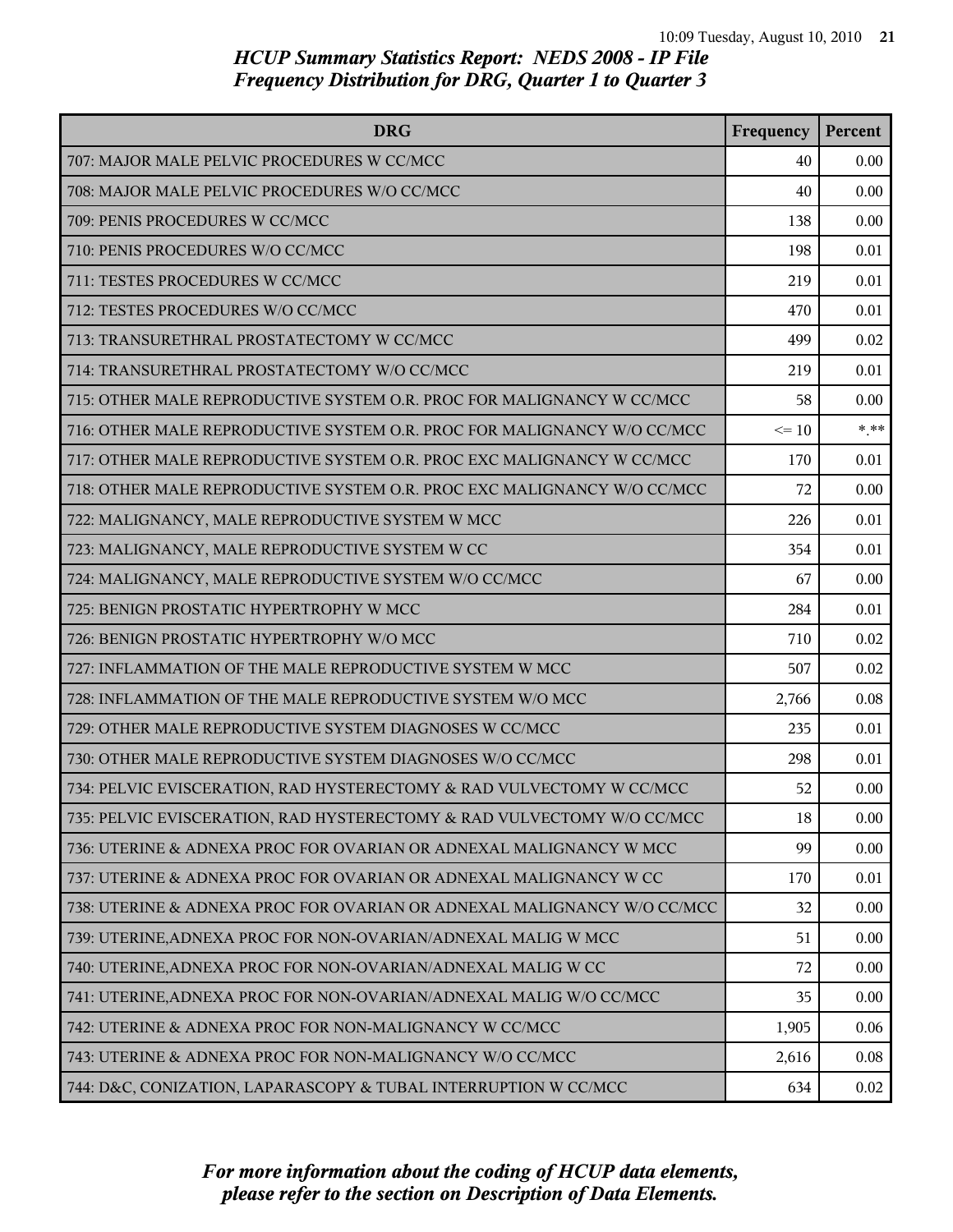| <b>DRG</b>                                                             | Frequency | Percent  |
|------------------------------------------------------------------------|-----------|----------|
| 745: D&C, CONIZATION, LAPARASCOPY & TUBAL INTERRUPTION W/O CC/MCC      | 750       | 0.02     |
| 746: VAGINA, CERVIX & VULVA PROCEDURES W CC/MCC                        | 335       | 0.01     |
| 747: VAGINA, CERVIX & VULVA PROCEDURES W/O CC/MCC                      | 523       | 0.02     |
| 748: FEMALE REPRODUCTIVE SYSTEM RECONSTRUCTIVE PROCEDURES              | 18        | 0.00     |
| 749: OTHER FEMALE REPRODUCTIVE SYSTEM O.R. PROCEDURES W CC/MCC         | 238       | 0.01     |
| 750: OTHER FEMALE REPRODUCTIVE SYSTEM O.R. PROCEDURES W/O CC/MCC       | 141       | 0.00     |
| 754: MALIGNANCY, FEMALE REPRODUCTIVE SYSTEM W MCC                      | 338       | 0.01     |
| 755: MALIGNANCY, FEMALE REPRODUCTIVE SYSTEM W CC                       | 789       | 0.02     |
| 756: MALIGNANCY, FEMALE REPRODUCTIVE SYSTEM W/O CC/MCC                 | 148       | 0.00     |
| 757: INFECTIONS, FEMALE REPRODUCTIVE SYSTEM W MCC                      | 569       | 0.02     |
| 758: INFECTIONS, FEMALE REPRODUCTIVE SYSTEM W CC                       | 1,061     | 0.03     |
| 759: INFECTIONS, FEMALE REPRODUCTIVE SYSTEM W/O CC/MCC                 | 2,284     | 0.07     |
| 760: MENSTRUAL & OTHER FEMALE REPRODUCTIVE SYSTEM DISORDERS W CC/MCC   | 1,325     | 0.04     |
| 761: MENSTRUAL & OTHER FEMALE REPRODUCTIVE SYSTEM DISORDERS W/O CC/MCC | 2,894     | 0.09     |
| 765: CESAREAN SECTION W CC/MCC                                         | 5,800     | 0.17     |
| 766: CESAREAN SECTION W/O CC/MCC                                       | 7,243     | 0.22     |
| 767: VAGINAL DELIVERY W STERILIZATION &/OR D&C                         | 1,222     | 0.04     |
| 768: VAGINAL DELIVERY W O.R. PROC EXCEPT STERIL &/OR D&C               | 19        | 0.00     |
| 769: POSTPARTUM & POST ABORTION DIAGNOSES W O.R. PROCEDURE             | 1,493     | 0.04     |
| 770: ABORTION W D&C, ASPIRATION CURETTAGE OR HYSTEROTOMY               | 2,273     | 0.07     |
| 774: VAGINAL DELIVERY W COMPLICATING DIAGNOSES                         | 5,290     | 0.16     |
| 775: VAGINAL DELIVERY W/O COMPLICATING DIAGNOSES                       | 30,382    | 0.91     |
| 776: POSTPARTUM & POST ABORTION DIAGNOSES W/O O.R. PROCEDURE           | 5,688     | 0.17     |
| 777: ECTOPIC PREGNANCY                                                 | 3,758     | 0.11     |
| 778: THREATENED ABORTION                                               | 1,853     | 0.06     |
| 779: ABORTION W/O D&C                                                  | 1,391     | 0.04     |
| 780: FALSE LABOR                                                       | 131       | 0.00     |
| 781: OTHER ANTEPARTUM DIAGNOSES W MEDICAL COMPLICATIONS                | 14,382    | 0.43     |
| 782: OTHER ANTEPARTUM DIAGNOSES W/O MEDICAL COMPLICATIONS              | 1,290     | 0.04     |
| 789: NEONATES, DIED OR TRANSFERRED TO ANOTHER ACUTE CARE FACILITY      | 200       | 0.01     |
| 790: EXTREME IMMATURITY OR RESPIRATORY DISTRESS SYNDROME, NEONATE      | 103       | 0.00     |
| 791: PREMATURITY W MAJOR PROBLEMS                                      | 142       | $0.00\,$ |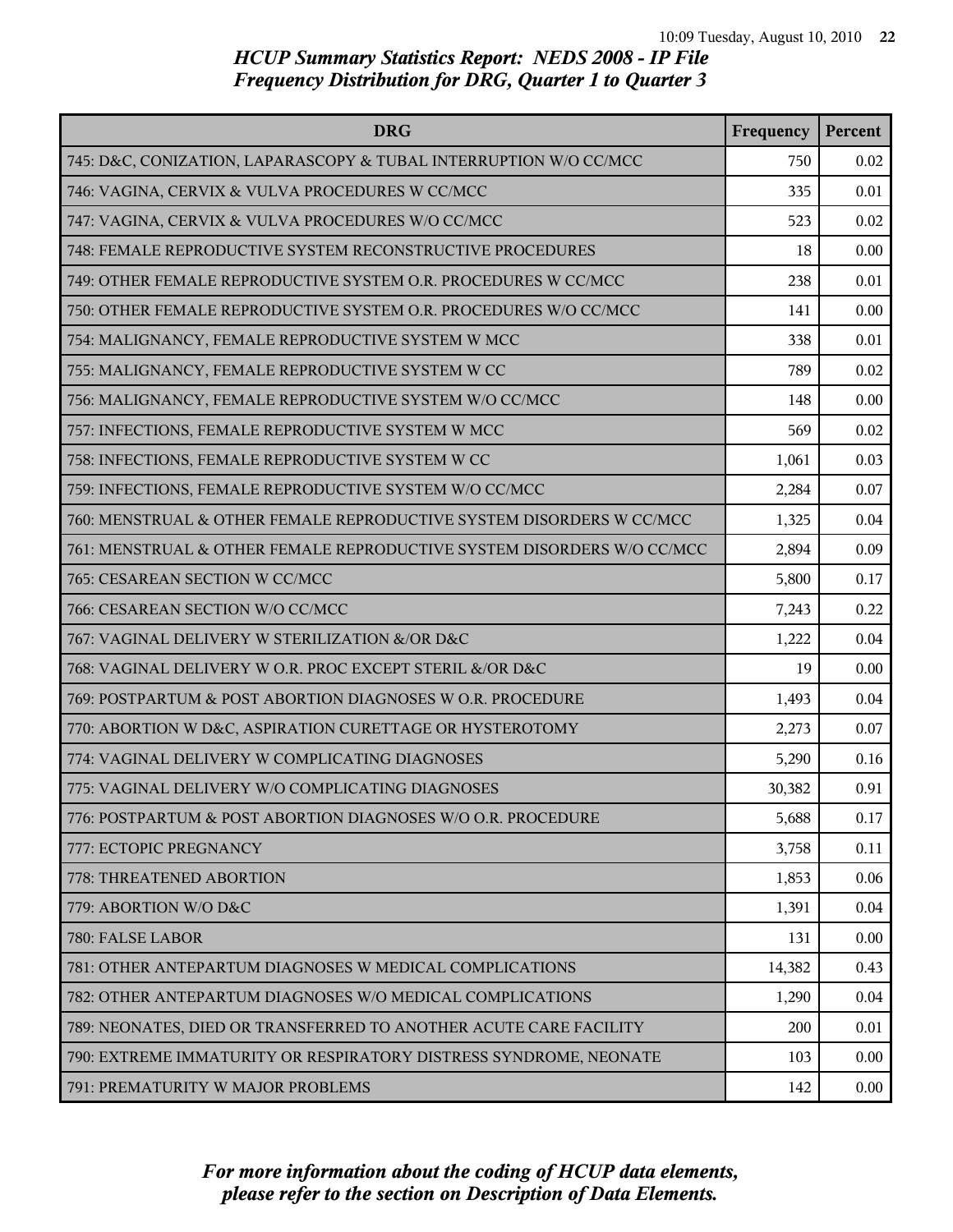| <b>DRG</b>                                                               | Frequency | Percent |
|--------------------------------------------------------------------------|-----------|---------|
| 792: PREMATURITY W/O MAJOR PROBLEMS                                      | 175       | 0.01    |
| 793: FULL TERM NEONATE W MAJOR PROBLEMS                                  | 2,608     | 0.08    |
| 794: NEONATE W OTHER SIGNIFICANT PROBLEMS                                | 2,498     | 0.08    |
| 795: NORMAL NEWBORN                                                      | 1,082     | 0.03    |
| 799: SPLENECTOMY W MCC                                                   | 229       | 0.01    |
| 800: SPLENECTOMY W CC                                                    | 181       | 0.01    |
| 801: SPLENECTOMY W/O CC/MCC                                              | 138       | 0.00    |
| 802: OTHER O.R. PROC OF THE BLOOD & BLOOD FORMING ORGANS W MCC           | 238       | 0.01    |
| 803: OTHER O.R. PROC OF THE BLOOD & BLOOD FORMING ORGANS W CC            | 206       | 0.01    |
| 804: OTHER O.R. PROC OF THE BLOOD & BLOOD FORMING ORGANS W/O CC/MCC      | 191       | 0.01    |
| 808: MAJOR HEMATOL/IMMUN DIAG EXC SICKLE CELL CRISIS & COAGUL W MCC      | 2,037     | 0.06    |
| 809: MAJOR HEMATOL/IMMUN DIAG EXC SICKLE CELL CRISIS & COAGUL W CC       | 4,076     | 0.12    |
| 810: MAJOR HEMATOL/IMMUN DIAG EXC SICKLE CELL CRISIS & COAGUL W/O CC/MCC | 1,068     | 0.03    |
| 811: RED BLOOD CELL DISORDERS W MCC                                      | 7,419     | 0.22    |
| 812: RED BLOOD CELL DISORDERS W/O MCC                                    | 30,539    | 0.92    |
| 813: COAGULATION DISORDERS                                               | 4,198     | 0.13    |
| 814: RETICULOENDOTHELIAL & IMMUNITY DISORDERS W MCC                      | 651       | 0.02    |
| 815: RETICULOENDOTHELIAL & IMMUNITY DISORDERS W CC                       | 1,571     | 0.05    |
| 816: RETICULOENDOTHELIAL & IMMUNITY DISORDERS W/O CC/MCC                 | 1,838     | 0.06    |
| 820: LYMPHOMA & LEUKEMIA W MAJOR O.R. PROCEDURE W MCC                    | 279       | 0.01    |
| 821: LYMPHOMA & LEUKEMIA W MAJOR O.R. PROCEDURE W CC                     | 175       | 0.01    |
| 822: LYMPHOMA & LEUKEMIA W MAJOR O.R. PROCEDURE W/O CC/MCC               | 58        | 0.00    |
| 823: LYMPHOMA & NON-ACUTE LEUKEMIA W OTHER O.R. PROC W MCC               | 543       | 0.02    |
| 824: LYMPHOMA & NON-ACUTE LEUKEMIA W OTHER O.R. PROC W CC                | 576       | 0.02    |
| 825: LYMPHOMA & NON-ACUTE LEUKEMIA W OTHER O.R. PROC W/O CC/MCC          | 247       | 0.01    |
| 826: MYELOPROLIF DISORD OR POORLY DIFF NEOPL W MAJ O.R. PROC W MCC       | 96        | 0.00    |
| 827: MYELOPROLIF DISORD OR POORLY DIFF NEOPL W MAJ O.R. PROC W CC        | 97        | 0.00    |
| 828: MYELOPROLIF DISORD OR POORLY DIFF NEOPL W MAJ O.R. PROC W/O CC/MCC  | 12        | 0.00    |
| 829: MYELOPROLIF DISORD OR POORLY DIFF NEOPL W OTHER O.R. PROC W CC/MCC  | 184       | 0.01    |
| 830: MYELOPROLIF DISORD OR POORLY DIFF NEOPL W OTHER O.R. PROC W/O CC/MC | 32        | 0.00    |
| 834: ACUTE LEUKEMIA W/O MAJOR O.R. PROCEDURE W MCC                       | 940       | 0.03    |
| 835: ACUTE LEUKEMIA W/O MAJOR O.R. PROCEDURE W CC                        | 771       | 0.02    |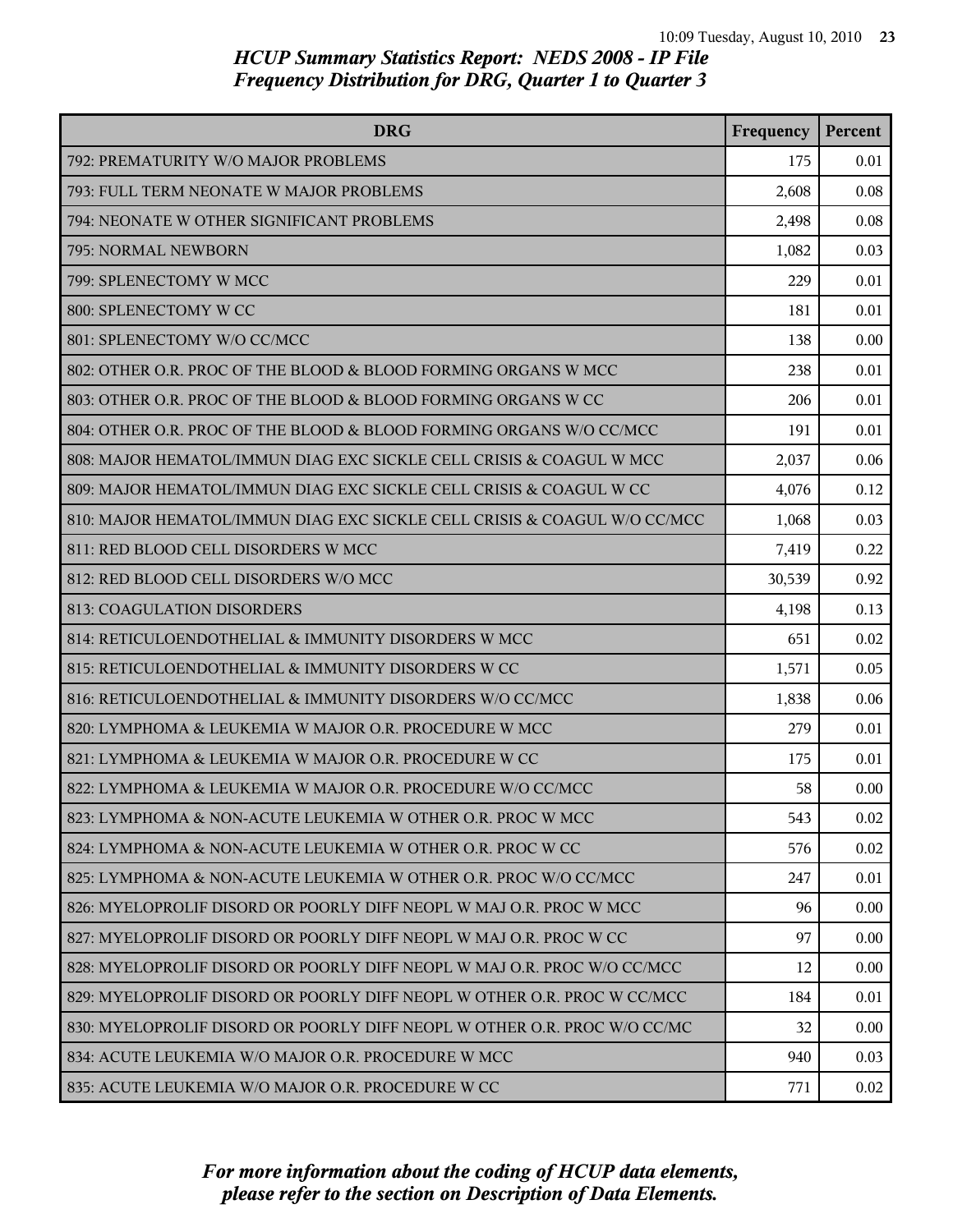| <b>DRG</b>                                                             | Frequency | Percent |
|------------------------------------------------------------------------|-----------|---------|
| 836: ACUTE LEUKEMIA W/O MAJOR O.R. PROCEDURE W/O CC/MCC                | 451       | 0.01    |
| 837: CHEMO W ACUTE LEUKEMIA AS SDX OR W HIGH DOSE CHEMO AGENT W MCC    | 14        | 0.00    |
| 838: CHEMO W ACUTE LEUKEMIA AS SDX W CC OR HIGH DOSE CHEMO AGENT       | 15        | 0.00    |
| 839: CHEMO W ACUTE LEUKEMIA AS SDX W/O CC/MCC                          | 29        | 0.00    |
| 840: LYMPHOMA & NON-ACUTE LEUKEMIA W MCC                               | 2,074     | 0.06    |
| 841: LYMPHOMA & NON-ACUTE LEUKEMIA W CC                                | 2,021     | 0.06    |
| 842: LYMPHOMA & NON-ACUTE LEUKEMIA W/O CC/MCC                          | 953       | 0.03    |
| 843: OTHER MYELOPROLIF DIS OR POORLY DIFF NEOPL DIAG W MCC             | 497       | 0.01    |
| 844: OTHER MYELOPROLIF DIS OR POORLY DIFF NEOPL DIAG W CC              | 707       | 0.02    |
| 845: OTHER MYELOPROLIF DIS OR POORLY DIFF NEOPL DIAG W/O CC/MCC        | 199       | 0.01    |
| 846: CHEMOTHERAPY W/O ACUTE LEUKEMIA AS SECONDARY DIAGNOSIS W MCC      | 40        | 0.00    |
| 847: CHEMOTHERAPY W/O ACUTE LEUKEMIA AS SECONDARY DIAGNOSIS W CC       | 268       | 0.01    |
| 848: CHEMOTHERAPY W/O ACUTE LEUKEMIA AS SECONDARY DIAGNOSIS W/O CC/MCC | 39        | 0.00    |
| 849: RADIOTHERAPY                                                      | 19        | 0.00    |
| 853: INFECTIOUS & PARASITIC DISEASES W O.R. PROCEDURE W MCC            | 10,862    | 0.33    |
| 854: INFECTIOUS & PARASITIC DISEASES W O.R. PROCEDURE W CC             | 1,855     | 0.06    |
| 855: INFECTIOUS & PARASITIC DISEASES W O.R. PROCEDURE W/O CC/MCC       | 101       | 0.00    |
| 856: POSTOPERATIVE OR POST-TRAUMATIC INFECTIONS W O.R. PROC W MCC      | 1,327     | 0.04    |
| 857: POSTOPERATIVE OR POST-TRAUMATIC INFECTIONS W O.R. PROC W CC       | 1,877     | 0.06    |
| 858: POSTOPERATIVE OR POST-TRAUMATIC INFECTIONS W O.R. PROC W/O CC/MCC | 455       | 0.01    |
| 862: POSTOPERATIVE & POST-TRAUMATIC INFECTIONS W MCC                   | 3,096     | 0.09    |
| 863: POSTOPERATIVE & POST-TRAUMATIC INFECTIONS W/O MCC                 | 7,128     | 0.21    |
| 864: FEVER OF UNKNOWN ORIGIN                                           | 8,565     | 0.26    |
| 865: VIRAL ILLNESS W MCC                                               | 969       | 0.03    |
| 866: VIRAL ILLNESS W/O MCC                                             | 6,960     | 0.21    |
| 867: OTHER INFECTIOUS & PARASITIC DISEASES DIAGNOSES W MCC             | 1,583     | 0.05    |
| 868: OTHER INFECTIOUS & PARASITIC DISEASES DIAGNOSES W CC              | 1,075     | 0.03    |
| 869: OTHER INFECTIOUS & PARASITIC DISEASES DIAGNOSES W/O CC/MCC        | 777       | 0.02    |
| 870: SEPTICEMIA W MV 96+ HOURS                                         | 6,820     | 0.21    |
| 871: SEPTICEMIA W/O MV 96+ HOURS W MCC                                 | 68,412    | 2.06    |
| 872: SEPTICEMIA W/O MV 96+ HOURS W/O MCC                               | 22,648    | 0.68    |
| 876: O.R. PROCEDURE W PRINCIPAL DIAGNOSES OF MENTAL ILLNESS            | 274       | 0.01    |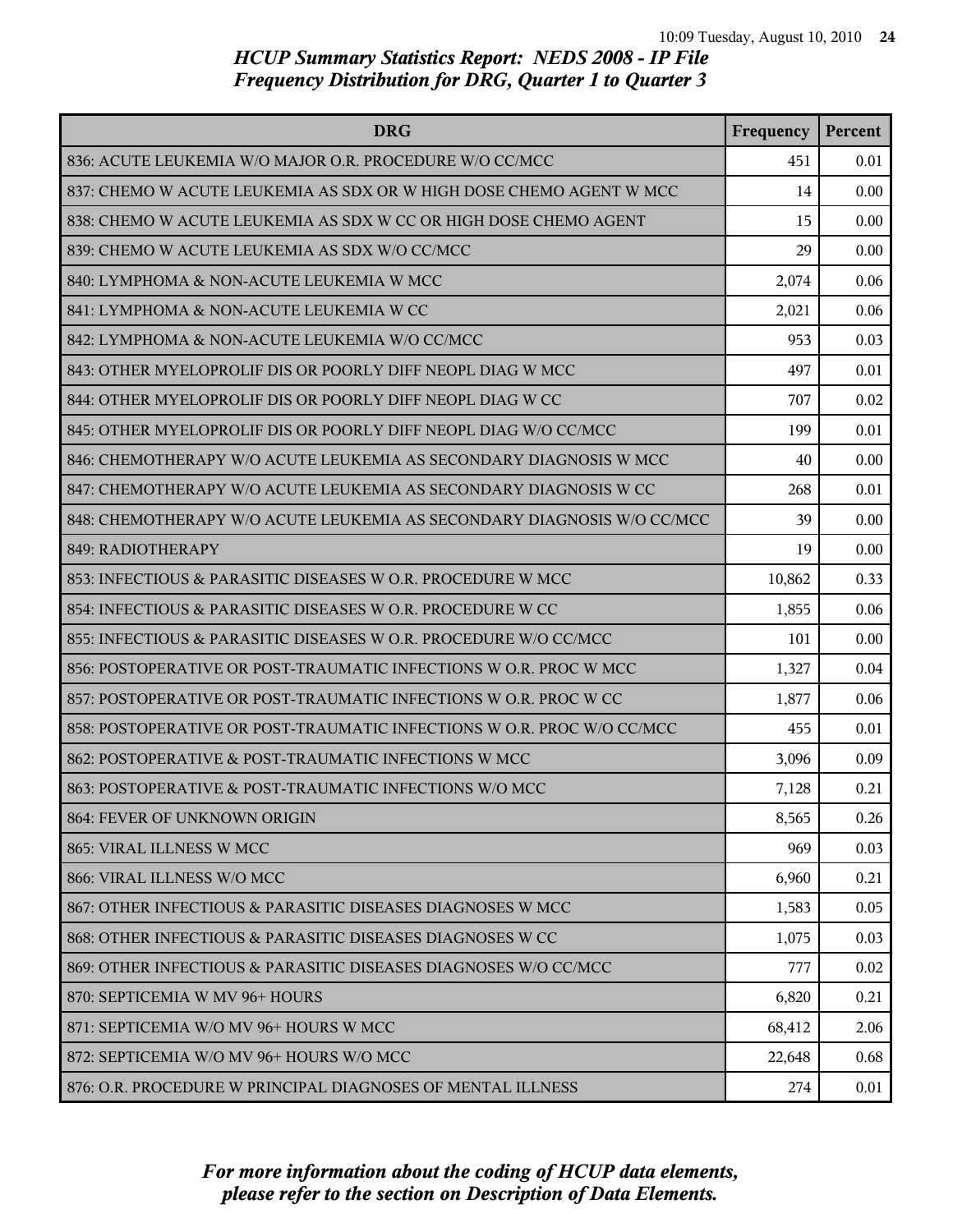| <b>DRG</b>                                                               | Frequency | Percent |
|--------------------------------------------------------------------------|-----------|---------|
| 880: ACUTE ADJUSTMENT REACTION & PSYCHOSOCIAL DYSFUNCTION                | 4,933     | 0.15    |
| 881: DEPRESSIVE NEUROSES                                                 | 10,669    | 0.32    |
| 882: NEUROSES EXCEPT DEPRESSIVE                                          | 4,216     | 0.13    |
| 883: DISORDERS OF PERSONALITY & IMPULSE CONTROL                          | 1,183     | 0.04    |
| 884: ORGANIC DISTURBANCES & MENTAL RETARDATION                           | 6,221     | 0.19    |
| 885: PSYCHOSES                                                           | 95,448    | 2.87    |
| 886: BEHAVIORAL & DEVELOPMENTAL DISORDERS                                | 2,260     | 0.07    |
| 887: OTHER MENTAL DISORDER DIAGNOSES                                     | 262       | 0.01    |
| 894: ALCOHOL/DRUG ABUSE OR DEPENDENCE, LEFT AMA                          | 4,546     | 0.14    |
| 895: ALCOHOL/DRUG ABUSE OR DEPENDENCE W REHABILITATION THERAPY           | 1,016     | 0.03    |
| 896: ALCOHOL/DRUG ABUSE OR DEPENDENCE W/O REHABILITATION THERAPY W MCC   | 4,212     | 0.13    |
| 897: ALCOHOL/DRUG ABUSE OR DEPENDENCE W/O REHABILITATION THERAPY W/O MCC | 36,210    | 1.09    |
| 901: WOUND DEBRIDEMENTS FOR INJURIES W MCC                               | 229       | 0.01    |
| 902: WOUND DEBRIDEMENTS FOR INJURIES W CC                                | 424       | 0.01    |
| 903: WOUND DEBRIDEMENTS FOR INJURIES W/O CC/MCC                          | 365       | 0.01    |
| 904: SKIN GRAFTS FOR INJURIES W CC/MCC                                   | 283       | 0.01    |
| 905: SKIN GRAFTS FOR INJURIES W/O CC/MCC                                 | 85        | 0.00    |
| 906: HAND PROCEDURES FOR INJURIES                                        | 1,138     | 0.03    |
| 907: OTHER O.R. PROCEDURES FOR INJURIES W MCC                            | 2,145     | 0.06    |
| 908: OTHER O.R. PROCEDURES FOR INJURIES W CC                             | 2,299     | 0.07    |
| 909: OTHER O.R. PROCEDURES FOR INJURIES W/O CC/MCC                       | 2,053     | 0.06    |
| 913: TRAUMATIC INJURY W MCC                                              | 356       | 0.01    |
| 914: TRAUMATIC INJURY W/O MCC                                            | 3,532     | 0.11    |
| 915: ALLERGIC REACTIONS W MCC                                            | 496       | 0.01    |
| 916: ALLERGIC REACTIONS W/O MCC                                          | 2,962     | 0.09    |
| 917: POISONING & TOXIC EFFECTS OF DRUGS W MCC                            | 12,767    | 0.38    |
| 918: POISONING & TOXIC EFFECTS OF DRUGS W/O MCC                          | 31,673    | 0.95    |
| 919: COMPLICATIONS OF TREATMENT W MCC                                    | 2,900     | 0.09    |
| 920: COMPLICATIONS OF TREATMENT W CC                                     | 4,363     | 0.13    |
| 921: COMPLICATIONS OF TREATMENT W/O CC/MCC                               | 3,265     | 0.10    |
| 922: OTHER INJURY, POISONING & TOXIC EFFECT DIAG W MCC                   | 964       | 0.03    |
| 923: OTHER INJURY, POISONING & TOXIC EFFECT DIAG W/O MCC                 | 2,402     | 0.07    |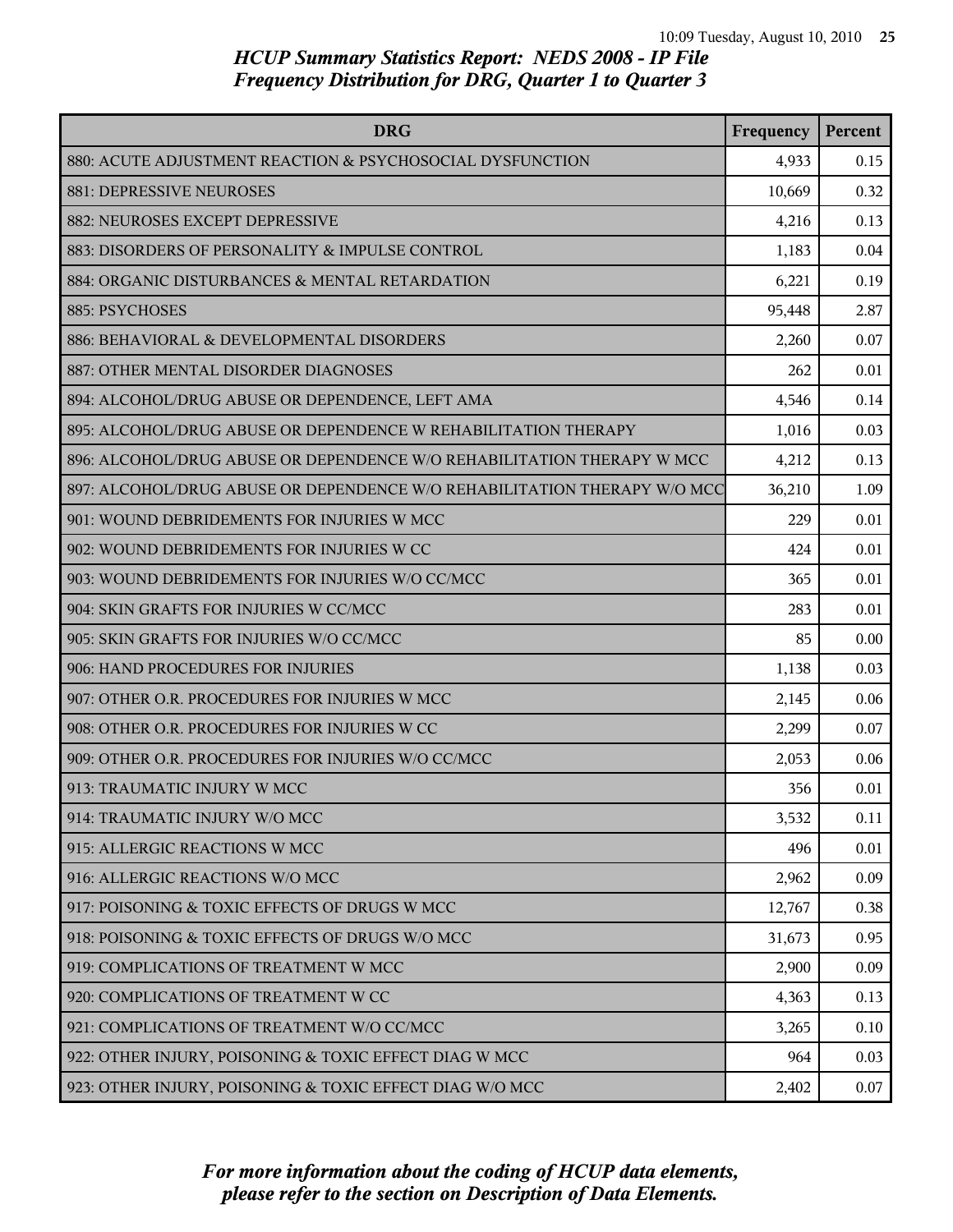| <b>DRG</b>                                                               | Frequency | Percent |
|--------------------------------------------------------------------------|-----------|---------|
| 927: EXTENSIVE BURNS OR FULL THICKNESS BURNS W MV 96+ HRS W SKIN GRAFT   | 107       | 0.00    |
| 928: FULL THICKNESS BURN W SKIN GRAFT OR INHAL INJ W CC/MCC              | 277       | 0.01    |
| 929: FULL THICKNESS BURN W SKIN GRAFT OR INHAL INJ W/O CC/MCC            | 181       | 0.01    |
| 933: EXTENSIVE BURNS OR FULL THICKNESS BURNS W MV 96+ HRS W/O SKIN GRAFT | 52        | 0.00    |
| 934: FULL THICKNESS BURN W/O SKIN GRFT OR INHAL INJ                      | 325       | 0.01    |
| 935: NON-EXTENSIVE BURNS                                                 | 1,625     | 0.05    |
| 939: O.R. PROC W DIAGNOSES OF OTHER CONTACT W HEALTH SERVICES W MCC      | 125       | 0.00    |
| 940: O.R. PROC W DIAGNOSES OF OTHER CONTACT W HEALTH SERVICES W CC       | 173       | 0.01    |
| 941: O.R. PROC W DIAGNOSES OF OTHER CONTACT W HEALTH SERVICES W/O CC/MCC | 60        | 0.00    |
| 945: REHABILITATION W CC/MCC                                             | 504       | 0.02    |
| 946: REHABILITATION W/O CC/MCC                                           | 218       | 0.01    |
| 947: SIGNS & SYMPTOMS W MCC                                              | 3,404     | 0.10    |
| 948: SIGNS & SYMPTOMS W/O MCC                                            | 15,765    | 0.47    |
| 949: AFTERCARE W CC/MCC                                                  | 104       | 0.00    |
| 950: AFTERCARE W/O CC/MCC                                                | 42        | 0.00    |
| 951: OTHER FACTORS INFLUENCING HEALTH STATUS                             | 632       | 0.02    |
| 955: CRANIOTOMY FOR MULTIPLE SIGNIFICANT TRAUMA                          | 574       | 0.02    |
| 956: LIMB REATTACHMENT, HIP & FEMUR PROC FOR MULTIPLE SIGNIFICANT TRAUMA | 2,489     | 0.07    |
| 957: OTHER O.R. PROCEDURES FOR MULTIPLE SIGNIFICANT TRAUMA W MCC         | 2,068     | 0.06    |
| 958: OTHER O.R. PROCEDURES FOR MULTIPLE SIGNIFICANT TRAUMA W CC          | 2,395     | 0.07    |
| 959: OTHER O.R. PROCEDURES FOR MULTIPLE SIGNIFICANT TRAUMA W/O CC/MCC    | 761       | 0.02    |
| 963: OTHER MULTIPLE SIGNIFICANT TRAUMA W MCC                             | 1,234     | 0.04    |
| 964: OTHER MULTIPLE SIGNIFICANT TRAUMA W CC                              | 2,721     | 0.08    |
| 965: OTHER MULTIPLE SIGNIFICANT TRAUMA W/O CC/MCC                        | 1,276     | 0.04    |
| 969: HIV W EXTENSIVE O.R. PROCEDURE W MCC                                | 312       | 0.01    |
| 970: HIV W EXTENSIVE O.R. PROCEDURE W/O MCC                              | 46        | 0.00    |
| 974: HIV W MAJOR RELATED CONDITION W MCC                                 | 3,512     | 0.11    |
| 975: HIV W MAJOR RELATED CONDITION W CC                                  | 2,802     | 0.08    |
| 976: HIV W MAJOR RELATED CONDITION W/O CC/MCC                            | 1,450     | 0.04    |
| 977: HIV W OR W/O OTHER RELATED CONDITION                                | 2,000     | 0.06    |
| 981: EXTENSIVE O.R. PROCEDURE UNRELATED TO PRINCIPAL DIAGNOSIS W MCC     | 7,090     | 0.21    |
| 982: EXTENSIVE O.R. PROCEDURE UNRELATED TO PRINCIPAL DIAGNOSIS W CC      | 4,425     | 0.13    |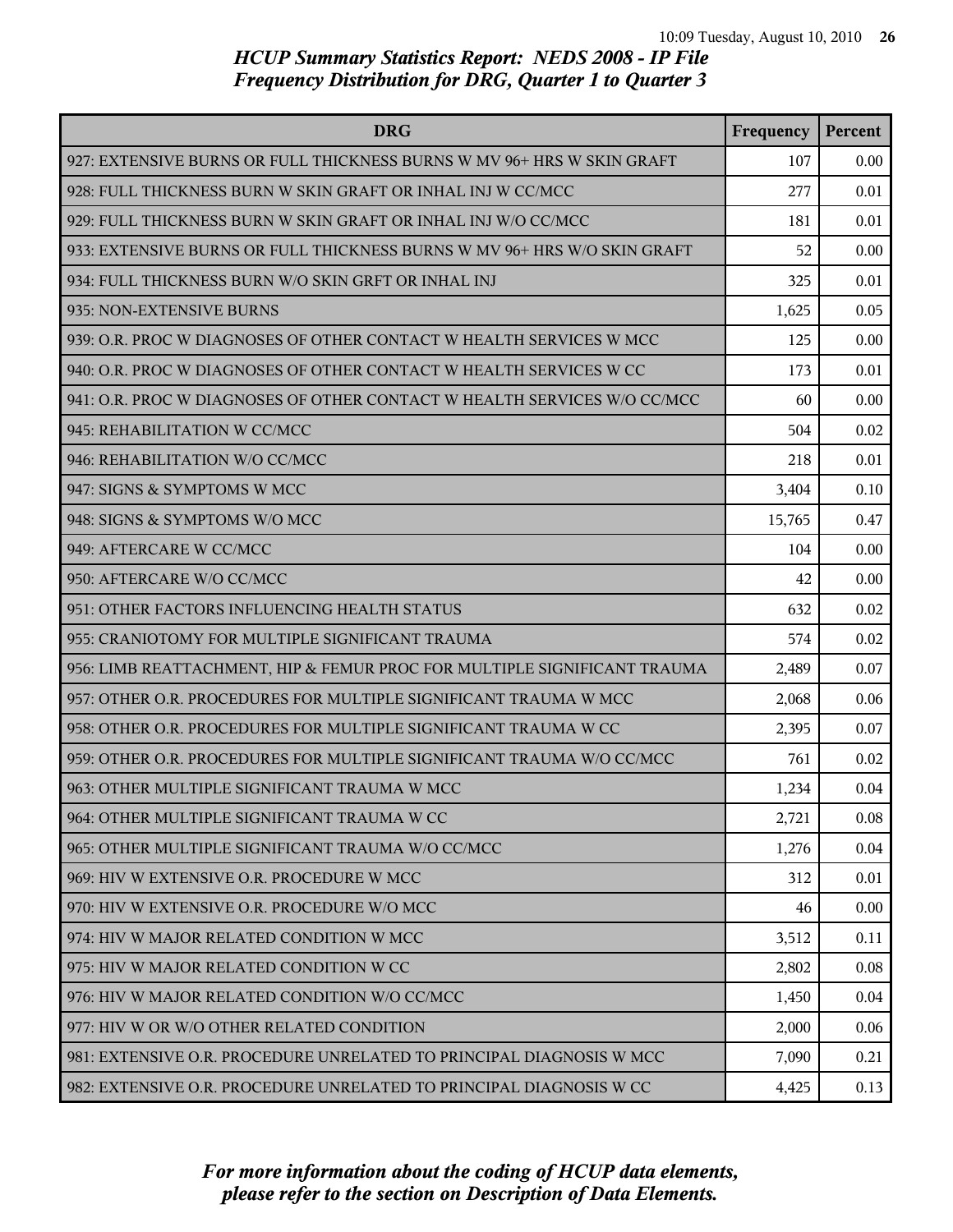| <b>DRG</b>                                                                 | <b>Frequency</b> | Percent |
|----------------------------------------------------------------------------|------------------|---------|
| l 983: EXTENSIVE O.R. PROCEDURE UNRELATED TO PRINCIPAL DIAGNOSIS W/O CC/MC | 1,291            | 0.04    |
| 984: PROSTATIC O.R. PROCEDURE UNRELATED TO PRINCIPAL DIAGNOSIS W MCC       | 141              | 0.00    |
| l 985: PROSTATIC O.R. PROCEDURE UNRELATED TO PRINCIPAL DIAGNOSIS W CC      | 131              | 0.00    |
| 986: PROSTATIC O.R. PROCEDURE UNRELATED TO PRINCIPAL DIAGNOSIS W/O CC/MC   | 57               | 0.00    |
| l 987: NON-EXTENSIVE O.R. PROC UNRELATED TO PRINCIPAL DIAGNOSIS W MCC      | 2,191            | 0.07    |
| I 988: NON-EXTENSIVE O.R. PROC UNRELATED TO PRINCIPAL DIAGNOSIS W CC       | 2,518            | 0.08    |
| 989: NON-EXTENSIVE O.R. PROC UNRELATED TO PRINCIPAL DIAGNOSIS W/O CC/MCC   | 1,196            | 0.04    |
| 998: PRINCIPAL DIAGNOSIS INVALID AS DISCHARGE DIAGNOSIS                    | $\leq$ 10        | * **    |
| 1999: UNGROUPABLE                                                          | 530              | 0.02    |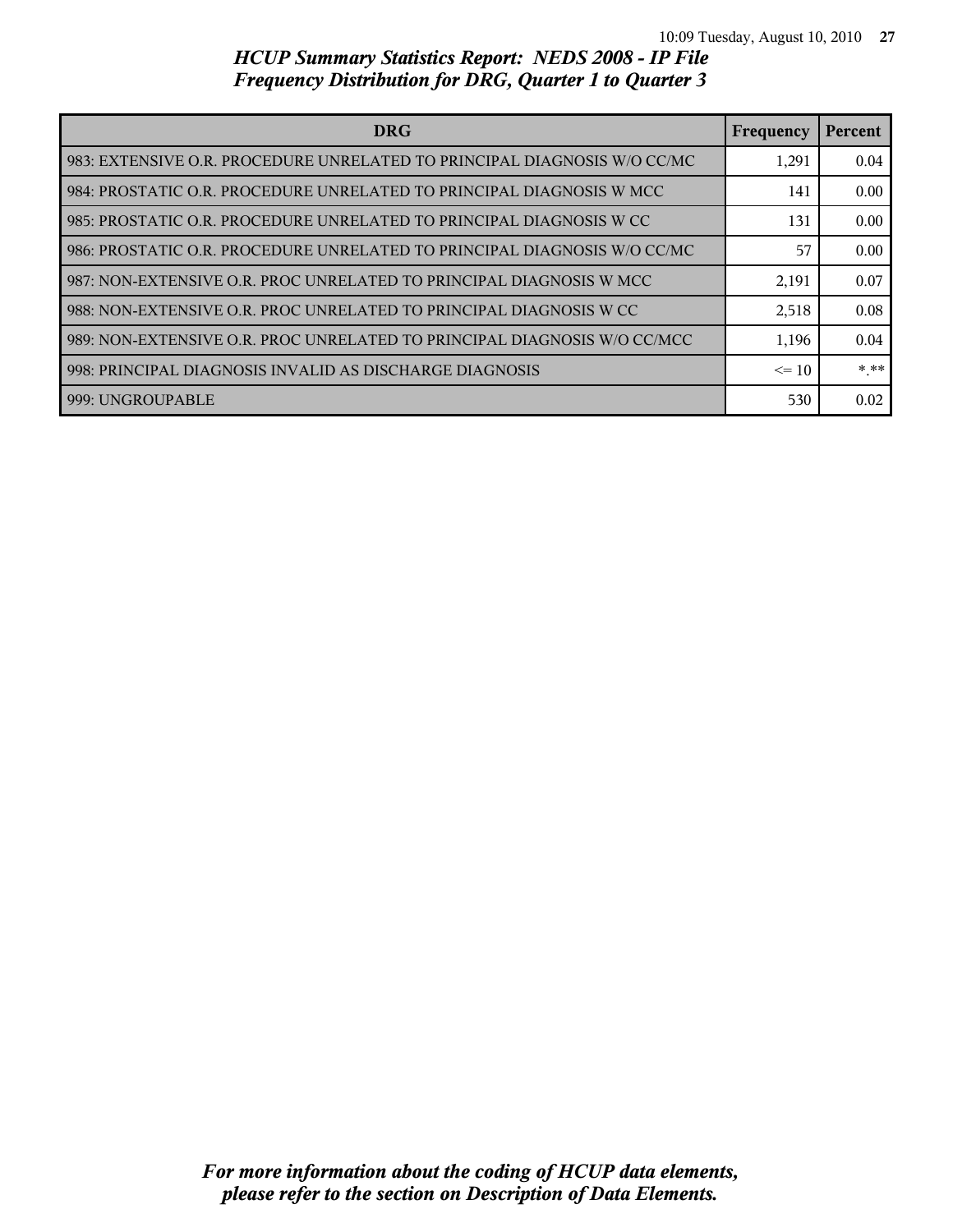| <b>DRG</b>                                                              | Frequency | Percent |
|-------------------------------------------------------------------------|-----------|---------|
| 1: HEART TRANSPLANT OR IMPLANT OF HEART ASSIST SYSTEM W MCC             | 20        | 0.00    |
| 2: HEART TRANSPLANT OR IMPLANT OF HEART ASSIST SYSTEM W/O MCC           | $\leq 10$ | $***$   |
| 3: ECMO OR TRACH W MV 96+ HRS OR PDX EXC FACE, MOUTH & NECK W MAJ O.R.  | 1,977     | 0.18    |
| 4: TRACH W MV 96+ HRS OR PDX EXC FACE, MOUTH & NECK W/O MAJ O.R.        | 1,859     | 0.17    |
| 5: LIVER TRANSPLANT W MCC OR INTESTINAL TRANSPLANT                      | 45        | 0.00    |
| 6: LIVER TRANSPLANT W/O MCC                                             | 16        | 0.00    |
| 7: LUNG TRANSPLANT                                                      | 12        | 0.00    |
| 8: SIMULTANEOUS PANCREAS/KIDNEY TRANSPLANT                              | $\leq 10$ | $***$   |
| 9: BONE MARROW TRANSPLANT                                               | 12        | 0.00    |
| <b>10: PANCREAS TRANSPLANT</b>                                          | $\leq 10$ | $***$   |
| 11: TRACHEOSTOMY FOR FACE, MOUTH & NECK DIAGNOSES W MCC                 | 81        | 0.01    |
| 12: TRACHEOSTOMY FOR FACE, MOUTH & NECK DIAGNOSES W CC                  | 66        | 0.01    |
| 13: TRACHEOSTOMY FOR FACE, MOUTH & NECK DIAGNOSES W/O CC/MCC            | 22        | 0.00    |
| 20: INTRACRANIAL VASCULAR PROCEDURES W PDX HEMORRHAGE W MCC             | 116       | 0.01    |
| 21: INTRACRANIAL VASCULAR PROCEDURES W PDX HEMORRHAGE W CC              | 82        | 0.01    |
| 22: INTRACRANIAL VASCULAR PROCEDURES W PDX HEMORRHAGE W/O CC/MCC        | 38        | 0.00    |
| 23: CRANIO W MAJOR DEV IMPL/ACUTE COMPLEX CNS PDX W MCC OR CHEMO IMPLAN | 469       | 0.04    |
| 24: CRANIO W MAJOR DEV IMPL/ACUTE COMPLEX CNS PDX W/O MCC               | 181       | 0.02    |
| 25: CRANIOTOMY & ENDOVASCULAR INTRACRANIAL PROCEDURES W MCC             | 909       | 0.08    |
| 26: CRANIOTOMY & ENDOVASCULAR INTRACRANIAL PROCEDURES W CC              | 718       | 0.07    |
| 27: CRANIOTOMY & ENDOVASCULAR INTRACRANIAL PROCEDURES W/O CC/MCC        | 573       | 0.05    |
| 28: SPINAL PROCEDURES W MCC                                             | 158       | 0.01    |
| 29: SPINAL PROCEDURES W CC OR SPINAL NEUROSTIMULATORS                   | 210       | 0.02    |
| 30: SPINAL PROCEDURES W/O CC/MCC                                        | 145       | 0.01    |
| 31: VENTRICULAR SHUNT PROCEDURES W MCC                                  | 128       | 0.01    |
| 32: VENTRICULAR SHUNT PROCEDURES W CC                                   | 254       | 0.02    |
| 33: VENTRICULAR SHUNT PROCEDURES W/O CC/MCC                             | 120       | 0.01    |
| 34: CAROTID ARTERY STENT PROCEDURE W MCC                                | 24        | 0.00    |
| 35: CAROTID ARTERY STENT PROCEDURE W CC                                 | 35        | 0.00    |
| 36: CAROTID ARTERY STENT PROCEDURE W/O CC/MCC                           | 23        | 0.00    |
| 37: EXTRACRANIAL PROCEDURES W MCC                                       | 206       | 0.02    |
| 38: EXTRACRANIAL PROCEDURES W CC                                        | 277       | 0.03    |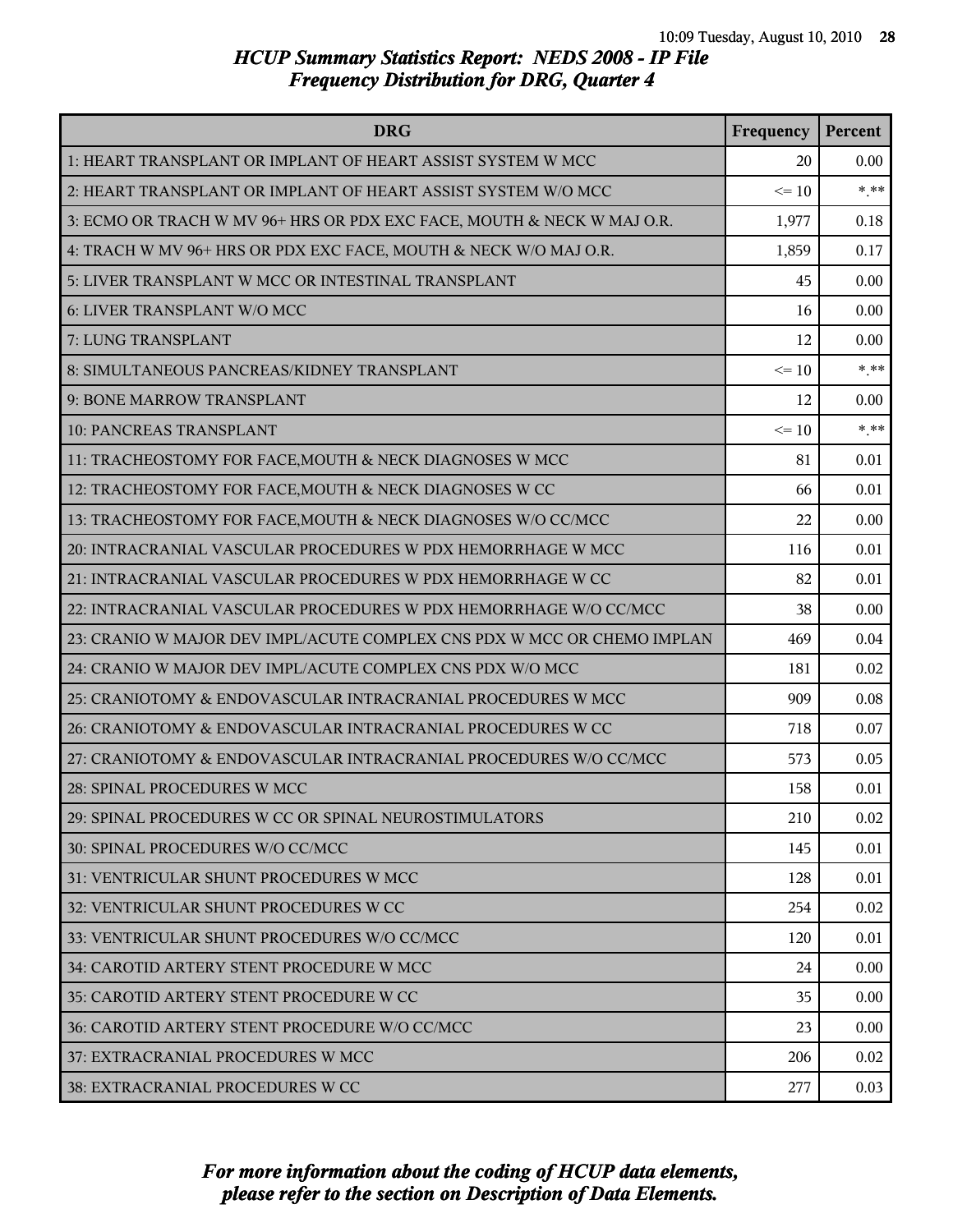| <b>DRG</b>                                                              | Frequency | Percent |
|-------------------------------------------------------------------------|-----------|---------|
| 39: EXTRACRANIAL PROCEDURES W/O CC/MCC                                  | 253       | 0.02    |
| 40: PERIPH/CRANIAL NERVE & OTHER NERV SYST PROC W MCC                   | 440       | 0.04    |
| 41: PERIPH/CRANIAL NERVE & OTHER NERV SYST PROC W CC OR PERIPH NEUROSTI | 523       | 0.05    |
| 42: PERIPH/CRANIAL NERVE & OTHER NERV SYST PROC W/O CC/MCC              | 193       | 0.02    |
| 52: SPINAL DISORDERS & INJURIES W CC/MCC                                | 152       | 0.01    |
| 53: SPINAL DISORDERS & INJURIES W/O CC/MCC                              | 115       | 0.01    |
| 54: NERVOUS SYSTEM NEOPLASMS W MCC                                      | 723       | 0.07    |
| 55: NERVOUS SYSTEM NEOPLASMS W/O MCC                                    | 1,470     | 0.13    |
| 56: DEGENERATIVE NERVOUS SYSTEM DISORDERS W MCC                         | 932       | 0.09    |
| 57: DEGENERATIVE NERVOUS SYSTEM DISORDERS W/O MCC                       | 3,986     | 0.36    |
| 58: MULTIPLE SCLEROSIS & CEREBELLAR ATAXIA W MCC                        | 91        | 0.01    |
| 59: MULTIPLE SCLEROSIS & CEREBELLAR ATAXIA W CC                         | 362       | 0.03    |
| 60: MULTIPLE SCLEROSIS & CEREBELLAR ATAXIA W/O CC/MCC                   | 531       | 0.05    |
| 61: ACUTE ISCHEMIC STROKE W USE OF THROMBOLYTIC AGENT W MCC             | 234       | 0.02    |
| 62: ACUTE ISCHEMIC STROKE W USE OF THROMBOLYTIC AGENT W CC              | 376       | 0.03    |
| 63: ACUTE ISCHEMIC STROKE W USE OF THROMBOLYTIC AGENT W/O CC/MCC        | 177       | 0.02    |
| 64: INTRACRANIAL HEMORRHAGE OR CEREBRAL INFARCTION W MCC                | 6,028     | 0.55    |
| 65: INTRACRANIAL HEMORRHAGE OR CEREBRAL INFARCTION W CC                 | 9,721     | 0.89    |
| 66: INTRACRANIAL HEMORRHAGE OR CEREBRAL INFARCTION W/O CC/MCC           | 7,339     | 0.67    |
| 67: NONSPECIFIC CVA & PRECEREBRAL OCCLUSION W/O INFARCT W MCC           | 172       | 0.02    |
| 68: NONSPECIFIC CVA & PRECEREBRAL OCCLUSION W/O INFARCT W/O MCC         | 845       | 0.08    |
| <b>69: TRANSIENT ISCHEMIA</b>                                           | 9,828     | 0.90    |
| 70: NONSPECIFIC CEREBROVASCULAR DISORDERS W MCC                         | 943       | 0.09    |
| 71: NONSPECIFIC CEREBROVASCULAR DISORDERS W CC                          | 905       | 0.08    |
| 72: NONSPECIFIC CEREBROVASCULAR DISORDERS W/O CC/MCC                    | 618       | 0.06    |
| 73: CRANIAL & PERIPHERAL NERVE DISORDERS W MCC                          | 1,021     | 0.09    |
| 74: CRANIAL & PERIPHERAL NERVE DISORDERS W/O MCC                        | 3,875     | 0.35    |
| 75: VIRAL MENINGITIS W CC/MCC                                           | 392       | 0.04    |
| 76: VIRAL MENINGITIS W/O CC/MCC                                         | 1,268     | 0.12    |
| 77: HYPERTENSIVE ENCEPHALOPATHY W MCC                                   | 177       | 0.02    |
| 78: HYPERTENSIVE ENCEPHALOPATHY W CC                                    | 192       | 0.02    |
| 79: HYPERTENSIVE ENCEPHALOPATHY W/O CC/MCC                              | 128       | 0.01    |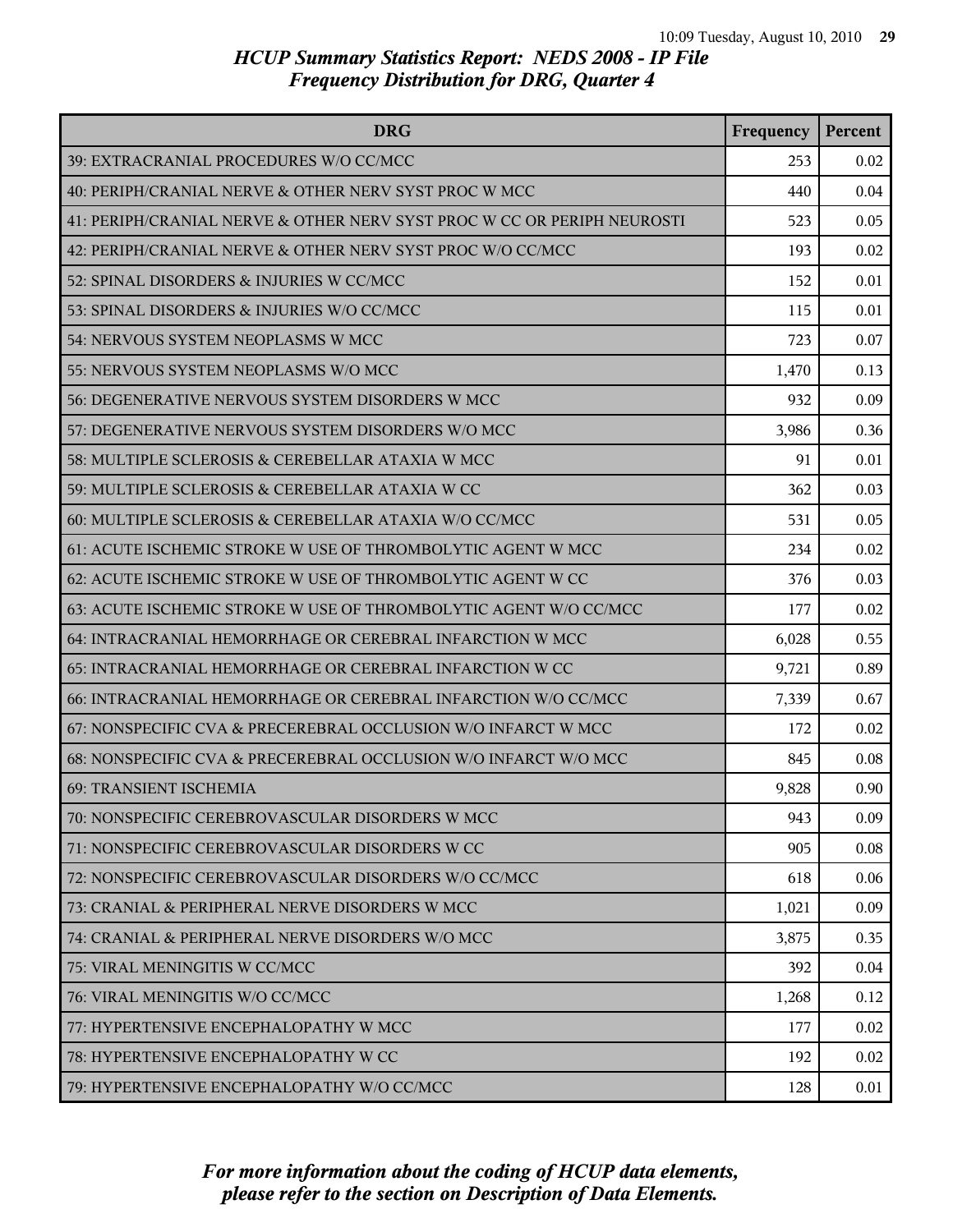| <b>DRG</b>                                                              | Frequency | Percent |
|-------------------------------------------------------------------------|-----------|---------|
| 80: NONTRAUMATIC STUPOR & COMA W MCC                                    | 249       | 0.02    |
| 81: NONTRAUMATIC STUPOR & COMA W/O MCC                                  | 685       | 0.06    |
| 82: TRAUMATIC STUPOR & COMA, COMA >1 HR W MCC                           | 300       | 0.03    |
| 83: TRAUMATIC STUPOR & COMA, COMA >1 HR W CC                            | 316       | 0.03    |
| 84: TRAUMATIC STUPOR & COMA, COMA >1 HR W/O CC/MCC                      | 644       | 0.06    |
| 85: TRAUMATIC STUPOR & COMA, COMA <1 HR W MCC                           | 659       | 0.06    |
| 86: TRAUMATIC STUPOR & COMA, COMA <1 HR W CC                            | 1,156     | 0.11    |
| 87: TRAUMATIC STUPOR & COMA, COMA <1 HR W/O CC/MCC                      | 2,300     | 0.21    |
| 88: CONCUSSION W MCC                                                    | 184       | 0.02    |
| 89: CONCUSSION W CC                                                     | 539       | 0.05    |
| 90: CONCUSSION W/O CC/MCC                                               | 1,218     | 0.11    |
| 91: OTHER DISORDERS OF NERVOUS SYSTEM W MCC                             | 961       | 0.09    |
| 92: OTHER DISORDERS OF NERVOUS SYSTEM W CC                              | 1,728     | 0.16    |
| 93: OTHER DISORDERS OF NERVOUS SYSTEM W/O CC/MCC                        | 1,949     | 0.18    |
| 94: BACTERIAL & TUBERCULOUS INFECTIONS OF NERVOUS SYSTEM W MCC          | 189       | 0.02    |
| 95: BACTERIAL & TUBERCULOUS INFECTIONS OF NERVOUS SYSTEM W CC           | 185       | 0.02    |
| 96: BACTERIAL & TUBERCULOUS INFECTIONS OF NERVOUS SYSTEM W/O CC/MCC     | 176       | 0.02    |
| 97: NON-BACTERIAL INFECT OF NERVOUS SYS EXC VIRAL MENINGITIS W MCC      | 173       | 0.02    |
| 98: NON-BACTERIAL INFECT OF NERVOUS SYS EXC VIRAL MENINGITIS W CC       | 161       | 0.01    |
| 99: NON-BACTERIAL INFECT OF NERVOUS SYS EXC VIRAL MENINGITIS W/O CC/MCC | 186       | 0.02    |
| 100: SEIZURES W MCC                                                     | 2,457     | 0.22    |
| 101: SEIZURES W/O MCC                                                   | 9,283     | 0.85    |
| 102: HEADACHES W MCC                                                    | 258       | 0.02    |
| 103: HEADACHES W/O MCC                                                  | 3,697     | 0.34    |
| 113: ORBITAL PROCEDURES W CC/MCC                                        | 101       | 0.01    |
| 114: ORBITAL PROCEDURES W/O CC/MCC                                      | 101       | 0.01    |
| 115: EXTRAOCULAR PROCEDURES EXCEPT ORBIT                                | 87        | 0.01    |
| 116: INTRAOCULAR PROCEDURES W CC/MCC                                    | 33        | 0.00    |
| 117: INTRAOCULAR PROCEDURES W/O CC/MCC                                  | 81        | 0.01    |
| 121: ACUTE MAJOR EYE INFECTIONS W CC/MCC                                | 93        | 0.01    |
| 122: ACUTE MAJOR EYE INFECTIONS W/O CC/MCC                              | 146       | 0.01    |
| 123: NEUROLOGICAL EYE DISORDERS                                         | 408       | 0.04    |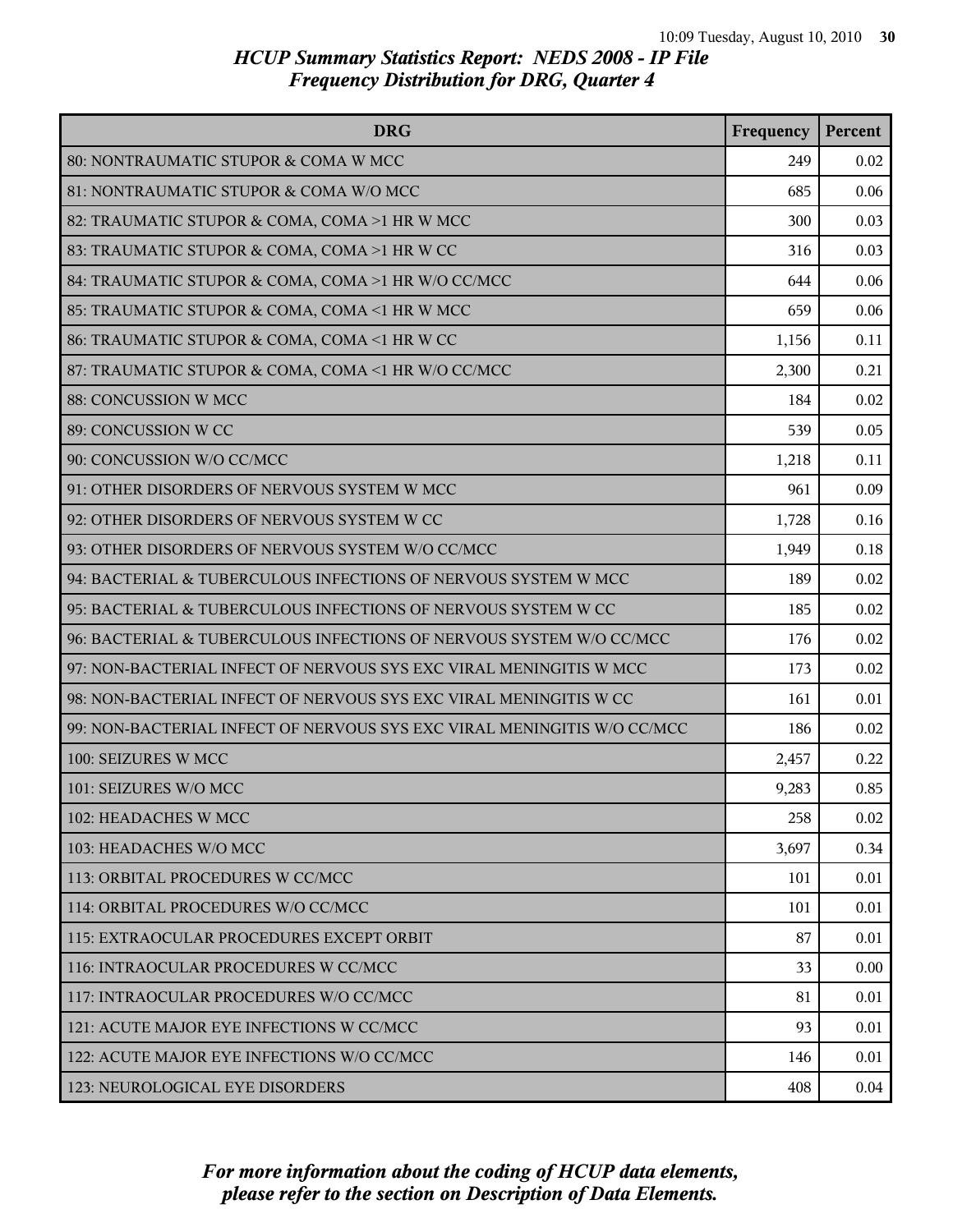| <b>DRG</b>                                                      | Frequency | Percent |
|-----------------------------------------------------------------|-----------|---------|
| 124: OTHER DISORDERS OF THE EYE W MCC                           | 90        | 0.01    |
| 125: OTHER DISORDERS OF THE EYE W/O MCC                         | 765       | 0.07    |
| 129: MAJOR HEAD & NECK PROCEDURES W CC/MCC OR MAJOR DEVICE      | $\leq 10$ | $*$ **  |
| 130: MAJOR HEAD & NECK PROCEDURES W/O CC/MCC                    | $\leq 10$ | $*$ **  |
| 131: CRANIAL/FACIAL PROCEDURES W CC/MCC                         | 237       | 0.02    |
| 132: CRANIAL/FACIAL PROCEDURES W/O CC/MCC                       | 347       | 0.03    |
| 133: OTHER EAR, NOSE, MOUTH & THROAT O.R. PROCEDURES W CC/MCC   | 272       | 0.02    |
| 134: OTHER EAR, NOSE, MOUTH & THROAT O.R. PROCEDURES W/O CC/MCC | 525       | 0.05    |
| 135: SINUS & MASTOID PROCEDURES W CC/MCC                        | 25        | 0.00    |
| 136: SINUS & MASTOID PROCEDURES W/O CC/MCC                      | 21        | 0.00    |
| 137: MOUTH PROCEDURES W CC/MCC                                  | 173       | 0.02    |
| 138: MOUTH PROCEDURES W/O CC/MCC                                | 119       | 0.01    |
| 139: SALIVARY GLAND PROCEDURES                                  | $\leq 10$ | $*$ **  |
| 146: EAR, NOSE, MOUTH & THROAT MALIGNANCY W MCC                 | 74        | 0.01    |
| 147: EAR, NOSE, MOUTH & THROAT MALIGNANCY W CC                  | 120       | 0.01    |
| 148: EAR, NOSE, MOUTH & THROAT MALIGNANCY W/O CC/MCC            | 41        | 0.00    |
| 149: DYSEQUILIBRIUM                                             | 3,888     | 0.36    |
| 150: EPISTAXIS W MCC                                            | 122       | 0.01    |
| 151: EPISTAXIS W/O MCC                                          | 657       | 0.06    |
| 152: OTITIS MEDIA & URI W MCC                                   | 364       | 0.03    |
| 153: OTITIS MEDIA & URI W/O MCC                                 | 3,773     | 0.35    |
| 154: OTHER EAR, NOSE, MOUTH & THROAT DIAGNOSES W MCC            | 272       | 0.02    |
| 155: OTHER EAR, NOSE, MOUTH & THROAT DIAGNOSES W CC             | 661       | 0.06    |
| 156: OTHER EAR, NOSE, MOUTH & THROAT DIAGNOSES W/O CC/MCC       | 739       | 0.07    |
| 157: DENTAL & ORAL DISEASES W MCC                               | 192       | 0.02    |
| 158: DENTAL & ORAL DISEASES W CC                                | 571       | 0.05    |
| 159: DENTAL & ORAL DISEASES W/O CC/MCC                          | 636       | 0.06    |
| 163: MAJOR CHEST PROCEDURES W MCC                               | 866       | 0.08    |
| 164: MAJOR CHEST PROCEDURES W CC                                | 374       | 0.03    |
| 165: MAJOR CHEST PROCEDURES W/O CC/MCC                          | 220       | 0.02    |
| 166: OTHER RESP SYSTEM O.R. PROCEDURES W MCC                    | 1,931     | 0.18    |
| 167: OTHER RESP SYSTEM O.R. PROCEDURES W CC                     | 1,515     | 0.14    |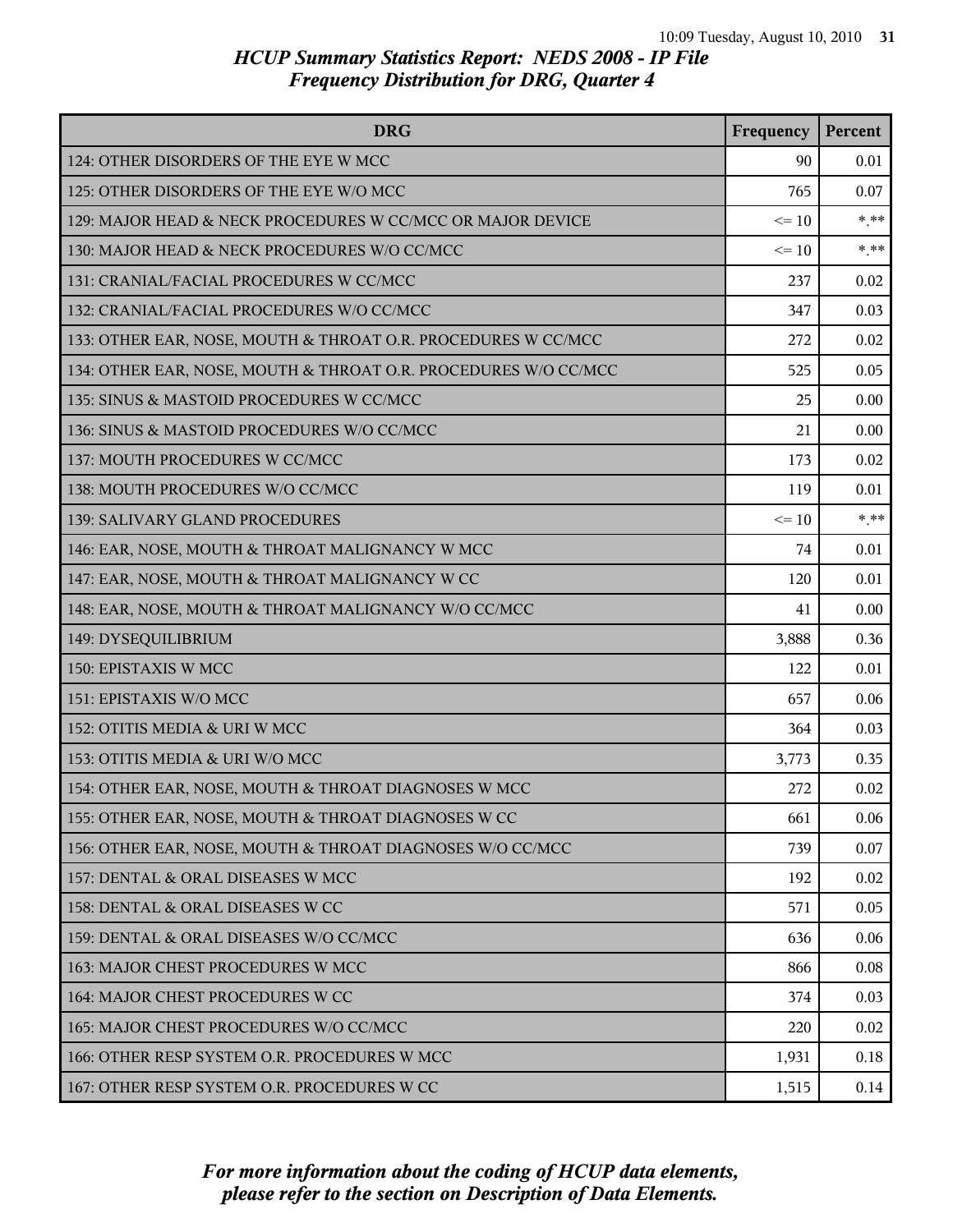| <b>DRG</b>                                             | Frequency | Percent |
|--------------------------------------------------------|-----------|---------|
| 168: OTHER RESP SYSTEM O.R. PROCEDURES W/O CC/MCC      | 346       | 0.03    |
| 175: PULMONARY EMBOLISM W MCC                          | 1,592     | 0.15    |
| 176: PULMONARY EMBOLISM W/O MCC                        | 4,478     | 0.41    |
| 177: RESPIRATORY INFECTIONS & INFLAMMATIONS W MCC      | 5,715     | 0.52    |
| 178: RESPIRATORY INFECTIONS & INFLAMMATIONS W CC       | 4,744     | 0.43    |
| 179: RESPIRATORY INFECTIONS & INFLAMMATIONS W/O CC/MCC | 1,436     | 0.13    |
| 180: RESPIRATORY NEOPLASMS W MCC                       | 1,939     | 0.18    |
| 181: RESPIRATORY NEOPLASMS W CC                        | 2,279     | 0.21    |
| 182: RESPIRATORY NEOPLASMS W/O CC/MCC                  | 285       | 0.03    |
| 183: MAJOR CHEST TRAUMA W MCC                          | 332       | 0.03    |
| 184: MAJOR CHEST TRAUMA W CC                           | 629       | 0.06    |
| 185: MAJOR CHEST TRAUMA W/O CC/MCC                     | 330       | 0.03    |
| 186: PLEURAL EFFUSION W MCC                            | 915       | 0.08    |
| 187: PLEURAL EFFUSION W CC                             | 841       | 0.08    |
| 188: PLEURAL EFFUSION W/O CC/MCC                       | 285       | 0.03    |
| 189: PULMONARY EDEMA & RESPIRATORY FAILURE             | 8,480     | 0.78    |
| 190: CHRONIC OBSTRUCTIVE PULMONARY DISEASE W MCC       | 12,115    | 1.11    |
| 191: CHRONIC OBSTRUCTIVE PULMONARY DISEASE W CC        | 12,062    | 1.10    |
| 192: CHRONIC OBSTRUCTIVE PULMONARY DISEASE W/O CC/MCC  | 14,753    | 1.35    |
| 193: SIMPLE PNEUMONIA & PLEURISY W MCC                 | 10,105    | 0.92    |
| 194: SIMPLE PNEUMONIA & PLEURISY W CC                  | 19,073    | 1.75    |
| 195: SIMPLE PNEUMONIA & PLEURISY W/O CC/MCC            | 12,439    | 1.14    |
| 196: INTERSTITIAL LUNG DISEASE W MCC                   | 634       | 0.06    |
| 197: INTERSTITIAL LUNG DISEASE W CC                    | 577       | 0.05    |
| 198: INTERSTITIAL LUNG DISEASE W/O CC/MCC              | 372       | 0.03    |
| 199: PNEUMOTHORAX W MCC                                | 374       | 0.03    |
| 200: PNEUMOTHORAX W CC                                 | 1,051     | 0.10    |
| 201: PNEUMOTHORAX W/O CC/MCC                           | 911       | 0.08    |
| 202: BRONCHITIS & ASTHMA W CC/MCC                      | 6,525     | 0.60    |
| 203: BRONCHITIS & ASTHMA W/O CC/MCC                    | 13,612    | 1.25    |
| 204: RESPIRATORY SIGNS & SYMPTOMS                      | 3,524     | 0.32    |
| 205: OTHER RESPIRATORY SYSTEM DIAGNOSES W MCC          | 690       | 0.06    |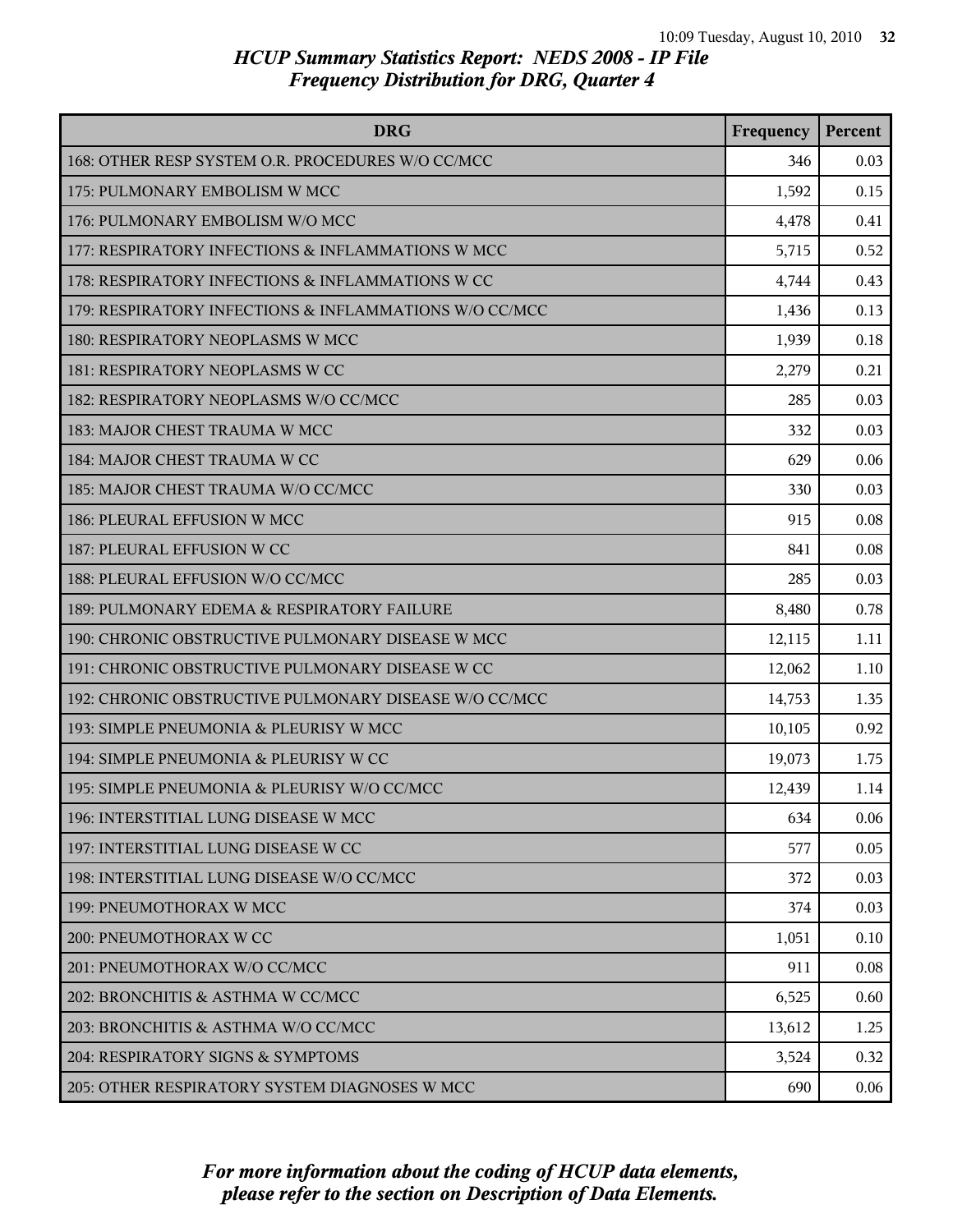| <b>DRG</b>                                                               | Frequency | Percent |
|--------------------------------------------------------------------------|-----------|---------|
| 206: OTHER RESPIRATORY SYSTEM DIAGNOSES W/O MCC                          | 2,636     | 0.24    |
| 207: RESPIRATORY SYSTEM DIAGNOSIS W VENTILATOR SUPPORT 96+ HOURS         | 3,290     | 0.30    |
| 208: RESPIRATORY SYSTEM DIAGNOSIS W VENTILATOR SUPPORT <96 HOURS         | 7,689     | 0.70    |
| 215: OTHER HEART ASSIST SYSTEM IMPLANT                                   | $\leq 10$ | $***$   |
| 216: CARDIAC VALVE & OTH MAJ CARDIOTHORACIC PROC W CARD CATH W MCC       | 447       | 0.04    |
| 217: CARDIAC VALVE & OTH MAJ CARDIOTHORACIC PROC W CARD CATH W CC        | 141       | 0.01    |
| 218: CARDIAC VALVE & OTH MAJ CARDIOTHORACIC PROC W CARD CATH W/O CC/MCC  | 29        | 0.00    |
| 219: CARDIAC VALVE & OTH MAJ CARDIOTHORACIC PROC W/O CARD CATH W MCC     | 151       | 0.01    |
| 220: CARDIAC VALVE & OTH MAJ CARDIOTHORACIC PROC W/O CARD CATH W CC      | 71        | 0.01    |
| 221: CARDIAC VALVE & OTH MAJ CARDIOTHORACIC PROC W/O CARD CATH W/O CC/MC | 12        | 0.00    |
| 222: CARDIAC DEFIB IMPLANT W CARDIAC CATH W AMI/HF/SHOCK W MCC           | 238       | 0.02    |
| 223: CARDIAC DEFIB IMPLANT W CARDIAC CATH W AMI/HF/SHOCK W/O MCC         | 161       | 0.01    |
| 224: CARDIAC DEFIB IMPLANT W CARDIAC CATH W/O AMI/HF/SHOCK W MCC         | 182       | 0.02    |
| 225: CARDIAC DEFIB IMPLANT W CARDIAC CATH W/O AMI/HF/SHOCK W/O MCC       | 227       | 0.02    |
| 226: CARDIAC DEFIBRILLATOR IMPLANT W/O CARDIAC CATH W MCC                | 430       | 0.04    |
| 227: CARDIAC DEFIBRILLATOR IMPLANT W/O CARDIAC CATH W/O MCC              | 559       | 0.05    |
| 228: OTHER CARDIOTHORACIC PROCEDURES W MCC                               | 110       | 0.01    |
| 229: OTHER CARDIOTHORACIC PROCEDURES W CC                                | 67        | 0.01    |
| 230: OTHER CARDIOTHORACIC PROCEDURES W/O CC/MCC                          | 12        | 0.00    |
| 231: CORONARY BYPASS W PTCA W MCC                                        | 111       | 0.01    |
| 232: CORONARY BYPASS W PTCA W/O MCC                                      | 128       | 0.01    |
| 233: CORONARY BYPASS W CARDIAC CATH W MCC                                | 995       | 0.09    |
| 234: CORONARY BYPASS W CARDIAC CATH W/O MCC                              | 1,344     | 0.12    |
| 235: CORONARY BYPASS W/O CARDIAC CATH W MCC                              | 73        | 0.01    |
| 236: CORONARY BYPASS W/O CARDIAC CATH W/O MCC                            | 124       | 0.01    |
| 237: MAJOR CARDIOVASC PROCEDURES W MCC OR THORACIC AORTIC ANEURYSM REPAI | 1,303     | 0.12    |
| 238: MAJOR CARDIOVASC PROCEDURES W/O MCC                                 | 1,020     | 0.09    |
| 239: AMPUTATION FOR CIRC SYS DISORDERS EXC UPPER LIMB & TOE W MCC        | 480       | 0.04    |
| 240: AMPUTATION FOR CIRC SYS DISORDERS EXC UPPER LIMB & TOE W CC         | 326       | 0.03    |
| 241: AMPUTATION FOR CIRC SYS DISORDERS EXC UPPER LIMB & TOE W/O CC/MCC   | 32        | 0.00    |
| 242: PERMANENT CARDIAC PACEMAKER IMPLANT W MCC                           | 1,306     | 0.12    |
| 243: PERMANENT CARDIAC PACEMAKER IMPLANT W CC                            | 1,652     | 0.15    |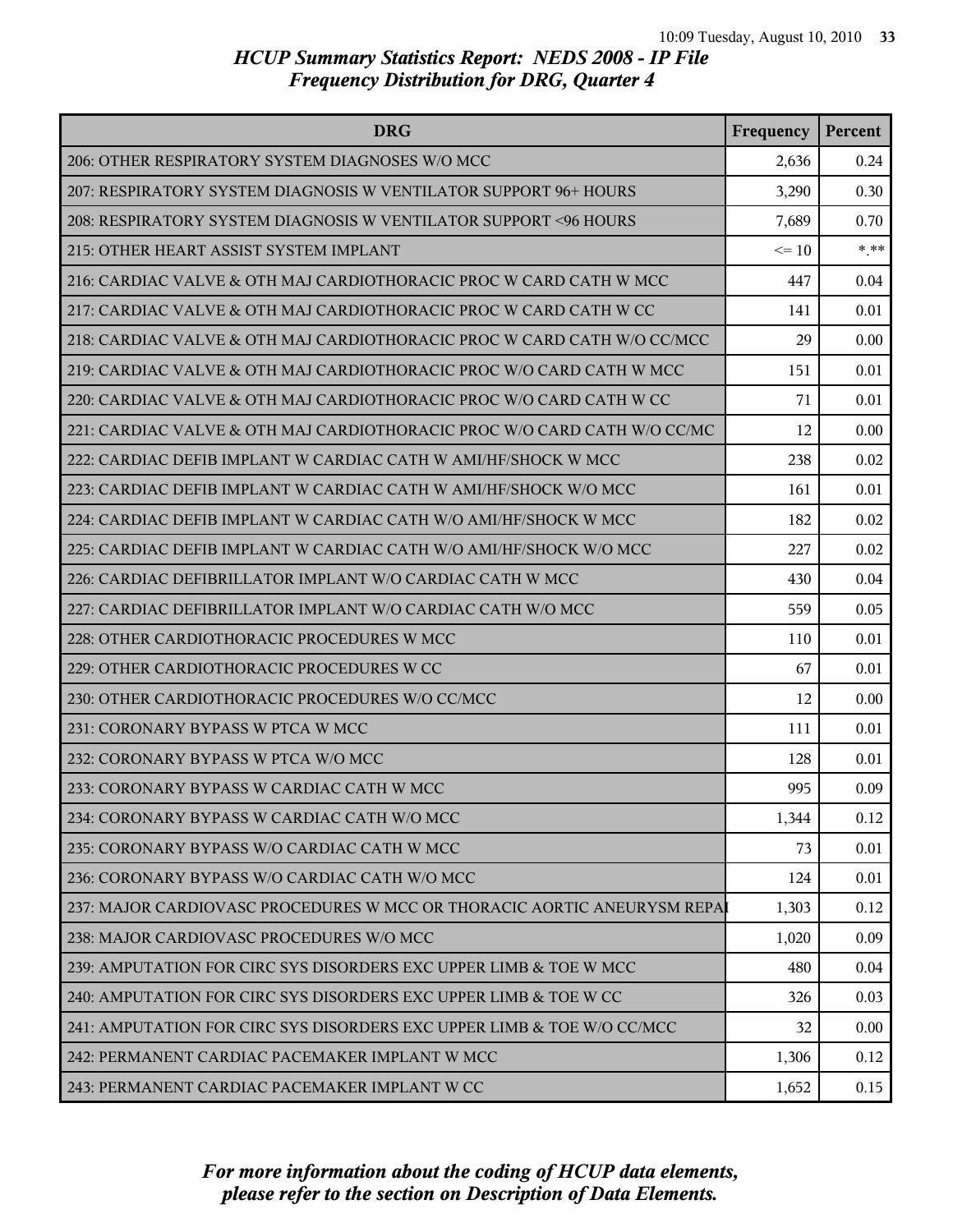| <b>DRG</b>                                                               | Frequency | Percent |
|--------------------------------------------------------------------------|-----------|---------|
| 244: PERMANENT CARDIAC PACEMAKER IMPLANT W/O CC/MCC                      | 1,824     | 0.17    |
| 245: AICD GENERATOR PROCEDURES                                           | 107       | 0.01    |
| 246: PERC CARDIOVASC PROC W DRUG-ELUTING STENT W MCC OR 4+ VESSELS/STENT | 1,982     | 0.18    |
| 247: PERC CARDIOVASC PROC W DRUG-ELUTING STENT W/O MCC                   | 7,821     | 0.72    |
| 248: PERC CARDIOVASC PROC W NON-DRUG-ELUTING STENT W MCC OR 4+ VES/STENT | 938       | 0.09    |
| 249: PERC CARDIOVASC PROC W NON-DRUG-ELUTING STENT W/O MCC               | 3,133     | 0.29    |
| 250: PERC CARDIOVASC PROC W/O CORONARY ARTERY STENT W MCC                | 472       | 0.04    |
| 251: PERC CARDIOVASC PROC W/O CORONARY ARTERY STENT W/O MCC              | 1,586     | 0.15    |
| 252: OTHER VASCULAR PROCEDURES W MCC                                     | 2,029     | 0.19    |
| 253: OTHER VASCULAR PROCEDURES W CC                                      | 1,366     | 0.13    |
| 254: OTHER VASCULAR PROCEDURES W/O CC/MCC                                | 604       | 0.06    |
| 255: UPPER LIMB & TOE AMPUTATION FOR CIRC SYSTEM DISORDERS W MCC         | 135       | 0.01    |
| 256: UPPER LIMB & TOE AMPUTATION FOR CIRC SYSTEM DISORDERS W CC          | 174       | 0.02    |
| 257: UPPER LIMB & TOE AMPUTATION FOR CIRC SYSTEM DISORDERS W/O CC/MCC    | 13        | 0.00    |
| 258: CARDIAC PACEMAKER DEVICE REPLACEMENT W MCC                          | 47        | 0.00    |
| 259: CARDIAC PACEMAKER DEVICE REPLACEMENT W/O MCC                        | 154       | 0.01    |
| 260: CARDIAC PACEMAKER REVISION EXCEPT DEVICE REPLACEMENT W MCC          | 74        | 0.01    |
| 261: CARDIAC PACEMAKER REVISION EXCEPT DEVICE REPLACEMENT W CC           | 110       | 0.01    |
| 262: CARDIAC PACEMAKER REVISION EXCEPT DEVICE REPLACEMENT W/O CC/MCC     | 85        | 0.01    |
| 263: VEIN LIGATION & STRIPPING                                           | 33        | 0.00    |
| 264: OTHER CIRCULATORY SYSTEM O.R. PROCEDURES                            | 1,140     | 0.10    |
| <b>265: AICD LEAD PROCEDURES</b>                                         | 51        | 0.00    |
| 280: ACUTE MYOCARDIAL INFARCTION, DISCHARGED ALIVE W MCC                 | 6,297     | 0.58    |
| 281: ACUTE MYOCARDIAL INFARCTION, DISCHARGED ALIVE W CC                  | 3,925     | 0.36    |
| 282: ACUTE MYOCARDIAL INFARCTION, DISCHARGED ALIVE W/O CC/MCC            | 4,523     | 0.41    |
| 283: ACUTE MYOCARDIAL INFARCTION, EXPIRED W MCC                          | 1,069     | 0.10    |
| 284: ACUTE MYOCARDIAL INFARCTION, EXPIRED W CC                           | 221       | 0.02    |
| 285: ACUTE MYOCARDIAL INFARCTION, EXPIRED W/O CC/MCC                     | 123       | 0.01    |
| 286: CIRCULATORY DISORDERS EXCEPT AMI, W CARD CATH W MCC                 | 2,044     | 0.19    |
| 287: CIRCULATORY DISORDERS EXCEPT AMI, W CARD CATH W/O MCC               | 12,637    | 1.16    |
| 288: ACUTE & SUBACUTE ENDOCARDITIS W MCC                                 | 230       | 0.02    |
| 289: ACUTE & SUBACUTE ENDOCARDITIS W CC                                  | 96        | 0.01    |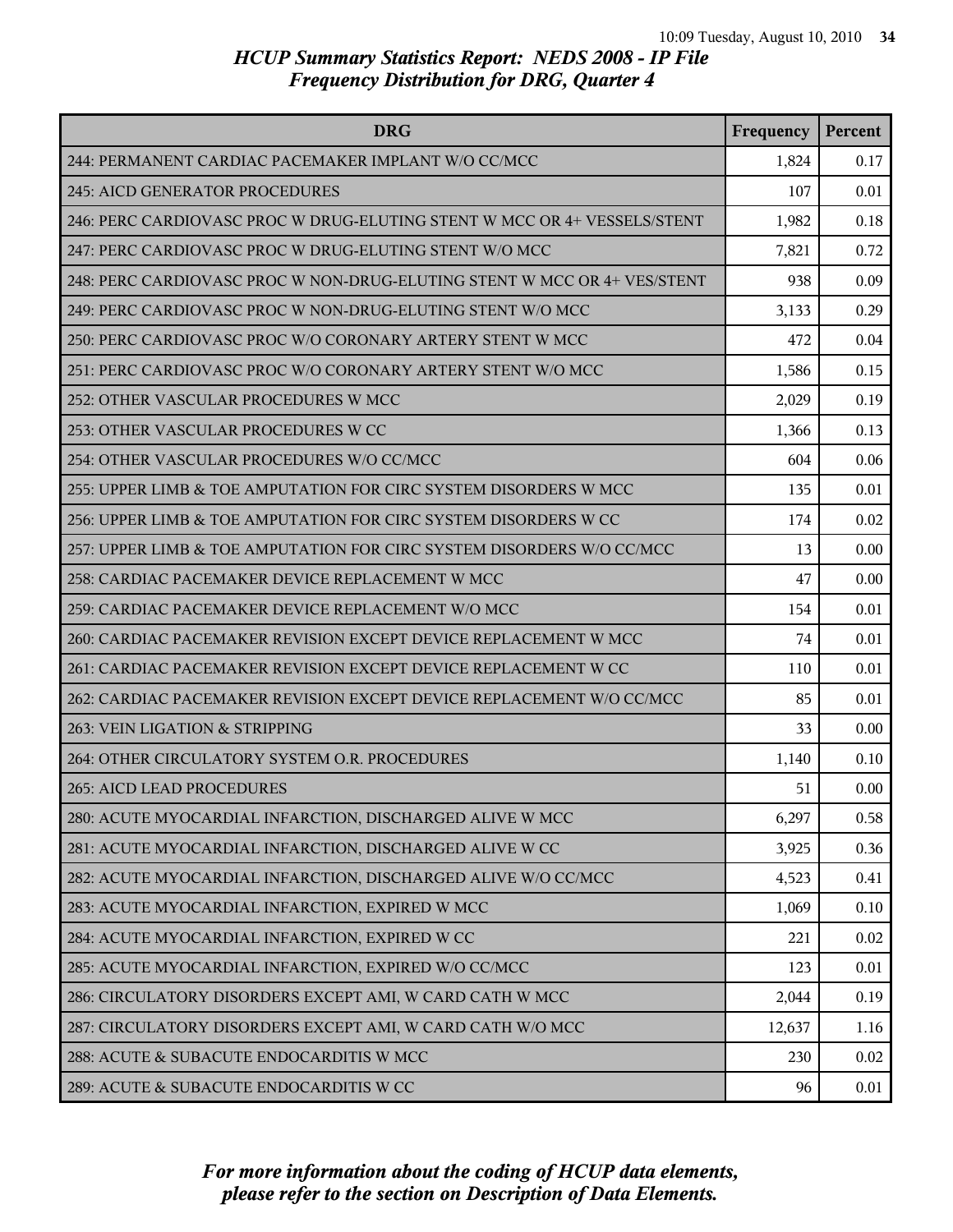| <b>DRG</b>                                                | Frequency | Percent |
|-----------------------------------------------------------|-----------|---------|
| 290: ACUTE & SUBACUTE ENDOCARDITIS W/O CC/MCC             | 27        | 0.00    |
| 291: HEART FAILURE & SHOCK W MCC                          | 17,484    | 1.60    |
| 292: HEART FAILURE & SHOCK W CC                           | 15,665    | 1.43    |
| 293: HEART FAILURE & SHOCK W/O CC/MCC                     | 10,546    | 0.97    |
| 294: DEEP VEIN THROMBOPHLEBITIS W CC/MCC                  | 138       | 0.01    |
| 295: DEEP VEIN THROMBOPHLEBITIS W/O CC/MCC                | 57        | 0.01    |
| 296: CARDIAC ARREST, UNEXPLAINED W MCC                    | 200       | 0.02    |
| 297: CARDIAC ARREST, UNEXPLAINED W CC                     | 76        | 0.01    |
| 298: CARDIAC ARREST, UNEXPLAINED W/O CC/MCC               | 42        | 0.00    |
| 299: PERIPHERAL VASCULAR DISORDERS W MCC                  | 2,135     | 0.20    |
| 300: PERIPHERAL VASCULAR DISORDERS W CC                   | 3,358     | 0.31    |
| 301: PERIPHERAL VASCULAR DISORDERS W/O CC/MCC             | 2,539     | 0.23    |
| 302: ATHEROSCLEROSIS W MCC                                | 749       | 0.07    |
| 303: ATHEROSCLEROSIS W/O MCC                              | 5,382     | 0.49    |
| 304: HYPERTENSION W MCC                                   | 465       | 0.04    |
| 305: HYPERTENSION W/O MCC                                 | 4,728     | 0.43    |
| 306: CARDIAC CONGENITAL & VALVULAR DISORDERS W MCC        | 243       | 0.02    |
| 307: CARDIAC CONGENITAL & VALVULAR DISORDERS W/O MCC      | 468       | 0.04    |
| 308: CARDIAC ARRHYTHMIA & CONDUCTION DISORDERS W MCC      | 4,926     | 0.45    |
| 309: CARDIAC ARRHYTHMIA & CONDUCTION DISORDERS W CC       | 7,628     | 0.70    |
| 310: CARDIAC ARRHYTHMIA & CONDUCTION DISORDERS W/O CC/MCC | 13,376    | 1.22    |
| 311: ANGINA PECTORIS                                      | 2,299     | 0.21    |
| 312: SYNCOPE & COLLAPSE                                   | 18,124    | 1.66    |
| 313: CHEST PAIN                                           | 29,456    | 2.70    |
| 314: OTHER CIRCULATORY SYSTEM DIAGNOSES W MCC             | 4,919     | 0.45    |
| 315: OTHER CIRCULATORY SYSTEM DIAGNOSES W CC              | 2,440     | 0.22    |
| 316: OTHER CIRCULATORY SYSTEM DIAGNOSES W/O CC/MCC        | 1,286     | 0.12    |
| 326: STOMACH, ESOPHAGEAL & DUODENAL PROC W MCC            | 922       | 0.08    |
| 327: STOMACH, ESOPHAGEAL & DUODENAL PROC W CC             | 535       | 0.05    |
| 328: STOMACH, ESOPHAGEAL & DUODENAL PROC W/O CC/MCC       | 535       | 0.05    |
| 329: MAJOR SMALL & LARGE BOWEL PROCEDURES W MCC           | 3,854     | 0.35    |
| 330: MAJOR SMALL & LARGE BOWEL PROCEDURES W CC            | 2,814     | 0.26    |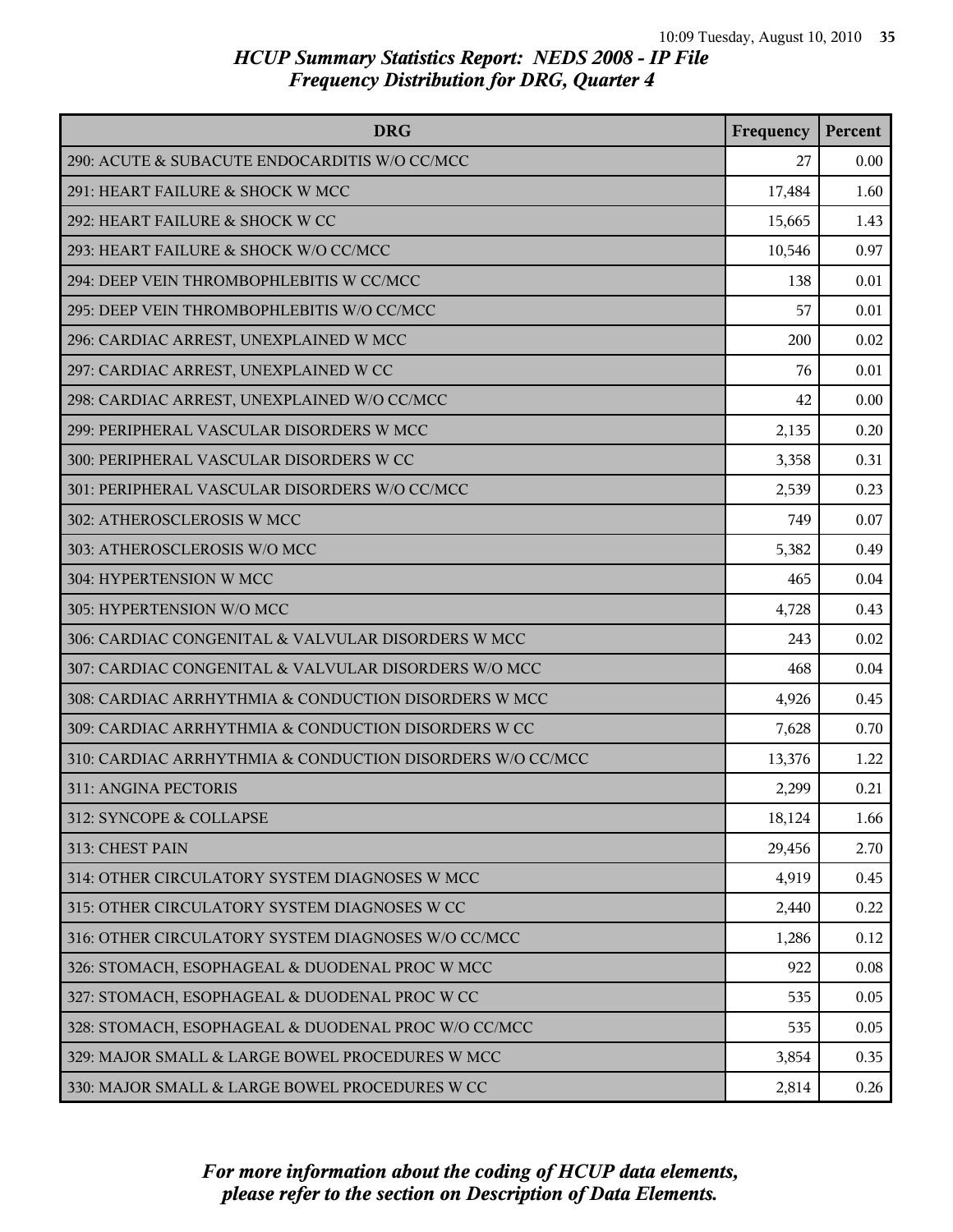| <b>DRG</b>                                                          | Frequency | Percent |
|---------------------------------------------------------------------|-----------|---------|
| 331: MAJOR SMALL & LARGE BOWEL PROCEDURES W/O CC/MCC                | 865       | 0.08    |
| 332: RECTAL RESECTION W MCC                                         | 38        | 0.00    |
| 333: RECTAL RESECTION W CC                                          | 72        | 0.01    |
| 334: RECTAL RESECTION W/O CC/MCC                                    | 17        | 0.00    |
| 335: PERITONEAL ADHESIOLYSIS W MCC                                  | 689       | 0.06    |
| 336: PERITONEAL ADHESIOLYSIS W CC                                   | 1,116     | 0.10    |
| 337: PERITONEAL ADHESIOLYSIS W/O CC/MCC                             | 967       | 0.09    |
| 338: APPENDECTOMY W COMPLICATED PRINCIPAL DIAG W MCC                | 288       | 0.03    |
| 339: APPENDECTOMY W COMPLICATED PRINCIPAL DIAG W CC                 | 808       | 0.07    |
| 340: APPENDECTOMY W COMPLICATED PRINCIPAL DIAG W/O CC/MCC           | 2,178     | 0.20    |
| 341: APPENDECTOMY W/O COMPLICATED PRINCIPAL DIAG W MCC              | 224       | 0.02    |
| 342: APPENDECTOMY W/O COMPLICATED PRINCIPAL DIAG W CC               | 1,044     | 0.10    |
| 343: APPENDECTOMY W/O COMPLICATED PRINCIPAL DIAG W/O CC/MCC         | 8,791     | 0.80    |
| 344: MINOR SMALL & LARGE BOWEL PROCEDURES W MCC                     | 39        | 0.00    |
| 345: MINOR SMALL & LARGE BOWEL PROCEDURES W CC                      | 82        | 0.01    |
| 346: MINOR SMALL & LARGE BOWEL PROCEDURES W/O CC/MCC                | 64        | 0.01    |
| 347: ANAL & STOMAL PROCEDURES W MCC                                 | 133       | 0.01    |
| 348: ANAL & STOMAL PROCEDURES W CC                                  | 454       | 0.04    |
| 349: ANAL & STOMAL PROCEDURES W/O CC/MCC                            | 742       | 0.07    |
| 350: INGUINAL & FEMORAL HERNIA PROCEDURES W MCC                     | 127       | 0.01    |
| 351: INGUINAL & FEMORAL HERNIA PROCEDURES W CC                      | 271       | 0.02    |
| 352: INGUINAL & FEMORAL HERNIA PROCEDURES W/O CC/MCC                | 628       | 0.06    |
| 353: HERNIA PROCEDURES EXCEPT INGUINAL & FEMORAL W MCC              | 206       | 0.02    |
| 354: HERNIA PROCEDURES EXCEPT INGUINAL & FEMORAL W CC               | 401       | 0.04    |
| 355: HERNIA PROCEDURES EXCEPT INGUINAL & FEMORAL W/O CC/MCC         | 678       | 0.06    |
| 356: OTHER DIGESTIVE SYSTEM O.R. PROCEDURES W MCC                   | 699       | 0.06    |
| 357: OTHER DIGESTIVE SYSTEM O.R. PROCEDURES W CC                    | 594       | 0.05    |
| 358: OTHER DIGESTIVE SYSTEM O.R. PROCEDURES W/O CC/MCC              | 308       | 0.03    |
| 368: MAJOR ESOPHAGEAL DISORDERS W MCC                               | 394       | 0.04    |
| 369: MAJOR ESOPHAGEAL DISORDERS W CC                                | 655       | 0.06    |
| 370: MAJOR ESOPHAGEAL DISORDERS W/O CC/MCC                          | 334       | 0.03    |
| 371: MAJOR GASTROINTESTINAL DISORDERS & PERITONEAL INFECTIONS W MCC | 2,358     | 0.22    |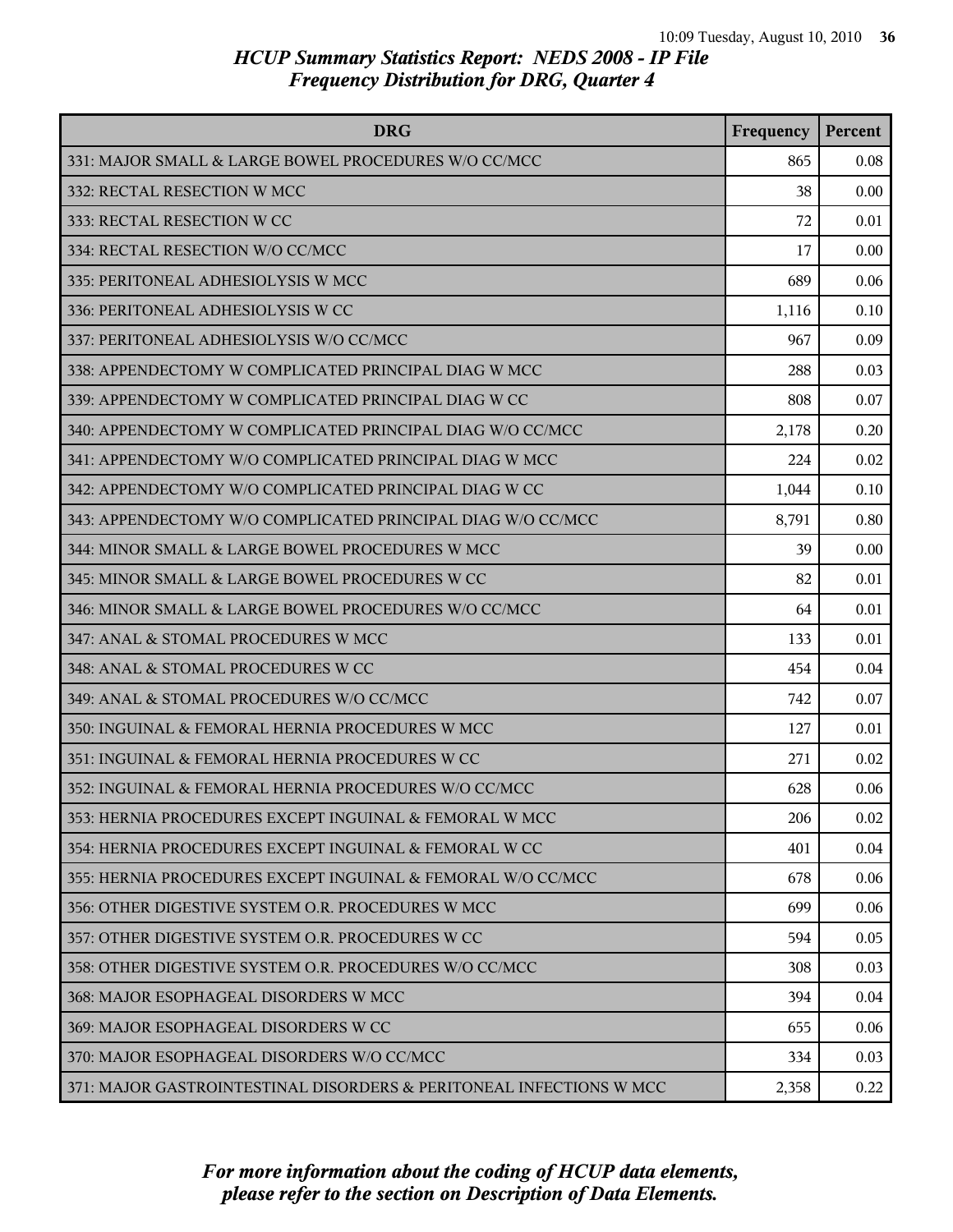| <b>DRG</b>                                                               | Frequency | Percent |
|--------------------------------------------------------------------------|-----------|---------|
| 372: MAJOR GASTROINTESTINAL DISORDERS & PERITONEAL INFECTIONS W CC       | 2,648     | 0.24    |
| 373: MAJOR GASTROINTESTINAL DISORDERS & PERITONEAL INFECTIONS W/O CC/MCC | 1,710     | 0.16    |
| 374: DIGESTIVE MALIGNANCY W MCC                                          | 810       | 0.07    |
| 375: DIGESTIVE MALIGNANCY W CC                                           | 1,463     | 0.13    |
| 376: DIGESTIVE MALIGNANCY W/O CC/MCC                                     | 224       | 0.02    |
| 377: G.I. HEMORRHAGE W MCC                                               | 5,219     | 0.48    |
| 378: G.I. HEMORRHAGE W CC                                                | 10,969    | 1.00    |
| 379: G.I. HEMORRHAGE W/O CC/MCC                                          | 6,297     | 0.58    |
| 380: COMPLICATED PEPTIC ULCER W MCC                                      | 311       | 0.03    |
| 381: COMPLICATED PEPTIC ULCER W CC                                       | 523       | 0.05    |
| 382: COMPLICATED PEPTIC ULCER W/O CC/MCC                                 | 388       | 0.04    |
| 383: UNCOMPLICATED PEPTIC ULCER W MCC                                    | 169       | 0.02    |
| 384: UNCOMPLICATED PEPTIC ULCER W/O MCC                                  | 1,034     | 0.09    |
| 385: INFLAMMATORY BOWEL DISEASE W MCC                                    | 406       | 0.04    |
| 386: INFLAMMATORY BOWEL DISEASE W CC                                     | 1,704     | 0.16    |
| 387: INFLAMMATORY BOWEL DISEASE W/O CC/MCC                               | 1,519     | 0.14    |
| 388: G.I. OBSTRUCTION W MCC                                              | 2,145     | 0.20    |
| 389: G.I. OBSTRUCTION W CC                                               | 4,869     | 0.45    |
| 390: G.I. OBSTRUCTION W/O CC/MCC                                         | 5,613     | 0.51    |
| 391: ESOPHAGITIS, GASTROENT & MISC DIGEST DISORDERS W MCC                | 5,729     | 0.52    |
| 392: ESOPHAGITIS, GASTROENT & MISC DIGEST DISORDERS W/O MCC              | 37,965    | 3.47    |
| 393: OTHER DIGESTIVE SYSTEM DIAGNOSES W MCC                              | 2,296     | 0.21    |
| 394: OTHER DIGESTIVE SYSTEM DIAGNOSES W CC                               | 4,679     | 0.43    |
| 395: OTHER DIGESTIVE SYSTEM DIAGNOSES W/O CC/MCC                         | 3,142     | 0.29    |
| 405: PANCREAS, LIVER & SHUNT PROCEDURES W MCC                            | 251       | 0.02    |
| 406: PANCREAS, LIVER & SHUNT PROCEDURES W CC                             | 97        | 0.01    |
| 407: PANCREAS, LIVER & SHUNT PROCEDURES W/O CC/MCC                       | 35        | 0.00    |
| 408: BILIARY TRACT PROC EXCEPT ONLY CHOLECYST W OR W/O C.D.E. W MCC      | 99        | 0.01    |
| 409: BILIARY TRACT PROC EXCEPT ONLY CHOLECYST W OR W/O C.D.E. W CC       | 72        | 0.01    |
| 410: BILIARY TRACT PROC EXCEPT ONLY CHOLECYST W OR W/O C.D.E. W/O CC/MCC | 37        | 0.00    |
| 411: CHOLECYSTECTOMY W C.D.E. W MCC                                      | 75        | 0.01    |
| 412: CHOLECYSTECTOMY W C.D.E. W CC                                       | 67        | 0.01    |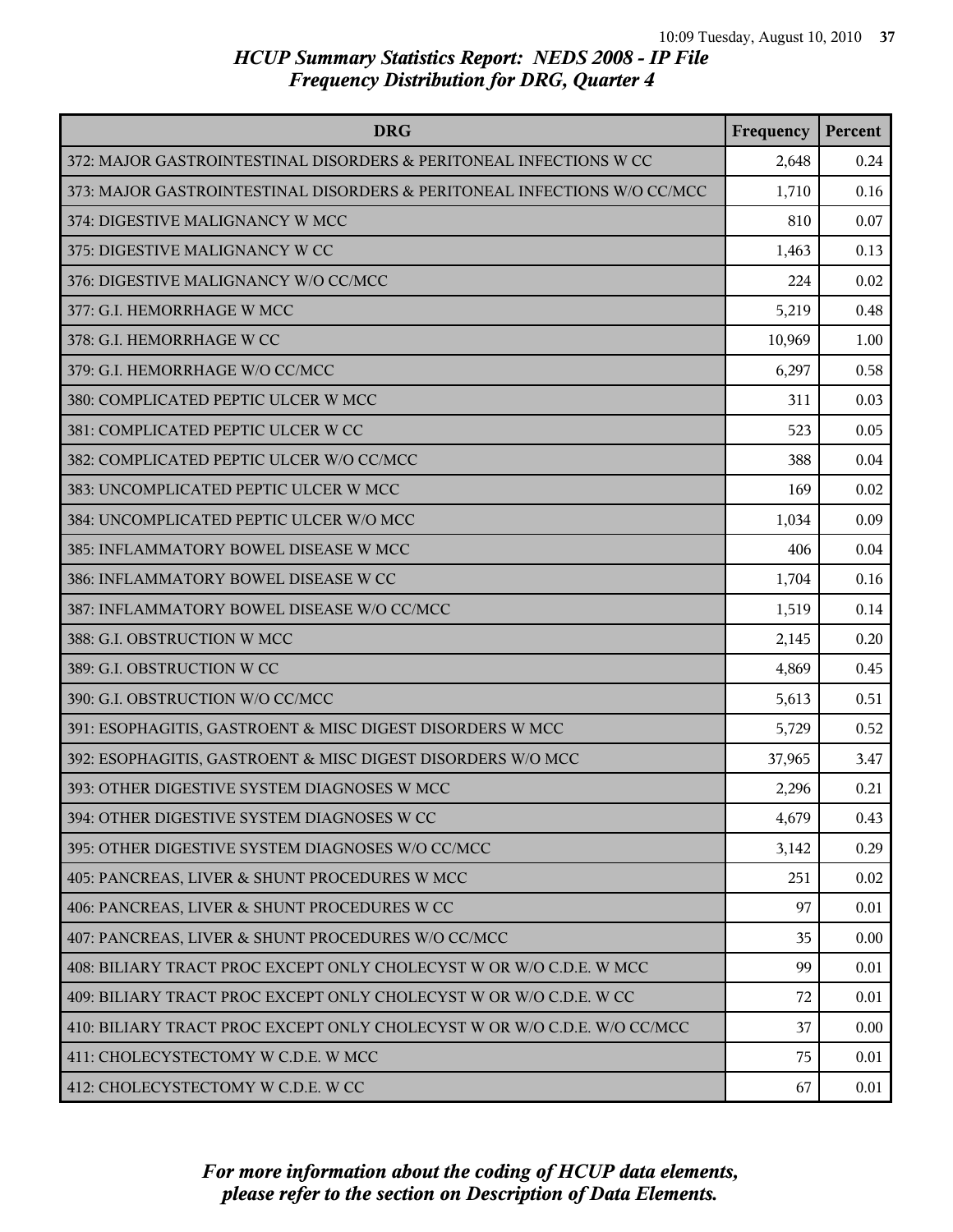| <b>DRG</b>                                                         | Frequency | Percent |
|--------------------------------------------------------------------|-----------|---------|
| 413: CHOLECYSTECTOMY W C.D.E. W/O CC/MCC                           | 74        | 0.01    |
| 414: CHOLECYSTECTOMY EXCEPT BY LAPAROSCOPE W/O C.D.E. W MCC        | 473       | 0.04    |
| 415: CHOLECYSTECTOMY EXCEPT BY LAPAROSCOPE W/O C.D.E. W CC         | 482       | 0.04    |
| 416: CHOLECYSTECTOMY EXCEPT BY LAPAROSCOPE W/O C.D.E. W/O CC/MCC   | 398       | 0.04    |
| 417: LAPAROSCOPIC CHOLECYSTECTOMY W/O C.D.E. W MCC                 | 2,352     | 0.22    |
| 418: LAPAROSCOPIC CHOLECYSTECTOMY W/O C.D.E. W CC                  | 3,756     | 0.34    |
| 419: LAPAROSCOPIC CHOLECYSTECTOMY W/O C.D.E. W/O CC/MCC            | 7,657     | 0.70    |
| 420: HEPATOBILIARY DIAGNOSTIC PROCEDURES W MCC                     | 58        | 0.01    |
| 421: HEPATOBILIARY DIAGNOSTIC PROCEDURES W CC                      | 50        | 0.00    |
| 422: HEPATOBILIARY DIAGNOSTIC PROCEDURES W/O CC/MCC                | 21        | 0.00    |
| 423: OTHER HEPATOBILIARY OR PANCREAS O.R. PROCEDURES W MCC         | 111       | 0.01    |
| 424: OTHER HEPATOBILIARY OR PANCREAS O.R. PROCEDURES W CC          | 59        | 0.01    |
| 425: OTHER HEPATOBILIARY OR PANCREAS O.R. PROCEDURES W/O CC/MCC    | 13        | 0.00    |
| 432: CIRRHOSIS & ALCOHOLIC HEPATITIS W MCC                         | 2,337     | 0.21    |
| 433: CIRRHOSIS & ALCOHOLIC HEPATITIS W CC                          | 1,391     | 0.13    |
| 434: CIRRHOSIS & ALCOHOLIC HEPATITIS W/O CC/MCC                    | 116       | 0.01    |
| 435: MALIGNANCY OF HEPATOBILIARY SYSTEM OR PANCREAS W MCC          | 1,045     | 0.10    |
| 436: MALIGNANCY OF HEPATOBILIARY SYSTEM OR PANCREAS W CC           | 1,011     | 0.09    |
| 437: MALIGNANCY OF HEPATOBILIARY SYSTEM OR PANCREAS W/O CC/MCC     | 182       | 0.02    |
| 438: DISORDERS OF PANCREAS EXCEPT MALIGNANCY W MCC                 | 2,357     | 0.22    |
| 439: DISORDERS OF PANCREAS EXCEPT MALIGNANCY W CC                  | 4,594     | 0.42    |
| 440: DISORDERS OF PANCREAS EXCEPT MALIGNANCY W/O CC/MCC            | 5,555     | 0.51    |
| 441: DISORDERS OF LIVER EXCEPT MALIG, CIRR, ALC HEPA W MCC         | 2,134     | 0.20    |
| 442: DISORDERS OF LIVER EXCEPT MALIG, CIRR, ALC HEPA W CC          | 2,095     | 0.19    |
| 443: DISORDERS OF LIVER EXCEPT MALIG, CIRR, ALC HEPA W/O CC/MCC    | 1,000     | 0.09    |
| 444: DISORDERS OF THE BILIARY TRACT W MCC                          | 1,348     | 0.12    |
| 445: DISORDERS OF THE BILIARY TRACT W CC                           | 1,648     | 0.15    |
| 446: DISORDERS OF THE BILIARY TRACT W/O CC/MCC                     | 2,283     | 0.21    |
| 453: COMBINED ANTERIOR/POSTERIOR SPINAL FUSION W MCC               | 33        | 0.00    |
| 454: COMBINED ANTERIOR/POSTERIOR SPINAL FUSION W CC                | 31        | 0.00    |
| 455: COMBINED ANTERIOR/POSTERIOR SPINAL FUSION W/O CC/MCC          | 20        | 0.00    |
| 456: SPINAL FUS EXC CERV W SPINAL CURV/MALIG/INFEC OR 9+ FUS W MCC | 29        | 0.00    |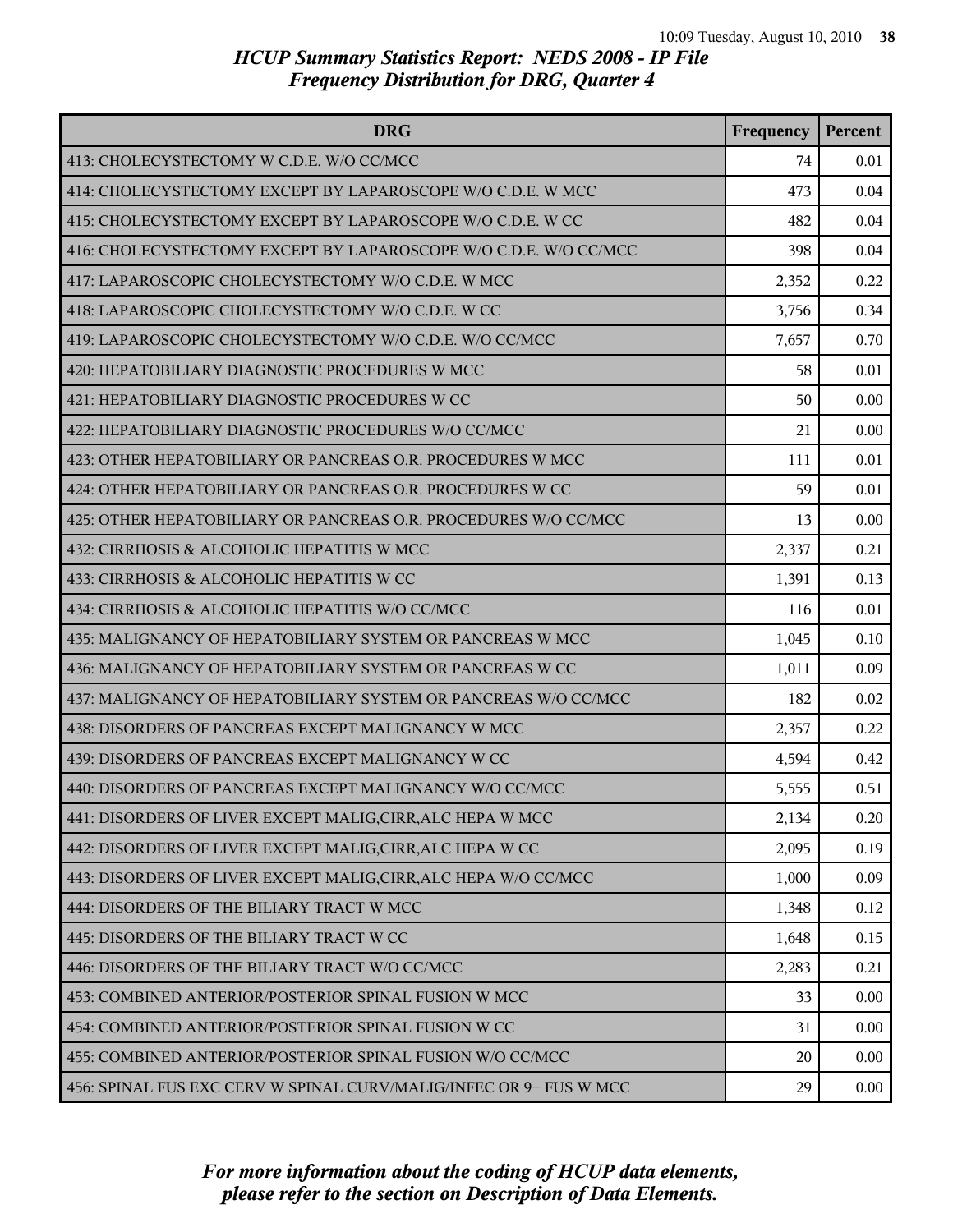| <b>DRG</b>                                                               | Frequency | Percent |
|--------------------------------------------------------------------------|-----------|---------|
| 457: SPINAL FUS EXC CERV W SPINAL CURV/MALIG/INFEC OR 9+ FUS W CC        | 53        | 0.00    |
| 458: SPINAL FUS EXC CERV W SPINAL CURV/MALIG/INFEC OR 9+ FUS W/O CC/MCC  | $\leq 10$ | $***$   |
| 459: SPINAL FUSION EXCEPT CERVICAL W MCC                                 | 71        | 0.01    |
| 460: SPINAL FUSION EXCEPT CERVICAL W/O MCC                               | 329       | 0.03    |
| 461: BILATERAL OR MULTIPLE MAJOR JOINT PROCS OF LOWER EXTREMITY W MCC    | $\leq 10$ | $***$   |
| 462: BILATERAL OR MULTIPLE MAJOR JOINT PROCS OF LOWER EXTREMITY W/O MCC  | 50        | 0.00    |
| 463: WND DEBRID & SKN GRFT EXC HAND, FOR MUSCULO-CONN TISS DIS W MCC     | 269       | 0.02    |
| 464: WND DEBRID & SKN GRFT EXC HAND, FOR MUSCULO-CONN TISS DIS W CC      | 397       | 0.04    |
| 465: WND DEBRID & SKN GRFT EXC HAND, FOR MUSCULO-CONN TISS DIS W/O CC/MC | 186       | 0.02    |
| 466: REVISION OF HIP OR KNEE REPLACEMENT W MCC                           | 97        | 0.01    |
| 467: REVISION OF HIP OR KNEE REPLACEMENT W CC                            | 210       | 0.02    |
| 468: REVISION OF HIP OR KNEE REPLACEMENT W/O CC/MCC                      | 94        | 0.01    |
| 469: MAJOR JOINT REPLACEMENT OR REATTACHMENT OF LOWER EXTREMITY W MCC    | 1,255     | 0.11    |
| 470: MAJOR JOINT REPLACEMENT OR REATTACHMENT OF LOWER EXTREMITY W/O MCC  | 4,369     | 0.40    |
| 471: CERVICAL SPINAL FUSION W MCC                                        | 120       | 0.01    |
| 472: CERVICAL SPINAL FUSION W CC                                         | 118       | 0.01    |
| 473: CERVICAL SPINAL FUSION W/O CC/MCC                                   | 228       | 0.02    |
| 474: AMPUTATION FOR MUSCULOSKELETAL SYS & CONN TISSUE DIS W MCC          | 117       | 0.01    |
| 475: AMPUTATION FOR MUSCULOSKELETAL SYS & CONN TISSUE DIS W CC           | 100       | 0.01    |
| 476: AMPUTATION FOR MUSCULOSKELETAL SYS & CONN TISSUE DIS W/O CC/MCC     | 15        | 0.00    |
| 477: BIOPSIES OF MUSCULOSKELETAL SYSTEM & CONNECTIVE TISSUE W MCC        | 190       | 0.02    |
| 478: BIOPSIES OF MUSCULOSKELETAL SYSTEM & CONNECTIVE TISSUE W CC         | 492       | 0.05    |
| 479: BIOPSIES OF MUSCULOSKELETAL SYSTEM & CONNECTIVE TISSUE W/O CC/MCC   | 218       | 0.02    |
| 480: HIP & FEMUR PROCEDURES EXCEPT MAJOR JOINT W MCC                     | 2,286     | 0.21    |
| 481: HIP & FEMUR PROCEDURES EXCEPT MAJOR JOINT W CC                      | 5,745     | 0.53    |
| 482: HIP & FEMUR PROCEDURES EXCEPT MAJOR JOINT W/O CC/MCC                | 3,624     | 0.33    |
| 483: MAJOR JOINT & LIMB REATTACHMENT PROC OF UPPER EXTREMITY W CC/MCC    | 133       | 0.01    |
| 484: MAJOR JOINT & LIMB REATTACHMENT PROC OF UPPER EXTREMITY W/O CC/MCC  | 80        | 0.01    |
| 485: KNEE PROCEDURES W PDX OF INFECTION W MCC                            | 93        | 0.01    |
| 486: KNEE PROCEDURES W PDX OF INFECTION W CC                             | 138       | 0.01    |
| 487: KNEE PROCEDURES W PDX OF INFECTION W/O CC/MCC                       | 85        | 0.01    |
| 488: KNEE PROCEDURES W/O PDX OF INFECTION W CC/MCC                       | 138       | 0.01    |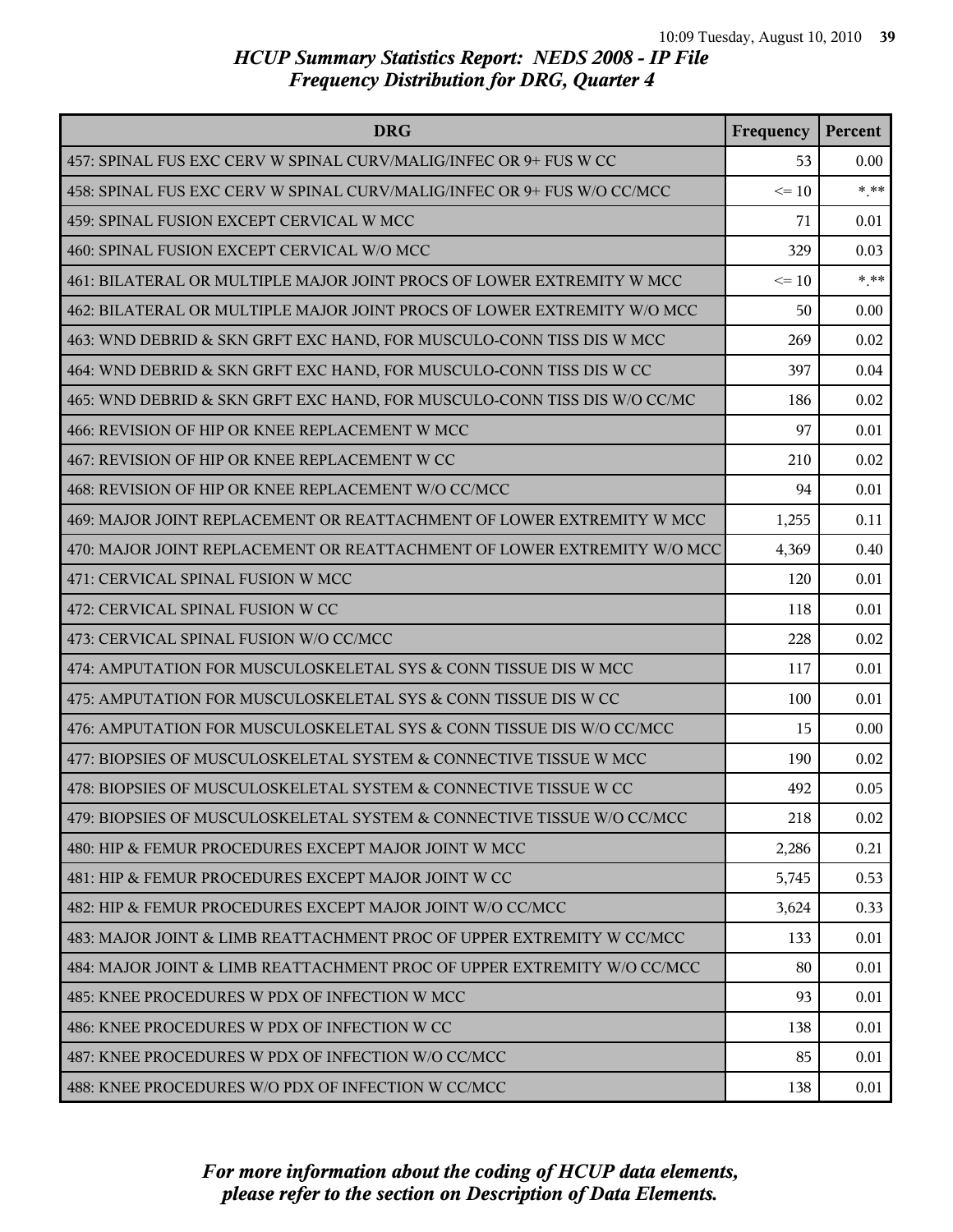| <b>DRG</b>                                                               | Frequency | Percent |
|--------------------------------------------------------------------------|-----------|---------|
| 489: KNEE PROCEDURES W/O PDX OF INFECTION W/O CC/MCC                     | 163       | 0.01    |
| 490: BACK & NECK PROC EXC SPINAL FUSION W CC/MCC OR DISC DEVICE/NEUROSTI | 356       | 0.03    |
| 491: BACK & NECK PROC EXC SPINAL FUSION W/O CC/MCC                       | 523       | 0.05    |
| 492: LOWER EXTREM & HUMER PROC EXCEPT HIP, FOOT, FEMUR W MCC             | 580       | 0.05    |
| 493: LOWER EXTREM & HUMER PROC EXCEPT HIP, FOOT, FEMUR W CC              | 1,895     | 0.17    |
| 494: LOWER EXTREM & HUMER PROC EXCEPT HIP, FOOT, FEMUR W/O CC/MCC        | 4,859     | 0.44    |
| 495: LOCAL EXCISION & REMOVAL INT FIX DEVICES EXC HIP & FEMUR W MCC      | 97        | 0.01    |
| 496: LOCAL EXCISION & REMOVAL INT FIX DEVICES EXC HIP & FEMUR W CC       | 234       | 0.02    |
| 497: LOCAL EXCISION & REMOVAL INT FIX DEVICES EXC HIP & FEMUR W/O CC/MCC | 142       | 0.01    |
| 498: LOCAL EXCISION & REMOVAL INT FIX DEVICES OF HIP & FEMUR W CC/MCC    | 42        | 0.00    |
| 499: LOCAL EXCISION & REMOVAL INT FIX DEVICES OF HIP & FEMUR W/O CC/MCC  | 16        | 0.00    |
| 500: SOFT TISSUE PROCEDURES W MCC                                        | 164       | 0.02    |
| 501: SOFT TISSUE PROCEDURES W CC                                         | 468       | 0.04    |
| 502: SOFT TISSUE PROCEDURES W/O CC/MCC                                   | 360       | 0.03    |
| 503: FOOT PROCEDURES W MCC                                               | 76        | 0.01    |
| 504: FOOT PROCEDURES W CC                                                | 167       | 0.02    |
| 505: FOOT PROCEDURES W/O CC/MCC                                          | 235       | 0.02    |
| 506: MAJOR THUMB OR JOINT PROCEDURES                                     | 87        | 0.01    |
| 507: MAJOR SHOULDER OR ELBOW JOINT PROCEDURES W CC/MCC                   | 43        | 0.00    |
| 508: MAJOR SHOULDER OR ELBOW JOINT PROCEDURES W/O CC/MCC                 | 42        | 0.00    |
| 509: ARTHROSCOPY                                                         | $\leq 10$ | $*$ **  |
| 510: SHOULDER, ELBOW OR FOREARM PROC, EXC MAJOR JOINT PROC W MCC         | 97        | 0.01    |
| 511: SHOULDER, ELBOW OR FOREARM PROC, EXC MAJOR JOINT PROC W CC          | 401       | 0.04    |
| 512: SHOULDER, ELBOW OR FOREARM PROC, EXC MAJOR JOINT PROC W/O CC/MCC    | 1,117     | 0.10    |
| 513: HAND OR WRIST PROC, EXCEPT MAJOR THUMB OR JOINT PROC W CC/MCC       | 274       | 0.03    |
| 514: HAND OR WRIST PROC, EXCEPT MAJOR THUMB OR JOINT PROC W/O CC/MCC     | 365       | 0.03    |
| 515: OTHER MUSCULOSKELET SYS & CONN TISS O.R. PROC W MCC                 | 295       | 0.03    |
| 516: OTHER MUSCULOSKELET SYS & CONN TISS O.R. PROC W CC                  | 743       | 0.07    |
| 517: OTHER MUSCULOSKELET SYS & CONN TISS O.R. PROC W/O CC/MCC            | 497       | 0.05    |
| 533: FRACTURES OF FEMUR W MCC                                            | 79        | 0.01    |
| 534: FRACTURES OF FEMUR W/O MCC                                          | 391       | 0.04    |
| 535: FRACTURES OF HIP & PELVIS W MCC                                     | 640       | 0.06    |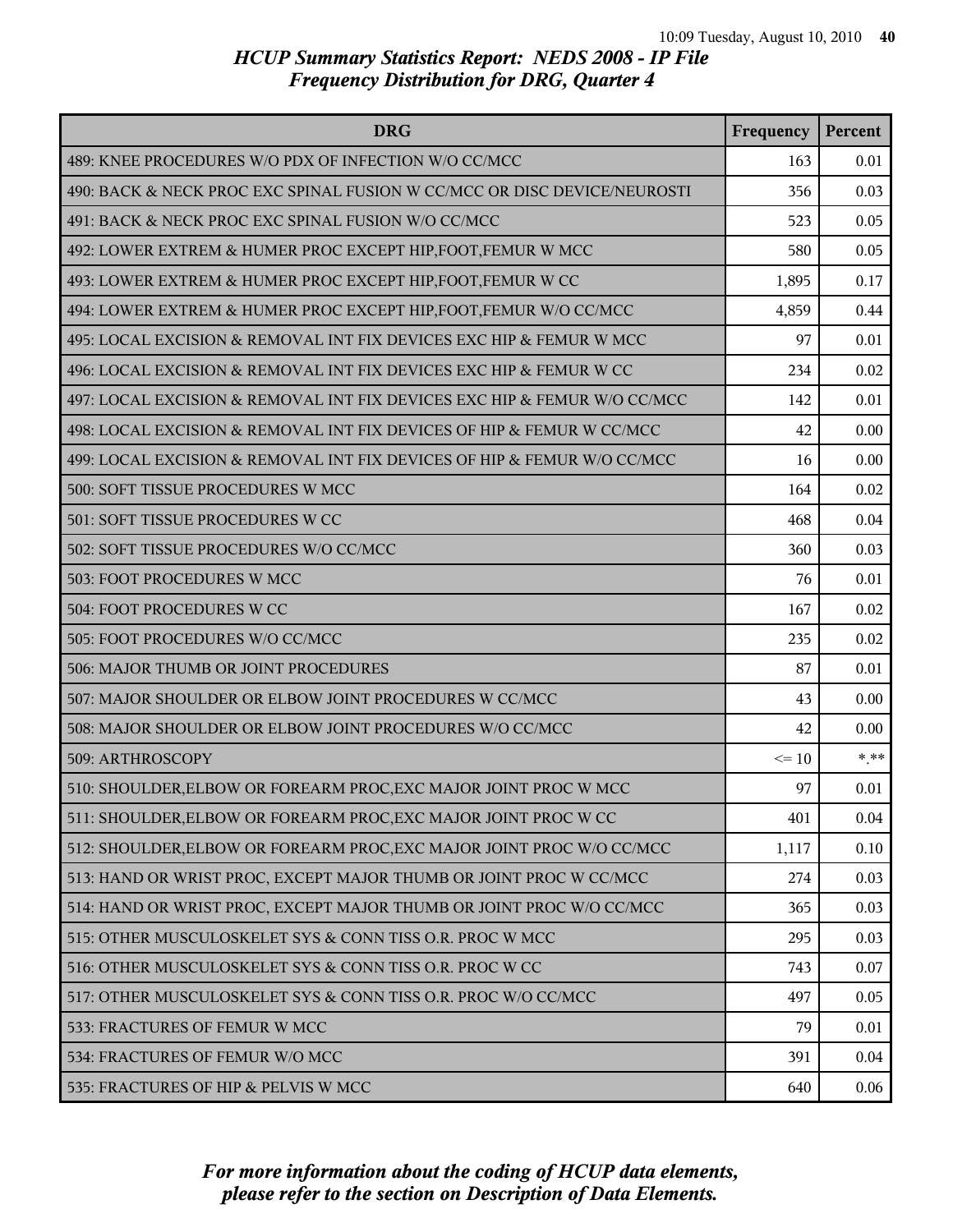| <b>DRG</b>                                                               | Frequency | Percent |
|--------------------------------------------------------------------------|-----------|---------|
| 536: FRACTURES OF HIP & PELVIS W/O MCC                                   | 2,757     | 0.25    |
| 537: SPRAINS, STRAINS, & DISLOCATIONS OF HIP, PELVIS & THIGH W CC/MCC    | 90        | 0.01    |
| 538: SPRAINS, STRAINS, & DISLOCATIONS OF HIP, PELVIS & THIGH W/O CC/MCC  | 115       | 0.01    |
| 539: OSTEOMYELITIS W MCC                                                 | 232       | 0.02    |
| 540: OSTEOMYELITIS W CC                                                  | 379       | 0.03    |
| 541: OSTEOMYELITIS W/O CC/MCC                                            | 177       | 0.02    |
| 542: PATHOLOGICAL FRACTURES & MUSCULOSKELET & CONN TISS MALIG W MCC      | 505       | 0.05    |
| 543: PATHOLOGICAL FRACTURES & MUSCULOSKELET & CONN TISS MALIG W CC       | 1,180     | 0.11    |
| 544: PATHOLOGICAL FRACTURES & MUSCULOSKELET & CONN TISS MALIG W/O CC/MCC | 498       | 0.05    |
| 545: CONNECTIVE TISSUE DISORDERS W MCC                                   | 488       | 0.04    |
| 546: CONNECTIVE TISSUE DISORDERS W CC                                    | 660       | 0.06    |
| 547: CONNECTIVE TISSUE DISORDERS W/O CC/MCC                              | 576       | 0.05    |
| 548: SEPTIC ARTHRITIS W MCC                                              | 57        | 0.01    |
| 549: SEPTIC ARTHRITIS W CC                                               | 121       | 0.01    |
| 550: SEPTIC ARTHRITIS W/O CC/MCC                                         | 102       | 0.01    |
| 551: MEDICAL BACK PROBLEMS W MCC                                         | 1,126     | 0.10    |
| 552: MEDICAL BACK PROBLEMS W/O MCC                                       | 8,724     | 0.80    |
| 553: BONE DISEASES & ARTHROPATHIES W MCC                                 | 317       | 0.03    |
| 554: BONE DISEASES & ARTHROPATHIES W/O MCC                               | 1,410     | 0.13    |
| 555: SIGNS & SYMPTOMS OF MUSCULOSKELETAL SYSTEM & CONN TISSUE W MCC      | 285       | 0.03    |
| 556: SIGNS & SYMPTOMS OF MUSCULOSKELETAL SYSTEM & CONN TISSUE W/O MCC    | 2,040     | 0.19    |
| 557: TENDONITIS, MYOSITIS & BURSITIS W MCC                               | 670       | 0.06    |
| 558: TENDONITIS, MYOSITIS & BURSITIS W/O MCC                             | 1,850     | 0.17    |
| 559: AFTERCARE, MUSCULOSKELETAL SYSTEM & CONNECTIVE TISSUE W MCC         | 154       | 0.01    |
| 560: AFTERCARE, MUSCULOSKELETAL SYSTEM & CONNECTIVE TISSUE W CC          | 364       | 0.03    |
| 561: AFTERCARE, MUSCULOSKELETAL SYSTEM & CONNECTIVE TISSUE W/O CC/MCC    | 484       | 0.04    |
| 562: FX, SPRN, STRN & DISL EXCEPT FEMUR, HIP, PELVIS & THIGH W MCC       | 616       | 0.06    |
| 563: FX, SPRN, STRN & DISL EXCEPT FEMUR, HIP, PELVIS & THIGH W/O MCC     | 4,127     | 0.38    |
| 564: OTHER MUSCULOSKELETAL SYS & CONNECTIVE TISSUE DIAGNOSES W MCC       | 171       | 0.02    |
| 565: OTHER MUSCULOSKELETAL SYS & CONNECTIVE TISSUE DIAGNOSES W CC        | 353       | 0.03    |
| 566: OTHER MUSCULOSKELETAL SYS & CONNECTIVE TISSUE DIAGNOSES W/O CC/MCC  | 250       | 0.02    |
| 573: SKIN GRAFT &/OR DEBRID FOR SKN ULCER OR CELLULITIS W MCC            | 309       | 0.03    |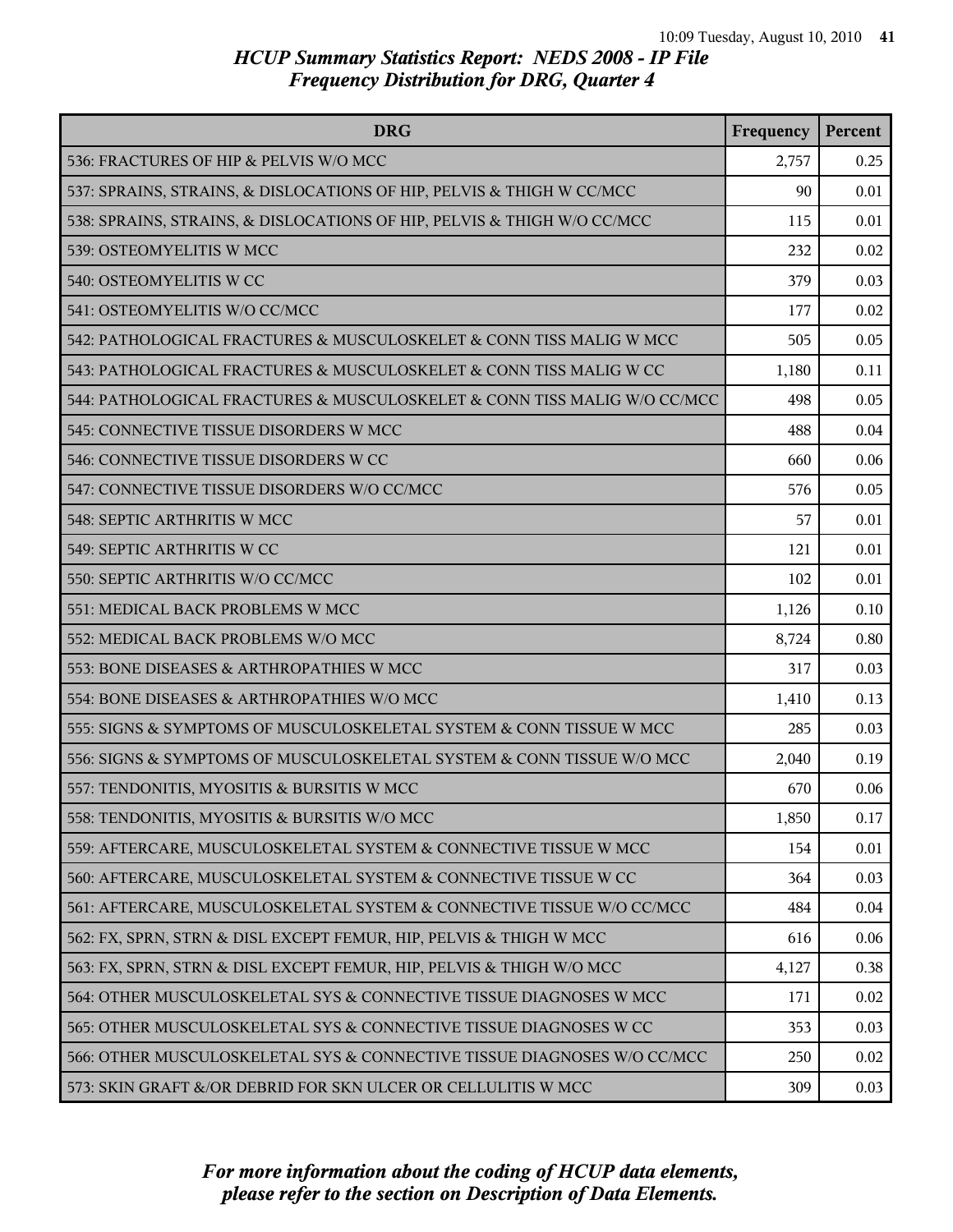| <b>DRG</b>                                                              | Frequency | Percent |
|-------------------------------------------------------------------------|-----------|---------|
| 574: SKIN GRAFT &/OR DEBRID FOR SKN ULCER OR CELLULITIS W CC            | 619       | 0.06    |
| 575: SKIN GRAFT &/OR DEBRID FOR SKN ULCER OR CELLULITIS W/O CC/MCC      | 535       | 0.05    |
| 576: SKIN GRAFT &/OR DEBRID EXC FOR SKIN ULCER OR CELLULITIS W MCC      | 44        | 0.00    |
| 577: SKIN GRAFT &/OR DEBRID EXC FOR SKIN ULCER OR CELLULITIS W CC       | 110       | 0.01    |
| 578: SKIN GRAFT &/OR DEBRID EXC FOR SKIN ULCER OR CELLULITIS W/O CC/MCC | 101       | 0.01    |
| 579: OTHER SKIN, SUBCUT TISS & BREAST PROC W MCC                        | 342       | 0.03    |
| 580: OTHER SKIN, SUBCUT TISS & BREAST PROC W CC                         | 690       | 0.06    |
| 581: OTHER SKIN, SUBCUT TISS & BREAST PROC W/O CC/MCC                   | 731       | 0.07    |
| 582: MASTECTOMY FOR MALIGNANCY W CC/MCC                                 | 22        | 0.00    |
| 583: MASTECTOMY FOR MALIGNANCY W/O CC/MCC                               | 11        | 0.00    |
| 584: BREAST BIOPSY, LOCAL EXCISION & OTHER BREAST PROCEDURES W CC/MCC   | 41        | 0.00    |
| 585: BREAST BIOPSY, LOCAL EXCISION & OTHER BREAST PROCEDURES W/O CC/MCC | 58        | 0.01    |
| 592: SKIN ULCERS W MCC                                                  | 295       | 0.03    |
| 593: SKIN ULCERS W CC                                                   | 788       | 0.07    |
| 594: SKIN ULCERS W/O CC/MCC                                             | 138       | 0.01    |
| 595: MAJOR SKIN DISORDERS W MCC                                         | 120       | 0.01    |
| 596: MAJOR SKIN DISORDERS W/O MCC                                       | 503       | 0.05    |
| 597: MALIGNANT BREAST DISORDERS W MCC                                   | 57        | 0.01    |
| 598: MALIGNANT BREAST DISORDERS W CC                                    | 144       | 0.01    |
| 599: MALIGNANT BREAST DISORDERS W/O CC/MCC                              | 22        | 0.00    |
| 600: NON-MALIGNANT BREAST DISORDERS W CC/MCC                            | 141       | 0.01    |
| 601: NON-MALIGNANT BREAST DISORDERS W/O CC/MCC                          | 298       | 0.03    |
| 602: CELLULITIS W MCC                                                   | 2,581     | 0.24    |
| 603: CELLULITIS W/O MCC                                                 | 18,994    | 1.74    |
| 604: TRAUMA TO THE SKIN, SUBCUT TISS & BREAST W MCC                     | 334       | 0.03    |
| 605: TRAUMA TO THE SKIN, SUBCUT TISS & BREAST W/O MCC                   | 2,960     | 0.27    |
| 606: MINOR SKIN DISORDERS W MCC                                         | 209       | 0.02    |
| 607: MINOR SKIN DISORDERS W/O MCC                                       | 1,111     | 0.10    |
| 614: ADRENAL & PITUITARY PROCEDURES W CC/MCC                            | 37        | 0.00    |
| 615: ADRENAL & PITUITARY PROCEDURES W/O CC/MCC                          | 13        | 0.00    |
| 616: AMPUTAT OF LOWER LIMB FOR ENDOCRINE, NUTRIT, & METABOL DIS W MCC   | 122       | 0.01    |
| 617: AMPUTAT OF LOWER LIMB FOR ENDOCRINE, NUTRIT, & METABOL DIS W CC    | 478       | 0.04    |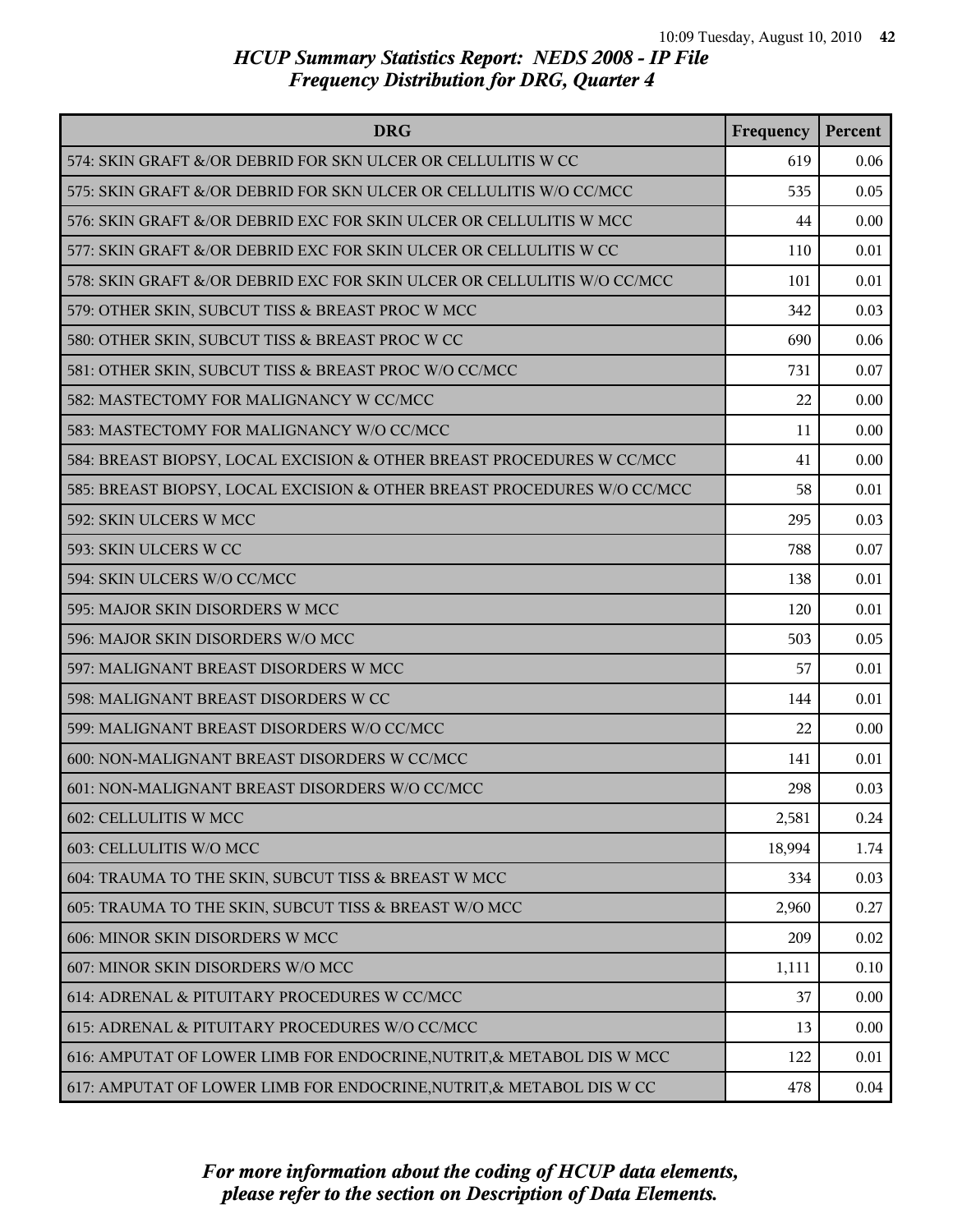| <b>DRG</b>                                                                 | Frequency | Percent |
|----------------------------------------------------------------------------|-----------|---------|
| 618: AMPUTAT OF LOWER LIMB FOR ENDOCRINE, NUTRIT, & METABOL DIS W/O CC/MCC | $\leq 10$ | $*$ **  |
| 619: O.R. PROCEDURES FOR OBESITY W MCC                                     | $\leq 10$ | $***$   |
| 620: O.R. PROCEDURES FOR OBESITY W CC                                      | $\leq 10$ | $***$   |
| 621: O.R. PROCEDURES FOR OBESITY W/O CC/MCC                                | 13        | 0.00    |
| 622: SKIN GRAFTS & WOUND DEBRID FOR ENDOC, NUTRIT & METAB DIS W MCC        | 106       | 0.01    |
| 623: SKIN GRAFTS & WOUND DEBRID FOR ENDOC, NUTRIT & METAB DIS W CC         | 238       | 0.02    |
| 624: SKIN GRAFTS & WOUND DEBRID FOR ENDOC, NUTRIT & METAB DIS W/O CC/MCC   | 21        | 0.00    |
| 625: THYROID, PARATHYROID & THYROGLOSSAL PROCEDURES W MCC                  | 35        | 0.00    |
| 626: THYROID, PARATHYROID & THYROGLOSSAL PROCEDURES W CC                   | 18        | 0.00    |
| 627: THYROID, PARATHYROID & THYROGLOSSAL PROCEDURES W/O CC/MCC             | 42        | 0.00    |
| 628: OTHER ENDOCRINE, NUTRIT & METAB O.R. PROC W MCC                       | 242       | 0.02    |
| 629: OTHER ENDOCRINE, NUTRIT & METAB O.R. PROC W CC                        | 287       | 0.03    |
| 630: OTHER ENDOCRINE, NUTRIT & METAB O.R. PROC W/O CC/MCC                  | 24        | 0.00    |
| 637: DIABETES W MCC                                                        | 3,564     | 0.33    |
| 638: DIABETES W CC                                                         | 6,439     | 0.59    |
| 639: DIABETES W/O CC/MCC                                                   | 6,867     | 0.63    |
| 640: NUTRITIONAL & MISC METABOLIC DISORDERS W MCC                          | 6,055     | 0.55    |
| 641: NUTRITIONAL & MISC METABOLIC DISORDERS W/O MCC                        | 16,751    | 1.53    |
| 642: INBORN ERRORS OF METABOLISM                                           | 263       | 0.02    |
| 643: ENDOCRINE DISORDERS W MCC                                             | 661       | 0.06    |
| 644: ENDOCRINE DISORDERS W CC                                              | 1,108     | 0.10    |
| 645: ENDOCRINE DISORDERS W/O CC/MCC                                        | 823       | 0.08    |
| <b>652: KIDNEY TRANSPLANT</b>                                              | 85        | 0.01    |
| 653: MAJOR BLADDER PROCEDURES W MCC                                        | 29        | 0.00    |
| 654: MAJOR BLADDER PROCEDURES W CC                                         | 32        | 0.00    |
| 655: MAJOR BLADDER PROCEDURES W/O CC/MCC                                   | $\leq 10$ | $* * *$ |
| 656: KIDNEY & URETER PROCEDURES FOR NEOPLASM W MCC                         | 83        | 0.01    |
| 657: KIDNEY & URETER PROCEDURES FOR NEOPLASM W CC                          | 65        | 0.01    |
| 658: KIDNEY & URETER PROCEDURES FOR NEOPLASM W/O CC/MCC                    | 16        | 0.00    |
| 659: KIDNEY & URETER PROCEDURES FOR NON-NEOPLASM W MCC                     | 270       | 0.02    |
| 660: KIDNEY & URETER PROCEDURES FOR NON-NEOPLASM W CC                      | 377       | 0.03    |
| 661: KIDNEY & URETER PROCEDURES FOR NON-NEOPLASM W/O CC/MCC                | 70        | 0.01    |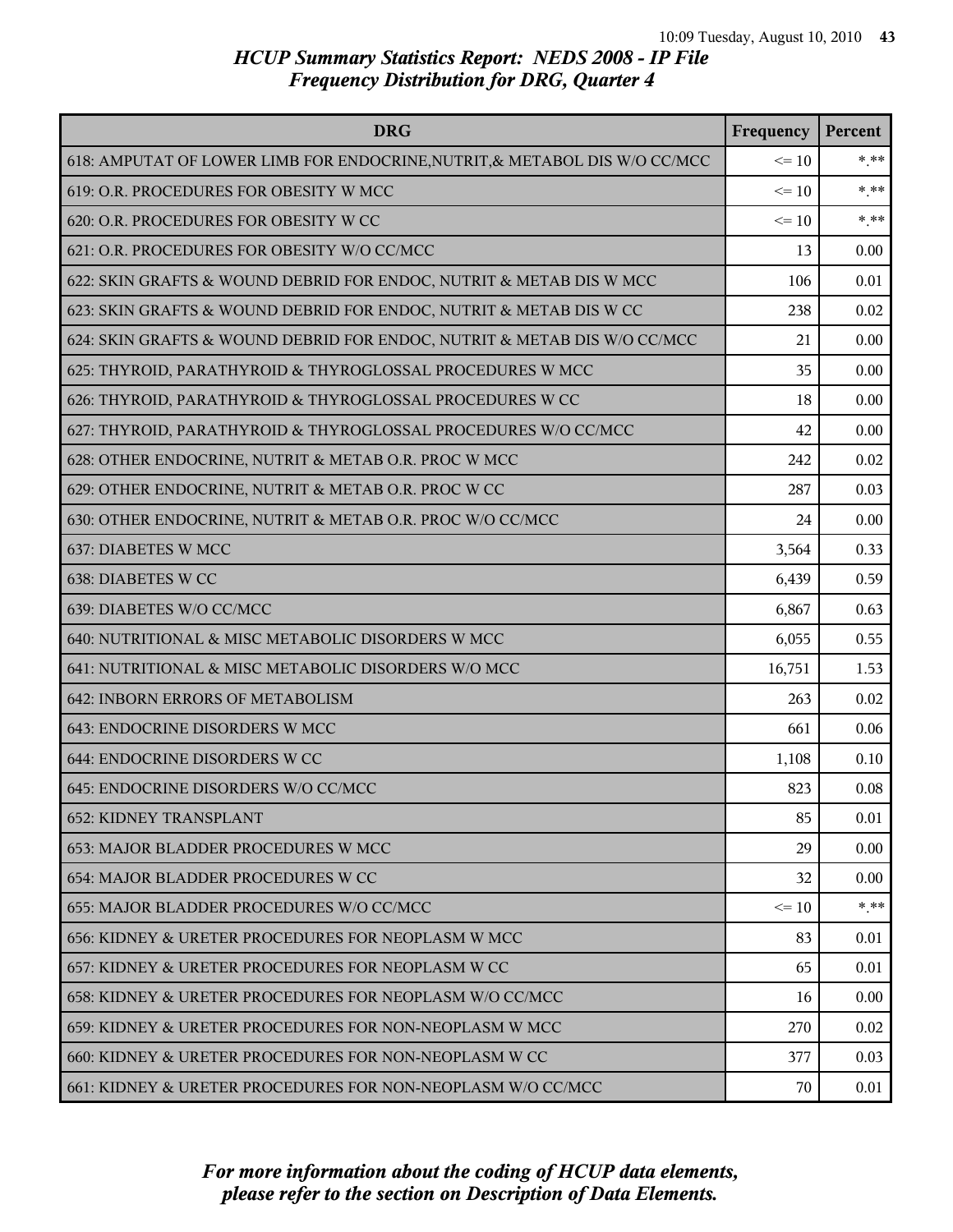| <b>DRG</b>                                              | Frequency | Percent |
|---------------------------------------------------------|-----------|---------|
| 662: MINOR BLADDER PROCEDURES W MCC                     | 57        | 0.01    |
| 663: MINOR BLADDER PROCEDURES W CC                      | 74        | 0.01    |
| 664: MINOR BLADDER PROCEDURES W/O CC/MCC                | 44        | 0.00    |
| 665: PROSTATECTOMY W MCC                                | 54        | 0.00    |
| <b>666: PROSTATECTOMY W CC</b>                          | 76        | 0.01    |
| 667: PROSTATECTOMY W/O CC/MCC                           | 26        | 0.00    |
| 668: TRANSURETHRAL PROCEDURES W MCC                     | 396       | 0.04    |
| 669: TRANSURETHRAL PROCEDURES W CC                      | 1,497     | 0.14    |
| 670: TRANSURETHRAL PROCEDURES W/O CC/MCC                | 617       | 0.06    |
| 671: URETHRAL PROCEDURES W CC/MCC                       | 44        | 0.00    |
| 672: URETHRAL PROCEDURES W/O CC/MCC                     | 20        | 0.00    |
| 673: OTHER KIDNEY & URINARY TRACT PROCEDURES W MCC      | 644       | 0.06    |
| 674: OTHER KIDNEY & URINARY TRACT PROCEDURES W CC       | 442       | 0.04    |
| 675: OTHER KIDNEY & URINARY TRACT PROCEDURES W/O CC/MCC | 59        | 0.01    |
| <b>682: RENAL FAILURE W MCC</b>                         | 7,945     | 0.73    |
| 683: RENAL FAILURE W CC                                 | 9,297     | 0.85    |
| 684: RENAL FAILURE W/O CC/MCC                           | 2,492     | 0.23    |
| <b>685: ADMIT FOR RENAL DIALYSIS</b>                    | 149       | 0.01    |
| 686: KIDNEY & URINARY TRACT NEOPLASMS W MCC             | 137       | 0.01    |
| 687: KIDNEY & URINARY TRACT NEOPLASMS W CC              | 226       | 0.02    |
| 688: KIDNEY & URINARY TRACT NEOPLASMS W/O CC/MCC        | 61        | 0.01    |
| 689: KIDNEY & URINARY TRACT INFECTIONS W MCC            | 6,693     | 0.61    |
| 690: KIDNEY & URINARY TRACT INFECTIONS W/O MCC          | 19,782    | 1.81    |
| 691: URINARY STONES W ESW LITHOTRIPSY W CC/MCC          | 150       | 0.01    |
| 692: URINARY STONES W ESW LITHOTRIPSY W/O CC/MCC        | 75        | 0.01    |
| 693: URINARY STONES W/O ESW LITHOTRIPSY W MCC           | 521       | 0.05    |
| 694: URINARY STONES W/O ESW LITHOTRIPSY W/O MCC         | 3,628     | 0.33    |
| 695: KIDNEY & URINARY TRACT SIGNS & SYMPTOMS W MCC      | 107       | 0.01    |
| 696: KIDNEY & URINARY TRACT SIGNS & SYMPTOMS W/O MCC    | 965       | 0.09    |
| 697: URETHRAL STRICTURE                                 | 48        | 0.00    |
| 698: OTHER KIDNEY & URINARY TRACT DIAGNOSES W MCC       | 2,070     | 0.19    |
| 699: OTHER KIDNEY & URINARY TRACT DIAGNOSES W CC        | 2,099     | 0.19    |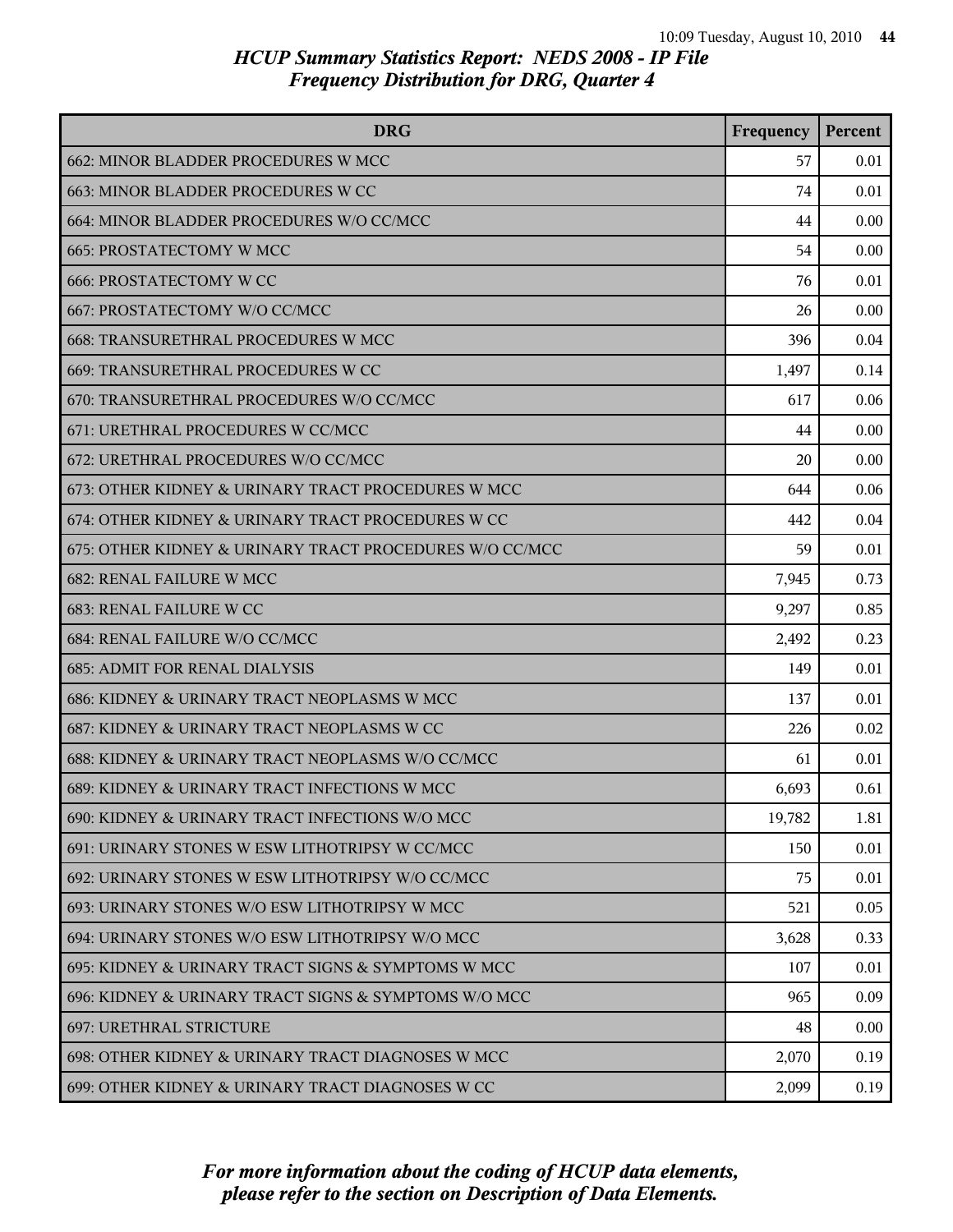| <b>DRG</b>                                                              | Frequency | Percent  |
|-------------------------------------------------------------------------|-----------|----------|
| 700: OTHER KIDNEY & URINARY TRACT DIAGNOSES W/O CC/MCC                  | 874       | 0.08     |
| 707: MAJOR MALE PELVIC PROCEDURES W CC/MCC                              | 15        | 0.00     |
| 708: MAJOR MALE PELVIC PROCEDURES W/O CC/MCC                            | 14        | 0.00     |
| 709: PENIS PROCEDURES W CC/MCC                                          | 36        | 0.00     |
| 710: PENIS PROCEDURES W/O CC/MCC                                        | 55        | 0.01     |
| 711: TESTES PROCEDURES W CC/MCC                                         | 59        | 0.01     |
| 712: TESTES PROCEDURES W/O CC/MCC                                       | 156       | 0.01     |
| 713: TRANSURETHRAL PROSTATECTOMY W CC/MCC                               | 171       | 0.02     |
| 714: TRANSURETHRAL PROSTATECTOMY W/O CC/MCC                             | 73        | 0.01     |
| 715: OTHER MALE REPRODUCTIVE SYSTEM O.R. PROC FOR MALIGNANCY W CC/MCC   | 21        | 0.00     |
| 716: OTHER MALE REPRODUCTIVE SYSTEM O.R. PROC FOR MALIGNANCY W/O CC/MCC | $\leq 10$ | $*$ **   |
| 717: OTHER MALE REPRODUCTIVE SYSTEM O.R. PROC EXC MALIGNANCY W CC/MCC   | 61        | 0.01     |
| 718: OTHER MALE REPRODUCTIVE SYSTEM O.R. PROC EXC MALIGNANCY W/O CC/MCC | 25        | 0.00     |
| 722: MALIGNANCY, MALE REPRODUCTIVE SYSTEM W MCC                         | 59        | 0.01     |
| 723: MALIGNANCY, MALE REPRODUCTIVE SYSTEM W CC                          | 134       | 0.01     |
| 724: MALIGNANCY, MALE REPRODUCTIVE SYSTEM W/O CC/MCC                    | 14        | 0.00     |
| 725: BENIGN PROSTATIC HYPERTROPHY W MCC                                 | 113       | 0.01     |
| 726: BENIGN PROSTATIC HYPERTROPHY W/O MCC                               | 238       | 0.02     |
| 727: INFLAMMATION OF THE MALE REPRODUCTIVE SYSTEM W MCC                 | 205       | 0.02     |
| 728: INFLAMMATION OF THE MALE REPRODUCTIVE SYSTEM W/O MCC               | 980       | 0.09     |
| 729: OTHER MALE REPRODUCTIVE SYSTEM DIAGNOSES W CC/MCC                  | 112       | 0.01     |
| 730: OTHER MALE REPRODUCTIVE SYSTEM DIAGNOSES W/O CC/MCC                | 82        | 0.01     |
| 734: PELVIC EVISCERATION, RAD HYSTERECTOMY & RAD VULVECTOMY W CC/MCC    | 17        | 0.00     |
| 735: PELVIC EVISCERATION, RAD HYSTERECTOMY & RAD VULVECTOMY W/O CC/MCC  | $\leq 10$ | $***$    |
| 736: UTERINE & ADNEXA PROC FOR OVARIAN OR ADNEXAL MALIGNANCY W MCC      | 34        | $0.00\,$ |
| 737: UTERINE & ADNEXA PROC FOR OVARIAN OR ADNEXAL MALIGNANCY W CC       | 49        | 0.00     |
| 738: UTERINE & ADNEXA PROC FOR OVARIAN OR ADNEXAL MALIGNANCY W/O CC/MCC | 11        | 0.00     |
| 739: UTERINE, ADNEXA PROC FOR NON-OVARIAN/ADNEXAL MALIG W MCC           | 16        | 0.00     |
| 740: UTERINE, ADNEXA PROC FOR NON-OVARIAN/ADNEXAL MALIG W CC            | 19        | 0.00     |
| 741: UTERINE, ADNEXA PROC FOR NON-OVARIAN/ADNEXAL MALIG W/O CC/MCC      | 15        | 0.00     |
| 742: UTERINE & ADNEXA PROC FOR NON-MALIGNANCY W CC/MCC                  | 660       | 0.06     |
| 743: UTERINE & ADNEXA PROC FOR NON-MALIGNANCY W/O CC/MCC                | 836       | 0.08     |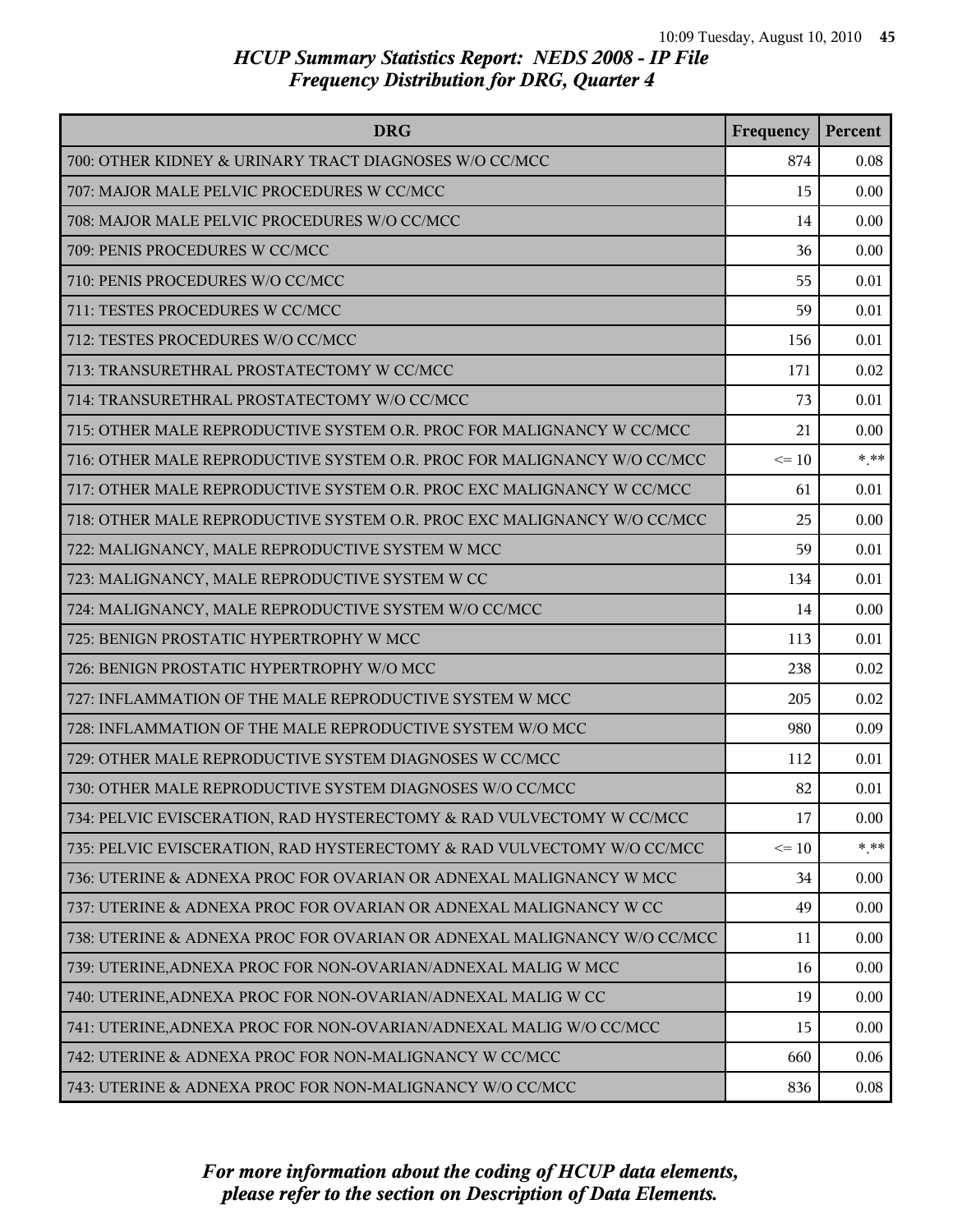| <b>DRG</b>                                                             | Frequency | Percent |
|------------------------------------------------------------------------|-----------|---------|
| 744: D&C, CONIZATION, LAPAROSCOPY & TUBAL INTERRUPTION W CC/MCC        | 226       | 0.02    |
| 745: D&C, CONIZATION, LAPAROSCOPY & TUBAL INTERRUPTION W/O CC/MCC      | 239       | 0.02    |
| 746: VAGINA, CERVIX & VULVA PROCEDURES W CC/MCC                        | 98        | 0.01    |
| 747: VAGINA, CERVIX & VULVA PROCEDURES W/O CC/MCC                      | 166       | 0.02    |
| 748: FEMALE REPRODUCTIVE SYSTEM RECONSTRUCTIVE PROCEDURES              | $\leq 10$ | $***$   |
| 749: OTHER FEMALE REPRODUCTIVE SYSTEM O.R. PROCEDURES W CC/MCC         | 92        | 0.01    |
| 750: OTHER FEMALE REPRODUCTIVE SYSTEM O.R. PROCEDURES W/O CC/MCC       | 58        | 0.01    |
| 754: MALIGNANCY, FEMALE REPRODUCTIVE SYSTEM W MCC                      | 143       | 0.01    |
| 755: MALIGNANCY, FEMALE REPRODUCTIVE SYSTEM W CC                       | 281       | 0.03    |
| 756: MALIGNANCY, FEMALE REPRODUCTIVE SYSTEM W/O CC/MCC                 | 47        | 0.00    |
| 757: INFECTIONS, FEMALE REPRODUCTIVE SYSTEM W MCC                      | 139       | 0.01    |
| 758: INFECTIONS, FEMALE REPRODUCTIVE SYSTEM W CC                       | 349       | 0.03    |
| 759: INFECTIONS, FEMALE REPRODUCTIVE SYSTEM W/O CC/MCC                 | 677       | 0.06    |
| 760: MENSTRUAL & OTHER FEMALE REPRODUCTIVE SYSTEM DISORDERS W CC/MCC   | 574       | 0.05    |
| 761: MENSTRUAL & OTHER FEMALE REPRODUCTIVE SYSTEM DISORDERS W/O CC/MCC | 905       | 0.08    |
| 765: CESAREAN SECTION W CC/MCC                                         | 2,012     | 0.18    |
| 766: CESAREAN SECTION W/O CC/MCC                                       | 2,557     | 0.23    |
| 767: VAGINAL DELIVERY W STERILIZATION &/OR D&C                         | 409       | 0.04    |
| 768: VAGINAL DELIVERY W O.R. PROC EXCEPT STERIL &/OR D&C               | $\leq 10$ | $***$   |
| 769: POSTPARTUM & POST ABORTION DIAGNOSES W O.R. PROCEDURE             | 479       | 0.04    |
| 770: ABORTION W D&C, ASPIRATION CURETTAGE OR HYSTEROTOMY               | 655       | 0.06    |
| 774: VAGINAL DELIVERY W COMPLICATING DIAGNOSES                         | 1,634     | 0.15    |
| 775: VAGINAL DELIVERY W/O COMPLICATING DIAGNOSES                       | 10,018    | 0.92    |
| 776: POSTPARTUM & POST ABORTION DIAGNOSES W/O O.R. PROCEDURE           | 1,864     | 0.17    |
| 777: ECTOPIC PREGNANCY                                                 | 1,170     | 0.11    |
| 778: THREATENED ABORTION                                               | 592       | 0.05    |
| 779: ABORTION W/O D&C                                                  | 417       | 0.04    |
| 780: FALSE LABOR                                                       | 41        | 0.00    |
| 781: OTHER ANTEPARTUM DIAGNOSES W MEDICAL COMPLICATIONS                | 4,609     | 0.42    |
| 782: OTHER ANTEPARTUM DIAGNOSES W/O MEDICAL COMPLICATIONS              | 370       | 0.03    |
| 789: NEONATES, DIED OR TRANSFERRED TO ANOTHER ACUTE CARE FACILITY      | 63        | 0.01    |
| 790: EXTREME IMMATURITY OR RESPIRATORY DISTRESS SYNDROME, NEONATE      | 16        | 0.00    |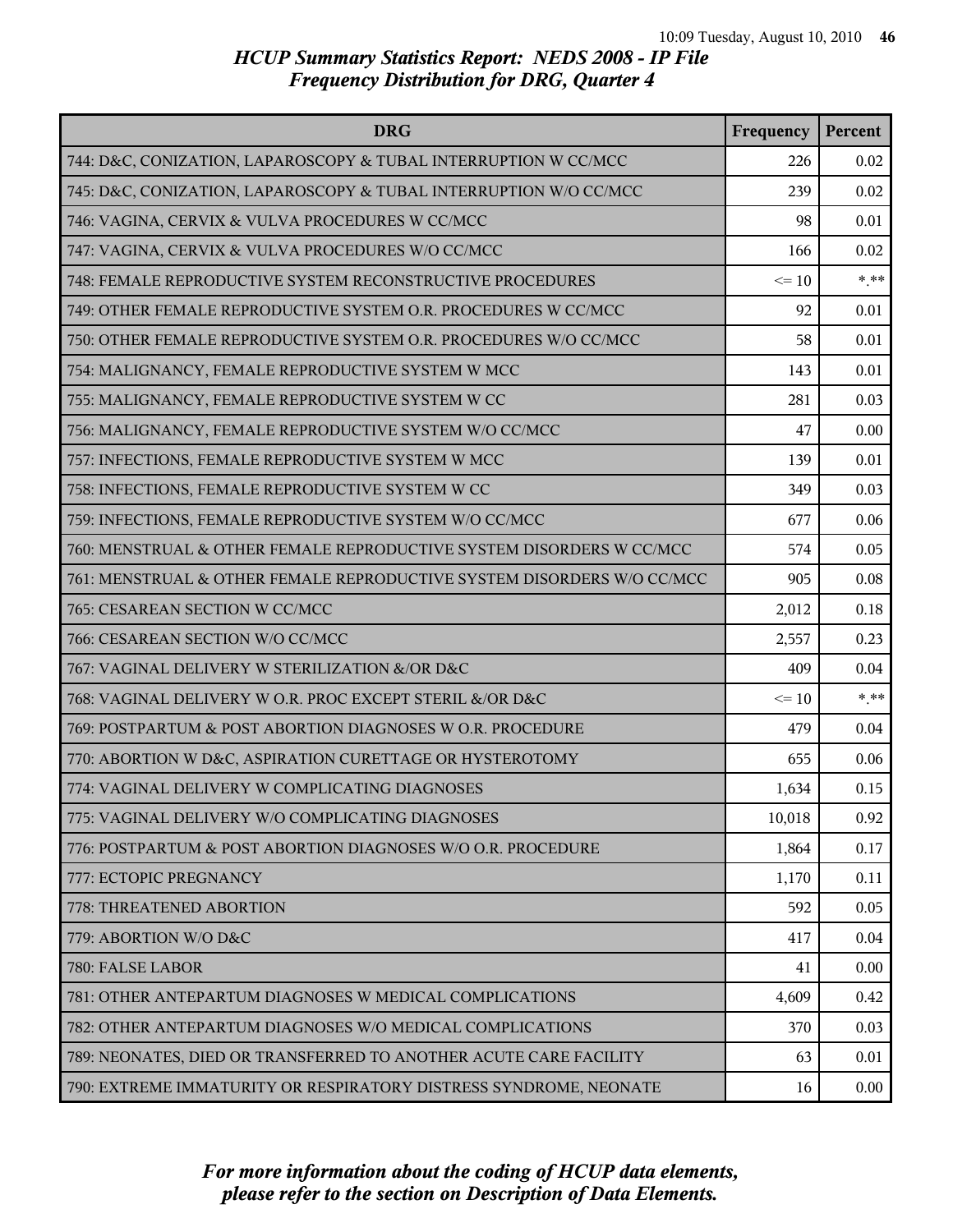| <b>DRG</b>                                                               | Frequency | Percent |
|--------------------------------------------------------------------------|-----------|---------|
| 791: PREMATURITY W MAJOR PROBLEMS                                        | 37        | 0.00    |
| 792: PREMATURITY W/O MAJOR PROBLEMS                                      | 59        | 0.01    |
| 793: FULL TERM NEONATE W MAJOR PROBLEMS                                  | 806       | 0.07    |
| 794: NEONATE W OTHER SIGNIFICANT PROBLEMS                                | 796       | 0.07    |
| 795: NORMAL NEWBORN                                                      | 404       | 0.04    |
| 799: SPLENECTOMY W MCC                                                   | 73        | 0.01    |
| 800: SPLENECTOMY W CC                                                    | 45        | 0.00    |
| 801: SPLENECTOMY W/O CC/MCC                                              | 30        | 0.00    |
| 802: OTHER O.R. PROC OF THE BLOOD & BLOOD FORMING ORGANS W MCC           | 73        | 0.01    |
| 803: OTHER O.R. PROC OF THE BLOOD & BLOOD FORMING ORGANS W CC            | 83        | 0.01    |
| 804: OTHER O.R. PROC OF THE BLOOD & BLOOD FORMING ORGANS W/O CC/MCC      | 70        | 0.01    |
| 808: MAJOR HEMATOL/IMMUN DIAG EXC SICKLE CELL CRISIS & COAGUL W MCC      | 784       | 0.07    |
| 809: MAJOR HEMATOL/IMMUN DIAG EXC SICKLE CELL CRISIS & COAGUL W CC       | 1,379     | 0.13    |
| 810: MAJOR HEMATOL/IMMUN DIAG EXC SICKLE CELL CRISIS & COAGUL W/O CC/MCC | 325       | 0.03    |
| 811: RED BLOOD CELL DISORDERS W MCC                                      | 2,915     | 0.27    |
| 812: RED BLOOD CELL DISORDERS W/O MCC                                    | 10,359    | 0.95    |
| 813: COAGULATION DISORDERS                                               | 1,312     | 0.12    |
| 814: RETICULOENDOTHELIAL & IMMUNITY DISORDERS W MCC                      | 195       | 0.02    |
| 815: RETICULOENDOTHELIAL & IMMUNITY DISORDERS W CC                       | 478       | 0.04    |
| 816: RETICULOENDOTHELIAL & IMMUNITY DISORDERS W/O CC/MCC                 | 607       | 0.06    |
| 820: LYMPHOMA & LEUKEMIA W MAJOR O.R. PROCEDURE W MCC                    | 77        | 0.01    |
| 821: LYMPHOMA & LEUKEMIA W MAJOR O.R. PROCEDURE W CC                     | 70        | 0.01    |
| 822: LYMPHOMA & LEUKEMIA W MAJOR O.R. PROCEDURE W/O CC/MCC               | $\leq 10$ | * **    |
| 823: LYMPHOMA & NON-ACUTE LEUKEMIA W OTHER O.R. PROC W MCC               | 167       | 0.02    |
| 824: LYMPHOMA & NON-ACUTE LEUKEMIA W OTHER O.R. PROC W CC                | 159       | 0.01    |
| 825: LYMPHOMA & NON-ACUTE LEUKEMIA W OTHER O.R. PROC W/O CC/MCC          | 74        | 0.01    |
| 826: MYELOPROLIF DISORD OR POORLY DIFF NEOPL W MAJ O.R. PROC W MCC       | 26        | 0.00    |
| 827: MYELOPROLIF DISORD OR POORLY DIFF NEOPL W MAJ O.R. PROC W CC        | 30        | 0.00    |
| 828: MYELOPROLIF DISORD OR POORLY DIFF NEOPL W MAJ O.R. PROC W/O CC/MCC  | $\leq$ 10 | $***$   |
| 829: MYELOPROLIF DISORD OR POORLY DIFF NEOPL W OTHER O.R. PROC W CC/MCC  | 66        | 0.01    |
| 830: MYELOPROLIF DISORD OR POORLY DIFF NEOPL W OTHER O.R. PROC W/O CC/MC | $\leq 10$ | $* * *$ |
| 834: ACUTE LEUKEMIA W/O MAJOR O.R. PROCEDURE W MCC                       | 311       | 0.03    |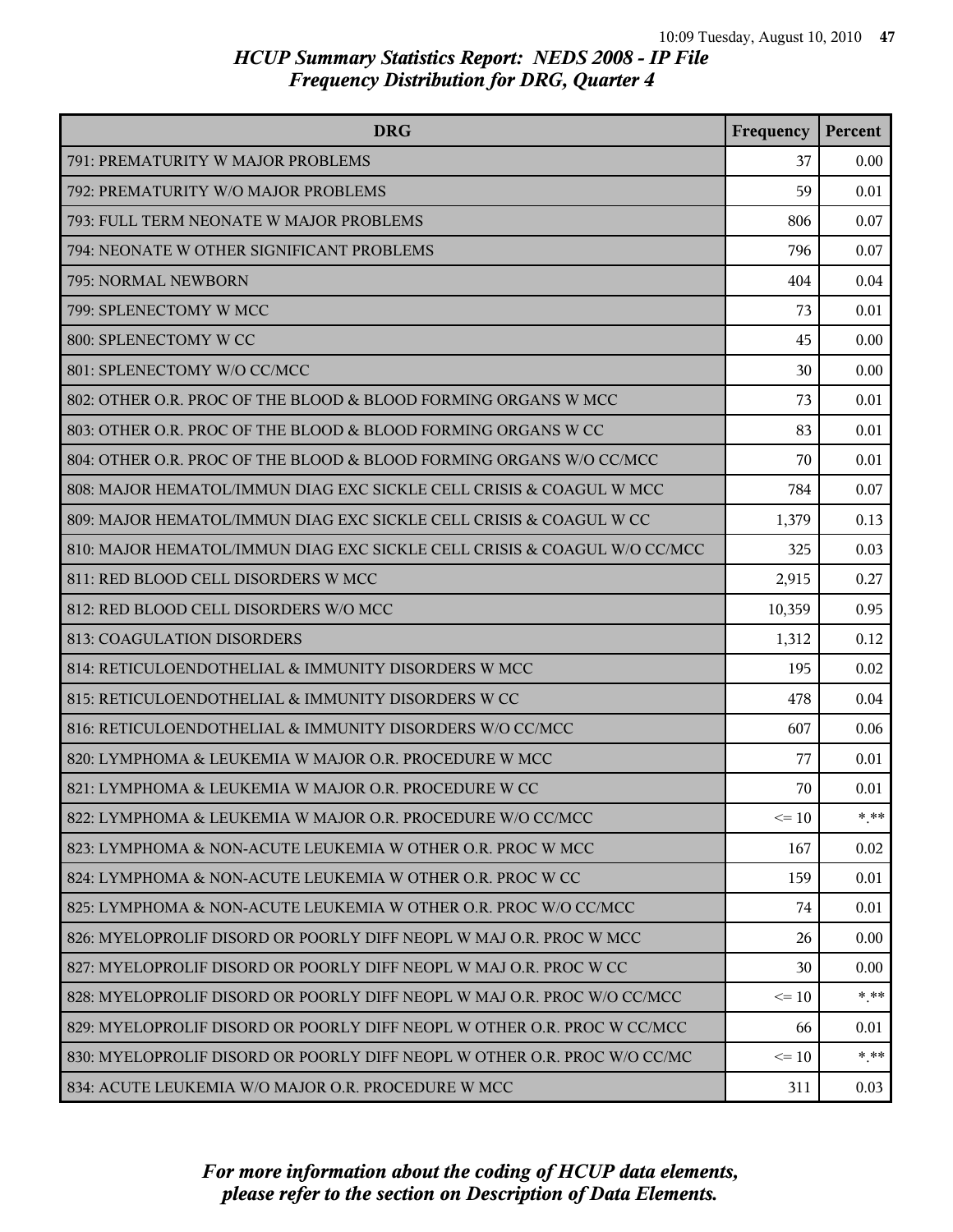| <b>DRG</b>                                                             | Frequency | Percent |
|------------------------------------------------------------------------|-----------|---------|
| 835: ACUTE LEUKEMIA W/O MAJOR O.R. PROCEDURE W CC                      | 224       | 0.02    |
| 836: ACUTE LEUKEMIA W/O MAJOR O.R. PROCEDURE W/O CC/MCC                | 159       | 0.01    |
| 837: CHEMO W ACUTE LEUKEMIA AS SDX OR W HIGH DOSE CHEMO AGENT W MCC    | $\leq 10$ | $*$ **  |
| 838: CHEMO W ACUTE LEUKEMIA AS SDX W CC OR HIGH DOSE CHEMO AGENT       | 11        | 0.00    |
| 839: CHEMO W ACUTE LEUKEMIA AS SDX W/O CC/MCC                          | $\leq 10$ | $***$   |
| 840: LYMPHOMA & NON-ACUTE LEUKEMIA W MCC                               | 657       | 0.06    |
| 841: LYMPHOMA & NON-ACUTE LEUKEMIA W CC                                | 654       | 0.06    |
| 842: LYMPHOMA & NON-ACUTE LEUKEMIA W/O CC/MCC                          | 315       | 0.03    |
| 843: OTHER MYELOPROLIF DIS OR POORLY DIFF NEOPL DIAG W MCC             | 180       | 0.02    |
| 844: OTHER MYELOPROLIF DIS OR POORLY DIFF NEOPL DIAG W CC              | 263       | 0.02    |
| 845: OTHER MYELOPROLIF DIS OR POORLY DIFF NEOPL DIAG W/O CC/MCC        | 58        | 0.01    |
| 846: CHEMOTHERAPY W/O ACUTE LEUKEMIA AS SECONDARY DIAGNOSIS W MCC      | 11        | 0.00    |
| 847: CHEMOTHERAPY W/O ACUTE LEUKEMIA AS SECONDARY DIAGNOSIS W CC       | 89        | 0.01    |
| 848: CHEMOTHERAPY W/O ACUTE LEUKEMIA AS SECONDARY DIAGNOSIS W/O CC/MCC | 17        | 0.00    |
| 849: RADIOTHERAPY                                                      | 13        | 0.00    |
| 853: INFECTIOUS & PARASITIC DISEASES W O.R. PROCEDURE W MCC            | 3,581     | 0.33    |
| 854: INFECTIOUS & PARASITIC DISEASES W O.R. PROCEDURE W CC             | 603       | 0.06    |
| 855: INFECTIOUS & PARASITIC DISEASES W O.R. PROCEDURE W/O CC/MCC       | 50        | 0.00    |
| 856: POSTOPERATIVE OR POST-TRAUMATIC INFECTIONS W O.R. PROC W MCC      | 493       | 0.05    |
| 857: POSTOPERATIVE OR POST-TRAUMATIC INFECTIONS W O.R. PROC W CC       | 641       | 0.06    |
| 858: POSTOPERATIVE OR POST-TRAUMATIC INFECTIONS W O.R. PROC W/O CC/MCC | 166       | 0.02    |
| 862: POSTOPERATIVE & POST-TRAUMATIC INFECTIONS W MCC                   | 1,109     | 0.10    |
| 863: POSTOPERATIVE & POST-TRAUMATIC INFECTIONS W/O MCC                 | 2,381     | 0.22    |
| <b>864: FEVER</b>                                                      | 2,995     | 0.27    |
| 865: VIRAL ILLNESS W MCC                                               | 294       | 0.03    |
| 866: VIRAL ILLNESS W/O MCC                                             | 1,843     | 0.17    |
| 867: OTHER INFECTIOUS & PARASITIC DISEASES DIAGNOSES W MCC             | 508       | 0.05    |
| 868: OTHER INFECTIOUS & PARASITIC DISEASES DIAGNOSES W CC              | 284       | 0.03    |
| 869: OTHER INFECTIOUS & PARASITIC DISEASES DIAGNOSES W/O CC/MCC        | 153       | 0.01    |
| 870: SEPTICEMIA OR SEVERE SEPSIS W MV 96+ HOURS                        | 2,207     | 0.20    |
| 871: SEPTICEMIA OR SEVERE SEPSIS W/O MV 96+ HOURS W MCC                | 22,741    | 2.08    |
| 872: SEPTICEMIA OR SEVERE SEPSIS W/O MV 96+ HOURS W/O MCC              | 7,462     | 0.68    |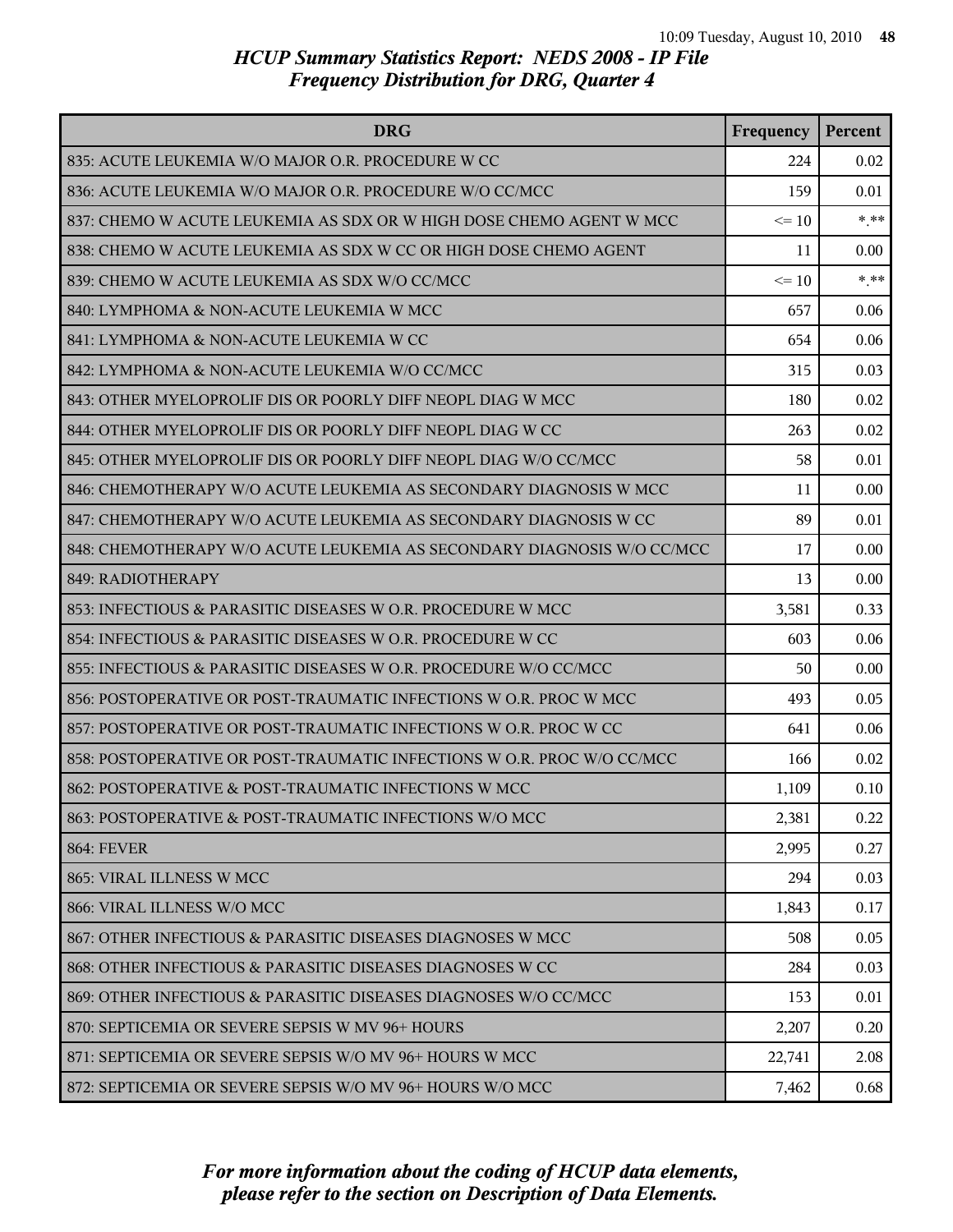| <b>DRG</b>                                                               | Frequency | Percent |
|--------------------------------------------------------------------------|-----------|---------|
| 876: O.R. PROCEDURE W PRINCIPAL DIAGNOSES OF MENTAL ILLNESS              | 92        | 0.01    |
| 880: ACUTE ADJUSTMENT REACTION & PSYCHOSOCIAL DYSFUNCTION                | 1,656     | 0.15    |
| 881: DEPRESSIVE NEUROSES                                                 | 3,562     | 0.33    |
| 882: NEUROSES EXCEPT DEPRESSIVE                                          | 1,445     | 0.13    |
| 883: DISORDERS OF PERSONALITY & IMPULSE CONTROL                          | 347       | 0.03    |
| 884: ORGANIC DISTURBANCES & MENTAL RETARDATION                           | 2,106     | 0.19    |
| 885: PSYCHOSES                                                           | 31,347    | 2.87    |
| 886: BEHAVIORAL & DEVELOPMENTAL DISORDERS                                | 799       | 0.07    |
| 887: OTHER MENTAL DISORDER DIAGNOSES                                     | 57        | 0.01    |
| 894: ALCOHOL/DRUG ABUSE OR DEPENDENCE, LEFT AMA                          | 1,515     | 0.14    |
| 895: ALCOHOL/DRUG ABUSE OR DEPENDENCE W REHABILITATION THERAPY           | 216       | 0.02    |
| 896: ALCOHOL/DRUG ABUSE OR DEPENDENCE W/O REHABILITATION THERAPY W MCC   | 1,507     | 0.14    |
| 897: ALCOHOL/DRUG ABUSE OR DEPENDENCE W/O REHABILITATION THERAPY W/O MCC | 11,516    | 1.05    |
| 901: WOUND DEBRIDEMENTS FOR INJURIES W MCC                               | 69        | 0.01    |
| 902: WOUND DEBRIDEMENTS FOR INJURIES W CC                                | 120       | 0.01    |
| 903: WOUND DEBRIDEMENTS FOR INJURIES W/O CC/MCC                          | 87        | 0.01    |
| 904: SKIN GRAFTS FOR INJURIES W CC/MCC                                   | 95        | 0.01    |
| 905: SKIN GRAFTS FOR INJURIES W/O CC/MCC                                 | 30        | 0.00    |
| 906: HAND PROCEDURES FOR INJURIES                                        | 297       | 0.03    |
| 907: OTHER O.R. PROCEDURES FOR INJURIES W MCC                            | 714       | 0.07    |
| 908: OTHER O.R. PROCEDURES FOR INJURIES W CC                             | 780       | 0.07    |
| 909: OTHER O.R. PROCEDURES FOR INJURIES W/O CC/MCC                       | 753       | 0.07    |
| 913: TRAUMATIC INJURY W MCC                                              | 152       | 0.01    |
| 914: TRAUMATIC INJURY W/O MCC                                            | 1,209     | 0.11    |
| 915: ALLERGIC REACTIONS W MCC                                            | 173       | 0.02    |
| 916: ALLERGIC REACTIONS W/O MCC                                          | 994       | 0.09    |
| 917: POISONING & TOXIC EFFECTS OF DRUGS W MCC                            | 4,201     | 0.38    |
| 918: POISONING & TOXIC EFFECTS OF DRUGS W/O MCC                          | 9,841     | 0.90    |
| 919: COMPLICATIONS OF TREATMENT W MCC                                    | 937       | 0.09    |
| 920: COMPLICATIONS OF TREATMENT W CC                                     | 1,377     | 0.13    |
| 921: COMPLICATIONS OF TREATMENT W/O CC/MCC                               | 985       | 0.09    |
| 922: OTHER INJURY, POISONING & TOXIC EFFECT DIAG W MCC                   | 198       | 0.02    |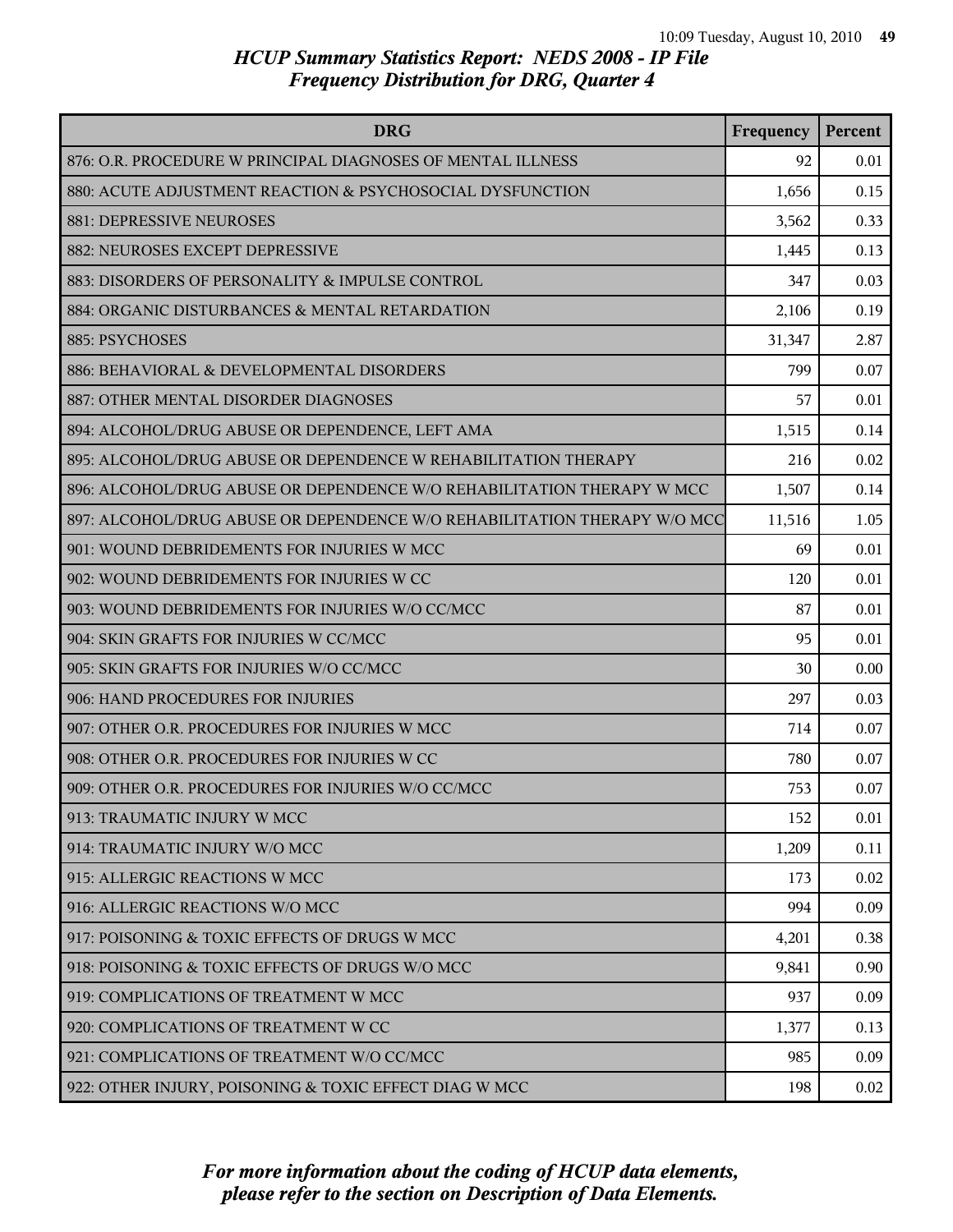| <b>DRG</b>                                                               | Frequency | Percent |
|--------------------------------------------------------------------------|-----------|---------|
| 923: OTHER INJURY, POISONING & TOXIC EFFECT DIAG W/O MCC                 | 524       | 0.05    |
| 927: EXTENSIVE BURNS OR FULL THICKNESS BURNS W MV 96+ HRS W SKIN GRAFT   | 19        | 0.00    |
| 928: FULL THICKNESS BURN W SKIN GRAFT OR INHAL INJ W CC/MCC              | 64        | 0.01    |
| 929: FULL THICKNESS BURN W SKIN GRAFT OR INHAL INJ W/O CC/MCC            | 46        | 0.00    |
| 933: EXTENSIVE BURNS OR FULL THICKNESS BURNS W MV 96+ HRS W/O SKIN GRAFT | 12        | 0.00    |
| 934: FULL THICKNESS BURN W/O SKIN GRFT OR INHAL INJ                      | 70        | 0.01    |
| 935: NON-EXTENSIVE BURNS                                                 | 503       | 0.05    |
| 939: O.R. PROC W DIAGNOSES OF OTHER CONTACT W HEALTH SERVICES W MCC      | 53        | 0.00    |
| 940: O.R. PROC W DIAGNOSES OF OTHER CONTACT W HEALTH SERVICES W CC       | 85        | 0.01    |
| 941: O.R. PROC W DIAGNOSES OF OTHER CONTACT W HEALTH SERVICES W/O CC/MCC | 26        | 0.00    |
| 945: REHABILITATION W CC/MCC                                             | 198       | 0.02    |
| 946: REHABILITATION W/O CC/MCC                                           | 68        | 0.01    |
| 947: SIGNS & SYMPTOMS W MCC                                              | 1,374     | 0.13    |
| 948: SIGNS & SYMPTOMS W/O MCC                                            | 5,564     | 0.51    |
| 949: AFTERCARE W CC/MCC                                                  | 28        | 0.00    |
| 950: AFTERCARE W/O CC/MCC                                                | 15        | 0.00    |
| 951: OTHER FACTORS INFLUENCING HEALTH STATUS                             | 264       | 0.02    |
| 955: CRANIOTOMY FOR MULTIPLE SIGNIFICANT TRAUMA                          | 127       | 0.01    |
| 956: LIMB REATTACHMENT, HIP & FEMUR PROC FOR MULTIPLE SIGNIFICANT TRAUMA | 626       | 0.06    |
| 957: OTHER O.R. PROCEDURES FOR MULTIPLE SIGNIFICANT TRAUMA W MCC         | 533       | 0.05    |
| 958: OTHER O.R. PROCEDURES FOR MULTIPLE SIGNIFICANT TRAUMA W CC          | 607       | 0.06    |
| 959: OTHER O.R. PROCEDURES FOR MULTIPLE SIGNIFICANT TRAUMA W/O CC/MCC    | 209       | 0.02    |
| 963: OTHER MULTIPLE SIGNIFICANT TRAUMA W MCC                             | 273       | 0.02    |
| 964: OTHER MULTIPLE SIGNIFICANT TRAUMA W CC                              | 596       | 0.05    |
| 965: OTHER MULTIPLE SIGNIFICANT TRAUMA W/O CC/MCC                        | 373       | 0.03    |
| 969: HIV W EXTENSIVE O.R. PROCEDURE W MCC                                | 97        | 0.01    |
| 970: HIV W EXTENSIVE O.R. PROCEDURE W/O MCC                              | 17        | 0.00    |
| 974: HIV W MAJOR RELATED CONDITION W MCC                                 | 1,043     | 0.10    |
| 975: HIV W MAJOR RELATED CONDITION W CC                                  | 831       | 0.08    |
| 976: HIV W MAJOR RELATED CONDITION W/O CC/MCC                            | 397       | 0.04    |
| 977: HIV W OR W/O OTHER RELATED CONDITION                                | 615       | 0.06    |
| 981: EXTENSIVE O.R. PROCEDURE UNRELATED TO PRINCIPAL DIAGNOSIS W MCC     | 2,083     | 0.19    |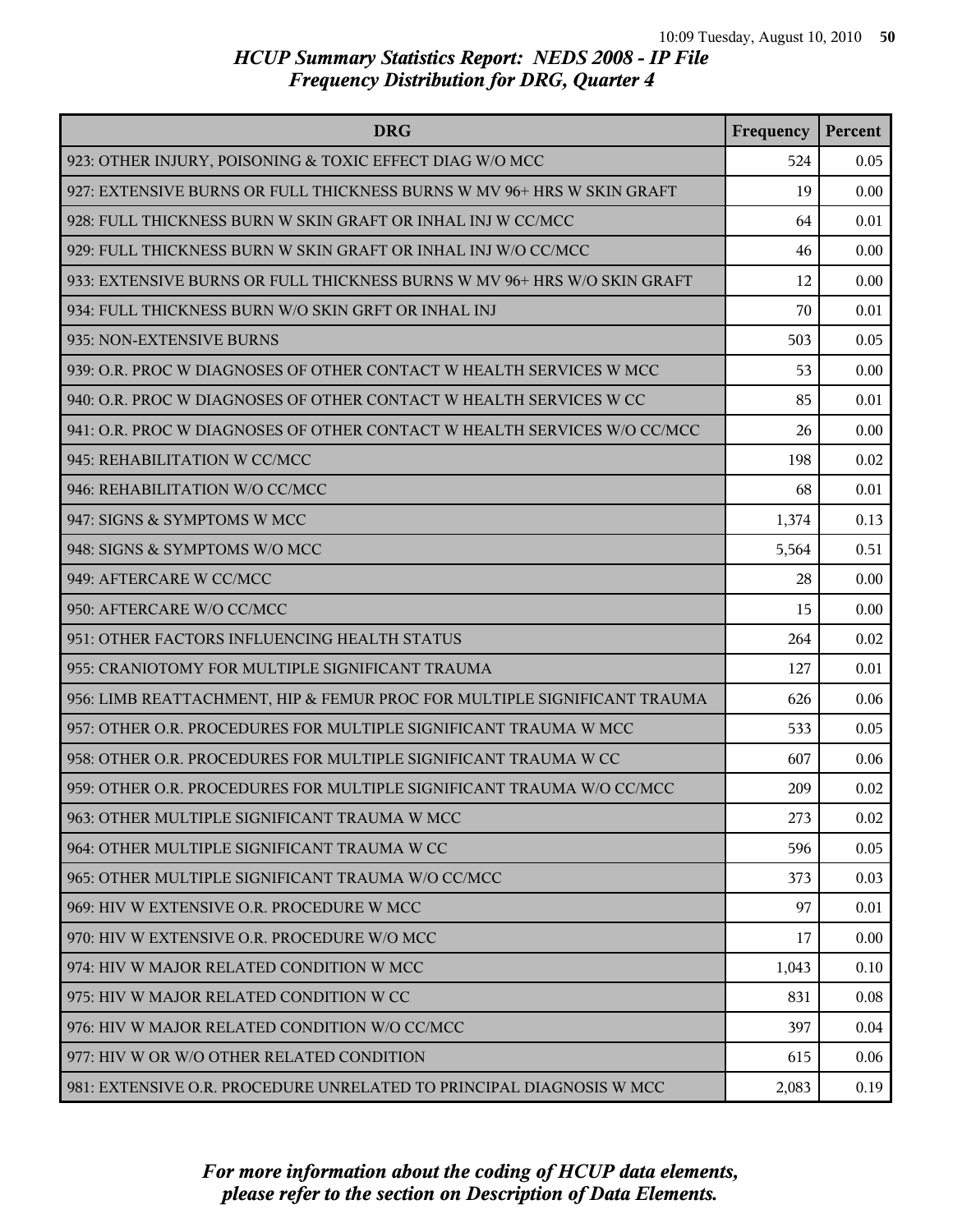| <b>DRG</b>                                                                 | Frequency | Percent |
|----------------------------------------------------------------------------|-----------|---------|
| l 982: EXTENSIVE O.R. PROCEDURE UNRELATED TO PRINCIPAL DIAGNOSIS W CC      | 1,308     | 0.12    |
| l 983: EXTENSIVE O.R. PROCEDURE UNRELATED TO PRINCIPAL DIAGNOSIS W/O CC/MC | 416       | 0.04    |
| l 984: PROSTATIC O.R. PROCEDURE UNRELATED TO PRINCIPAL DIAGNOSIS W MCC     | 37        | 0.00    |
| l 985: PROSTATIC O.R. PROCEDURE UNRELATED TO PRINCIPAL DIAGNOSIS W CC      | 34        | 0.00    |
| 986: PROSTATIC O.R. PROCEDURE UNRELATED TO PRINCIPAL DIAGNOSIS W/O CC/MC   | 14        | 0.00    |
| l 987: NON-EXTENSIVE O.R. PROC UNRELATED TO PRINCIPAL DIAGNOSIS W MCC      | 696       | 0.06    |
| 988: NON-EXTENSIVE O.R. PROC UNRELATED TO PRINCIPAL DIAGNOSIS W CC         | 745       | 0.07    |
| 989: NON-EXTENSIVE O.R. PROC UNRELATED TO PRINCIPAL DIAGNOSIS W/O CC/MCC   | 371       | 0.03    |
| l 998: PRINCIPAL DIAGNOSIS INVALID AS DISCHARGE DIAGNOSIS                  | $\leq$ 10 | * **    |
| l 999: UNGROUPABLE                                                         | 10,784    | 0.99    |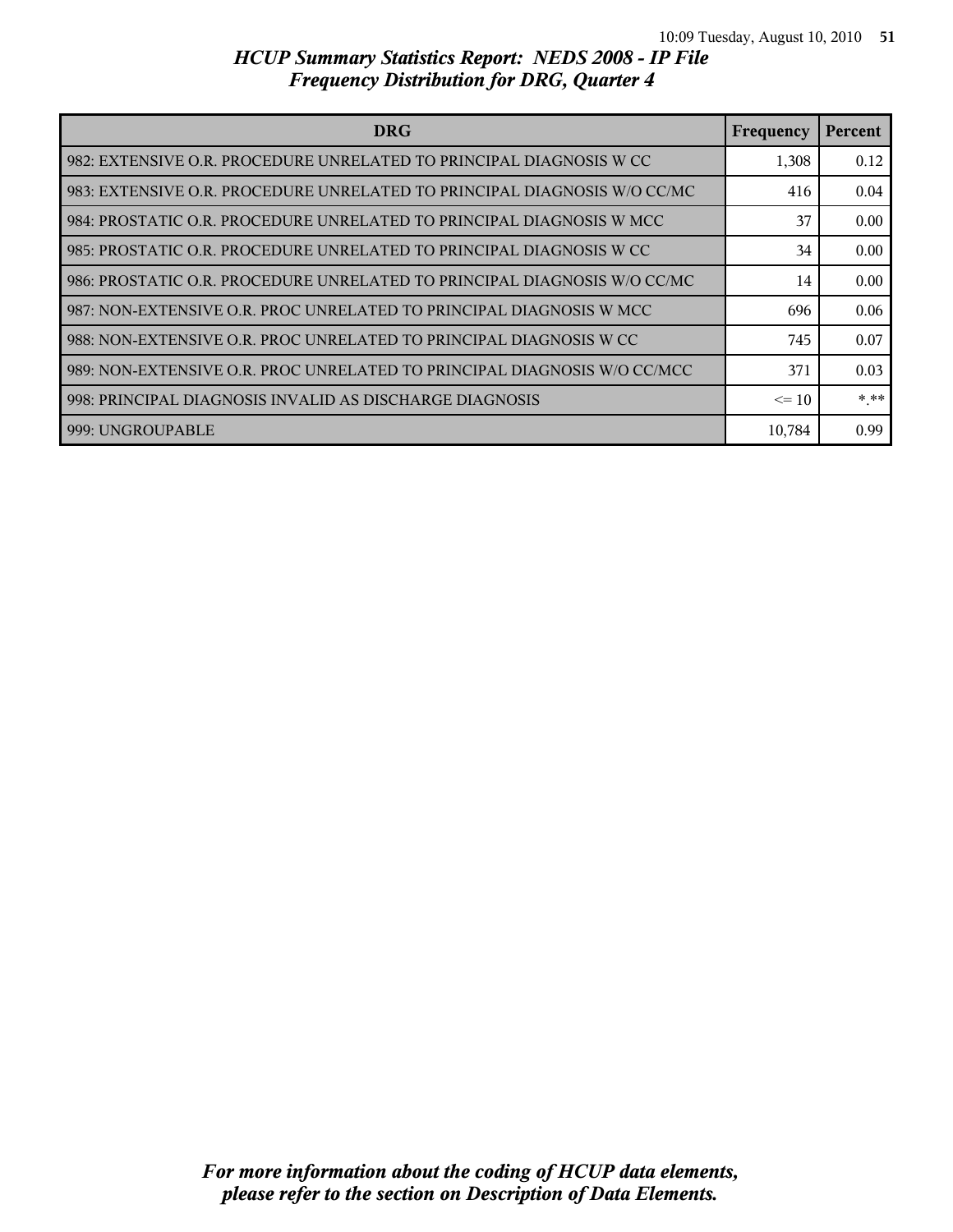| <b>DRGVER</b>            | Frequency | Percent |
|--------------------------|-----------|---------|
| 25: Effective 10/01/2007 | 3,341,086 | 75.36   |
| 26: Effective 10/01/2008 | 1,092,633 | 24.64   |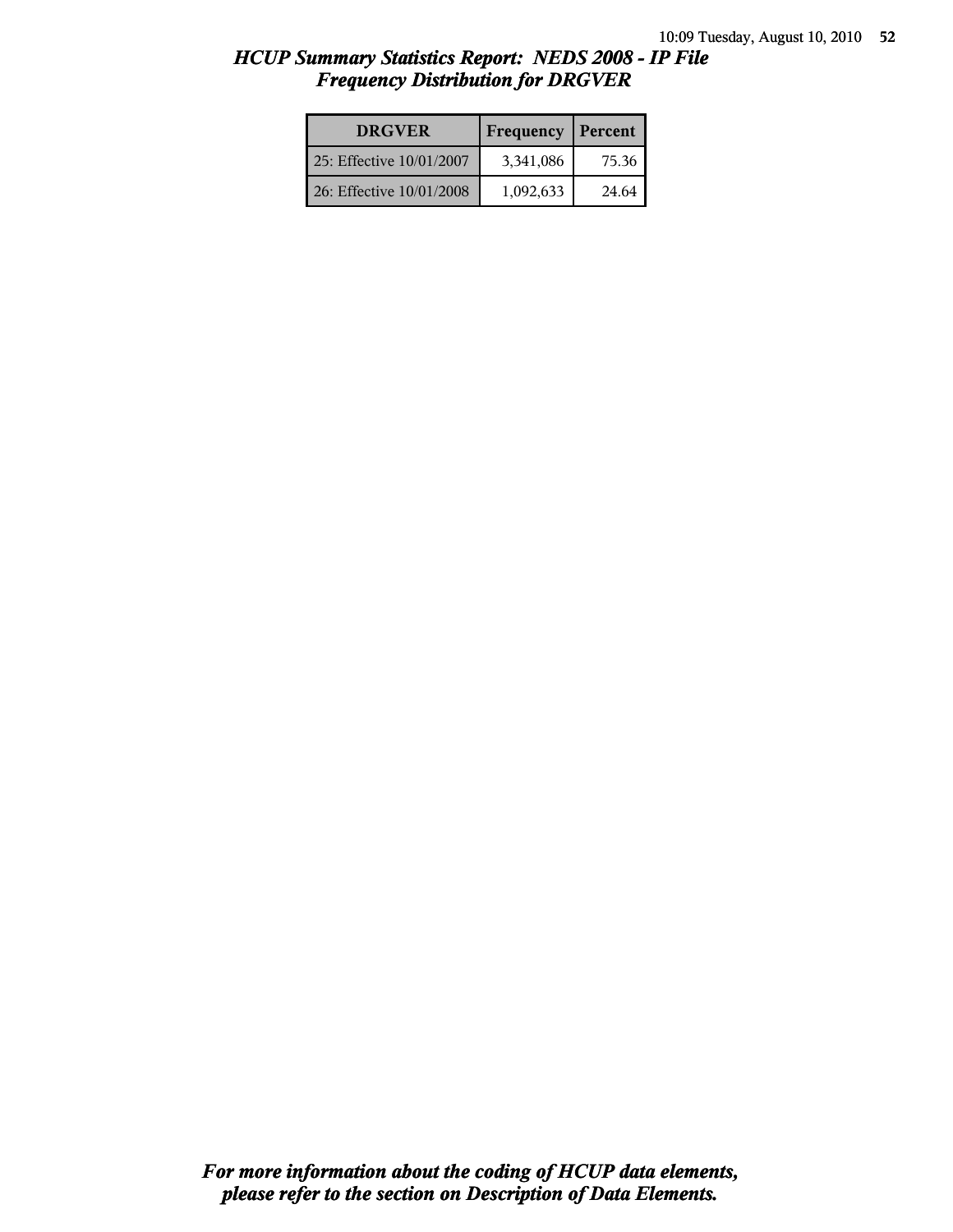| DRG NOPOA                                                               | Frequency | Percent |
|-------------------------------------------------------------------------|-----------|---------|
| 1: HEART TRANSPLANT OR IMPLANT OF HEART ASSIST SYSTEM W MCC             | 93        | 0.00    |
| 2: HEART TRANSPLANT OR IMPLANT OF HEART ASSIST SYSTEM W/O MCC           | 13        | 0.00    |
| 3: ECMO OR TRACH W MV 96+ HRS OR PDX EXC FACE, MOUTH & NECK W MAJ O.R.  | 6,656     | 0.20    |
| 4: TRACH W MV 96+ HRS OR PDX EXC FACE, MOUTH & NECK W/O MAJ O.R.        | 6,429     | 0.19    |
| 5: LIVER TRANSPLANT W MCC OR INTESTINAL TRANSPLANT                      | 133       | 0.00    |
| 6: LIVER TRANSPLANT W/O MCC                                             | 68        | 0.00    |
| 7: LUNG TRANSPLANT                                                      | 28        | 0.00    |
| 8: SIMULTANEOUS PANCREAS/KIDNEY TRANSPLANT                              | 29        | 0.00    |
| 9: BONE MARROW TRANSPLANT                                               | 31        | 0.00    |
| <b>10: PANCREAS TRANSPLANT</b>                                          | 20        | 0.00    |
| 11: TRACHEOSTOMY FOR FACE, MOUTH & NECK DIAGNOSES W MCC                 | 256       | 0.01    |
| 12: TRACHEOSTOMY FOR FACE, MOUTH & NECK DIAGNOSES W CC                  | 250       | 0.01    |
| 13: TRACHEOSTOMY FOR FACE, MOUTH & NECK DIAGNOSES W/O CC/MCC            | 112       | 0.00    |
| 20: INTRACRANIAL VASCULAR PROCEDURES W PDX HEMORRHAGE W MCC             | 366       | 0.01    |
| 21: INTRACRANIAL VASCULAR PROCEDURES W PDX HEMORRHAGE W CC              | 249       | 0.01    |
| 22: INTRACRANIAL VASCULAR PROCEDURES W PDX HEMORRHAGE W/O CC/MCC        | 91        | 0.00    |
| 23: CRANIO W MAJOR DEV IMPL/ACUTE COMPLEX CNS PDX W MCC OR CHEMO IMPLAN | 1,375     | 0.04    |
| 24: CRANIO W MAJOR DEV IMPL/ACUTE COMPLEX CNS PDX W/O MCC               | 636       | 0.02    |
| 25: CRANIOTOMY & ENDOVASCULAR INTRACRANIAL PROCEDURES W MCC             | 2,759     | 0.08    |
| 26: CRANIOTOMY & ENDOVASCULAR INTRACRANIAL PROCEDURES W CC              | 2,225     | 0.07    |
| 27: CRANIOTOMY & ENDOVASCULAR INTRACRANIAL PROCEDURES W/O CC/MCC        | 1,891     | 0.06    |
| 28: SPINAL PROCEDURES W MCC                                             | 514       | 0.02    |
| 29: SPINAL PROCEDURES W CC OR SPINAL NEUROSTIMULATORS                   | 683       | 0.02    |
| 30: SPINAL PROCEDURES W/O CC/MCC                                        | 390       | 0.01    |
| 31: VENTRICULAR SHUNT PROCEDURES W MCC                                  | 429       | 0.01    |
| 32: VENTRICULAR SHUNT PROCEDURES W CC                                   | 893       | 0.03    |
| 33: VENTRICULAR SHUNT PROCEDURES W/O CC/MCC                             | 329       | 0.01    |
| 34: CAROTID ARTERY STENT PROCEDURE W MCC                                | 56        | 0.00    |
| 35: CAROTID ARTERY STENT PROCEDURE W CC                                 | 79        | 0.00    |
| 36: CAROTID ARTERY STENT PROCEDURE W/O CC/MCC                           | 71        | 0.00    |
| 37: EXTRACRANIAL PROCEDURES W MCC                                       | 627       | 0.02    |
| 38: EXTRACRANIAL PROCEDURES W CC                                        | 816       | 0.02    |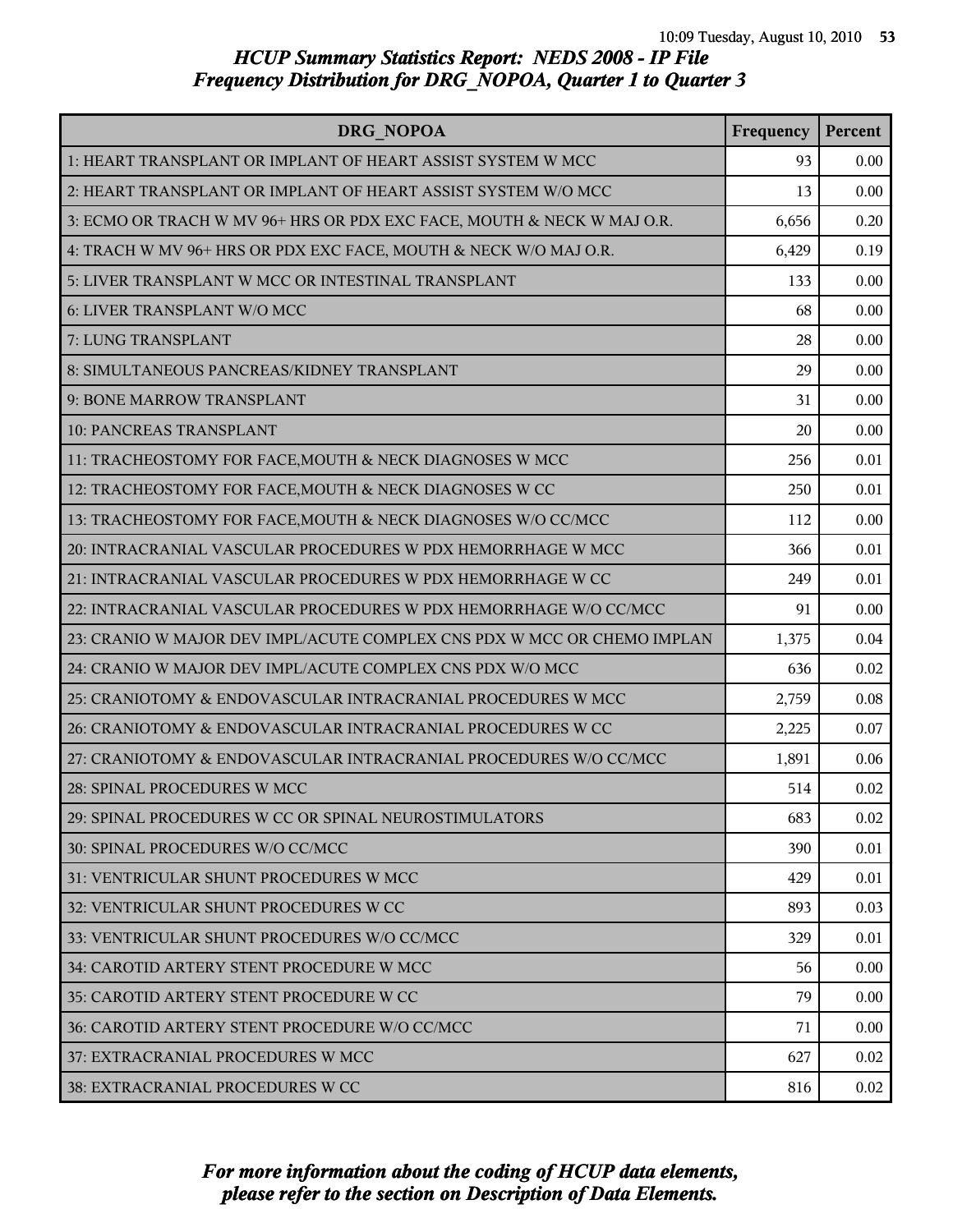| DRG NOPOA                                                               | Frequency | Percent |
|-------------------------------------------------------------------------|-----------|---------|
| 39: EXTRACRANIAL PROCEDURES W/O CC/MCC                                  | 823       | 0.02    |
| 40: PERIPH/CRANIAL NERVE & OTHER NERV SYST PROC W MCC                   | 1,418     | 0.04    |
| 41: PERIPH/CRANIAL NERVE & OTHER NERV SYST PROC W CC OR PERIPH NEUROSTI | 1,670     | 0.05    |
| 42: PERIPH/CRANIAL NERVE & OTHER NERV SYST PROC W/O CC/MCC              | 550       | 0.02    |
| 52: SPINAL DISORDERS & INJURIES W CC/MCC                                | 465       | 0.01    |
| 53: SPINAL DISORDERS & INJURIES W/O CC/MCC                              | 382       | 0.01    |
| 54: NERVOUS SYSTEM NEOPLASMS W MCC                                      | 2,239     | 0.07    |
| 55: NERVOUS SYSTEM NEOPLASMS W/O MCC                                    | 4,447     | 0.13    |
| 56: DEGENERATIVE NERVOUS SYSTEM DISORDERS W MCC                         | 2,929     | 0.09    |
| 57: DEGENERATIVE NERVOUS SYSTEM DISORDERS W/O MCC                       | 12,251    | 0.37    |
| 58: MULTIPLE SCLEROSIS & CEREBELLAR ATAXIA W MCC                        | 307       | 0.01    |
| 59: MULTIPLE SCLEROSIS & CEREBELLAR ATAXIA W CC                         | 1,050     | 0.03    |
| 60: MULTIPLE SCLEROSIS & CEREBELLAR ATAXIA W/O CC/MCC                   | 1,706     | 0.05    |
| 61: ACUTE ISCHEMIC STROKE W USE OF THROMBOLYTIC AGENT W MCC             | 608       | 0.02    |
| 62: ACUTE ISCHEMIC STROKE W USE OF THROMBOLYTIC AGENT W CC              | 1,080     | 0.03    |
| 63: ACUTE ISCHEMIC STROKE W USE OF THROMBOLYTIC AGENT W/O CC/MCC        | 482       | 0.01    |
| 64: INTRACRANIAL HEMORRHAGE OR CEREBRAL INFARCTION W MCC                | 17,260    | 0.52    |
| 65: INTRACRANIAL HEMORRHAGE OR CEREBRAL INFARCTION W CC                 | 29,441    | 0.89    |
| 66: INTRACRANIAL HEMORRHAGE OR CEREBRAL INFARCTION W/O CC/MCC           | 22,788    | 0.69    |
| 67: NONSPECIFIC CVA & PRECEREBRAL OCCLUSION W/O INFARCT W MCC           | 481       | 0.01    |
| 68: NONSPECIFIC CVA & PRECEREBRAL OCCLUSION W/O INFARCT W/O MCC         | 2,699     | 0.08    |
| <b>69: TRANSIENT ISCHEMIA</b>                                           | 30,551    | 0.92    |
| 70: NONSPECIFIC CEREBROVASCULAR DISORDERS W MCC                         | 2,702     | 0.08    |
| 71: NONSPECIFIC CEREBROVASCULAR DISORDERS W CC                          | 3,201     | 0.10    |
| 72: NONSPECIFIC CEREBROVASCULAR DISORDERS W/O CC/MCC                    | 1,837     | 0.06    |
| 73: CRANIAL & PERIPHERAL NERVE DISORDERS W MCC                          | 3,108     | 0.09    |
| 74: CRANIAL & PERIPHERAL NERVE DISORDERS W/O MCC                        | 11,727    | 0.35    |
| 75: VIRAL MENINGITIS W CC/MCC                                           | 1,239     | 0.04    |
| 76: VIRAL MENINGITIS W/O CC/MCC                                         | 3,793     | 0.11    |
| 77: HYPERTENSIVE ENCEPHALOPATHY W MCC                                   | 493       | 0.01    |
| 78: HYPERTENSIVE ENCEPHALOPATHY W CC                                    | 543       | 0.02    |
| 79: HYPERTENSIVE ENCEPHALOPATHY W/O CC/MCC                              | 345       | 0.01    |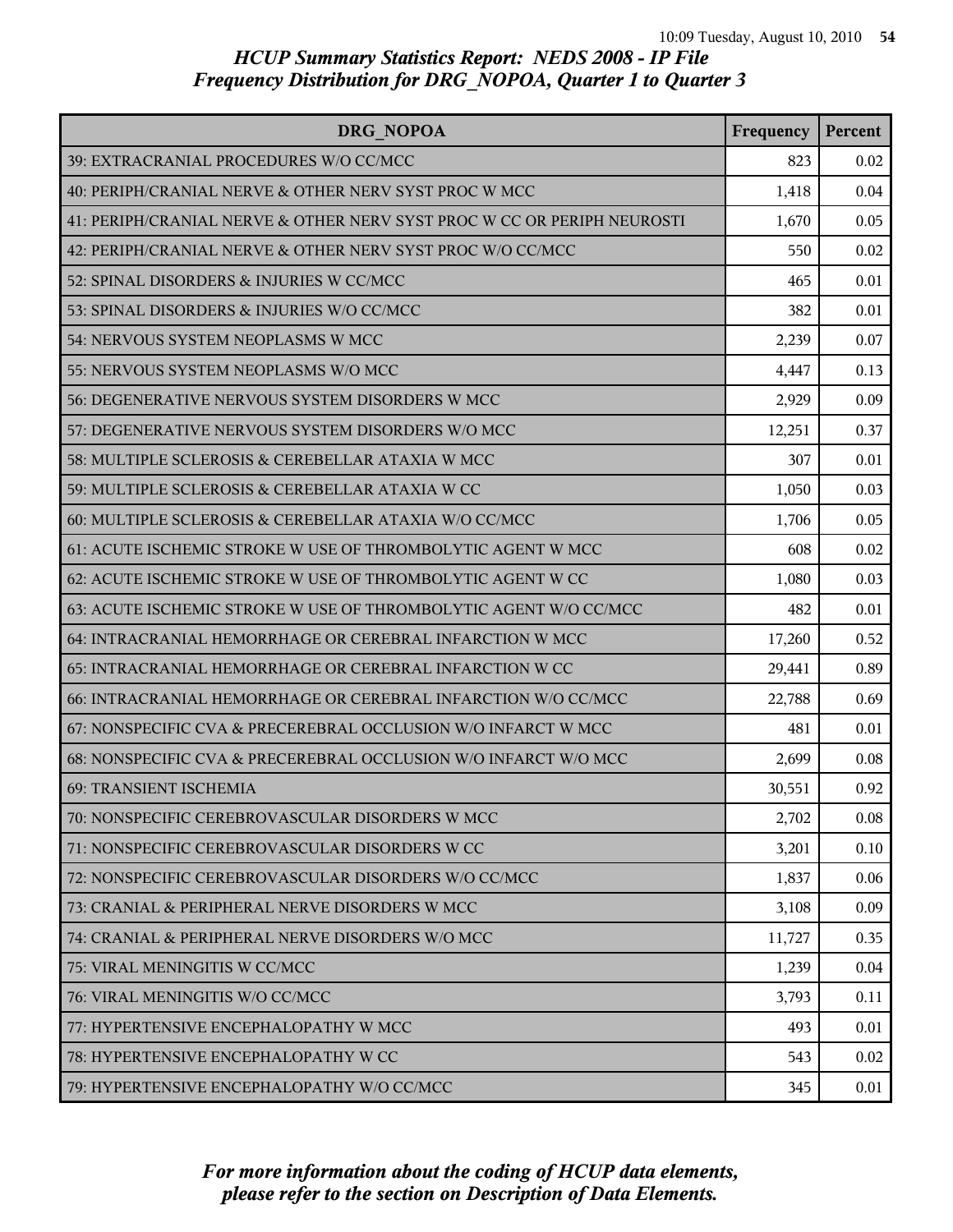| DRG NOPOA                                                               | Frequency | Percent |
|-------------------------------------------------------------------------|-----------|---------|
| 80: NONTRAUMATIC STUPOR & COMA W MCC                                    | 550       | 0.02    |
| 81: NONTRAUMATIC STUPOR & COMA W/O MCC                                  | 1,941     | 0.06    |
| 82: TRAUMATIC STUPOR & COMA, COMA >1 HR W MCC                           | 1,049     | 0.03    |
| 83: TRAUMATIC STUPOR & COMA, COMA >1 HR W CC                            | 1,160     | 0.03    |
| 84: TRAUMATIC STUPOR & COMA, COMA >1 HR W/O CC/MCC                      | 2,046     | 0.06    |
| 85: TRAUMATIC STUPOR & COMA, COMA <1 HR W MCC                           | 2,009     | 0.06    |
| 86: TRAUMATIC STUPOR & COMA, COMA <1 HR W CC                            | 4,135     | 0.12    |
| 87: TRAUMATIC STUPOR & COMA, COMA <1 HR W/O CC/MCC                      | 7,086     | 0.21    |
| 88: CONCUSSION W MCC                                                    | 603       | 0.02    |
| 89: CONCUSSION W CC                                                     | 1,875     | 0.06    |
| 90: CONCUSSION W/O CC/MCC                                               | 3,935     | 0.12    |
| 91: OTHER DISORDERS OF NERVOUS SYSTEM W MCC                             | 2,972     | 0.09    |
| 92: OTHER DISORDERS OF NERVOUS SYSTEM W CC                              | 5,409     | 0.16    |
| 93: OTHER DISORDERS OF NERVOUS SYSTEM W/O CC/MCC                        | 6,069     | 0.18    |
| 94: BACTERIAL & TUBERCULOUS INFECTIONS OF NERVOUS SYSTEM W MCC          | 728       | 0.02    |
| 95: BACTERIAL & TUBERCULOUS INFECTIONS OF NERVOUS SYSTEM W CC           | 551       | 0.02    |
| 96: BACTERIAL & TUBERCULOUS INFECTIONS OF NERVOUS SYSTEM W/O CC/MCC     | 570       | 0.02    |
| 97: NON-BACTERIAL INFECT OF NERVOUS SYS EXC VIRAL MENINGITIS W MCC      | 462       | 0.01    |
| 98: NON-BACTERIAL INFECT OF NERVOUS SYS EXC VIRAL MENINGITIS W CC       | 469       | 0.01    |
| 99: NON-BACTERIAL INFECT OF NERVOUS SYS EXC VIRAL MENINGITIS W/O CC/MCC | 594       | 0.02    |
| 100: SEIZURES W MCC                                                     | 7,159     | 0.22    |
| 101: SEIZURES W/O MCC                                                   | 27,895    | 0.84    |
| 102: HEADACHES W MCC                                                    | 612       | 0.02    |
| 103: HEADACHES W/O MCC                                                  | 10,837    | 0.33    |
| 113: ORBITAL PROCEDURES W CC/MCC                                        | 310       | 0.01    |
| 114: ORBITAL PROCEDURES W/O CC/MCC                                      | 279       | 0.01    |
| 115: EXTRAOCULAR PROCEDURES EXCEPT ORBIT                                | 255       | 0.01    |
| 116: INTRAOCULAR PROCEDURES W CC/MCC                                    | 89        | 0.00    |
| 117: INTRAOCULAR PROCEDURES W/O CC/MCC                                  | 185       | 0.01    |
| 121: ACUTE MAJOR EYE INFECTIONS W CC/MCC                                | 306       | 0.01    |
| 122: ACUTE MAJOR EYE INFECTIONS W/O CC/MCC                              | 609       | 0.02    |
| 123: NEUROLOGICAL EYE DISORDERS                                         | 1,264     | 0.04    |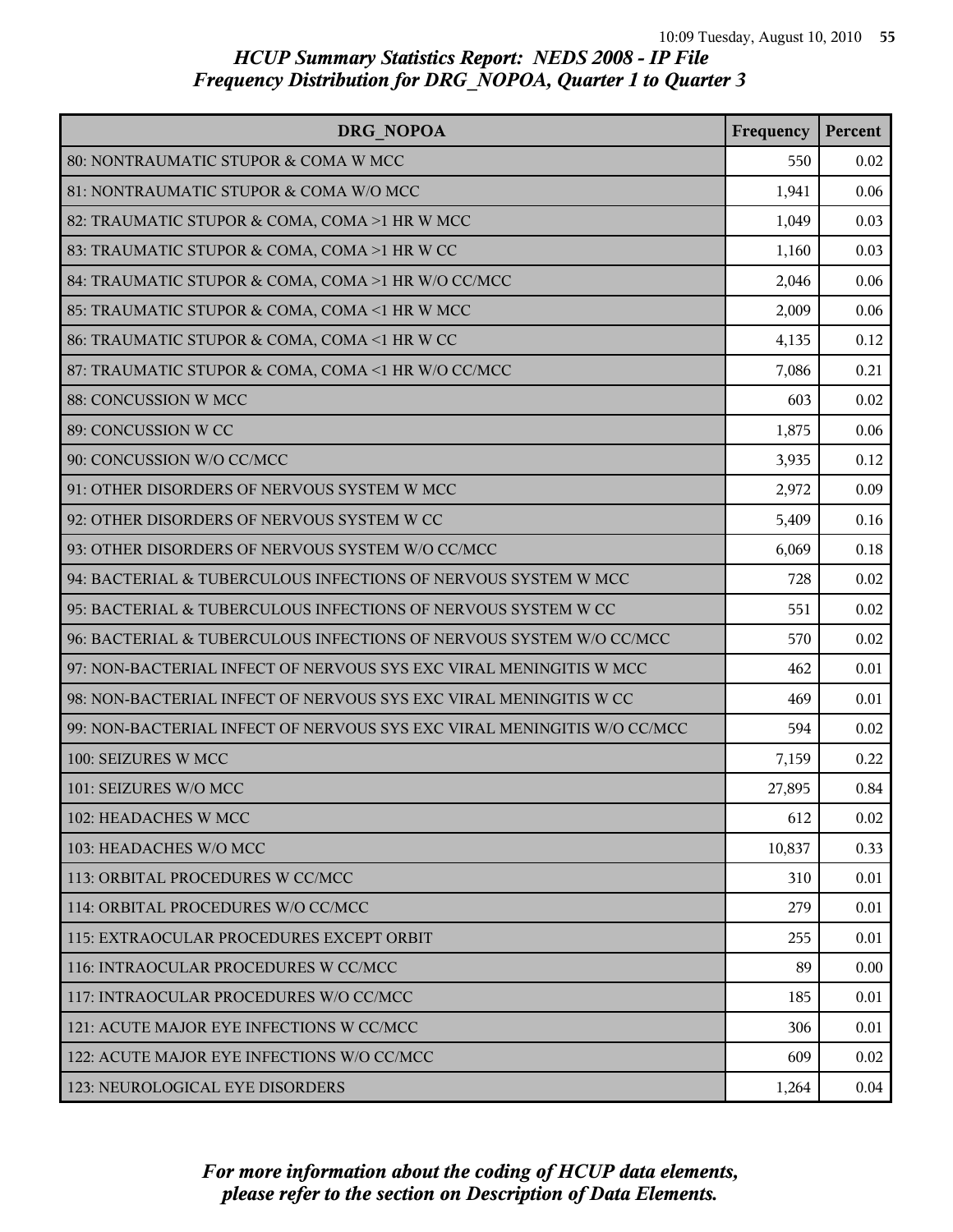| <b>DRG NOPOA</b>                                                | Frequency | Percent |
|-----------------------------------------------------------------|-----------|---------|
| 124: OTHER DISORDERS OF THE EYE W MCC                           | 247       | 0.01    |
| 125: OTHER DISORDERS OF THE EYE W/O MCC                         | 2,247     | 0.07    |
| 129: MAJOR HEAD & NECK PROCEDURES W CC/MCC OR MAJOR DEVICE      | 27        | 0.00    |
| 130: MAJOR HEAD & NECK PROCEDURES W/O CC/MCC                    | $\leq$ 10 | $*$ **  |
| 131: CRANIAL/FACIAL PROCEDURES W CC/MCC                         | 911       | 0.03    |
| 132: CRANIAL/FACIAL PROCEDURES W/O CC/MCC                       | 1,166     | 0.04    |
| 133: OTHER EAR, NOSE, MOUTH & THROAT O.R. PROCEDURES W CC/MCC   | 835       | 0.03    |
| 134: OTHER EAR, NOSE, MOUTH & THROAT O.R. PROCEDURES W/O CC/MCC | 1,495     | 0.04    |
| 135: SINUS & MASTOID PROCEDURES W CC/MCC                        | 88        | 0.00    |
| 136: SINUS & MASTOID PROCEDURES W/O CC/MCC                      | 49        | 0.00    |
| 137: MOUTH PROCEDURES W CC/MCC                                  | 476       | 0.01    |
| 138: MOUTH PROCEDURES W/O CC/MCC                                | 391       | 0.01    |
| 139: SALIVARY GLAND PROCEDURES                                  | 22        | 0.00    |
| 146: EAR, NOSE, MOUTH & THROAT MALIGNANCY W MCC                 | 207       | 0.01    |
| 147: EAR, NOSE, MOUTH & THROAT MALIGNANCY W CC                  | 382       | 0.01    |
| 148: EAR, NOSE, MOUTH & THROAT MALIGNANCY W/O CC/MCC            | 130       | 0.00    |
| 149: DYSEQUILIBRIUM                                             | 12,104    | 0.36    |
| 150: EPISTAXIS W MCC                                            | 331       | 0.01    |
| 151: EPISTAXIS W/O MCC                                          | 1,746     | 0.05    |
| 152: OTITIS MEDIA & URI W MCC                                   | 1,370     | 0.04    |
| 153: OTITIS MEDIA & URI W/O MCC                                 | 13,908    | 0.42    |
| 154: NASAL TRAUMA & DEFORMITY W MCC                             | 722       | 0.02    |
| 155: NASAL TRAUMA & DEFORMITY W CC                              | 2,083     | 0.06    |
| 156: NASAL TRAUMA & DEFORMITY W/O CC/MCC                        | 2,611     | 0.08    |
| 157: DENTAL & ORAL DISEASES W MCC                               | 485       | 0.01    |
| 158: DENTAL & ORAL DISEASES W CC                                | 1,861     | 0.06    |
| 159: DENTAL & ORAL DISEASES W/O CC/MCC                          | 2,128     | 0.06    |
| 163: MAJOR CHEST PROCEDURES W MCC                               | 2,771     | 0.08    |
| 164: MAJOR CHEST PROCEDURES W CC                                | 1,055     | 0.03    |
| 165: MAJOR CHEST PROCEDURES W/O CC/MCC                          | 677       | 0.02    |
| 166: OTHER RESP SYSTEM O.R. PROCEDURES W MCC                    | 6,300     | 0.19    |
| 167: OTHER RESP SYSTEM O.R. PROCEDURES W CC                     | 4,413     | 0.13    |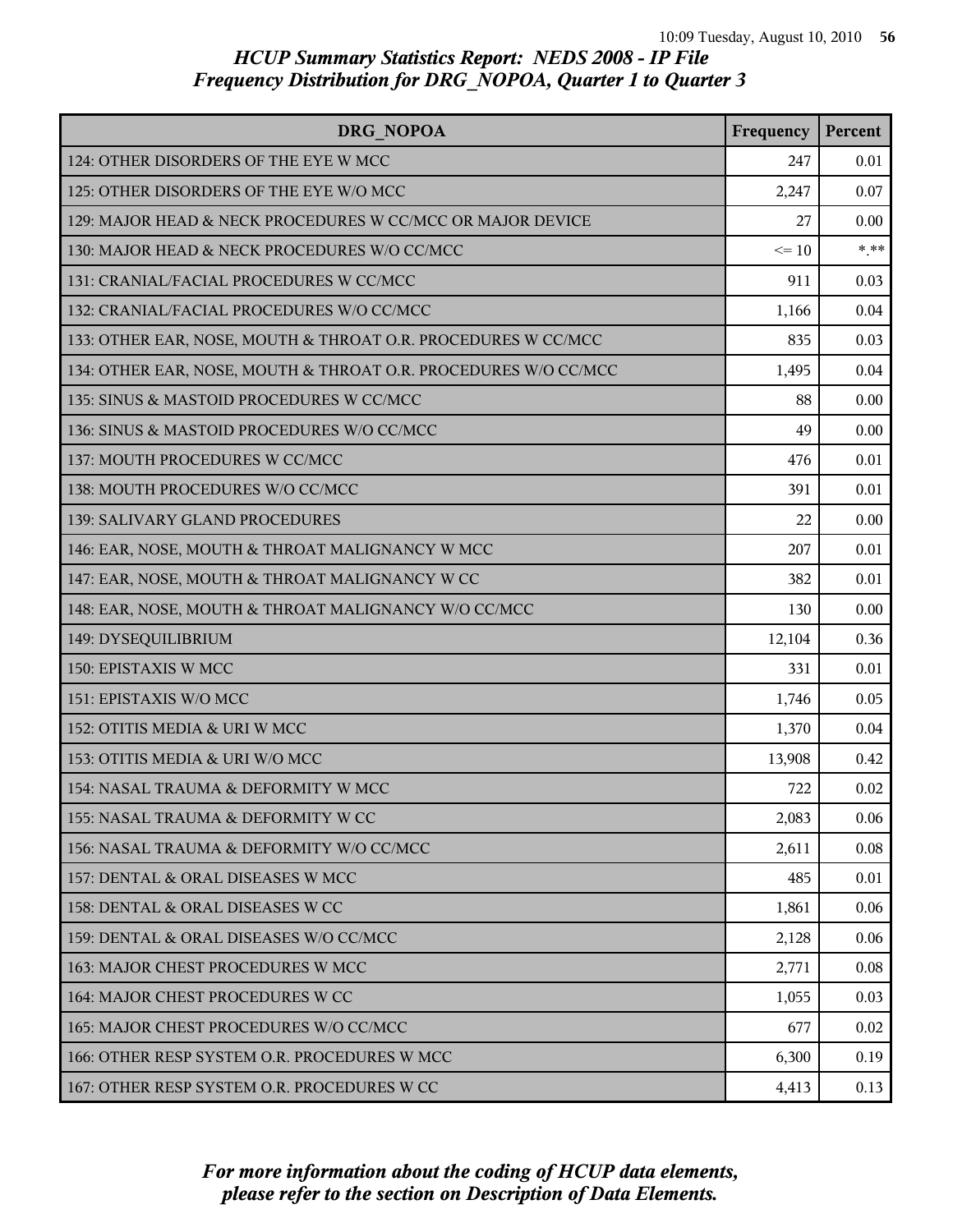| DRG NOPOA                                              | Frequency | Percent |
|--------------------------------------------------------|-----------|---------|
| 168: OTHER RESP SYSTEM O.R. PROCEDURES W/O CC/MCC      | 977       | 0.03    |
| 175: PULMONARY EMBOLISM W MCC                          | 4,815     | 0.14    |
| 176: PULMONARY EMBOLISM W/O MCC                        | 13,490    | 0.41    |
| 177: RESPIRATORY INFECTIONS & INFLAMMATIONS W MCC      | 19,301    | 0.58    |
| 178: RESPIRATORY INFECTIONS & INFLAMMATIONS W CC       | 15,197    | 0.46    |
| 179: RESPIRATORY INFECTIONS & INFLAMMATIONS W/O CC/MCC | 4,895     | 0.15    |
| 180: RESPIRATORY NEOPLASMS W MCC                       | 5,924     | 0.18    |
| 181: RESPIRATORY NEOPLASMS W CC                        | 6,711     | 0.20    |
| 182: RESPIRATORY NEOPLASMS W/O CC/MCC                  | 865       | 0.03    |
| 183: MAJOR CHEST TRAUMA W MCC                          | 1,027     | 0.03    |
| 184: MAJOR CHEST TRAUMA W CC                           | 2,099     | 0.06    |
| 185: MAJOR CHEST TRAUMA W/O CC/MCC                     | 996       | 0.03    |
| 186: PLEURAL EFFUSION W MCC                            | 2,710     | 0.08    |
| 187: PLEURAL EFFUSION W CC                             | 2,467     | 0.07    |
| 188: PLEURAL EFFUSION W/O CC/MCC                       | 888       | 0.03    |
| 189: PULMONARY EDEMA & RESPIRATORY FAILURE             | 34,011    | 1.02    |
| 190: CHRONIC OBSTRUCTIVE PULMONARY DISEASE W MCC       | 34,119    | 1.03    |
| 191: CHRONIC OBSTRUCTIVE PULMONARY DISEASE W CC        | 35,856    | 1.08    |
| 192: CHRONIC OBSTRUCTIVE PULMONARY DISEASE W/O CC/MCC  | 45,729    | 1.37    |
| 193: SIMPLE PNEUMONIA & PLEURISY W MCC                 | 29,558    | 0.89    |
| 194: SIMPLE PNEUMONIA & PLEURISY W CC                  | 63,429    | 1.91    |
| 195: SIMPLE PNEUMONIA & PLEURISY W/O CC/MCC            | 40,404    | 1.21    |
| 196: INTERSTITIAL LUNG DISEASE W MCC                   | 1,780     | 0.05    |
| 197: INTERSTITIAL LUNG DISEASE W CC                    | 1,820     | 0.05    |
| 198: INTERSTITIAL LUNG DISEASE W/O CC/MCC              | 1,067     | 0.03    |
| 199: PNEUMOTHORAX W MCC                                | 1,344     | 0.04    |
| 200: PNEUMOTHORAX W CC                                 | 3,783     | 0.11    |
| 201: PNEUMOTHORAX W/O CC/MCC                           | 2,960     | 0.09    |
| 202: BRONCHITIS & ASTHMA W CC/MCC                      | 18,624    | 0.56    |
| 203: BRONCHITIS & ASTHMA W/O CC/MCC                    | 36,211    | 1.09    |
| 204: RESPIRATORY SIGNS & SYMPTOMS                      | 9,393     | 0.28    |
| 205: OTHER RESPIRATORY SYSTEM DIAGNOSES W MCC          | 2,084     | 0.06    |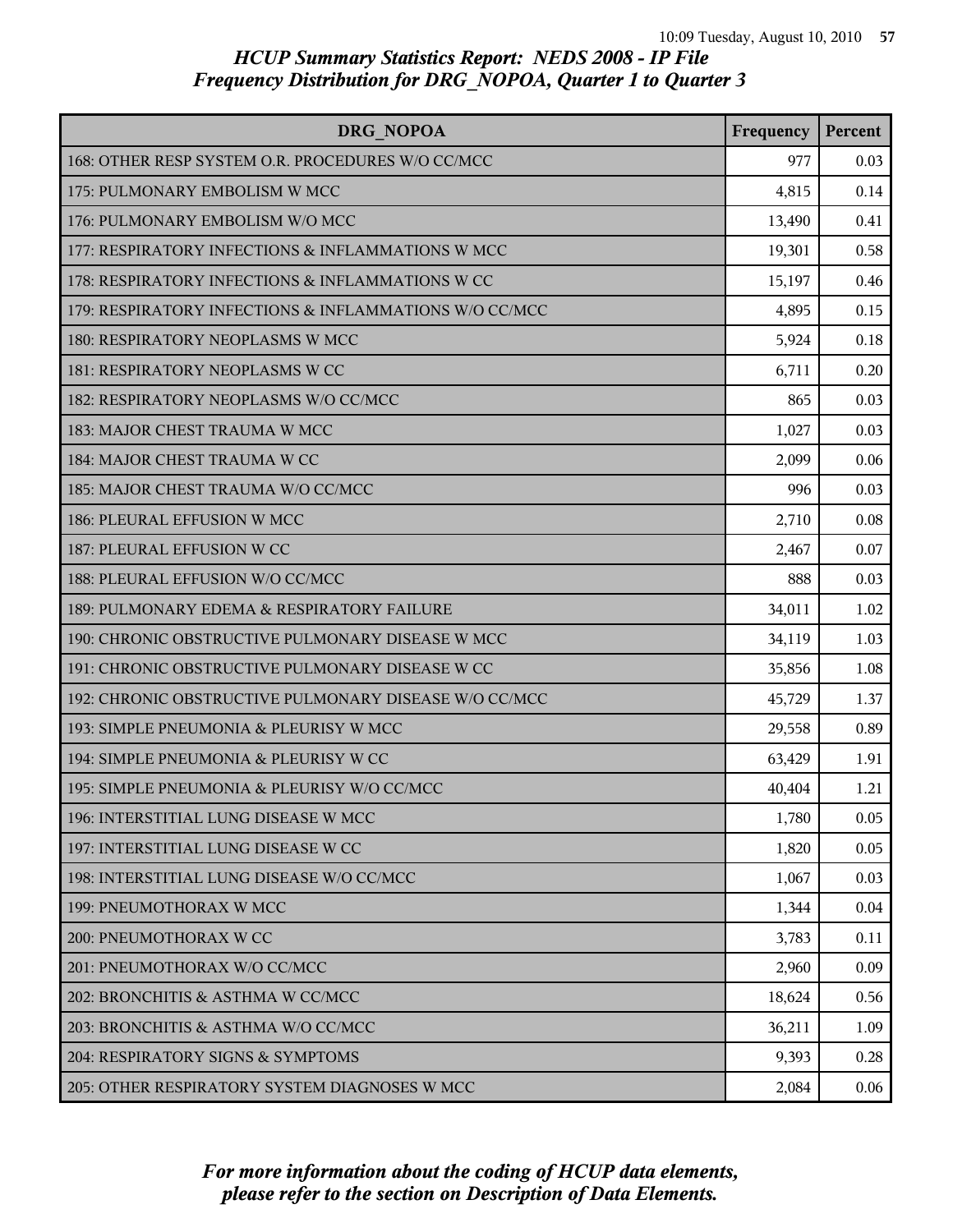| DRG NOPOA                                                                | Frequency | Percent |
|--------------------------------------------------------------------------|-----------|---------|
| 206: OTHER RESPIRATORY SYSTEM DIAGNOSES W/O MCC                          | 8,076     | 0.24    |
| 207: RESPIRATORY SYSTEM DIAGNOSIS W VENTILATOR SUPPORT 96+ HOURS         | 11,591    | 0.35    |
| 208: RESPIRATORY SYSTEM DIAGNOSIS W VENTILATOR SUPPORT <96 HOURS         | 22,959    | 0.69    |
| 215: OTHER HEART ASSIST SYSTEM IMPLANT                                   | 21        | 0.00    |
| 216: CARDIAC VALVE & OTH MAJ CARDIOTHORACIC PROC W CARD CATH W MCC       | 1,335     | 0.04    |
| 217: CARDIAC VALVE & OTH MAJ CARDIOTHORACIC PROC W CARD CATH W CC        | 545       | 0.02    |
| 218: CARDIAC VALVE & OTH MAJ CARDIOTHORACIC PROC W CARD CATH W/O CC/MCC  | 88        | 0.00    |
| 219: CARDIAC VALVE & OTH MAJ CARDIOTHORACIC PROC W/O CARD CATH W MCC     | 405       | 0.01    |
| 220: CARDIAC VALVE & OTH MAJ CARDIOTHORACIC PROC W/O CARD CATH W CC      | 202       | 0.01    |
| 221: CARDIAC VALVE & OTH MAJ CARDIOTHORACIC PROC W/O CARD CATH W/O CC/MC | 34        | 0.00    |
| 222: CARDIAC DEFIB IMPLANT W CARDIAC CATH W AMI/HF/SHOCK W MCC           | 730       | 0.02    |
| 223: CARDIAC DEFIB IMPLANT W CARDIAC CATH W AMI/HF/SHOCK W/O MCC         | 589       | 0.02    |
| 224: CARDIAC DEFIB IMPLANT W CARDIAC CATH W/O AMI/HF/SHOCK W MCC         | 616       | 0.02    |
| 225: CARDIAC DEFIB IMPLANT W CARDIAC CATH W/O AMI/HF/SHOCK W/O MCC       | 761       | 0.02    |
| 226: CARDIAC DEFIBRILLATOR IMPLANT W/O CARDIAC CATH W MCC                | 1,185     | 0.04    |
| 227: CARDIAC DEFIBRILLATOR IMPLANT W/O CARDIAC CATH W/O MCC              | 1,837     | 0.06    |
| 228: OTHER CARDIOTHORACIC PROCEDURES W MCC                               | 354       | 0.01    |
| 229: OTHER CARDIOTHORACIC PROCEDURES W CC                                | 262       | 0.01    |
| 230: OTHER CARDIOTHORACIC PROCEDURES W/O CC/MCC                          | 46        | 0.00    |
| 231: CORONARY BYPASS W PTCA W MCC                                        | 396       | 0.01    |
| 232: CORONARY BYPASS W PTCA W/O MCC                                      | 372       | 0.01    |
| 233: CORONARY BYPASS W CARDIAC CATH W MCC                                | 2,904     | 0.09    |
| 234: CORONARY BYPASS W CARDIAC CATH W/O MCC                              | 4,441     | 0.13    |
| 235: CORONARY BYPASS W/O CARDIAC CATH W MCC                              | 246       | 0.01    |
| 236: CORONARY BYPASS W/O CARDIAC CATH W/O MCC                            | 387       | 0.01    |
| 237: MAJOR CARDIOVASC PROCEDURES W MCC OR THORACIC AORTIC ANUERYSM REPAI | 3,844     | 0.12    |
| 238: MAJOR CARDIOVASC PROCEDURES W/O MCC                                 | 2,665     | 0.08    |
| 239: AMPUTATION FOR CIRC SYS DISORDERS EXC UPPER LIMB & TOE W MCC        | 1,776     | 0.05    |
| 240: AMPUTATION FOR CIRC SYS DISORDERS EXC UPPER LIMB & TOE W CC         | 1,087     | 0.03    |
| 241: AMPUTATION FOR CIRC SYS DISORDERS EXC UPPER LIMB & TOE W/O CC/MCC   | 111       | 0.00    |
| 242: PERMANENT CARDIAC PACEMAKER IMPLANT W MCC                           | 4,003     | 0.12    |
| 243: PERMANENT CARDIAC PACEMAKER IMPLANT W CC                            | 5,396     | 0.16    |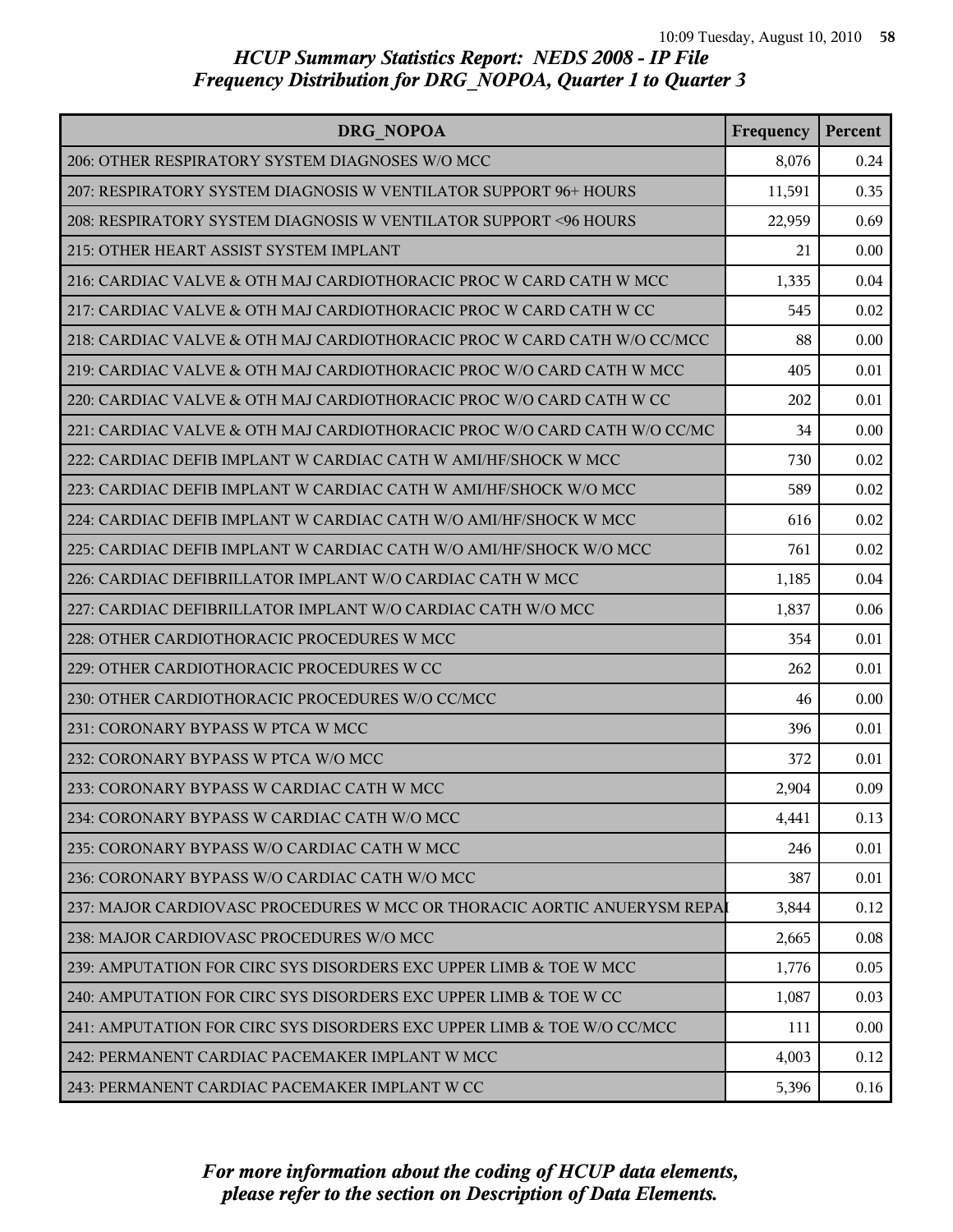| DRG NOPOA                                                                | Frequency | Percent |
|--------------------------------------------------------------------------|-----------|---------|
| 244: PERMANENT CARDIAC PACEMAKER IMPLANT W/O CC/MCC                      | 5,905     | 0.18    |
| 245: AICD LEAD & GENERATOR PROCEDURES                                    | 413       | 0.01    |
| 246: PERC CARDIOVASC PROC W DRUG-ELUTING STENT W MCC OR 4+ VESSELS/STENT | 5,148     | 0.15    |
| 247: PERC CARDIOVASC PROC W DRUG-ELUTING STENT W/O MCC                   | 22,263    | 0.67    |
| 248: PERC CARDIOVASC PROC W NON-DRUG-ELUTING STENT W MCC OR 4+ VES/STENT | 3,404     | 0.10    |
| 249: PERC CARDIOVASC PROC W NON-DRUG-ELUTING STENT W/O MCC               | 11,558    | 0.35    |
| 250: PERC CARDIOVASC PROC W/O CORONARY ARTERY STENT OR AMI W MCC         | 1,455     | 0.04    |
| 251: PERC CARDIOVASC PROC W/O CORONARY ARTERY STENT OR AMI W/O MCC       | 5,051     | 0.15    |
| 252: OTHER VASCULAR PROCEDURES W MCC                                     | 6,128     | 0.18    |
| 253: OTHER VASCULAR PROCEDURES W CC                                      | 4,329     | 0.13    |
| 254: OTHER VASCULAR PROCEDURES W/O CC/MCC                                | 1,904     | 0.06    |
| 255: UPPER LIMB & TOE AMPUTATION FOR CIRC SYSTEM DISORDERS W MCC         | 396       | 0.01    |
| 256: UPPER LIMB & TOE AMPUTATION FOR CIRC SYSTEM DISORDERS W CC          | 516       | 0.02    |
| 257: UPPER LIMB & TOE AMPUTATION FOR CIRC SYSTEM DISORDERS W/O CC/MCC    | 43        | 0.00    |
| 258: CARDIAC PACEMAKER DEVICE REPLACEMENT W MCC                          | 147       | 0.00    |
| 259: CARDIAC PACEMAKER DEVICE REPLACEMENT W/O MCC                        | 498       | 0.01    |
| 260: CARDIAC PACEMAKER REVISION EXCEPT DEVICE REPLACEMENT W MCC          | 212       | 0.01    |
| 261: CARDIAC PACEMAKER REVISION EXCEPT DEVICE REPLACEMENT W CC           | 348       | 0.01    |
| 262: CARDIAC PACEMAKER REVISION EXCEPT DEVICE REPLACEMENT W/O CC/MCC     | 223       | 0.01    |
| 263: VEIN LIGATION & STRIPPING                                           | 80        | 0.00    |
| 264: OTHER CIRCULATORY SYSTEM O.R. PROCEDURES                            | 3,781     | 0.11    |
| 280: ACUTE MYOCARDIAL INFARCTION, DISCHARGED ALIVE W MCC                 | 18,026    | 0.54    |
| 281: ACUTE MYOCARDIAL INFARCTION, DISCHARGED ALIVE W CC                  | 12,385    | 0.37    |
| 282: ACUTE MYOCARDIA INFARCTION, DISCHARGED ALIVE W/O CC/MCC             | 13,966    | 0.42    |
| 283: ACUTE MYOCARDIAL INFARCTION, EXPIRED W MCC                          | 3,396     | 0.10    |
| 284: ACUTE MYOCARDIAL INFARCTION, EXPIRED W CC                           | 668       | 0.02    |
| 285: ACUTE MYOCARDIAL INFARCTION, EXPIRED W/O CC/MCC                     | 368       | 0.01    |
| 286: CIRCULATORY DISORDERS EXCEPT AMI, W CARD CATH W MCC                 | 6,258     | 0.19    |
| 287: CIRCULATORY DISORDERS EXCEPT AMI, W CARD CATH W/O MCC               | 42,930    | 1.29    |
| 288: ACUTE & SUBACUTE ENDOCARDITIS W MCC                                 | 857       | 0.03    |
| 289: ACUTE & SUBACUTE ENDOCARDITIS W CC                                  | 356       | 0.01    |
| 290: ACUTE & SUBACUTE ENDOCARDITIS W/O CC/MCC                            | 110       | 0.00    |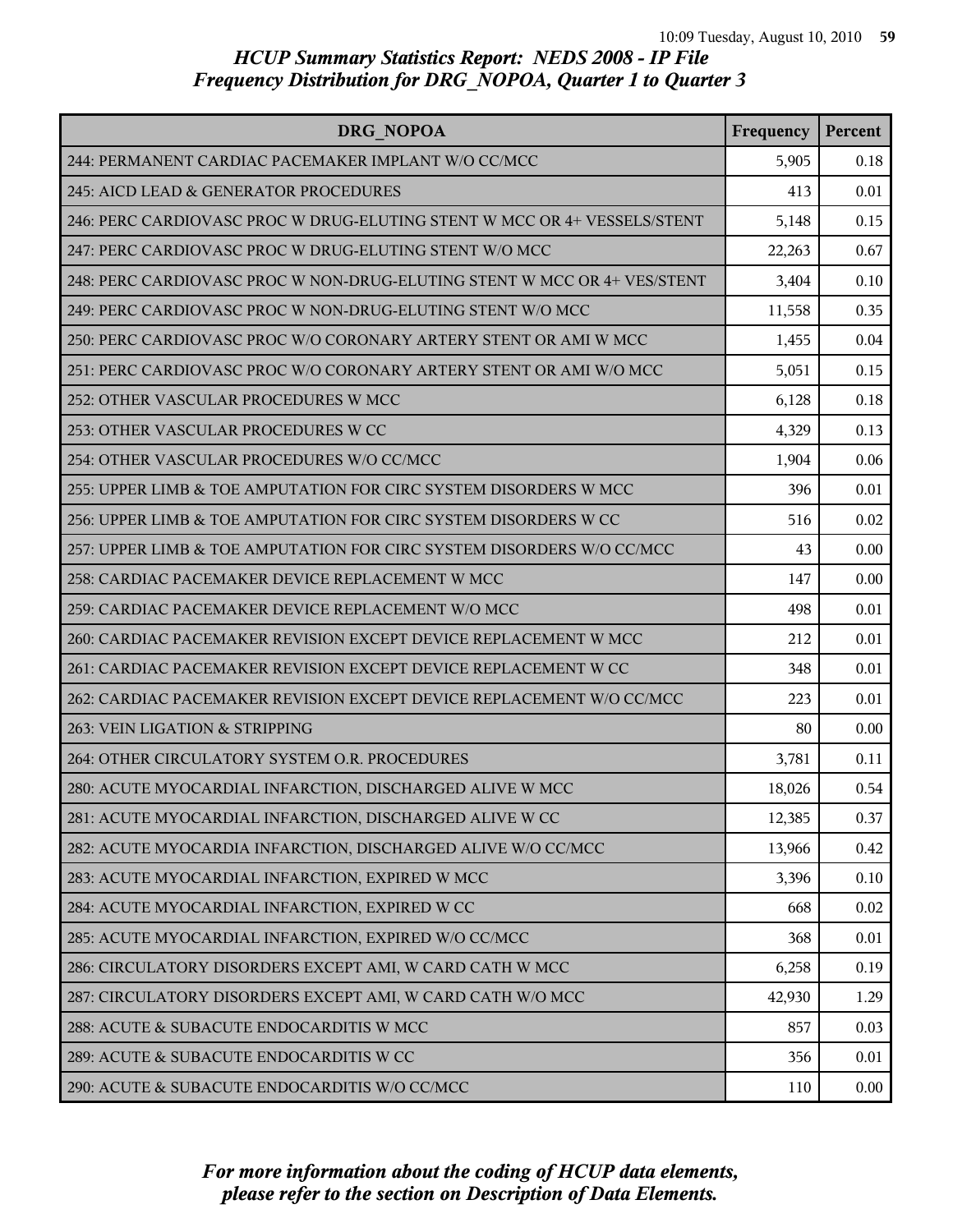| DRG NOPOA                                                 | Frequency | Percent |
|-----------------------------------------------------------|-----------|---------|
| 291: HEART FAILURE & SHOCK W MCC                          | 49,415    | 1.49    |
| 292: HEART FAILURE & SHOCK W CC                           | 46,865    | 1.41    |
| 293: HEART FAILURE & SHOCK W/O CC/MCC                     | 33,624    | 1.01    |
| 294: DEEP VEIN THROMBOPHLEBITIS W CC/MCC                  | 348       | 0.01    |
| 295: DEEP VEIN THROMBOPHLEBITIS W/O CC/MCC                | 198       | 0.01    |
| 296: CARDIAC ARREST, UNEXPLAINED W MCC                    | 630       | 0.02    |
| 297: CARDIAC ARREST, UNEXPLAINED W CC                     | 208       | 0.01    |
| 298: CARDIAC ARREST, UNEXPLAINED W/O CC/MCC               | 138       | 0.00    |
| 299: PERIPHERAL VASCULAR DISORDERS W MCC                  | 6,189     | 0.19    |
| 300: PERIPHERAL VASCULAR DISORDERS W CC                   | 10,052    | 0.30    |
| 301: PERIPHERAL VASCULAR DISORDERS W/O CC/MCC             | 7,742     | 0.23    |
| 302: ATHEROSCLEROSIS W MCC                                | 2,014     | 0.06    |
| 303: ATHEROSCLEROSIS W/O MCC                              | 17,710    | 0.53    |
| 304: HYPERTENSION W MCC                                   | 1,083     | 0.03    |
| 305: HYPERTENSION W/O MCC                                 | 13,680    | 0.41    |
| 306: CARDIAC CONGENITAL & VALVULAR DISORDERS W MCC        | 549       | 0.02    |
| 307: CARDIAC CONGENITAL & VALVULAR DISORDERS W/O MCC      | 1,387     | 0.04    |
| 308: CARDIAC ARRHYTHMIA & CONDUCTION DISORDERS W MCC      | 13,257    | 0.40    |
| 309: CARDIAC ARRHYTHMIA & CONDUCTION DISORDERS W CC       | 22,313    | 0.67    |
| 310: CARDIAC ARRHYTHMIA & CONDUCTION DISORDERS W/O CC/MCC | 40,468    | 1.22    |
| 311: ANGINA PECTORIS                                      | 7,832     | 0.24    |
| 312: SYNCOPE & COLLAPSE                                   | 51,201    | 1.54    |
| 313: CHEST PAIN                                           | 97,540    | 2.93    |
| 314: OTHER CIRCULATORY SYSTEM DIAGNOSES W MCC             | 15,356    | 0.46    |
| 315: OTHER CIRCULATORY SYSTEM DIAGNOSES W CC              | 7,863     | 0.24    |
| 316: OTHER CIRCULATORY SYSTEM DIAGNOSES W/O CC/MCC        | 5,057     | 0.15    |
| 326: STOMACH, ESOPHAGEAL & DUODENAL PROC W MCC            | 2,762     | 0.08    |
| 327: STOMACH, ESOPHAGEAL & DUODENAL PROC W CC             | 1,465     | 0.04    |
| 328: STOMACH, ESOPHAGEAL & DUODENAL PROC W/O CC/MCC       | 1,708     | 0.05    |
| 329: MAJOR SMALL & LARGE BOWEL PROCEDURES W MCC           | 11,884    | 0.36    |
| 330: MAJOR SMALL & LARGE BOWEL PROCEDURES W CC            | 8,526     | 0.26    |
| 331: MAJOR SMALL & LARGE BOWEL PROCEDURES W/O CC/MCC      | 2,564     | 0.08    |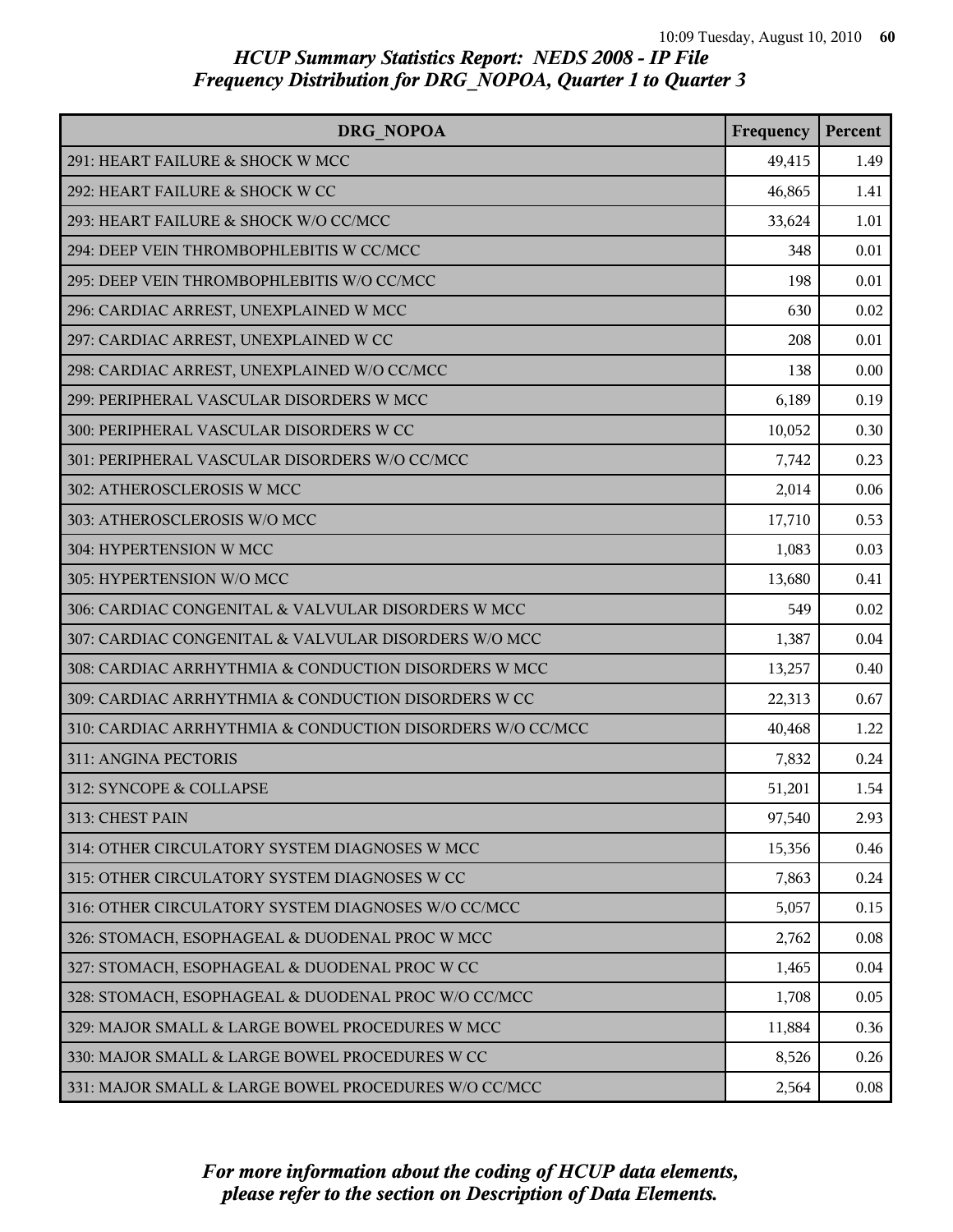| DRG NOPOA                                                           | Frequency | Percent |
|---------------------------------------------------------------------|-----------|---------|
| 332: RECTAL RESECTION W MCC                                         | 161       | 0.00    |
| 333: RECTAL RESECTION W CC                                          | 235       | 0.01    |
| 334: RECTAL RESECTION W/O CC/MCC                                    | 54        | 0.00    |
| 335: PERITONEAL ADHESIOLYSIS W MCC                                  | 1,941     | 0.06    |
| 336: PERITONEAL ADHESIOLYSIS W CC                                   | 3,256     | 0.10    |
| 337: PERITONEAL ADHESIOLYSIS W/O CC/MCC                             | 2,758     | 0.08    |
| 338: APPENDECTOMY W COMPLICATED PRINCIPAL DIAG W MCC                | 838       | 0.03    |
| 339: APPENDECTOMY W COMPLICATED PRINCIPAL DIAG W CC                 | 2,825     | 0.08    |
| 340: APPENDECTOMY W COMPLICATED PRINCIPAL DIAG W/O CC/MCC           | 7,125     | 0.21    |
| 341: APPENDECTOMY W/O COMPLICATED PRINCIPAL DIAG W MCC              | 714       | 0.02    |
| 342: APPENDECTOMY W/O COMPLICATED PRINCIPAL DIAG W CC               | 3,128     | 0.09    |
| 343: APPENDECTOMY W/O COMPLICATED PRINCIPAL DIAG W/O CC/MCC         | 28,606    | 0.86    |
| 344: MINOR SMALL & LARGE BOWEL PROCEDURES W MCC                     | 114       | 0.00    |
| 345: MINOR SMALL & LARGE BOWEL PROCEDURES W CC                      | 198       | 0.01    |
| 346: MINOR SMALL & LARGE BOWEL PROCEDURES W/O CC/MCC                | 177       | 0.01    |
| 347: ANAL & STOMAL PROCEDURES W MCC                                 | 441       | 0.01    |
| 348: ANAL & STOMAL PROCEDURES W CC                                  | 1,253     | 0.04    |
| 349: ANAL & STOMAL PROCEDURES W/O CC/MCC                            | 2,233     | 0.07    |
| 350: INGUINAL & FEMORAL HERNIA PROCEDURES W MCC                     | 302       | 0.01    |
| 351: INGUINAL & FEMORAL HERNIA PROCEDURES W CC                      | 798       | 0.02    |
| 352: INGUINAL & FEMORAL HERNIA PROCEDURES W/O CC/MCC                | 1,802     | 0.05    |
| 353: HERNIA PROCEDURES EXCEPT INGUINAL & FEMORAL W MCC              | 616       | 0.02    |
| 354: HERNIA PROCEDURES EXCEPT INGUINAL & FEMORAL W CC               | 1,371     | 0.04    |
| 355: HERNIA PROCEDURES EXCEPT INGUINAL & FEMORAL W/O CC/MCC         | 1,973     | 0.06    |
| 356: OTHER DIGESTIVE SYSTEM O.R. PROCEDURES W MCC                   | 2,197     | 0.07    |
| 357: OTHER DIGESTIVE SYSTEM O.R. PROCEDURES W CC                    | 1,736     | 0.05    |
| 358: OTHER DIGESTIVE SYSTEM O.R. PROCEDURES W/O CC/MCC              | 906       | 0.03    |
| 368: MAJOR ESOPHAGEAL DISORDERS W MCC                               | 1,239     | 0.04    |
| 369: MAJOR ESOPHAGEAL DISORDERS W CC                                | 2,063     | 0.06    |
| 370: MAJOR ESOPHAGEAL DISORDERS W/O CC/MCC                          | 1,185     | 0.04    |
| 371: MAJOR GASTROINTESTINAL DISORDERS & PERITONEAL INFECTIONS W MCC | 7,905     | 0.24    |
| 372: MAJOR GASTROINTESTINAL DISORDERS & PERITONEAL INFECTIONS W CC  | 8,124     | 0.24    |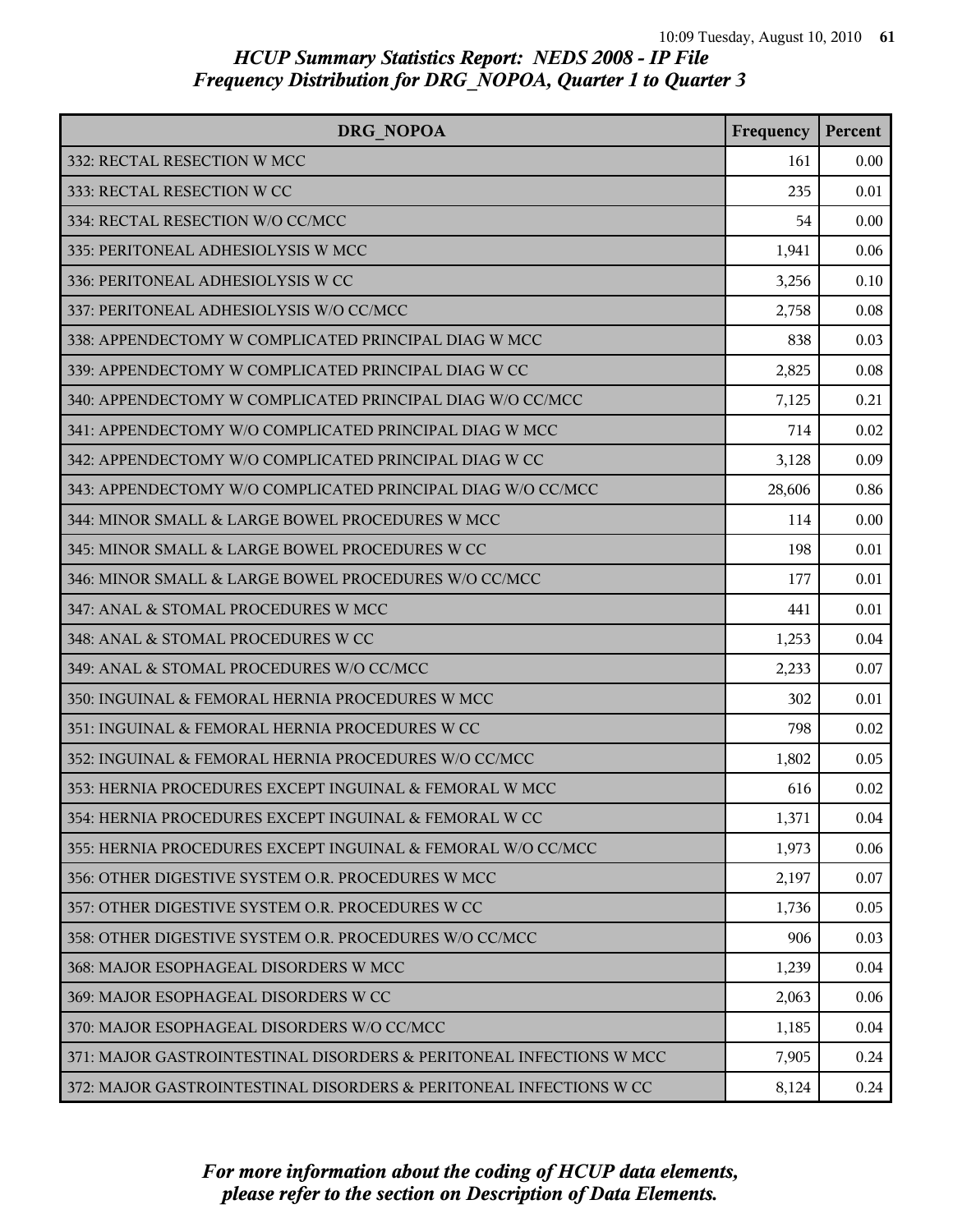| DRG NOPOA                                                                | Frequency | Percent |
|--------------------------------------------------------------------------|-----------|---------|
| 373: MAJOR GASTROINTESTINAL DISORDERS & PERITONEAL INFECTIONS W/O CC/MCC | 5,400     | 0.16    |
| 374: DIGESTIVE MALIGNANCY W MCC                                          | 2,469     | 0.07    |
| 375: DIGESTIVE MALIGNANCY W CC                                           | 4,270     | 0.13    |
| 376: DIGESTIVE MALIGNANCY W/O CC/MCC                                     | 680       | 0.02    |
| 377: G.I. HEMORRHAGE W MCC                                               | 16,034    | 0.48    |
| 378: G.I. HEMORRHAGE W CC                                                | 31,769    | 0.96    |
| 379: G.I. HEMORRHAGE W/O CC/MCC                                          | 19,952    | 0.60    |
| 380: COMPLICATED PEPTIC ULCER W MCC                                      | 955       | 0.03    |
| 381: COMPLICATED PEPTIC ULCER W CC                                       | 1,700     | 0.05    |
| 382: COMPLICATED PEPTIC ULCER W/O CC/MCC                                 | 1,271     | 0.04    |
| 383: UNCOMPLICATED PEPTIC ULCER W MCC                                    | 469       | 0.01    |
| 384: UNCOMPLICATED PEPTIC ULCER W/O MCC                                  | 3,200     | 0.10    |
| 385: INFLAMMATORY BOWEL DISEASE W MCC                                    | 1,248     | 0.04    |
| 386: INFLAMMATORY BOWEL DISEASE W CC                                     | 4,939     | 0.15    |
| 387: INFLAMMATORY BOWEL DISEASE W/O CC/MCC                               | 4,513     | 0.14    |
| 388: G.I. OBSTRUCTION W MCC                                              | 6,068     | 0.18    |
| 389: G.I. OBSTRUCTION W CC                                               | 14,116    | 0.42    |
| 390: G.I. OBSTRUCTION W/O CC/MCC                                         | 17,101    | 0.51    |
| 391: ESOPHAGITIS, GASTROENT & MISC DIGEST DISORDERS W MCC                | 15,204    | 0.46    |
| 392: ESOPHAGITIS, GASTROENT & MISC DIGEST DISORDERS W/O MCC              | 114,293   | 3.44    |
| 393: OTHER DIGESTIVE SYSTEM DIAGNOSES W MCC                              | 6,922     | 0.21    |
| 394: OTHER DIGESTIVE SYSTEM DIAGNOSES W CC                               | 14,775    | 0.44    |
| 395: OTHER DIGESTIVE SYSTEM DIAGNOSES W/O CC/MCC                         | 9,245     | 0.28    |
| 405: PANCREAS, LIVER & SHUNT PROCEDURES W MCC                            | 754       | 0.02    |
| 406: PANCREAS, LIVER & SHUNT PROCEDURES W CC                             | 338       | 0.01    |
| 407: PANCREAS, LIVER & SHUNT PROCEDURES W/O CC/MCC                       | 123       | 0.00    |
| 408: BILIARY TRACT PROC EXCEPT ONLY CHOLECYST W OR W/O C.D.E. W MCC      | 307       | 0.01    |
| 409: BILIARY TRACT PROC EXCEPT ONLY CHOLECYST W OR W/O C.D.E. W CC       | 231       | 0.01    |
| 410: BILIARY TRACT PROC EXCEPT ONLY CHOLECYST W OR W/O C.D.E. W/O CC/MCC | 110       | 0.00    |
| 411: CHOLECYSTECTOMY W C.D.E. W MCC                                      | 223       | 0.01    |
| 412: CHOLECYSTECTOMY W C.D.E. W CC                                       | 228       | 0.01    |
| 413: CHOLECYSTECTOMY W C.D.E. W/O CC/MCC                                 | 283       | 0.01    |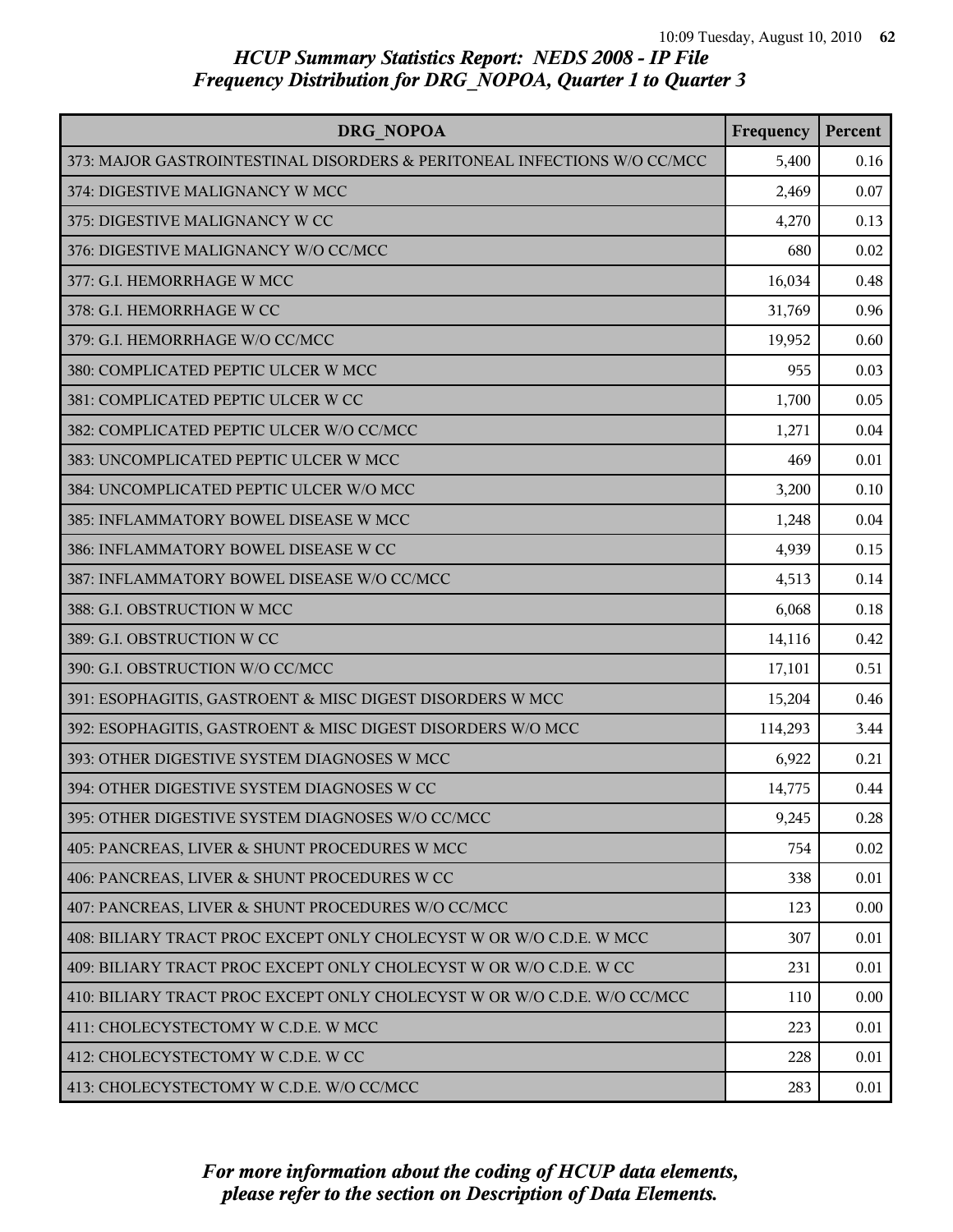| <b>DRG NOPOA</b>                                                   | Frequency | Percent |
|--------------------------------------------------------------------|-----------|---------|
| 414: CHOLECYSTECTOMY EXCEPT BY LAPAROSCOPE W/O C.D.E. W MCC        | 1,270     | 0.04    |
| 415: CHOLECYSTECTOMY EXCEPT BY LAPAROSCOPE W/O C.D.E. W CC         | 1,356     | 0.04    |
| 416: CHOLECYSTECTOMY EXCEPT BY LAPAROSCOPE W/O C.D.E. W/O CC/MCC   | 1,242     | 0.04    |
| 417: LAPAROSCOPIC CHOLECYSTECTOMY W/O C.D.E. W MCC                 | 6,952     | 0.21    |
| 418: LAPAROSCOPIC CHOLECYSTECTOMY W/O C.D.E. W CC                  | 11,045    | 0.33    |
| 419: LAPAROSCOPIC CHOLECYSTECTOMY W/O C.D.E. W/O CC/MCC            | 22,101    | 0.66    |
| 420: HEPATOBILIARY DIAGNOSTIC PROCEDURES W MCC                     | 190       | 0.01    |
| 421: HEPATOBILIARY DIAGNOSTIC PROCEDURES W CC                      | 137       | 0.00    |
| 422: HEPATOBILIARY DIAGNOSTIC PROCEDURES W/O CC/MCC                | 71        | 0.00    |
| 423: OTHER HEPATOBILIARY OR PANCREAS O.R. PROCEDURES W MCC         | 411       | 0.01    |
| 424: OTHER HEPATOBILIARY OR PANCREAS O.R. PROCEDURES W CC          | 158       | 0.00    |
| 425: OTHER HEPATOBILIARY OR PANCREAS O.R. PROCEDURES W/O CC/MCC    | 33        | 0.00    |
| 432: CIRRHOSIS & ALCOHOLIC HEPATITIS W MCC                         | 7,612     | 0.23    |
| 433: CIRRHOSIS & ALCOHOLIC HEPATITIS W CC                          | 4,790     | 0.14    |
| 434: CIRRHOSIS & ALCOHOLIC HEPATITIS W/O CC/MCC                    | 448       | 0.01    |
| 435: MALIGNANCY OF HEPATOBILIARY SYSTEM OR PANCREAS W MCC          | 3,249     | 0.10    |
| 436: MALIGNANCY OF HEPATOBILIARY SYSTEM OR PANCREAS W CC           | 3,059     | 0.09    |
| 437: MALIGNANCY OF HEPATOBILIARY SYSTEM OR PANCREAS W/O CC/MCC     | 605       | 0.02    |
| 438: DISORDERS OF PANCREAS EXCEPT MALIGNANCY W MCC                 | 6,839     | 0.21    |
| 439: DISORDERS OF PANCREAS EXCEPT MALIGNANCY W CC                  | 14,295    | 0.43    |
| 440: DISORDERS OF PANCREAS EXCEPT MALIGNANCY W/O CC/MCC            | 16,921    | 0.51    |
| 441: DISORDERS OF LIVER EXCEPT MALIG, CIRR, ALC HEPA W MCC         | 5,476     | 0.16    |
| 442: DISORDERS OF LIVER EXCEPT MALIG, CIRR, ALC HEPA W CC          | 6,344     | 0.19    |
| 443: DISORDERS OF LIVER EXCEPT MALIG, CIRR, ALC HEPA W/O CC/MCC    | 3,060     | 0.09    |
| 444: DISORDERS OF THE BILIARY TRACT W MCC                          | 3,961     | 0.12    |
| 445: DISORDERS OF THE BILIARY TRACT W CC                           | 4,967     | 0.15    |
| 446: DISORDERS OF THE BILIARY TRACT W/O CC/MCC                     | 6,997     | 0.21    |
| 453: COMBINED ANTERIOR/POSTERIOR SPINAL FUSION W MCC               | 84        | 0.00    |
| 454: COMBINED ANTERIOR/POSTERIOR SPINAL FUSION W CC                | 93        | 0.00    |
| 455: COMBINED ANTERIOR/POSTERIOR SPINAL FUSION W/O CC/MCC          | 54        | 0.00    |
| 456: SPINAL FUS EXC CERV W SPINAL CURV/MALIG/INFEC OR 9+ FUS W MCC | 88        | 0.00    |
| 457: SPINAL FUS EXC CERV W SPINAL CURV/MALIG/INFEC OR 9+ FUS W CC  | 123       | 0.00    |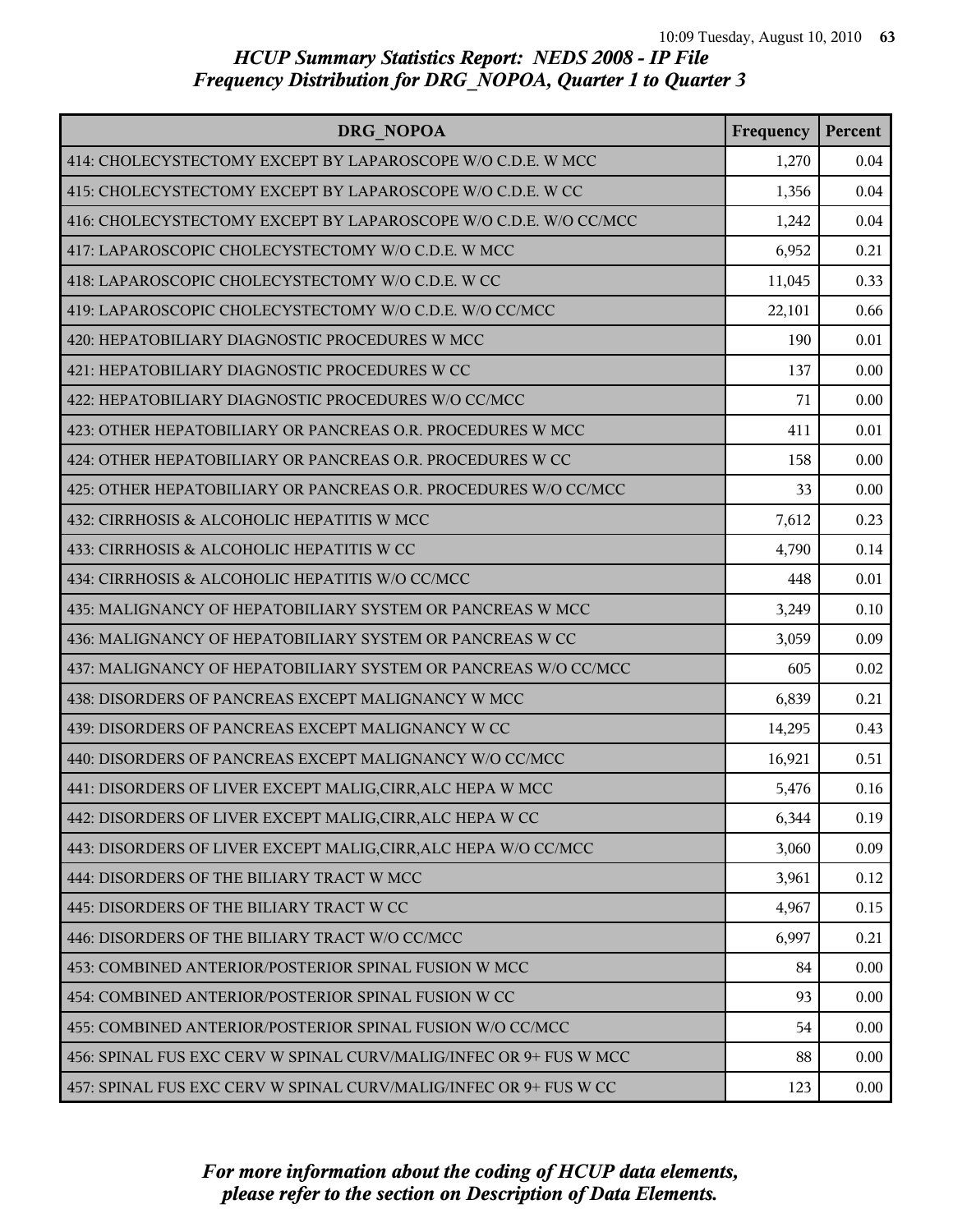| DRG NOPOA                                                                | Frequency | Percent |
|--------------------------------------------------------------------------|-----------|---------|
| 458: SPINAL FUS EXC CERV W SPINAL CURV/MALIG/INFEC OR 9+ FUS W/O CC/MCC  | $\leq 10$ | $***$   |
| 459: SPINAL FUSION EXCEPT CERVICAL W MCC                                 | 246       | 0.01    |
| 460: SPINAL FUSION EXCEPT CERVICAL W/O MCC                               | 1,033     | 0.03    |
| 461: BILATERAL OR MULTIPLE MAJOR JOINT PROCS OF LOWER EXTREMITY W MCC    | 60        | 0.00    |
| 462: BILATERAL OR MULTIPLE MAJOR JOINT PROCS OF LOWER EXTREMITY W/O MCC  | 131       | 0.00    |
| 463: WND DEBRID & SKN GRFT EXC HAND, FOR MUSCULO-CONN TISS DIS W MCC     | 1,059     | 0.03    |
| 464: WND DEBRID & SKN GRFT EXC HAND, FOR MUSCULO-CONN TISS DIS W CC      | 1,507     | 0.05    |
| 465: WND DEBRID & SKN GRFT EXC HAND, FOR MUSCULO-CONN TISS DIS W/O CC/MC | 707       | 0.02    |
| 466: REVISION OF HIP OR KNEE REPLACEMENT W MCC                           | 376       | 0.01    |
| 467: REVISION OF HIP OR KNEE REPLACEMENT W CC                            | 589       | 0.02    |
| 468: REVISION OF HIP OR KNEE REPLACEMENT W/O CC/MCC                      | 303       | 0.01    |
| 469: MAJOR JOINT REPLACEMENT OR REATTACHMENT OF LOWER EXTREMITY W MCC    | 3,938     | 0.12    |
| 470: MAJOR JOINT REPLACEMENT OR REATTACHMENT OF LOWER EXTREMITY W/O MCC  | 12,352    | 0.37    |
| 471: CERVICAL SPINAL FUSION W MCC                                        | 313       | 0.01    |
| 472: CERVICAL SPINAL FUSION W CC                                         | 513       | 0.02    |
| 473: CERVICAL SPINAL FUSION W/O CC/MCC                                   | 661       | 0.02    |
| 474: AMPUTATION FOR MUSCULOSKELETAL SYS & CONN TISSUE DIS W MCC          | 421       | 0.01    |
| 475: AMPUTATION FOR MUSCULOSKELETAL SYS & CONN TISSUE DIS W CC           | 339       | 0.01    |
| 476: AMPUTATION FOR MUSCULOSKELETAL SYS & CONN TISSUE DIS W/O CC/MCC     | 64        | 0.00    |
| 477: BIOPSIES OF MUSCULOSKELETAL SYSTEM & CONNECTIVE TISSUE W MCC        | 667       | 0.02    |
| 478: BIOPSIES OF MUSCULOSKELETAL SYSTEM & CONNECTIVE TISSUE W CC         | 1,523     | 0.05    |
| 479: BIOPSIES OF MUSCULOSKELETAL SYSTEM & CONNECTIVE TISSUE W/O CC/MCC   | 840       | 0.03    |
| 480: HIP & FEMUR PROCEDURES EXCEPT MAJOR JOINT W MCC                     | 7,275     | 0.22    |
| 481: HIP & FEMUR PROCEDURES EXCEPT MAJOR JOINT W CC                      | 17,095    | 0.51    |
| 482: HIP & FEMUR PROCEDURES EXCEPT MAJOR JOINT W/O CC/MCC                | 11,236    | 0.34    |
| 483: MAJOR JOINT & LIMB REATTACHMENT PROC OF UPPER EXTREMITY W CC/MCC    | 392       | 0.01    |
| 484: MAJOR JOINT & LIMB REATTACHMENT PROC OF UPPER EXTREMITY W/O CC/MCC  | 255       | 0.01    |
| 485: KNEE PROCEDURES W PDX OF INFECTION W MCC                            | 264       | 0.01    |
| 486: KNEE PROCEDURES W PDX OF INFECTION W CC                             | 355       | 0.01    |
| 487: KNEE PROCEDURES W PDX OF INFECTION W/O CC/MCC                       | 278       | 0.01    |
| 488: KNEE PROCEDURES W/O PDX OF INFECTION W CC/MCC                       | 424       | 0.01    |
| 489: KNEE PROCEDURES W/O PDX OF INFECTION W/O CC/MCC                     | 478       | 0.01    |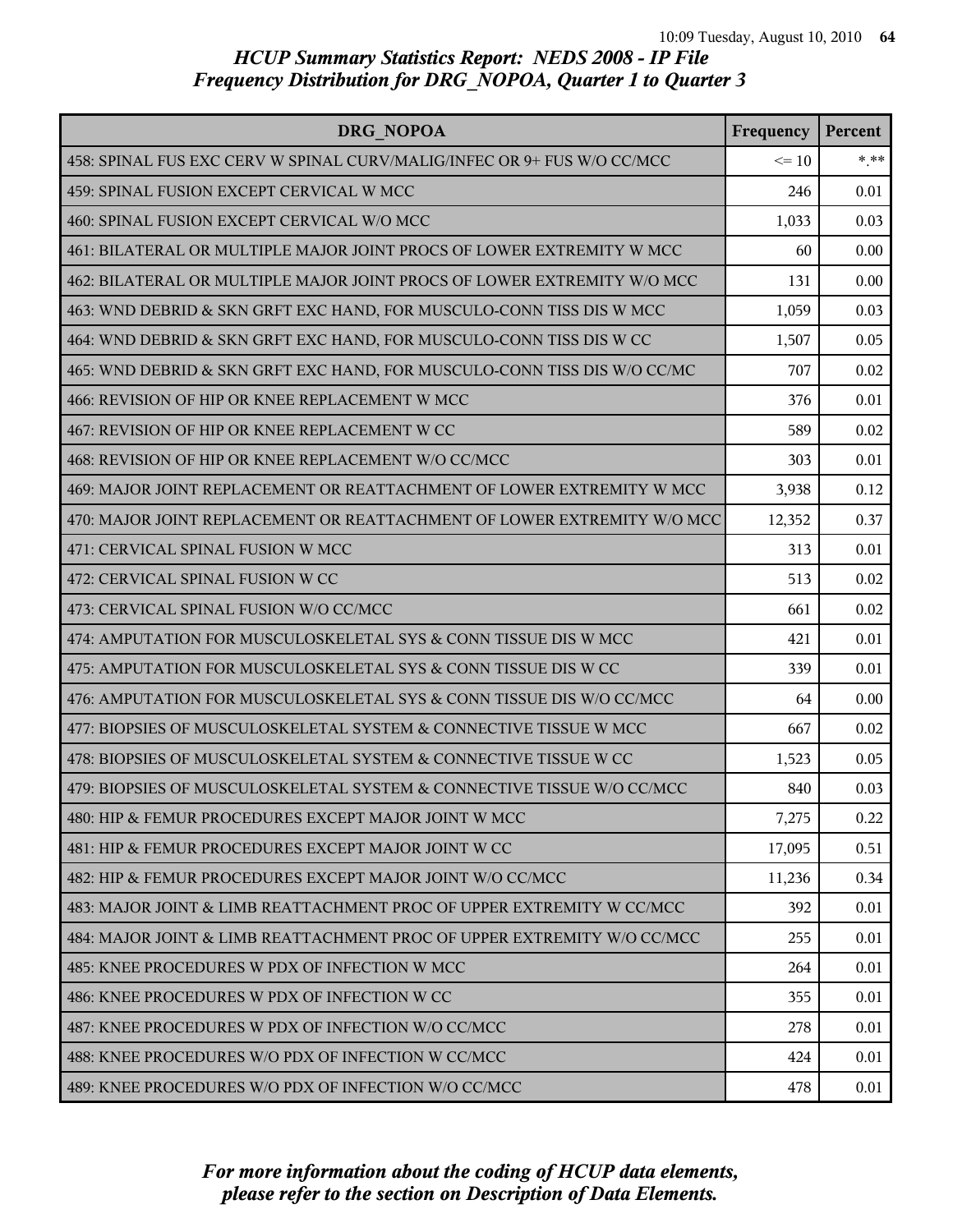| DRG NOPOA                                                                | Frequency | Percent |
|--------------------------------------------------------------------------|-----------|---------|
| 490: BACK & NECK PROC EXC SPINAL FUSION W CC/MCC OR DISC DEVICE/NEUROSTI | 1,105     | 0.03    |
| 491: BACK & NECK PROC EXC SPINAL FUSION W/O CC/MCC                       | 1,517     | 0.05    |
| 492: LOWER EXTREM & HUMER PROC EXCEPT HIP, FOOT, FEMUR W MCC             | 1,766     | 0.05    |
| 493: LOWER EXTREM & HUMER PROC EXCEPT HIP, FOOT, FEMUR W CC              | 6,192     | 0.19    |
| 494: LOWER EXTREM & HUMER PROC EXCEPT HIP, FOOT, FEMUR W/O CC/MCC        | 15,470    | 0.47    |
| 495: LOCAL EXCISION & REMOVAL INT FIX DEVICES EXC HIP & FEMUR W MCC      | 312       | 0.01    |
| 496: LOCAL EXCISION & REMOVAL INT FIX DEVICES EXC HIP & FEMUR W CC       | 739       | 0.02    |
| 497: LOCAL EXCISION & REMOVAL INT FIX DEVICES EXC HIP & FEMUR W/O CC/MCC | 426       | 0.01    |
| 498: LOCAL EXCISION & REMOVAL INT FIX DEVICES OF HIP & FEMUR W CC/MCC    | 137       | 0.00    |
| 499: LOCAL EXCISION & REMOVAL INT FIX DEVICES OF HIP & FEMUR W/O CC/MCC  | 49        | 0.00    |
| 500: SOFT TISSUE PROCEDURES W MCC                                        | 482       | 0.01    |
| 501: SOFT TISSUE PROCEDURES W CC                                         | 1,462     | 0.04    |
| 502: SOFT TISSUE PROCEDURES W/O CC/MCC                                   | 1,152     | 0.03    |
| 503: FOOT PROCEDURES W MCC                                               | 203       | 0.01    |
| 504: FOOT PROCEDURES W CC                                                | 490       | 0.01    |
| 505: FOOT PROCEDURES W/O CC/MCC                                          | 809       | 0.02    |
| 506: MAJOR THUMB OR JOINT PROCEDURES                                     | 283       | 0.01    |
| 507: MAJOR SHOULDER OR ELBOW JOINT PROCEDURES W CC/MCC                   | 135       | 0.00    |
| 508: MAJOR SHOULDER OR ELBOW JOINT PROCEDURES W/O CC/MCC                 | 116       | 0.00    |
| 509: ARTHROSCOPY                                                         | 30        | 0.00    |
| 510: SHOULDER, ELBOW OR FOREARM PROC, EXC MAJOR JOINT PROC W MCC         | 345       | 0.01    |
| 511: SHOULDER, ELBOW OR FOREARM PROC, EXC MAJOR JOINT PROC W CC          | 1,393     | 0.04    |
| 512: SHOULDER, ELBOW OR FOREARM PROC, EXC MAJOR JOINT PROC W/O CC/MCC    | 3,708     | 0.11    |
| 513: HAND OR WRIST PROC, EXCEPT MAJOR THUMB OR JOINT PROC W CC/MCC       | 936       | 0.03    |
| 514: HAND OR WRIST PROC, EXCEPT MAJOR THUMB OR JOINT PROC W/O CC/MCC     | 1,089     | 0.03    |
| 515: OTHER MUSCULOSKELET SYS & CONN TISS O.R. PROC W MCC                 | 899       | 0.03    |
| 516: OTHER MUSCULOSKELET SYS & CONN TISS O.R. PROC W CC                  | 2,176     | 0.07    |
| 517: OTHER MUSCULOSKELET SYS & CONN TISS O.R. PROC W/O CC/MCC            | 1,552     | 0.05    |
| 533: FRACTURES OF FEMUR W MCC                                            | 232       | 0.01    |
| 534: FRACTURES OF FEMUR W/O MCC                                          | 1,276     | 0.04    |
| 535: FRACTURES OF HIP & PELVIS W MCC                                     | 2,082     | 0.06    |
| 536: FRACTURES OF HIP & PELVIS W/O MCC                                   | 8,095     | 0.24    |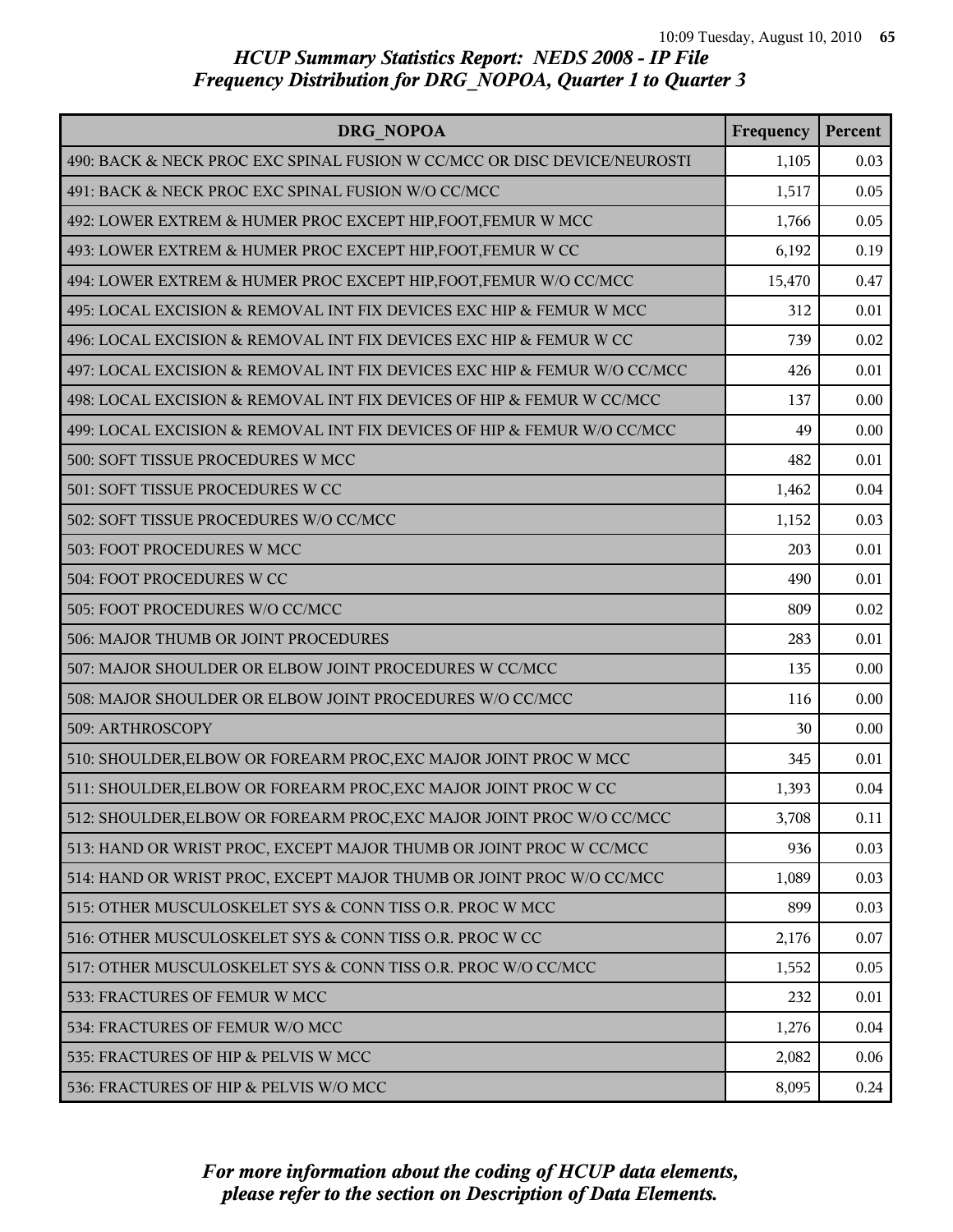| <b>DRG NOPOA</b>                                                         | Frequency | Percent |
|--------------------------------------------------------------------------|-----------|---------|
| 537: SPRAINS, STRAINS, & DISLOCATIONS OF HIP, PELVIS & THIGH W CC/MCC    | 253       | 0.01    |
| 538: SPRAINS, STRAINS, & DISLOCATIONS OF HIP, PELVIS & THIGH W/O CC/MCC  | 321       | 0.01    |
| 539: OSTEOMYELITIS W MCC                                                 | 916       | 0.03    |
| 540: OSTEOMYELITIS W CC                                                  | 1,170     | 0.04    |
| 541: OSTEOMYELITIS W/O CC/MCC                                            | 535       | 0.02    |
| 542: PATHOLOGICAL FRACTURES & MUSCULOSKELET & CONN TISS MALIG W MCC      | 1,520     | 0.05    |
| 543: PATHOLOGICAL FRACTURES & MUSCULOSKELET & CONN TISS MALIG W CC       | 3,515     | 0.11    |
| 544: PATHOLOGICAL FRACTURES & MUSCULOSKELET & CONN TISS MALIG W/O CC/MCC | 1,671     | 0.05    |
| 545: CONNECTIVE TISSUE DISORDERS W MCC                                   | 1,459     | 0.04    |
| 546: CONNECTIVE TISSUE DISORDERS W CC                                    | 2,021     | 0.06    |
| 547: CONNECTIVE TISSUE DISORDERS W/O CC/MCC                              | 1,948     | 0.06    |
| 548: SEPTIC ARTHRITIS W MCC                                              | 156       | 0.00    |
| 549: SEPTIC ARTHRITIS W CC                                               | 354       | 0.01    |
| 550: SEPTIC ARTHRITIS W/O CC/MCC                                         | 299       | 0.01    |
| 551: MEDICAL BACK PROBLEMS W MCC                                         | 3,274     | 0.10    |
| 552: MEDICAL BACK PROBLEMS W/O MCC                                       | 26,000    | 0.78    |
| 553: BONE DISEASES & ARTHROPATHIES W MCC                                 | 936       | 0.03    |
| 554: BONE DISEASES & ARTHROPATHIES W/O MCC                               | 4,397     | 0.13    |
| 555: SIGNS & SYMPTOMS OF MUSCULOSKELETAL SYSTEM & CONN TISSUE W MCC      | 649       | 0.02    |
| 556: SIGNS & SYMPTOMS OF MUSCULOSKELETAL SYSTEM & CONN TISSUE W/O MCC    | 5,758     | 0.17    |
| 557: TENDONITIS, MYOSITIS & BURSITIS W MCC                               | 2,179     | 0.07    |
| 558: TENDONITIS, MYOSITIS & BURSITIS W/O MCC                             | 6,239     | 0.19    |
| 559: AFTERCARE, MUSCULOSKELETAL SYSTEM & CONNECTIVE TISSUE W MCC         | 497       | 0.01    |
| 560: AFTERCARE, MUSCULOSKELETAL SYSTEM & CONNECTIVE TISSUE W CC          | 1,056     | 0.03    |
| 561: AFTERCARE, MUSCULOSKELETAL SYSTEM & CONNECTIVE TISSUE W/O CC/MCC    | 1,467     | 0.04    |
| 562: FX, SPRN, STRN & DISL EXCEPT FEMUR, HIP, PELVIS & THIGH W MCC       | 1,866     | 0.06    |
| 563: FX, SPRN, STRN & DISL EXCEPT FEMUR, HIP, PELVIS & THIGH W/O MCC     | 12,619    | 0.38    |
| 564: OTHER MUSCULOSKELETAL SYS & CONNECTIVE TISSUE DIAGNOSES W MCC       | 502       | 0.02    |
| 565: OTHER MUSCULOSKELETAL SYS & CONNECTIVE TISSUE DIAGNOSES W CC        | 1,180     | 0.04    |
| 566: OTHER MUSCULOSKELETAL SYS & CONNECTIVE TISSUE DIAGNOSES W/O CC/MCC  | 848       | 0.03    |
| 573: SKIN GRAFT &/OR DEBRID FOR SKN ULCER OR CELLULITIS W MCC            | 1,086     | 0.03    |
| 574: SKIN GRAFT &/OR DEBRID FOR SKN ULCER OR CELLULITIS W CC             | 1,923     | 0.06    |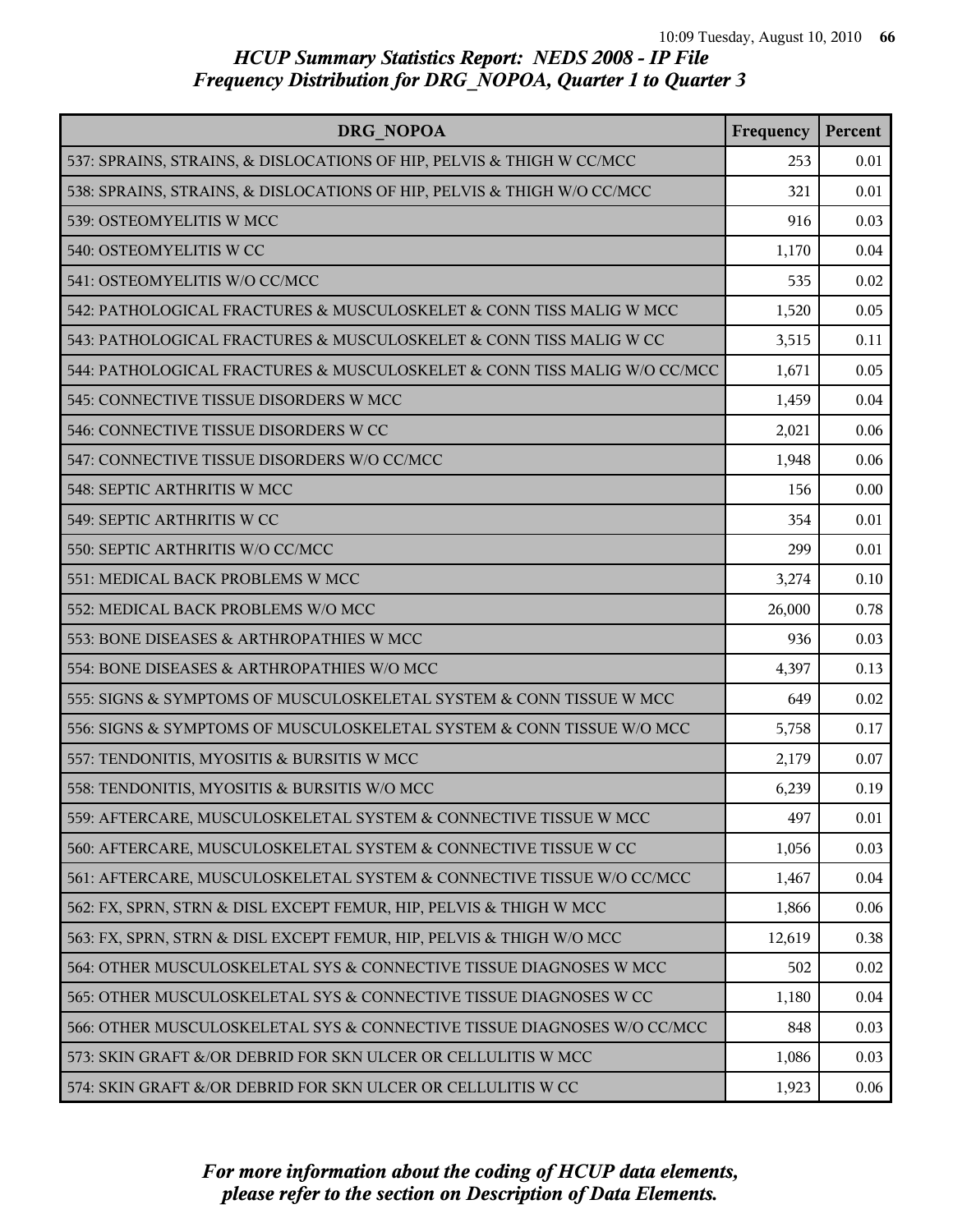| DRG NOPOA                                                                  | Frequency | Percent |
|----------------------------------------------------------------------------|-----------|---------|
| 575: SKIN GRAFT &/OR DEBRID FOR SKN ULCER OR CELLULITIS W/O CC/MCC         | 1,595     | 0.05    |
| 576: SKIN GRAFT &/OR DEBRID EXC FOR SKIN ULCER OR CELLULITIS W MCC         | 94        | 0.00    |
| 577: SKIN GRAFT &/OR DEBRID EXC FOR SKIN ULCER OR CELLULITIS W CC          | 308       | 0.01    |
| 578: SKIN GRAFT &/OR DEBRID EXC FOR SKIN ULCER OR CELLULITIS W/O CC/MCC    | 364       | 0.01    |
| 579: OTHER SKIN, SUBCUT TISS & BREAST PROC W MCC                           | 983       | 0.03    |
| 580: OTHER SKIN, SUBCUT TISS & BREAST PROC W CC                            | 2,090     | 0.06    |
| 581: OTHER SKIN, SUBCUT TISS & BREAST PROC W/O CC/MCC                      | 2,213     | 0.07    |
| 582: MASTECTOMY FOR MALIGNANCY W CC/MCC                                    | 56        | 0.00    |
| 583: MASTECTOMY FOR MALIGNANCY W/O CC/MCC                                  | 34        | 0.00    |
| 584: BREAST BIOPSY, LOCAL EXCISION & OTHER BREAST PROCEDURES W CC/MCC      | 116       | 0.00    |
| 585: BREAST BIOPSY, LOCAL EXCISION & OTHER BREAST PROCEDURES W/O CC/MCC    | 164       | 0.00    |
| 592: SKIN ULCERS W MCC                                                     | 1,066     | 0.03    |
| 593: SKIN ULCERS W CC                                                      | 2,620     | 0.08    |
| 594: SKIN ULCERS W/O CC/MCC                                                | 431       | 0.01    |
| 595: MAJOR SKIN DISORDERS W MCC                                            | 356       | 0.01    |
| 596: MAJOR SKIN DISORDERS W/O MCC                                          | 1,562     | 0.05    |
| 597: MALIGNANT BREAST DISORDERS W MCC                                      | 183       | 0.01    |
| 598: MALIGNANT BREAST DISORDERS W CC                                       | 393       | 0.01    |
| 599: MALIGNANT BREAST DISORDERS W/O CC/MCC                                 | 69        | 0.00    |
| 600: NON-MALIGNANT BREAST DISORDERS W CC/MCC                               | 327       | 0.01    |
| 601: NON-MALIGNANT BREAST DISORDERS W/O CC/MCC                             | 785       | 0.02    |
| 602: CELLULITIS W MCC                                                      | 7,679     | 0.23    |
| 603: CELLULITIS W/O MCC                                                    | 58,712    | 1.76    |
| 604: TRAUMA TO THE SKIN, SUBCUT TISS & BREAST W MCC                        | 1,006     | 0.03    |
| 605: TRAUMA TO THE SKIN, SUBCUT TISS & BREAST W/O MCC                      | 9,017     | 0.27    |
| 606: MINOR SKIN DISORDERS W MCC                                            | 467       | 0.01    |
| 607: MINOR SKIN DISORDERS W/O MCC                                          | 3,443     | 0.10    |
| 614: ADRENAL & PITUITARY PROCEDURES W CC/MCC                               | 97        | 0.00    |
| 615: ADRENAL & PITUITARY PROCEDURES W/O CC/MCC                             | 40        | 0.00    |
| 616: AMPUTAT OF LOWER LIMB FOR ENDOCRINE, NUTRIT, & METABOL DIS W MCC      | 311       | 0.01    |
| 617: AMPUTAT OF LOWER LIMB FOR ENDOCRINE, NUTRIT, & METABOL DIS W CC       | 1,474     | 0.04    |
| 618: AMPUTAT OF LOWER LIMB FOR ENDOCRINE, NUTRIT, & METABOL DIS W/O CC/MCC | 29        | 0.00    |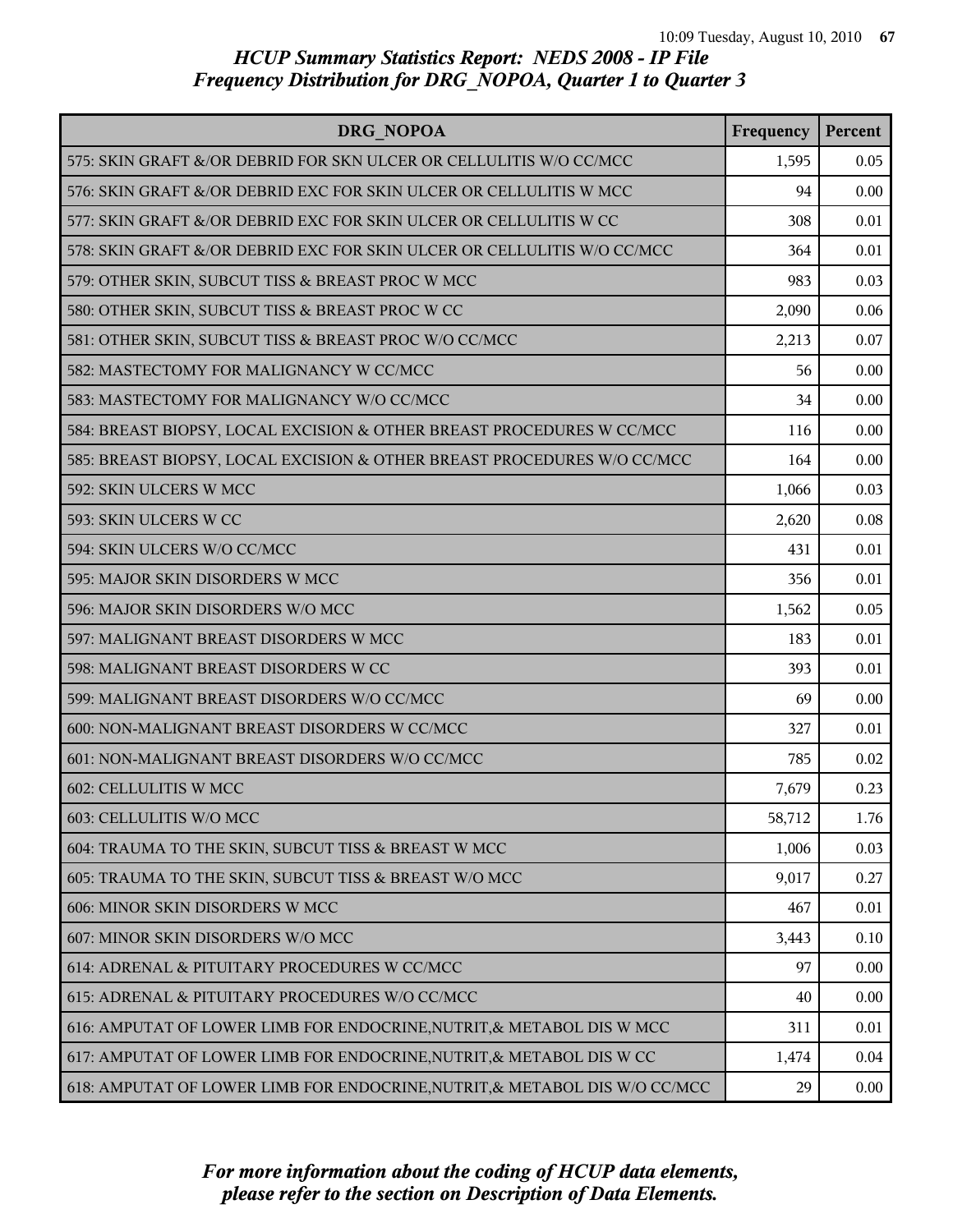| DRG NOPOA                                                                | Frequency | Percent |
|--------------------------------------------------------------------------|-----------|---------|
| 619: O.R. PROCEDURES FOR OBESITY W MCC                                   | $\leq 10$ | $*$ **  |
| 620: O.R. PROCEDURES FOR OBESITY W CC                                    | 22        | 0.00    |
| 621: O.R. PROCEDURES FOR OBESITY W/O CC/MCC                              | 48        | 0.00    |
| 622: SKIN GRAFTS & WOUND DEBRID FOR ENDOC, NUTRIT & METAB DIS W MCC      | 345       | 0.01    |
| 623: SKIN GRAFTS & WOUND DEBRID FOR ENDOC, NUTRIT & METAB DIS W CC       | 723       | 0.02    |
| 624: SKIN GRAFTS & WOUND DEBRID FOR ENDOC, NUTRIT & METAB DIS W/O CC/MCC | 60        | 0.00    |
| 625: THYROID, PARATHYROID & THYROGLOSSAL PROCEDURES W MCC                | 75        | 0.00    |
| 626: THYROID, PARATHYROID & THYROGLOSSAL PROCEDURES W CC                 | 67        | 0.00    |
| 627: THYROID, PARATHYROID & THYROGLOSSAL PROCEDURES W/O CC/MCC           | 133       | 0.00    |
| 628: OTHER ENDOCRINE, NUTRIT & METAB O.R. PROC W MCC                     | 753       | 0.02    |
| 629: OTHER ENDOCRINE, NUTRIT & METAB O.R. PROC W CC                      | 888       | 0.03    |
| 630: OTHER ENDOCRINE, NUTRIT & METAB O.R. PROC W/O CC/MCC                | 77        | 0.00    |
| 637: DIABETES W MCC                                                      | 9,832     | 0.30    |
| 638: DIABETES W CC                                                       | 19,093    | 0.57    |
| 639: DIABETES W/O CC/MCC                                                 | 21,361    | 0.64    |
| 640: NUTRITIONAL & MISC METABOLIC DISORDERS W MCC                        | 16,609    | 0.50    |
| 641: NUTRITIONAL & MISC METABOLIC DISORDERS W/O MCC                      | 54,439    | 1.64    |
| 642: INBORN ERRORS OF METABOLISM                                         | 878       | 0.03    |
| 643: ENDOCRINE DISORDERS W MCC                                           | 2,043     | 0.06    |
| 644: ENDOCRINE DISORDERS W CC                                            | 3,626     | 0.11    |
| 645: ENDOCRINE DISORDERS W/O CC/MCC                                      | 2,779     | 0.08    |
| <b>652: KIDNEY TRANSPLANT</b>                                            | 212       | 0.01    |
| 653: MAJOR BLADDER PROCEDURES W MCC                                      | 90        | 0.00    |
| 654: MAJOR BLADDER PROCEDURES W CC                                       | 77        | 0.00    |
| 655: MAJOR BLADDER PROCEDURES W/O CC/MCC                                 | $\leq$ 10 | $***$   |
| 656: KIDNEY & URETER PROCEDURES FOR NEOPLASM W MCC                       | 235       | 0.01    |
| 657: KIDNEY & URETER PROCEDURES FOR NEOPLASM W CC                        | 177       | 0.01    |
| 658: KIDNEY & URETER PROCEDURES FOR NEOPLASM W/O CC/MCC                  | 70        | 0.00    |
| 659: KIDNEY & URETER PROCEDURES FOR NON-NEOPLASM W MCC                   | 795       | 0.02    |
| 660: KIDNEY & URETER PROCEDURES FOR NON-NEOPLASM W CC                    | 1,092     | 0.03    |
| 661: KIDNEY & URETER PROCEDURES FOR NON-NEOPLASM W/O CC/MCC              | 215       | 0.01    |
| 662: MINOR BLADDER PROCEDURES W MCC                                      | 173       | 0.01    |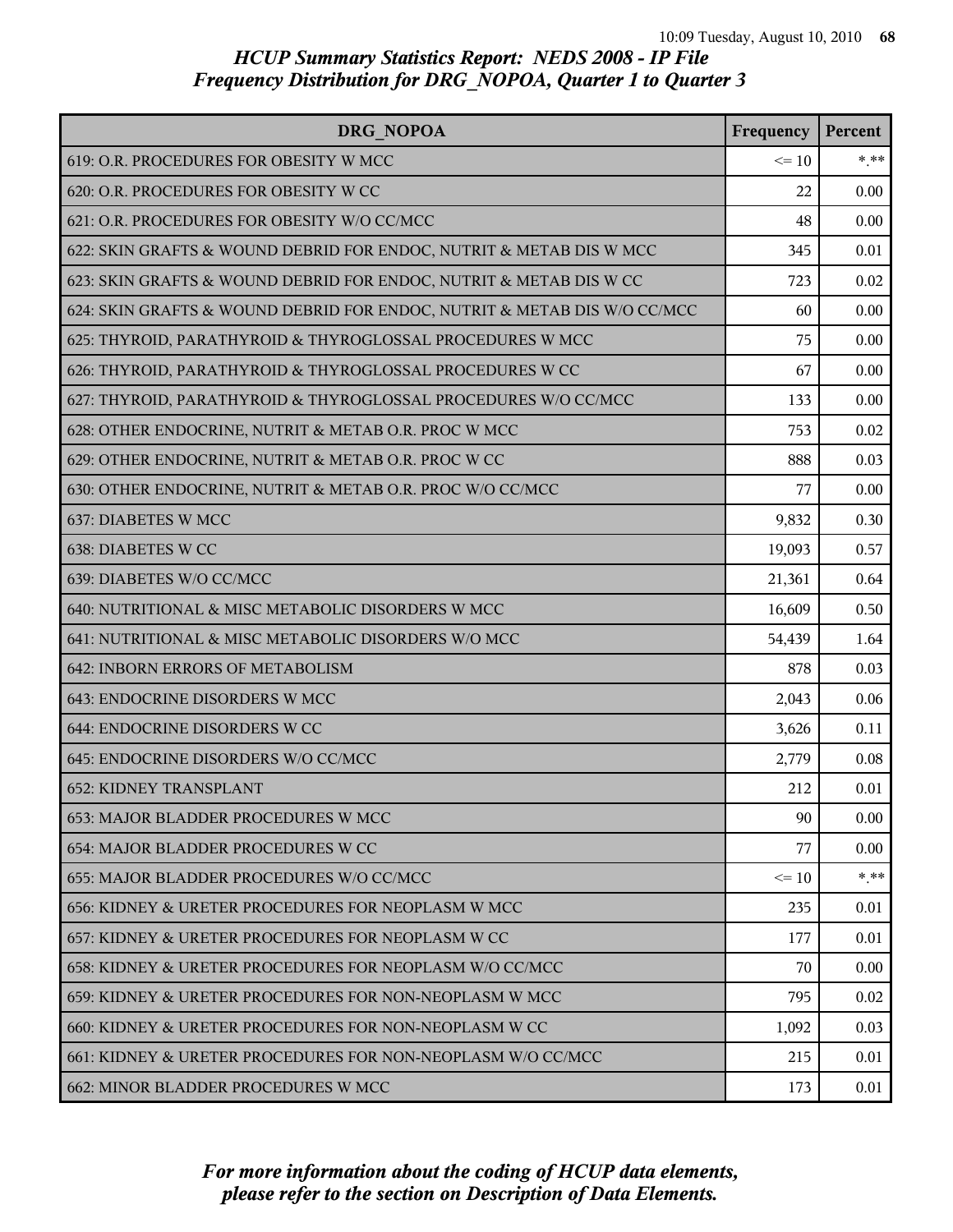| DRG NOPOA                                               | Frequency | Percent |
|---------------------------------------------------------|-----------|---------|
| 663: MINOR BLADDER PROCEDURES W CC                      | 193       | 0.01    |
| 664: MINOR BLADDER PROCEDURES W/O CC/MCC                | 111       | 0.00    |
| 665: PROSTATECTOMY W MCC                                | 150       | 0.00    |
| <b>666: PROSTATECTOMY W CC</b>                          | 252       | 0.01    |
| 667: PROSTATECTOMY W/O CC/MCC                           | 106       | 0.00    |
| 668: TRANSURETHRAL PROCEDURES W MCC                     | 1,232     | 0.04    |
| 669: TRANSURETHRAL PROCEDURES W CC                      | 4,386     | 0.13    |
| 670: TRANSURETHRAL PROCEDURES W/O CC/MCC                | 1,897     | 0.06    |
| 671: URETHRAL PROCEDURES W CC/MCC                       | 119       | 0.00    |
| 672: URETHRAL PROCEDURES W/O CC/MCC                     | 59        | 0.00    |
| 673: OTHER KIDNEY & URINARY TRACT PROCEDURES W MCC      | 2,117     | 0.06    |
| 674: OTHER KIDNEY & URINARY TRACT PROCEDURES W CC       | 1,327     | 0.04    |
| 675: OTHER KIDNEY & URINARY TRACT PROCEDURES W/O CC/MCC | 179       | 0.01    |
| 682: RENAL FAILURE W MCC                                | 26,685    | 0.80    |
| 683: RENAL FAILURE W CC                                 | 33,517    | 1.01    |
| 684: RENAL FAILURE W/O CC/MCC                           | 10,149    | 0.31    |
| <b>685: ADMIT FOR RENAL DIALYSIS</b>                    | 366       | 0.01    |
| 686: KIDNEY & URINARY TRACT NEOPLASMS W MCC             | 461       | 0.01    |
| 687: KIDNEY & URINARY TRACT NEOPLASMS W CC              | 676       | 0.02    |
| 688: KIDNEY & URINARY TRACT NEOPLASMS W/O CC/MCC        | 175       | 0.01    |
| 689: KIDNEY & URINARY TRACT INFECTIONS W MCC            | 18,225    | 0.55    |
| 690: KIDNEY & URINARY TRACT INFECTIONS W/O MCC          | 58,877    | 1.77    |
| 691: URINARY STONES W ESW LITHOTRIPSY W CC/MCC          | 520       | 0.02    |
| 692: URINARY STONES W ESW LITHOTRIPSY W/O CC/MCC        | 197       | 0.01    |
| 693: URINARY STONES W/O ESW LITHOTRIPSY W MCC           | 1,231     | 0.04    |
| 694: URINARY STONES W/O ESW LITHOTRIPSY W/O MCC         | 11,288    | 0.34    |
| 695: KIDNEY & URINARY TRACT SIGNS & SYMPTOMS W MCC      | 352       | 0.01    |
| 696: KIDNEY & URINARY TRACT SIGNS & SYMPTOMS W/O MCC    | 2,644     | 0.08    |
| <b>697: URETHRAL STRICTURE</b>                          | 116       | 0.00    |
| 698: OTHER KIDNEY & URINARY TRACT DIAGNOSES W MCC       | 6,246     | 0.19    |
| 699: OTHER KIDNEY & URINARY TRACT DIAGNOSES W CC        | 6,041     | 0.18    |
| 700: OTHER KIDNEY & URINARY TRACT DIAGNOSES W/O CC/MCC  | 3,020     | 0.09    |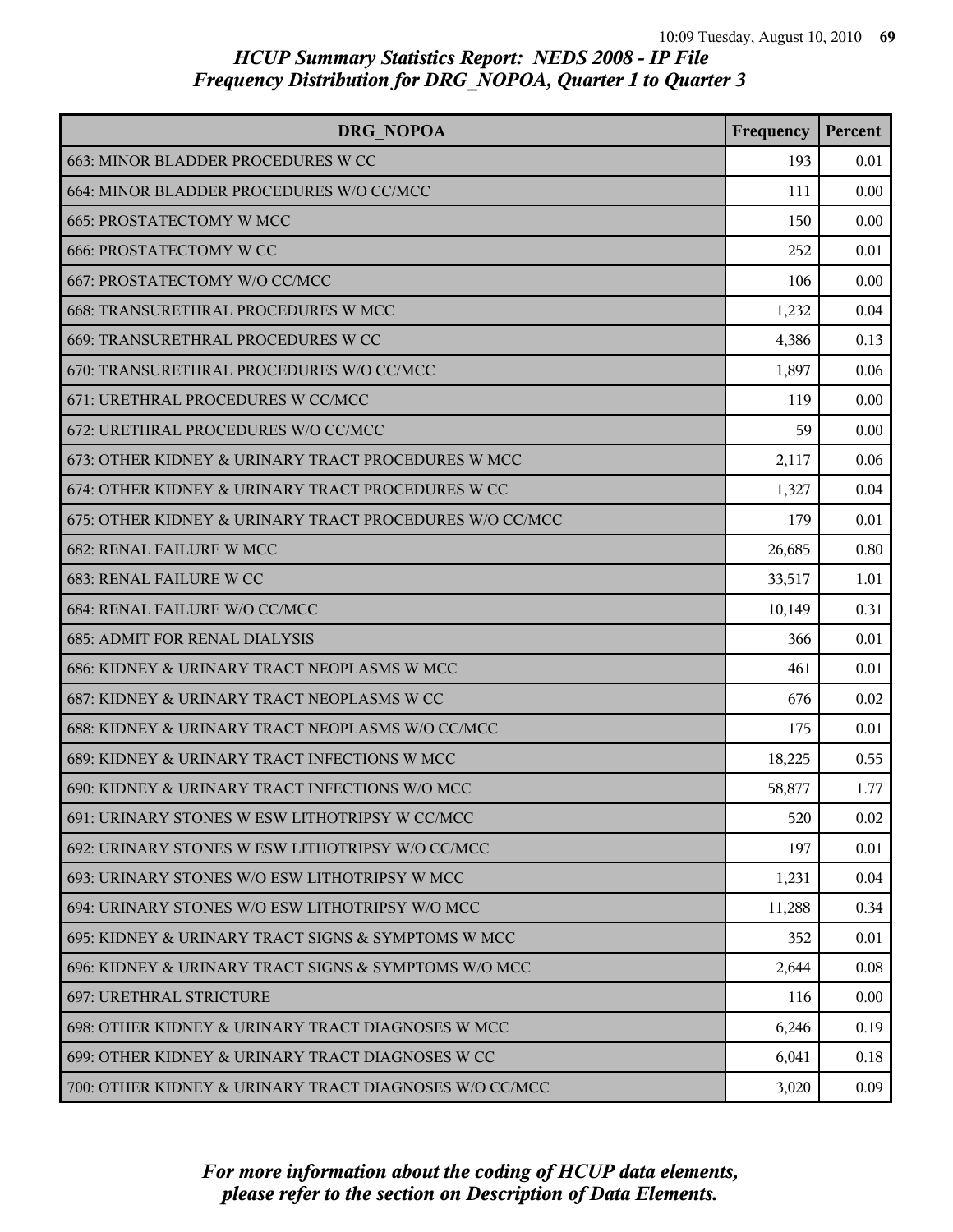| DRG NOPOA                                                               | Frequency | Percent |
|-------------------------------------------------------------------------|-----------|---------|
| 707: MAJOR MALE PELVIC PROCEDURES W CC/MCC                              | 40        | 0.00    |
| 708: MAJOR MALE PELVIC PROCEDURES W/O CC/MCC                            | 40        | 0.00    |
| 709: PENIS PROCEDURES W CC/MCC                                          | 138       | 0.00    |
| 710: PENIS PROCEDURES W/O CC/MCC                                        | 198       | 0.01    |
| 711: TESTES PROCEDURES W CC/MCC                                         | 219       | 0.01    |
| 712: TESTES PROCEDURES W/O CC/MCC                                       | 470       | 0.01    |
| 713: TRANSURETHRAL PROSTATECTOMY W CC/MCC                               | 499       | 0.02    |
| 714: TRANSURETHRAL PROSTATECTOMY W/O CC/MCC                             | 219       | 0.01    |
| 715: OTHER MALE REPRODUCTIVE SYSTEM O.R. PROC FOR MALIGNANCY W CC/MCC   | 58        | 0.00    |
| 716: OTHER MALE REPRODUCTIVE SYSTEM O.R. PROC FOR MALIGNANCY W/O CC/MCC | $\leq 10$ | $*$ **  |
| 717: OTHER MALE REPRODUCTIVE SYSTEM O.R. PROC EXC MALIGNANCY W CC/MCC   | 170       | 0.01    |
| 718: OTHER MALE REPRODUCTIVE SYSTEM O.R. PROC EXC MALIGNANCY W/O CC/MCC | 72        | 0.00    |
| 722: MALIGNANCY, MALE REPRODUCTIVE SYSTEM W MCC                         | 226       | 0.01    |
| 723: MALIGNANCY, MALE REPRODUCTIVE SYSTEM W CC                          | 354       | 0.01    |
| 724: MALIGNANCY, MALE REPRODUCTIVE SYSTEM W/O CC/MCC                    | 67        | 0.00    |
| 725: BENIGN PROSTATIC HYPERTROPHY W MCC                                 | 284       | 0.01    |
| 726: BENIGN PROSTATIC HYPERTROPHY W/O MCC                               | 710       | 0.02    |
| 727: INFLAMMATION OF THE MALE REPRODUCTIVE SYSTEM W MCC                 | 507       | 0.02    |
| 728: INFLAMMATION OF THE MALE REPRODUCTIVE SYSTEM W/O MCC               | 2,766     | 0.08    |
| 729: OTHER MALE REPRODUCTIVE SYSTEM DIAGNOSES W CC/MCC                  | 235       | 0.01    |
| 730: OTHER MALE REPRODUCTIVE SYSTEM DIAGNOSES W/O CC/MCC                | 298       | 0.01    |
| 734: PELVIC EVISCERATION, RAD HYSTERECTOMY & RAD VULVECTOMY W CC/MCC    | 52        | 0.00    |
| 735: PELVIC EVISCERATION, RAD HYSTERECTOMY & RAD VULVECTOMY W/O CC/MCC  | 18        | 0.00    |
| 736: UTERINE & ADNEXA PROC FOR OVARIAN OR ADNEXAL MALIGNANCY W MCC      | 99        | 0.00    |
| 737: UTERINE & ADNEXA PROC FOR OVARIAN OR ADNEXAL MALIGNANCY W CC       | 170       | 0.01    |
| 738: UTERINE & ADNEXA PROC FOR OVARIAN OR ADNEXAL MALIGNANCY W/O CC/MCC | 32        | 0.00    |
| 739: UTERINE, ADNEXA PROC FOR NON-OVARIAN/ADNEXAL MALIG W MCC           | 51        | 0.00    |
| 740: UTERINE, ADNEXA PROC FOR NON-OVARIAN/ADNEXAL MALIG W CC            | 72        | 0.00    |
| 741: UTERINE, ADNEXA PROC FOR NON-OVARIAN/ADNEXAL MALIG W/O CC/MCC      | 35        | 0.00    |
| 742: UTERINE & ADNEXA PROC FOR NON-MALIGNANCY W CC/MCC                  | 1,905     | 0.06    |
| 743: UTERINE & ADNEXA PROC FOR NON-MALIGNANCY W/O CC/MCC                | 2,616     | 0.08    |
| 744: D&C, CONIZATION, LAPARASCOPY & TUBAL INTERRUPTION W CC/MCC         | 634       | 0.02    |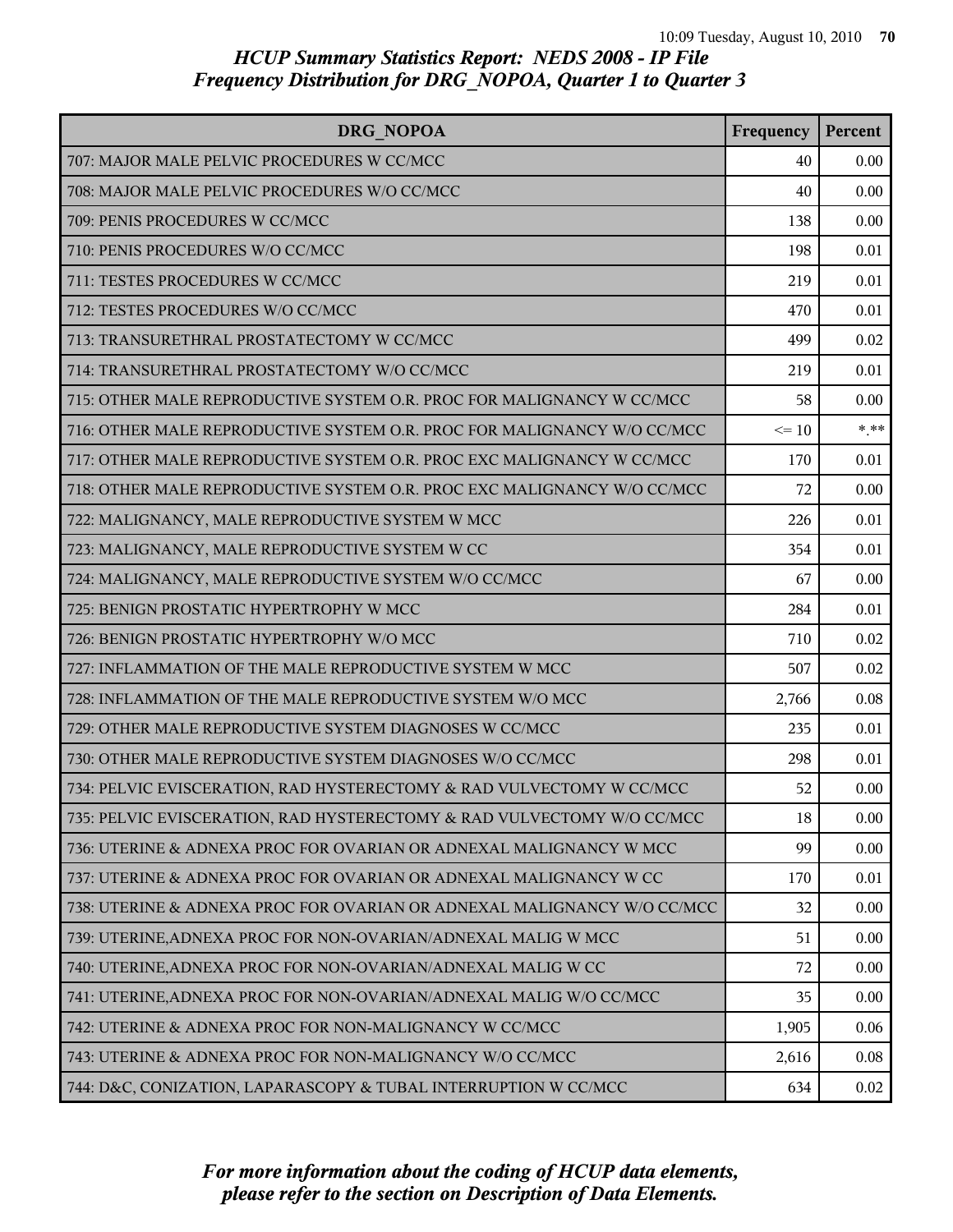| <b>DRG NOPOA</b>                                                       | Frequency | Percent |
|------------------------------------------------------------------------|-----------|---------|
| 745: D&C, CONIZATION, LAPARASCOPY & TUBAL INTERRUPTION W/O CC/MCC      | 750       | 0.02    |
| 746: VAGINA, CERVIX & VULVA PROCEDURES W CC/MCC                        | 335       | 0.01    |
| 747: VAGINA, CERVIX & VULVA PROCEDURES W/O CC/MCC                      | 523       | 0.02    |
| 748: FEMALE REPRODUCTIVE SYSTEM RECONSTRUCTIVE PROCEDURES              | 18        | 0.00    |
| 749: OTHER FEMALE REPRODUCTIVE SYSTEM O.R. PROCEDURES W CC/MCC         | 238       | 0.01    |
| 750: OTHER FEMALE REPRODUCTIVE SYSTEM O.R. PROCEDURES W/O CC/MCC       | 141       | 0.00    |
| 754: MALIGNANCY, FEMALE REPRODUCTIVE SYSTEM W MCC                      | 338       | 0.01    |
| 755: MALIGNANCY, FEMALE REPRODUCTIVE SYSTEM W CC                       | 789       | 0.02    |
| 756: MALIGNANCY, FEMALE REPRODUCTIVE SYSTEM W/O CC/MCC                 | 148       | 0.00    |
| 757: INFECTIONS, FEMALE REPRODUCTIVE SYSTEM W MCC                      | 569       | 0.02    |
| 758: INFECTIONS, FEMALE REPRODUCTIVE SYSTEM W CC                       | 1,061     | 0.03    |
| 759: INFECTIONS, FEMALE REPRODUCTIVE SYSTEM W/O CC/MCC                 | 2,284     | 0.07    |
| 760: MENSTRUAL & OTHER FEMALE REPRODUCTIVE SYSTEM DISORDERS W CC/MCC   | 1,325     | 0.04    |
| 761: MENSTRUAL & OTHER FEMALE REPRODUCTIVE SYSTEM DISORDERS W/O CC/MCC | 2,894     | 0.09    |
| 765: CESAREAN SECTION W CC/MCC                                         | 5,800     | 0.17    |
| 766: CESAREAN SECTION W/O CC/MCC                                       | 7,243     | 0.22    |
| 767: VAGINAL DELIVERY W STERILIZATION &/OR D&C                         | 1,222     | 0.04    |
| 768: VAGINAL DELIVERY W O.R. PROC EXCEPT STERIL &/OR D&C               | 19        | 0.00    |
| 769: POSTPARTUM & POST ABORTION DIAGNOSES W O.R. PROCEDURE             | 1,493     | 0.04    |
| 770: ABORTION W D&C, ASPIRATION CURETTAGE OR HYSTEROTOMY               | 2,273     | 0.07    |
| 774: VAGINAL DELIVERY W COMPLICATING DIAGNOSES                         | 5,290     | 0.16    |
| 775: VAGINAL DELIVERY W/O COMPLICATING DIAGNOSES                       | 30,382    | 0.91    |
| 776: POSTPARTUM & POST ABORTION DIAGNOSES W/O O.R. PROCEDURE           | 5,688     | 0.17    |
| 777: ECTOPIC PREGNANCY                                                 | 3,758     | 0.11    |
| 778: THREATENED ABORTION                                               | 1,853     | 0.06    |
| 779: ABORTION W/O D&C                                                  | 1,391     | 0.04    |
| 780: FALSE LABOR                                                       | 131       | 0.00    |
| 781: OTHER ANTEPARTUM DIAGNOSES W MEDICAL COMPLICATIONS                | 14,382    | 0.43    |
| 782: OTHER ANTEPARTUM DIAGNOSES W/O MEDICAL COMPLICATIONS              | 1,290     | 0.04    |
| 789: NEONATES, DIED OR TRANSFERRED TO ANOTHER ACUTE CARE FACILITY      | 200       | 0.01    |
| 790: EXTREME IMMATURITY OR RESPIRATORY DISTRESS SYNDROME, NEONATE      | 103       | 0.00    |
| 791: PREMATURITY W MAJOR PROBLEMS                                      | 142       | 0.00    |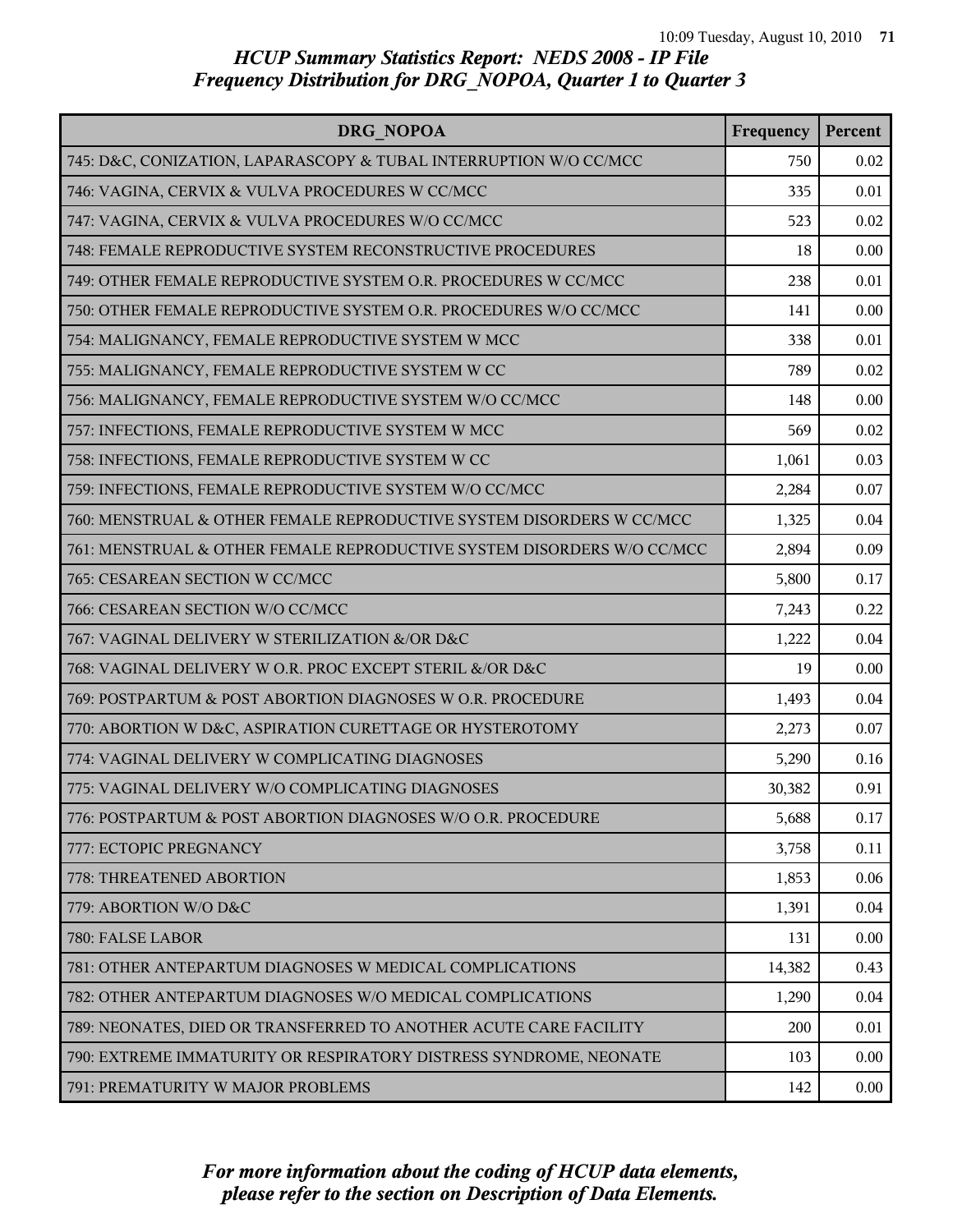| DRG NOPOA                                                                | Frequency | Percent  |
|--------------------------------------------------------------------------|-----------|----------|
| 792: PREMATURITY W/O MAJOR PROBLEMS                                      | 175       | 0.01     |
| 793: FULL TERM NEONATE W MAJOR PROBLEMS                                  | 2,608     | 0.08     |
| 794: NEONATE W OTHER SIGNIFICANT PROBLEMS                                | 2,498     | 0.08     |
| 795: NORMAL NEWBORN                                                      | 1,082     | 0.03     |
| 799: SPLENECTOMY W MCC                                                   | 229       | 0.01     |
| 800: SPLENECTOMY W CC                                                    | 181       | 0.01     |
| 801: SPLENECTOMY W/O CC/MCC                                              | 138       | 0.00     |
| 802: OTHER O.R. PROC OF THE BLOOD & BLOOD FORMING ORGANS W MCC           | 238       | 0.01     |
| 803: OTHER O.R. PROC OF THE BLOOD & BLOOD FORMING ORGANS W CC            | 206       | 0.01     |
| 804: OTHER O.R. PROC OF THE BLOOD & BLOOD FORMING ORGANS W/O CC/MCC      | 191       | 0.01     |
| 808: MAJOR HEMATOL/IMMUN DIAG EXC SICKLE CELL CRISIS & COAGUL W MCC      | 2,037     | 0.06     |
| 809: MAJOR HEMATOL/IMMUN DIAG EXC SICKLE CELL CRISIS & COAGUL W CC       | 4,076     | 0.12     |
| 810: MAJOR HEMATOL/IMMUN DIAG EXC SICKLE CELL CRISIS & COAGUL W/O CC/MCC | 1,068     | 0.03     |
| 811: RED BLOOD CELL DISORDERS W MCC                                      | 7,419     | 0.22     |
| 812: RED BLOOD CELL DISORDERS W/O MCC                                    | 30,539    | 0.92     |
| 813: COAGULATION DISORDERS                                               | 4,198     | 0.13     |
| 814: RETICULOENDOTHELIAL & IMMUNITY DISORDERS W MCC                      | 651       | 0.02     |
| 815: RETICULOENDOTHELIAL & IMMUNITY DISORDERS W CC                       | 1,571     | 0.05     |
| 816: RETICULOENDOTHELIAL & IMMUNITY DISORDERS W/O CC/MCC                 | 1,838     | 0.06     |
| 820: LYMPHOMA & LEUKEMIA W MAJOR O.R. PROCEDURE W MCC                    | 279       | 0.01     |
| 821: LYMPHOMA & LEUKEMIA W MAJOR O.R. PROCEDURE W CC                     | 175       | 0.01     |
| 822: LYMPHOMA & LEUKEMIA W MAJOR O.R. PROCEDURE W/O CC/MCC               | 58        | 0.00     |
| 823: LYMPHOMA & NON-ACUTE LEUKEMIA W OTHER O.R. PROC W MCC               | 543       | 0.02     |
| 824: LYMPHOMA & NON-ACUTE LEUKEMIA W OTHER O.R. PROC W CC                | 576       | 0.02     |
| 825: LYMPHOMA & NON-ACUTE LEUKEMIA W OTHER O.R. PROC W/O CC/MCC          | 247       | 0.01     |
| 826: MYELOPROLIF DISORD OR POORLY DIFF NEOPL W MAJ O.R. PROC W MCC       | 96        | $0.00\,$ |
| 827: MYELOPROLIF DISORD OR POORLY DIFF NEOPL W MAJ O.R. PROC W CC        | 97        | 0.00     |
| 828: MYELOPROLIF DISORD OR POORLY DIFF NEOPL W MAJ O.R. PROC W/O CC/MCC  | 12        | 0.00     |
| 829: MYELOPROLIF DISORD OR POORLY DIFF NEOPL W OTHER O.R. PROC W CC/MCC  | 184       | 0.01     |
| 830: MYELOPROLIF DISORD OR POORLY DIFF NEOPL W OTHER O.R. PROC W/O CC/MC | 32        | 0.00     |
| 834: ACUTE LEUKEMIA W/O MAJOR O.R. PROCEDURE W MCC                       | 940       | 0.03     |
| 835: ACUTE LEUKEMIA W/O MAJOR O.R. PROCEDURE W CC                        | 771       | 0.02     |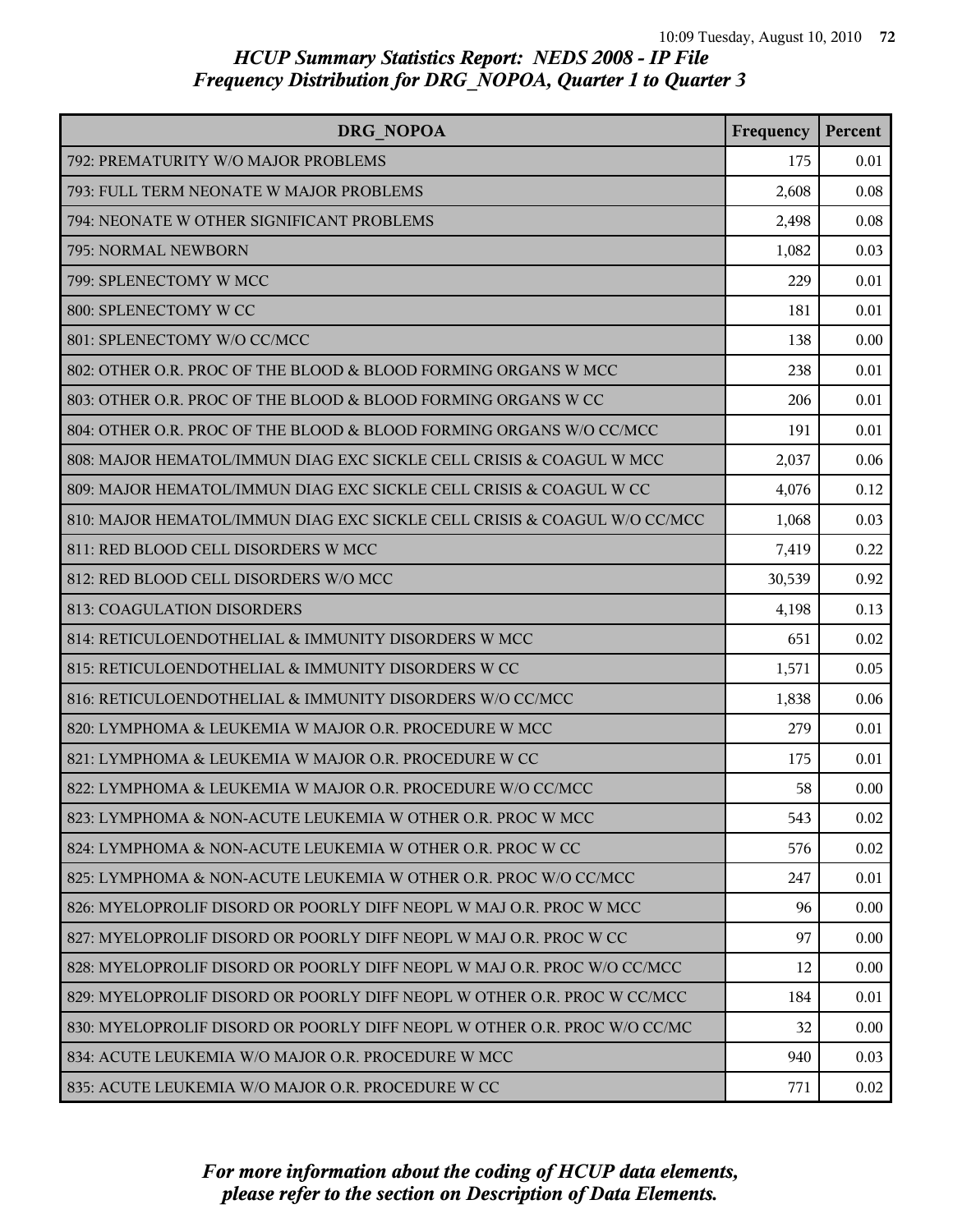| DRG NOPOA                                                              | Frequency | Percent |
|------------------------------------------------------------------------|-----------|---------|
| 836: ACUTE LEUKEMIA W/O MAJOR O.R. PROCEDURE W/O CC/MCC                | 451       | 0.01    |
| 837: CHEMO W ACUTE LEUKEMIA AS SDX OR W HIGH DOSE CHEMO AGENT W MCC    | 14        | 0.00    |
| 838: CHEMO W ACUTE LEUKEMIA AS SDX W CC OR HIGH DOSE CHEMO AGENT       | 15        | 0.00    |
| 839: CHEMO W ACUTE LEUKEMIA AS SDX W/O CC/MCC                          | 29        | 0.00    |
| 840: LYMPHOMA & NON-ACUTE LEUKEMIA W MCC                               | 2,074     | 0.06    |
| 841: LYMPHOMA & NON-ACUTE LEUKEMIA W CC                                | 2,021     | 0.06    |
| 842: LYMPHOMA & NON-ACUTE LEUKEMIA W/O CC/MCC                          | 953       | 0.03    |
| 843: OTHER MYELOPROLIF DIS OR POORLY DIFF NEOPL DIAG W MCC             | 497       | 0.01    |
| 844: OTHER MYELOPROLIF DIS OR POORLY DIFF NEOPL DIAG W CC              | 707       | 0.02    |
| 845: OTHER MYELOPROLIF DIS OR POORLY DIFF NEOPL DIAG W/O CC/MCC        | 199       | 0.01    |
| 846: CHEMOTHERAPY W/O ACUTE LEUKEMIA AS SECONDARY DIAGNOSIS W MCC      | 40        | 0.00    |
| 847: CHEMOTHERAPY W/O ACUTE LEUKEMIA AS SECONDARY DIAGNOSIS W CC       | 268       | 0.01    |
| 848: CHEMOTHERAPY W/O ACUTE LEUKEMIA AS SECONDARY DIAGNOSIS W/O CC/MCC | 39        | 0.00    |
| 849: RADIOTHERAPY                                                      | 19        | 0.00    |
| 853: INFECTIOUS & PARASITIC DISEASES W O.R. PROCEDURE W MCC            | 10,862    | 0.33    |
| 854: INFECTIOUS & PARASITIC DISEASES W O.R. PROCEDURE W CC             | 1,855     | 0.06    |
| 855: INFECTIOUS & PARASITIC DISEASES W O.R. PROCEDURE W/O CC/MCC       | 101       | 0.00    |
| 856: POSTOPERATIVE OR POST-TRAUMATIC INFECTIONS W O.R. PROC W MCC      | 1,327     | 0.04    |
| 857: POSTOPERATIVE OR POST-TRAUMATIC INFECTIONS W O.R. PROC W CC       | 1,877     | 0.06    |
| 858: POSTOPERATIVE OR POST-TRAUMATIC INFECTIONS W O.R. PROC W/O CC/MCC | 455       | 0.01    |
| 862: POSTOPERATIVE & POST-TRAUMATIC INFECTIONS W MCC                   | 3,096     | 0.09    |
| 863: POSTOPERATIVE & POST-TRAUMATIC INFECTIONS W/O MCC                 | 7,128     | 0.21    |
| 864: FEVER OF UNKNOWN ORIGIN                                           | 8,565     | 0.26    |
| 865: VIRAL ILLNESS W MCC                                               | 969       | 0.03    |
| 866: VIRAL ILLNESS W/O MCC                                             | 6,960     | 0.21    |
| 867: OTHER INFECTIOUS & PARASITIC DISEASES DIAGNOSES W MCC             | 1,583     | 0.05    |
| 868: OTHER INFECTIOUS & PARASITIC DISEASES DIAGNOSES W CC              | 1,075     | 0.03    |
| 869: OTHER INFECTIOUS & PARASITIC DISEASES DIAGNOSES W/O CC/MCC        | 777       | 0.02    |
| 870: SEPTICEMIA W MV 96+ HOURS                                         | 6,820     | 0.21    |
| 871: SEPTICEMIA W/O MV 96+ HOURS W MCC                                 | 68,412    | 2.06    |
| 872: SEPTICEMIA W/O MV 96+ HOURS W/O MCC                               | 22,648    | 0.68    |
| 876: O.R. PROCEDURE W PRINCIPAL DIAGNOSES OF MENTAL ILLNESS            | 274       | 0.01    |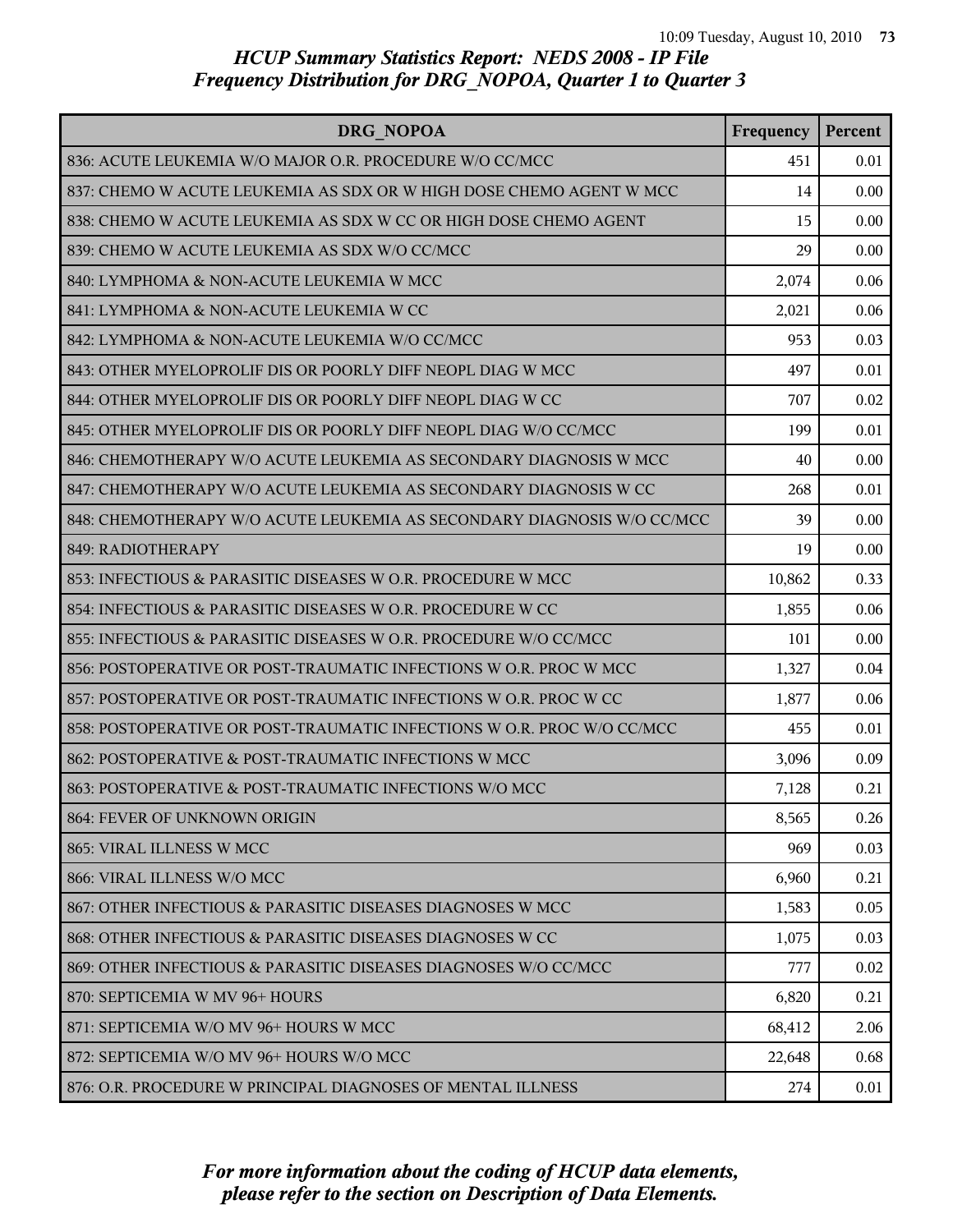| DRG NOPOA                                                                | Frequency | Percent |
|--------------------------------------------------------------------------|-----------|---------|
| 880: ACUTE ADJUSTMENT REACTION & PSYCHOSOCIAL DYSFUNCTION                | 4,933     | 0.15    |
| 881: DEPRESSIVE NEUROSES                                                 | 10,669    | 0.32    |
| 882: NEUROSES EXCEPT DEPRESSIVE                                          | 4,216     | 0.13    |
| 883: DISORDERS OF PERSONALITY & IMPULSE CONTROL                          | 1,183     | 0.04    |
| 884: ORGANIC DISTURBANCES & MENTAL RETARDATION                           | 6,221     | 0.19    |
| 885: PSYCHOSES                                                           | 95,448    | 2.87    |
| 886: BEHAVIORAL & DEVELOPMENTAL DISORDERS                                | 2,260     | 0.07    |
| 887: OTHER MENTAL DISORDER DIAGNOSES                                     | 262       | 0.01    |
| 894: ALCOHOL/DRUG ABUSE OR DEPENDENCE, LEFT AMA                          | 4,546     | 0.14    |
| 895: ALCOHOL/DRUG ABUSE OR DEPENDENCE W REHABILITATION THERAPY           | 1,016     | 0.03    |
| 896: ALCOHOL/DRUG ABUSE OR DEPENDENCE W/O REHABILITATION THERAPY W MCC   | 4,212     | 0.13    |
| 897: ALCOHOL/DRUG ABUSE OR DEPENDENCE W/O REHABILITATION THERAPY W/O MCC | 36,210    | 1.09    |
| 901: WOUND DEBRIDEMENTS FOR INJURIES W MCC                               | 229       | 0.01    |
| 902: WOUND DEBRIDEMENTS FOR INJURIES W CC                                | 424       | 0.01    |
| 903: WOUND DEBRIDEMENTS FOR INJURIES W/O CC/MCC                          | 365       | 0.01    |
| 904: SKIN GRAFTS FOR INJURIES W CC/MCC                                   | 283       | 0.01    |
| 905: SKIN GRAFTS FOR INJURIES W/O CC/MCC                                 | 85        | 0.00    |
| 906: HAND PROCEDURES FOR INJURIES                                        | 1,138     | 0.03    |
| 907: OTHER O.R. PROCEDURES FOR INJURIES W MCC                            | 2,145     | 0.06    |
| 908: OTHER O.R. PROCEDURES FOR INJURIES W CC                             | 2,299     | 0.07    |
| 909: OTHER O.R. PROCEDURES FOR INJURIES W/O CC/MCC                       | 2,053     | 0.06    |
| 913: TRAUMATIC INJURY W MCC                                              | 356       | 0.01    |
| 914: TRAUMATIC INJURY W/O MCC                                            | 3,532     | 0.11    |
| 915: ALLERGIC REACTIONS W MCC                                            | 496       | 0.01    |
| 916: ALLERGIC REACTIONS W/O MCC                                          | 2,962     | 0.09    |
| 917: POISONING & TOXIC EFFECTS OF DRUGS W MCC                            | 12,767    | 0.38    |
| 918: POISONING & TOXIC EFFECTS OF DRUGS W/O MCC                          | 31,673    | 0.95    |
| 919: COMPLICATIONS OF TREATMENT W MCC                                    | 2,900     | 0.09    |
| 920: COMPLICATIONS OF TREATMENT W CC                                     | 4,363     | 0.13    |
| 921: COMPLICATIONS OF TREATMENT W/O CC/MCC                               | 3,265     | 0.10    |
| 922: OTHER INJURY, POISONING & TOXIC EFFECT DIAG W MCC                   | 964       | 0.03    |
| 923: OTHER INJURY, POISONING & TOXIC EFFECT DIAG W/O MCC                 | 2,402     | 0.07    |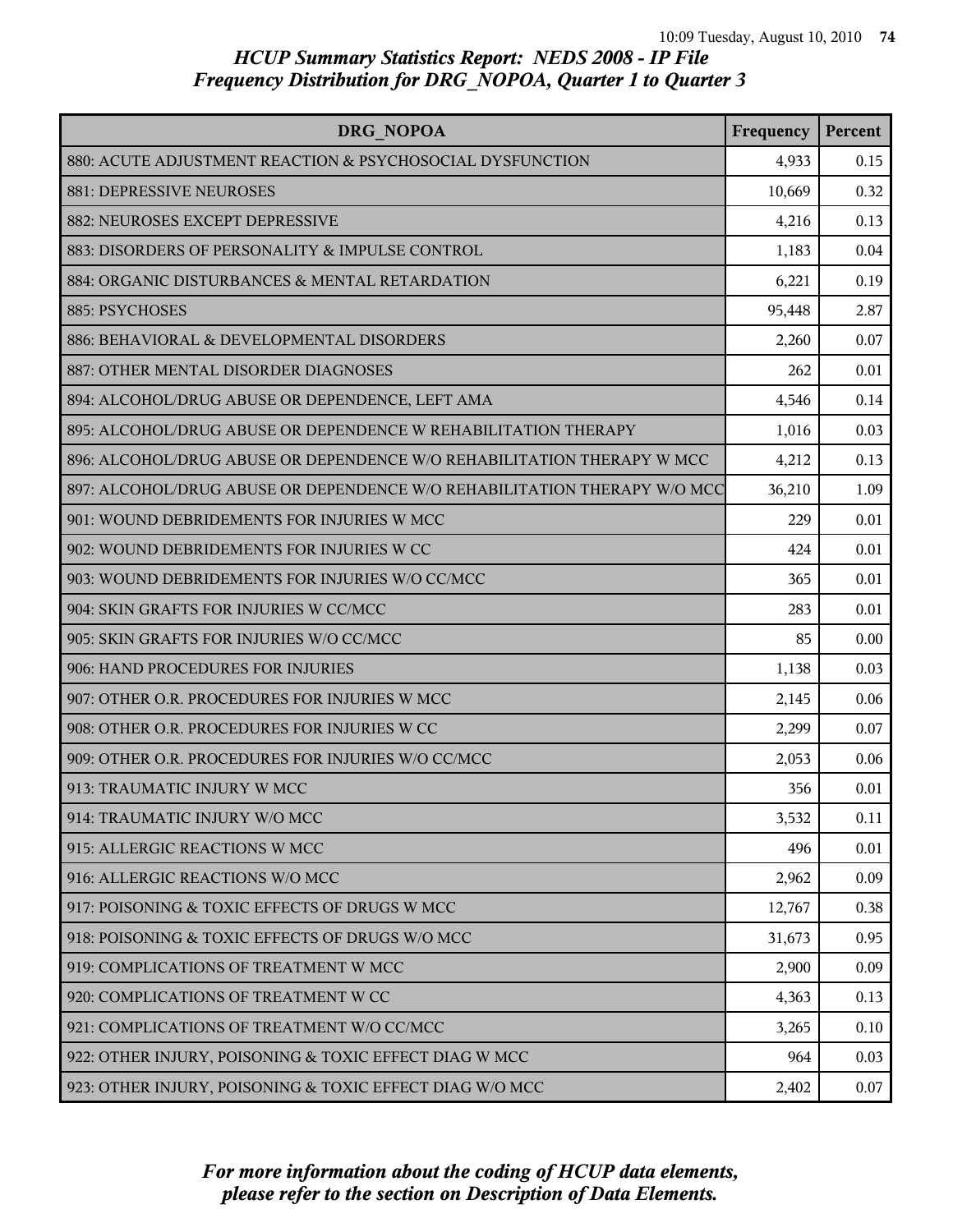| DRG NOPOA                                                                | Frequency | Percent |
|--------------------------------------------------------------------------|-----------|---------|
| 927: EXTENSIVE BURNS OR FULL THICKNESS BURNS W MV 96+ HRS W SKIN GRAFT   | 107       | 0.00    |
| 928: FULL THICKNESS BURN W SKIN GRAFT OR INHAL INJ W CC/MCC              | 277       | 0.01    |
| 929: FULL THICKNESS BURN W SKIN GRAFT OR INHAL INJ W/O CC/MCC            | 181       | 0.01    |
| 933: EXTENSIVE BURNS OR FULL THICKNESS BURNS W MV 96+ HRS W/O SKIN GRAFT | 52        | 0.00    |
| 934: FULL THICKNESS BURN W/O SKIN GRFT OR INHAL INJ                      | 325       | 0.01    |
| 935: NON-EXTENSIVE BURNS                                                 | 1,625     | 0.05    |
| 939: O.R. PROC W DIAGNOSES OF OTHER CONTACT W HEALTH SERVICES W MCC      | 125       | 0.00    |
| 940: O.R. PROC W DIAGNOSES OF OTHER CONTACT W HEALTH SERVICES W CC       | 173       | 0.01    |
| 941: O.R. PROC W DIAGNOSES OF OTHER CONTACT W HEALTH SERVICES W/O CC/MCC | 60        | 0.00    |
| 945: REHABILITATION W CC/MCC                                             | 504       | 0.02    |
| 946: REHABILITATION W/O CC/MCC                                           | 218       | 0.01    |
| 947: SIGNS & SYMPTOMS W MCC                                              | 3,404     | 0.10    |
| 948: SIGNS & SYMPTOMS W/O MCC                                            | 15,765    | 0.47    |
| 949: AFTERCARE W CC/MCC                                                  | 104       | 0.00    |
| 950: AFTERCARE W/O CC/MCC                                                | 42        | 0.00    |
| 951: OTHER FACTORS INFLUENCING HEALTH STATUS                             | 632       | 0.02    |
| 955: CRANIOTOMY FOR MULTIPLE SIGNIFICANT TRAUMA                          | 574       | 0.02    |
| 956: LIMB REATTACHMENT, HIP & FEMUR PROC FOR MULTIPLE SIGNIFICANT TRAUMA | 2,489     | 0.07    |
| 957: OTHER O.R. PROCEDURES FOR MULTIPLE SIGNIFICANT TRAUMA W MCC         | 2,068     | 0.06    |
| 958: OTHER O.R. PROCEDURES FOR MULTIPLE SIGNIFICANT TRAUMA W CC          | 2,395     | 0.07    |
| 959: OTHER O.R. PROCEDURES FOR MULTIPLE SIGNIFICANT TRAUMA W/O CC/MCC    | 761       | 0.02    |
| 963: OTHER MULTIPLE SIGNIFICANT TRAUMA W MCC                             | 1,234     | 0.04    |
| 964: OTHER MULTIPLE SIGNIFICANT TRAUMA W CC                              | 2,721     | 0.08    |
| 965: OTHER MULTIPLE SIGNIFICANT TRAUMA W/O CC/MCC                        | 1,276     | 0.04    |
| 969: HIV W EXTENSIVE O.R. PROCEDURE W MCC                                | 312       | 0.01    |
| 970: HIV W EXTENSIVE O.R. PROCEDURE W/O MCC                              | 46        | 0.00    |
| 974: HIV W MAJOR RELATED CONDITION W MCC                                 | 3,512     | 0.11    |
| 975: HIV W MAJOR RELATED CONDITION W CC                                  | 2,802     | 0.08    |
| 976: HIV W MAJOR RELATED CONDITION W/O CC/MCC                            | 1,450     | 0.04    |
| 977: HIV W OR W/O OTHER RELATED CONDITION                                | 2,000     | 0.06    |
| 981: EXTENSIVE O.R. PROCEDURE UNRELATED TO PRINCIPAL DIAGNOSIS W MCC     | 7,090     | 0.21    |
| 982: EXTENSIVE O.R. PROCEDURE UNRELATED TO PRINCIPAL DIAGNOSIS W CC      | 4,425     | 0.13    |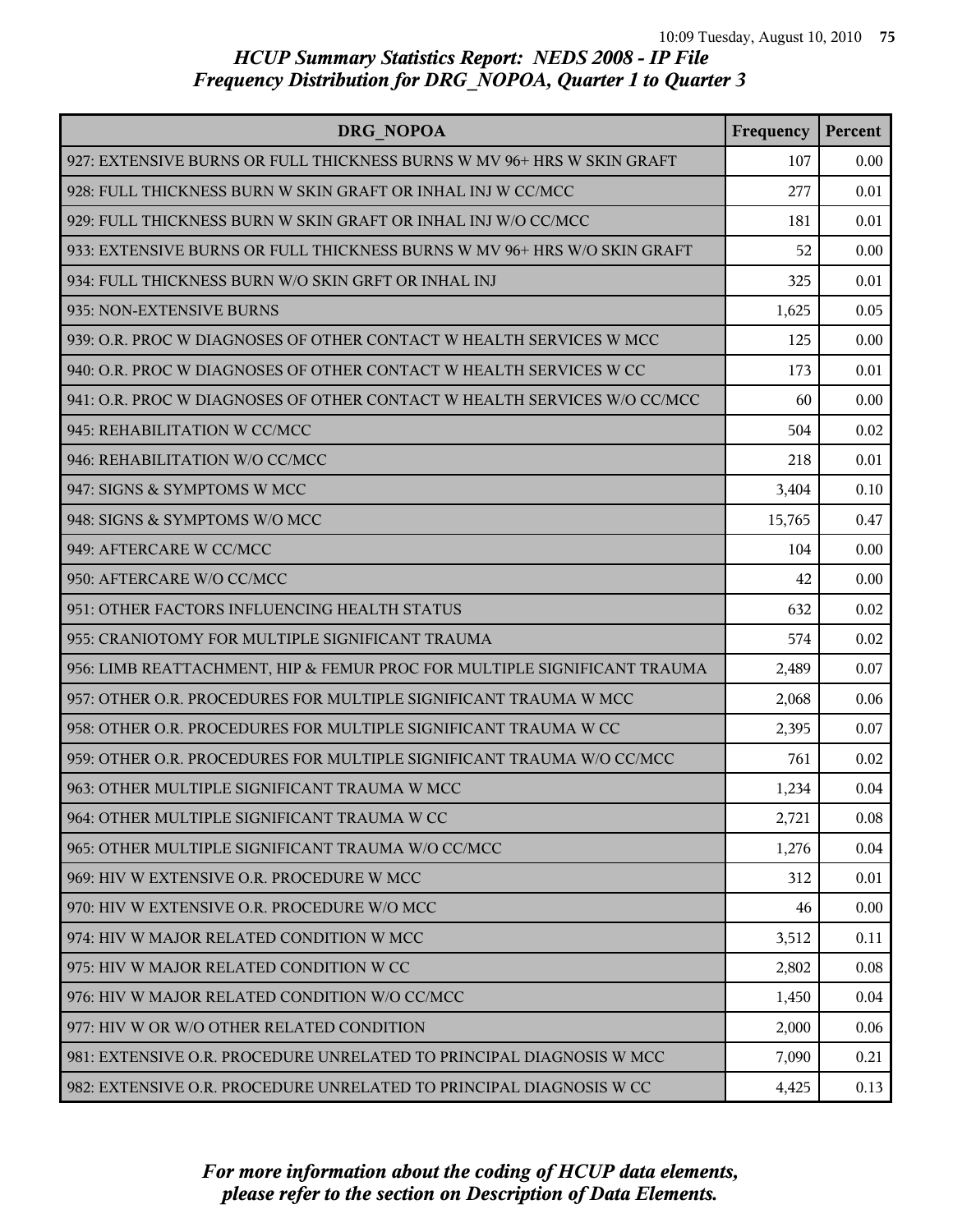| DRG NOPOA                                                                  | Frequency | Percent |
|----------------------------------------------------------------------------|-----------|---------|
| l 983: EXTENSIVE O.R. PROCEDURE UNRELATED TO PRINCIPAL DIAGNOSIS W/O CC/MC | 1,291     | 0.04    |
| l 984: PROSTATIC O.R. PROCEDURE UNRELATED TO PRINCIPAL DIAGNOSIS W MCC     | 141       | 0.00    |
| l 985: PROSTATIC O.R. PROCEDURE UNRELATED TO PRINCIPAL DIAGNOSIS W CC      | 131       | 0.00    |
| 986: PROSTATIC O.R. PROCEDURE UNRELATED TO PRINCIPAL DIAGNOSIS W/O CC/MC   | 57        | 0.00    |
| 987: NON-EXTENSIVE O.R. PROC UNRELATED TO PRINCIPAL DIAGNOSIS W MCC        | 2,191     | 0.07    |
| l 988: NON-EXTENSIVE O.R. PROC UNRELATED TO PRINCIPAL DIAGNOSIS W CC       | 2,518     | 0.08    |
| 989: NON-EXTENSIVE O.R. PROC UNRELATED TO PRINCIPAL DIAGNOSIS W/O CC/MCC   | 1,196     | 0.04    |
| 998: PRINCIPAL DIAGNOSIS INVALID AS DISCHARGE DIAGNOSIS                    | $\leq$ 10 | * **    |
| 1999: UNGROUPABLE                                                          | 530       | 0.02    |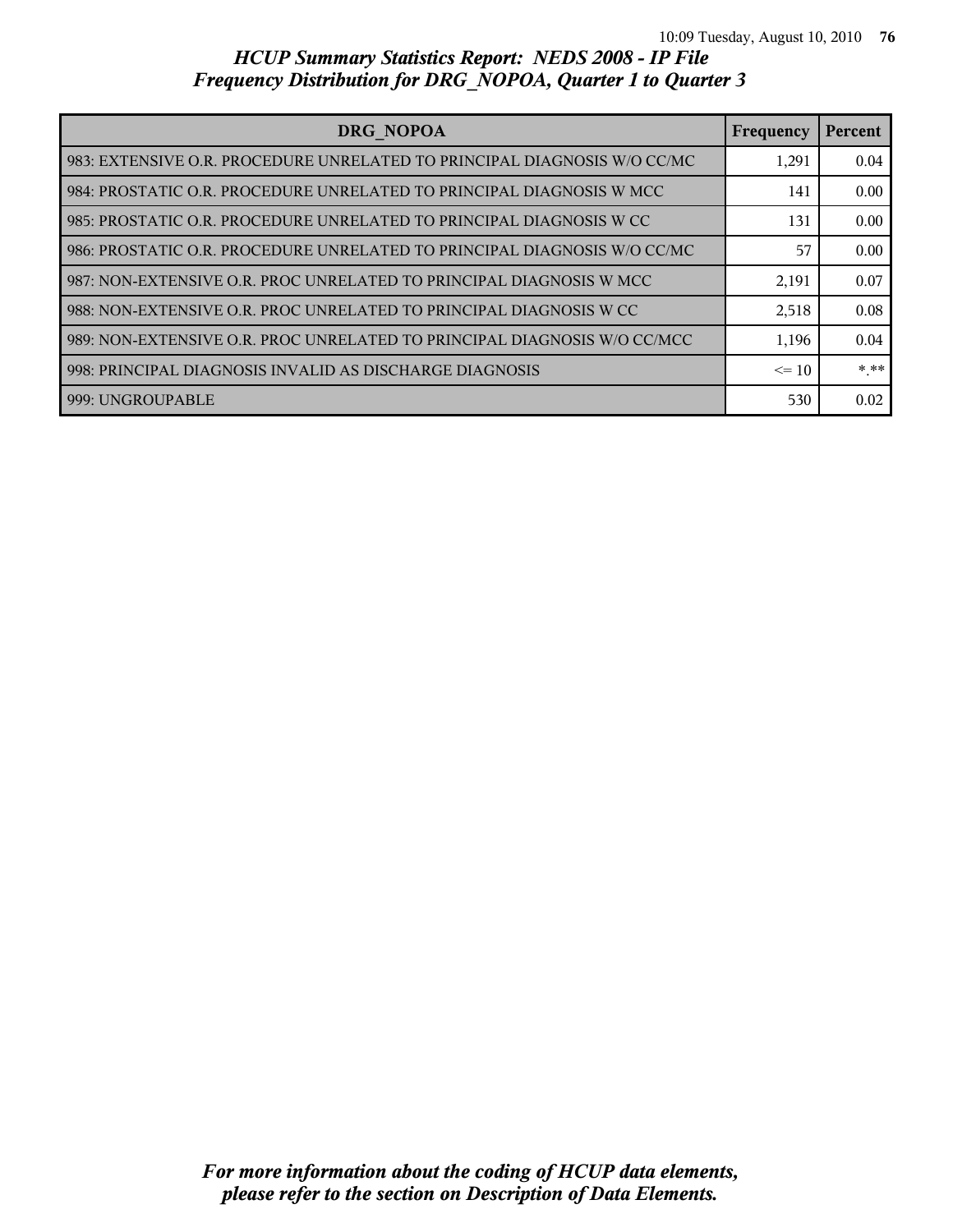| DRG NOPOA                                                               | Frequency | Percent |
|-------------------------------------------------------------------------|-----------|---------|
| 1: HEART TRANSPLANT OR IMPLANT OF HEART ASSIST SYSTEM W MCC             | 20        | 0.00    |
| 2: HEART TRANSPLANT OR IMPLANT OF HEART ASSIST SYSTEM W/O MCC           | $\leq 10$ | $***$   |
| 3: ECMO OR TRACH W MV 96+ HRS OR PDX EXC FACE, MOUTH & NECK W MAJ O.R.  | 2,250     | 0.21    |
| 4: TRACH W MV 96+ HRS OR PDX EXC FACE, MOUTH & NECK W/O MAJ O.R.        | 1,944     | 0.18    |
| 5: LIVER TRANSPLANT W MCC OR INTESTINAL TRANSPLANT                      | 45        | 0.00    |
| 6: LIVER TRANSPLANT W/O MCC                                             | 16        | 0.00    |
| 7: LUNG TRANSPLANT                                                      | 12        | 0.00    |
| 8: SIMULTANEOUS PANCREAS/KIDNEY TRANSPLANT                              | $\leq 10$ | $***$   |
| 9: BONE MARROW TRANSPLANT                                               | 12        | 0.00    |
| 10: PANCREAS TRANSPLANT                                                 | $\leq 10$ | $***$   |
| 11: TRACHEOSTOMY FOR FACE, MOUTH & NECK DIAGNOSES W MCC                 | 85        | 0.01    |
| 12: TRACHEOSTOMY FOR FACE, MOUTH & NECK DIAGNOSES W CC                  | 71        | 0.01    |
| 13: TRACHEOSTOMY FOR FACE, MOUTH & NECK DIAGNOSES W/O CC/MCC            | 23        | 0.00    |
| 20: INTRACRANIAL VASCULAR PROCEDURES W PDX HEMORRHAGE W MCC             | 119       | 0.01    |
| 21: INTRACRANIAL VASCULAR PROCEDURES W PDX HEMORRHAGE W CC              | 82        | 0.01    |
| 22: INTRACRANIAL VASCULAR PROCEDURES W PDX HEMORRHAGE W/O CC/MCC        | 38        | 0.00    |
| 23: CRANIO W MAJOR DEV IMPL/ACUTE COMPLEX CNS PDX W MCC OR CHEMO IMPLAN | 479       | 0.04    |
| 24: CRANIO W MAJOR DEV IMPL/ACUTE COMPLEX CNS PDX W/O MCC               | 183       | 0.02    |
| 25: CRANIOTOMY & ENDOVASCULAR INTRACRANIAL PROCEDURES W MCC             | 952       | 0.09    |
| 26: CRANIOTOMY & ENDOVASCULAR INTRACRANIAL PROCEDURES W CC              | 741       | 0.07    |
| 27: CRANIOTOMY & ENDOVASCULAR INTRACRANIAL PROCEDURES W/O CC/MCC        | 583       | 0.05    |
| 28: SPINAL PROCEDURES W MCC                                             | 174       | 0.02    |
| 29: SPINAL PROCEDURES W CC OR SPINAL NEUROSTIMULATORS                   | 227       | 0.02    |
| 30: SPINAL PROCEDURES W/O CC/MCC                                        | 147       | 0.01    |
| 31: VENTRICULAR SHUNT PROCEDURES W MCC                                  | 128       | 0.01    |
| 32: VENTRICULAR SHUNT PROCEDURES W CC                                   | 254       | 0.02    |
| 33: VENTRICULAR SHUNT PROCEDURES W/O CC/MCC                             | 120       | 0.01    |
| 34: CAROTID ARTERY STENT PROCEDURE W MCC                                | 24        | 0.00    |
| 35: CAROTID ARTERY STENT PROCEDURE W CC                                 | 36        | 0.00    |
| 36: CAROTID ARTERY STENT PROCEDURE W/O CC/MCC                           | 23        | 0.00    |
| 37: EXTRACRANIAL PROCEDURES W MCC                                       | 207       | 0.02    |
| 38: EXTRACRANIAL PROCEDURES W CC                                        | 277       | 0.03    |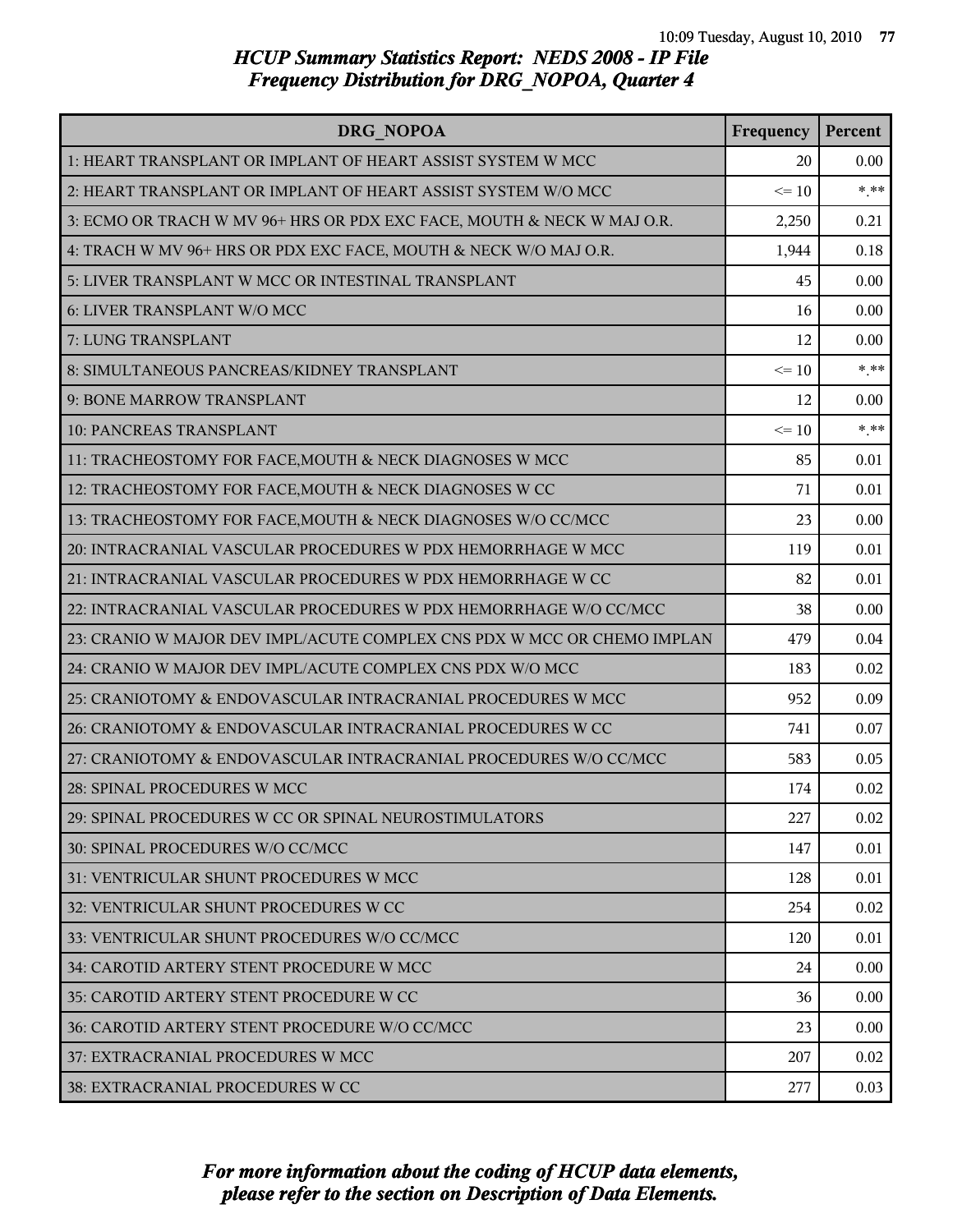| DRG NOPOA                                                               | Frequency | Percent |
|-------------------------------------------------------------------------|-----------|---------|
| 39: EXTRACRANIAL PROCEDURES W/O CC/MCC                                  | 253       | 0.02    |
| 40: PERIPH/CRANIAL NERVE & OTHER NERV SYST PROC W MCC                   | 462       | 0.04    |
| 41: PERIPH/CRANIAL NERVE & OTHER NERV SYST PROC W CC OR PERIPH NEUROSTI | 533       | 0.05    |
| 42: PERIPH/CRANIAL NERVE & OTHER NERV SYST PROC W/O CC/MCC              | 195       | 0.02    |
| 52: SPINAL DISORDERS & INJURIES W CC/MCC                                | 165       | 0.02    |
| 53: SPINAL DISORDERS & INJURIES W/O CC/MCC                              | 115       | 0.01    |
| 54: NERVOUS SYSTEM NEOPLASMS W MCC                                      | 727       | 0.07    |
| 55: NERVOUS SYSTEM NEOPLASMS W/O MCC                                    | 1,472     | 0.13    |
| 56: DEGENERATIVE NERVOUS SYSTEM DISORDERS W MCC                         | 948       | 0.09    |
| 57: DEGENERATIVE NERVOUS SYSTEM DISORDERS W/O MCC                       | 3,994     | 0.37    |
| 58: MULTIPLE SCLEROSIS & CEREBELLAR ATAXIA W MCC                        | 94        | 0.01    |
| 59: MULTIPLE SCLEROSIS & CEREBELLAR ATAXIA W CC                         | 363       | 0.03    |
| 60: MULTIPLE SCLEROSIS & CEREBELLAR ATAXIA W/O CC/MCC                   | 531       | 0.05    |
| 61: ACUTE ISCHEMIC STROKE W USE OF THROMBOLYTIC AGENT W MCC             | 235       | 0.02    |
| 62: ACUTE ISCHEMIC STROKE W USE OF THROMBOLYTIC AGENT W CC              | 376       | 0.03    |
| 63: ACUTE ISCHEMIC STROKE W USE OF THROMBOLYTIC AGENT W/O CC/MCC        | 177       | 0.02    |
| 64: INTRACRANIAL HEMORRHAGE OR CEREBRAL INFARCTION W MCC                | 6,097     | 0.56    |
| 65: INTRACRANIAL HEMORRHAGE OR CEREBRAL INFARCTION W CC                 | 9,755     | 0.89    |
| 66: INTRACRANIAL HEMORRHAGE OR CEREBRAL INFARCTION W/O CC/MCC           | 7,336     | 0.67    |
| 67: NONSPECIFIC CVA & PRECEREBRAL OCCLUSION W/O INFARCT W MCC           | 173       | 0.02    |
| 68: NONSPECIFIC CVA & PRECEREBRAL OCCLUSION W/O INFARCT W/O MCC         | 847       | 0.08    |
| <b>69: TRANSIENT ISCHEMIA</b>                                           | 9,845     | 0.90    |
| 70: NONSPECIFIC CEREBROVASCULAR DISORDERS W MCC                         | 962       | 0.09    |
| 71: NONSPECIFIC CEREBROVASCULAR DISORDERS W CC                          | 907       | 0.08    |
| 72: NONSPECIFIC CEREBROVASCULAR DISORDERS W/O CC/MCC                    | 618       | 0.06    |
| 73: CRANIAL & PERIPHERAL NERVE DISORDERS W MCC                          | 1,040     | 0.10    |
| 74: CRANIAL & PERIPHERAL NERVE DISORDERS W/O MCC                        | 3,896     | 0.36    |
| 75: VIRAL MENINGITIS W CC/MCC                                           | 392       | 0.04    |
| 76: VIRAL MENINGITIS W/O CC/MCC                                         | 1,268     | 0.12    |
| 77: HYPERTENSIVE ENCEPHALOPATHY W MCC                                   | 179       | 0.02    |
| 78: HYPERTENSIVE ENCEPHALOPATHY W CC                                    | 192       | 0.02    |
| 79: HYPERTENSIVE ENCEPHALOPATHY W/O CC/MCC                              | 128       | 0.01    |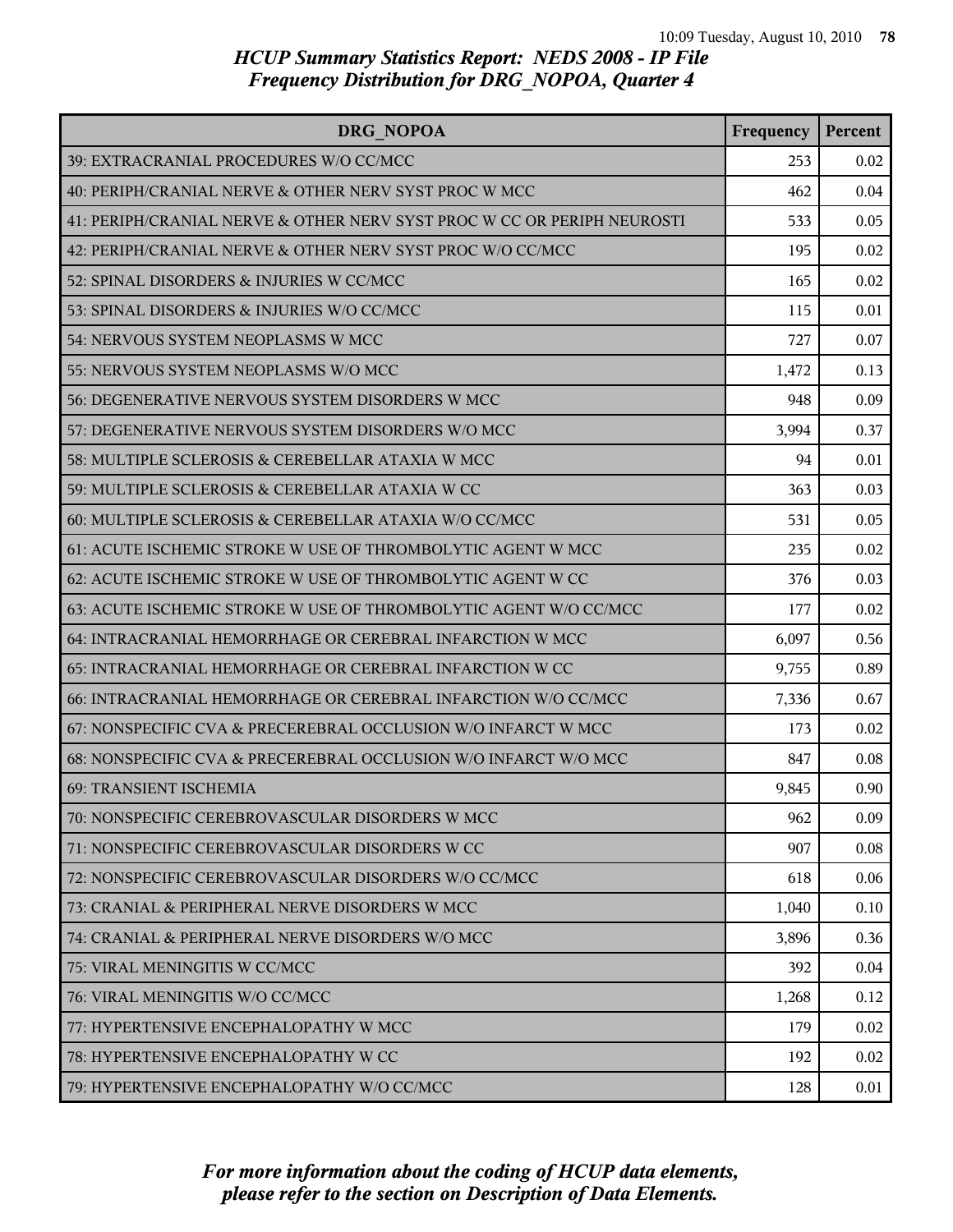| DRG NOPOA                                                               | Frequency | Percent |
|-------------------------------------------------------------------------|-----------|---------|
| 80: NONTRAUMATIC STUPOR & COMA W MCC                                    | 252       | 0.02    |
| 81: NONTRAUMATIC STUPOR & COMA W/O MCC                                  | 688       | 0.06    |
| 82: TRAUMATIC STUPOR & COMA, COMA >1 HR W MCC                           | 339       | 0.03    |
| 83: TRAUMATIC STUPOR & COMA, COMA >1 HR W CC                            | 374       | 0.03    |
| 84: TRAUMATIC STUPOR & COMA, COMA >1 HR W/O CC/MCC                      | 689       | 0.06    |
| 85: TRAUMATIC STUPOR & COMA, COMA <1 HR W MCC                           | 732       | 0.07    |
| 86: TRAUMATIC STUPOR & COMA, COMA <1 HR W CC                            | 1,306     | 0.12    |
| 87: TRAUMATIC STUPOR & COMA, COMA <1 HR W/O CC/MCC                      | 2,391     | 0.22    |
| 88: CONCUSSION W MCC                                                    | 203       | 0.02    |
| 89: CONCUSSION W CC                                                     | 642       | 0.06    |
| 90: CONCUSSION W/O CC/MCC                                               | 1,226     | 0.11    |
| 91: OTHER DISORDERS OF NERVOUS SYSTEM W MCC                             | 972       | 0.09    |
| 92: OTHER DISORDERS OF NERVOUS SYSTEM W CC                              | 1,743     | 0.16    |
| 93: OTHER DISORDERS OF NERVOUS SYSTEM W/O CC/MCC                        | 1,949     | 0.18    |
| 94: BACTERIAL & TUBERCULOUS INFECTIONS OF NERVOUS SYSTEM W MCC          | 194       | 0.02    |
| 95: BACTERIAL & TUBERCULOUS INFECTIONS OF NERVOUS SYSTEM W CC           | 185       | 0.02    |
| 96: BACTERIAL & TUBERCULOUS INFECTIONS OF NERVOUS SYSTEM W/O CC/MCC     | 176       | 0.02    |
| 97: NON-BACTERIAL INFECT OF NERVOUS SYS EXC VIRAL MENINGITIS W MCC      | 177       | 0.02    |
| 98: NON-BACTERIAL INFECT OF NERVOUS SYS EXC VIRAL MENINGITIS W CC       | 161       | 0.01    |
| 99: NON-BACTERIAL INFECT OF NERVOUS SYS EXC VIRAL MENINGITIS W/O CC/MCC | 186       | 0.02    |
| 100: SEIZURES W MCC                                                     | 2,499     | 0.23    |
| 101: SEIZURES W/O MCC                                                   | 9,321     | 0.85    |
| 102: HEADACHES W MCC                                                    | 260       | 0.02    |
| 103: HEADACHES W/O MCC                                                  | 3,698     | 0.34    |
| 113: ORBITAL PROCEDURES W CC/MCC                                        | 114       | 0.01    |
| 114: ORBITAL PROCEDURES W/O CC/MCC                                      | 102       | 0.01    |
| l 115: EXTRAOCULAR PROCEDURES EXCEPT ORBIT                              | 93        | 0.01    |
| 116: INTRAOCULAR PROCEDURES W CC/MCC                                    | 37        | 0.00    |
| 117: INTRAOCULAR PROCEDURES W/O CC/MCC                                  | 81        | 0.01    |
| 121: ACUTE MAJOR EYE INFECTIONS W CC/MCC                                | 94        | 0.01    |
| 122: ACUTE MAJOR EYE INFECTIONS W/O CC/MCC                              | 146       | 0.01    |
| 123: NEUROLOGICAL EYE DISORDERS                                         | 409       | 0.04    |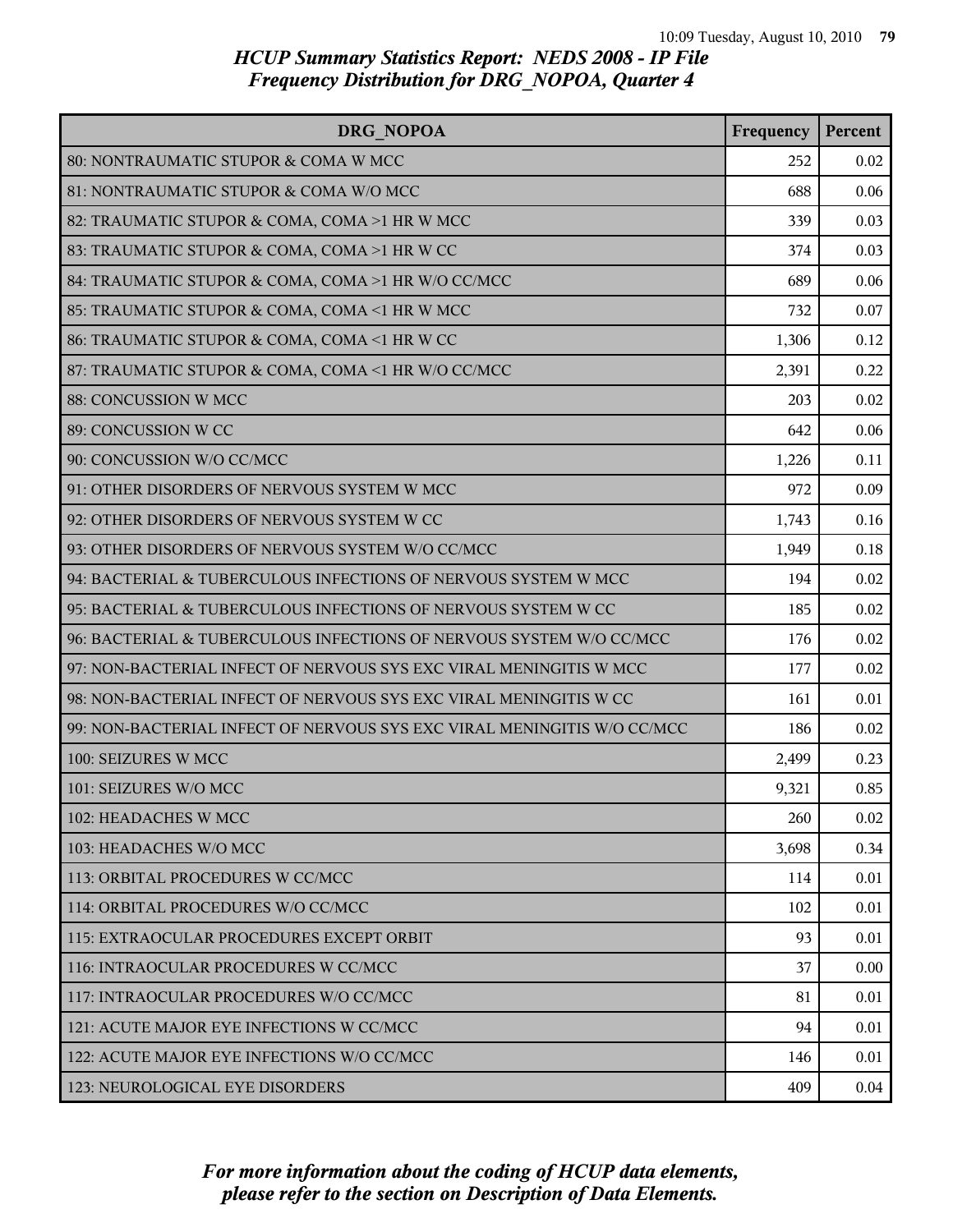| DRG NOPOA                                                       | Frequency | Percent |
|-----------------------------------------------------------------|-----------|---------|
| 124: OTHER DISORDERS OF THE EYE W MCC                           | 99        | 0.01    |
| 125: OTHER DISORDERS OF THE EYE W/O MCC                         | 775       | 0.07    |
| 129: MAJOR HEAD & NECK PROCEDURES W CC/MCC OR MAJOR DEVICE      | $\leq 10$ | $***$   |
| 130: MAJOR HEAD & NECK PROCEDURES W/O CC/MCC                    | $\leq 10$ | $*$ **  |
| 131: CRANIAL/FACIAL PROCEDURES W CC/MCC                         | 296       | 0.03    |
| 132: CRANIAL/FACIAL PROCEDURES W/O CC/MCC                       | 366       | 0.03    |
| 133: OTHER EAR, NOSE, MOUTH & THROAT O.R. PROCEDURES W CC/MCC   | 276       | 0.03    |
| 134: OTHER EAR, NOSE, MOUTH & THROAT O.R. PROCEDURES W/O CC/MCC | 525       | 0.05    |
| 135: SINUS & MASTOID PROCEDURES W CC/MCC                        | 25        | 0.00    |
| 136: SINUS & MASTOID PROCEDURES W/O CC/MCC                      | 21        | 0.00    |
| 137: MOUTH PROCEDURES W CC/MCC                                  | 176       | 0.02    |
| 138: MOUTH PROCEDURES W/O CC/MCC                                | 119       | 0.01    |
| 139: SALIVARY GLAND PROCEDURES                                  | $\leq 10$ | $***$   |
| 146: EAR, NOSE, MOUTH & THROAT MALIGNANCY W MCC                 | 75        | 0.01    |
| 147: EAR, NOSE, MOUTH & THROAT MALIGNANCY W CC                  | 120       | 0.01    |
| 148: EAR, NOSE, MOUTH & THROAT MALIGNANCY W/O CC/MCC            | 41        | 0.00    |
| 149: DYSEQUILIBRIUM                                             | 3,894     | 0.36    |
| 150: EPISTAXIS W MCC                                            | 125       | 0.01    |
| 151: EPISTAXIS W/O MCC                                          | 657       | 0.06    |
| 152: OTITIS MEDIA & URI W MCC                                   | 368       | 0.03    |
| 153: OTITIS MEDIA & URI W/O MCC                                 | 3,775     | 0.35    |
| 154: OTHER EAR, NOSE, MOUTH & THROAT DIAGNOSES W MCC            | 281       | 0.03    |
| 155: OTHER EAR, NOSE, MOUTH & THROAT DIAGNOSES W CC             | 686       | 0.06    |
| 156: OTHER EAR, NOSE, MOUTH & THROAT DIAGNOSES W/O CC/MCC       | 738       | 0.07    |
| 157: DENTAL & ORAL DISEASES W MCC                               | 204       | 0.02    |
| 158: DENTAL & ORAL DISEASES W CC                                | 609       | 0.06    |
| 159: DENTAL & ORAL DISEASES W/O CC/MCC                          | 654       | 0.06    |
| 163: MAJOR CHEST PROCEDURES W MCC                               | 877       | 0.08    |
| 164: MAJOR CHEST PROCEDURES W CC                                | 379       | 0.03    |
| 165: MAJOR CHEST PROCEDURES W/O CC/MCC                          | 220       | 0.02    |
| 166: OTHER RESP SYSTEM O.R. PROCEDURES W MCC                    | 1,981     | 0.18    |
| 167: OTHER RESP SYSTEM O.R. PROCEDURES W CC                     | 1,528     | 0.14    |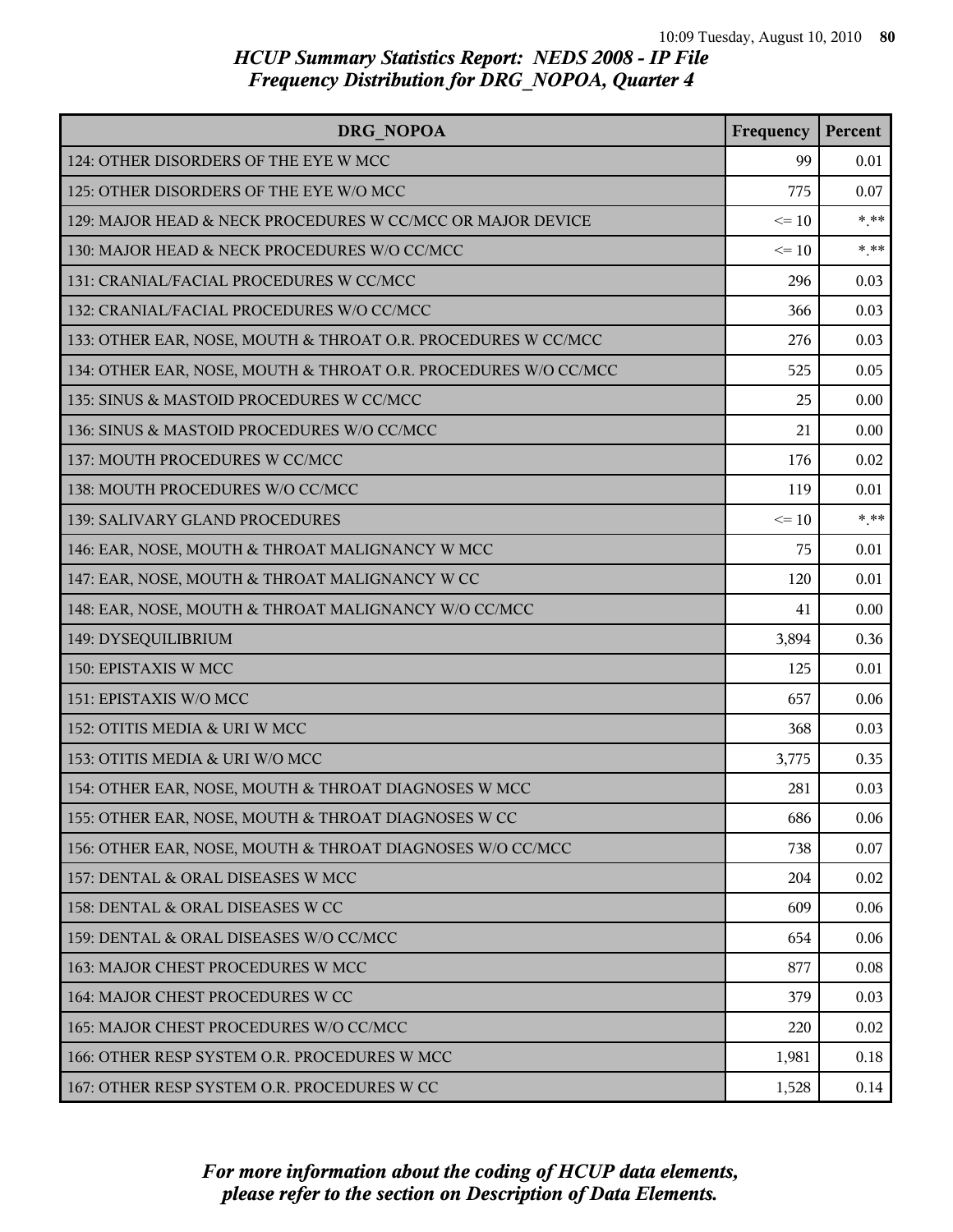| DRG NOPOA                                              | Frequency | Percent |
|--------------------------------------------------------|-----------|---------|
| 168: OTHER RESP SYSTEM O.R. PROCEDURES W/O CC/MCC      | 346       | 0.03    |
| 175: PULMONARY EMBOLISM W MCC                          | 1,601     | 0.15    |
| 176: PULMONARY EMBOLISM W/O MCC                        | 4,486     | 0.41    |
| 177: RESPIRATORY INFECTIONS & INFLAMMATIONS W MCC      | 5,840     | 0.53    |
| 178: RESPIRATORY INFECTIONS & INFLAMMATIONS W CC       | 4,769     | 0.44    |
| 179: RESPIRATORY INFECTIONS & INFLAMMATIONS W/O CC/MCC | 1,436     | 0.13    |
| 180: RESPIRATORY NEOPLASMS W MCC                       | 1,950     | 0.18    |
| 181: RESPIRATORY NEOPLASMS W CC                        | 2,286     | 0.21    |
| 182: RESPIRATORY NEOPLASMS W/O CC/MCC                  | 285       | 0.03    |
| 183: MAJOR CHEST TRAUMA W MCC                          | 371       | 0.03    |
| 184: MAJOR CHEST TRAUMA W CC                           | 715       | 0.07    |
| 185: MAJOR CHEST TRAUMA W/O CC/MCC                     | 332       | 0.03    |
| 186: PLEURAL EFFUSION W MCC                            | 922       | 0.08    |
| 187: PLEURAL EFFUSION W CC                             | 852       | 0.08    |
| 188: PLEURAL EFFUSION W/O CC/MCC                       | 285       | 0.03    |
| 189: PULMONARY EDEMA & RESPIRATORY FAILURE             | 8,521     | 0.78    |
| 190: CHRONIC OBSTRUCTIVE PULMONARY DISEASE W MCC       | 12,160    | 1.11    |
| 191: CHRONIC OBSTRUCTIVE PULMONARY DISEASE W CC        | 12,109    | 1.11    |
| 192: CHRONIC OBSTRUCTIVE PULMONARY DISEASE W/O CC/MCC  | 14,749    | 1.35    |
| 193: SIMPLE PNEUMONIA & PLEURISY W MCC                 | 10,234    | 0.94    |
| 194: SIMPLE PNEUMONIA & PLEURISY W CC                  | 19,130    | 1.75    |
| 195: SIMPLE PNEUMONIA & PLEURISY W/O CC/MCC            | 12,438    | 1.14    |
| 196: INTERSTITIAL LUNG DISEASE W MCC                   | 639       | 0.06    |
| 197: INTERSTITIAL LUNG DISEASE W CC                    | 577       | 0.05    |
| 198: INTERSTITIAL LUNG DISEASE W/O CC/MCC              | 372       | 0.03    |
| l 199: PNEUMOTHORAX W MCC                              | 410       | 0.04    |
| 200: PNEUMOTHORAX W CC                                 | 1,257     | 0.12    |
| 201: PNEUMOTHORAX W/O CC/MCC                           | 911       | 0.08    |
| 202: BRONCHITIS & ASTHMA W CC/MCC                      | 6,540     | 0.60    |
| 203: BRONCHITIS & ASTHMA W/O CC/MCC                    | 13,612    | 1.25    |
| 204: RESPIRATORY SIGNS & SYMPTOMS                      | 3,528     | 0.32    |
| 205: OTHER RESPIRATORY SYSTEM DIAGNOSES W MCC          | 709       | 0.06    |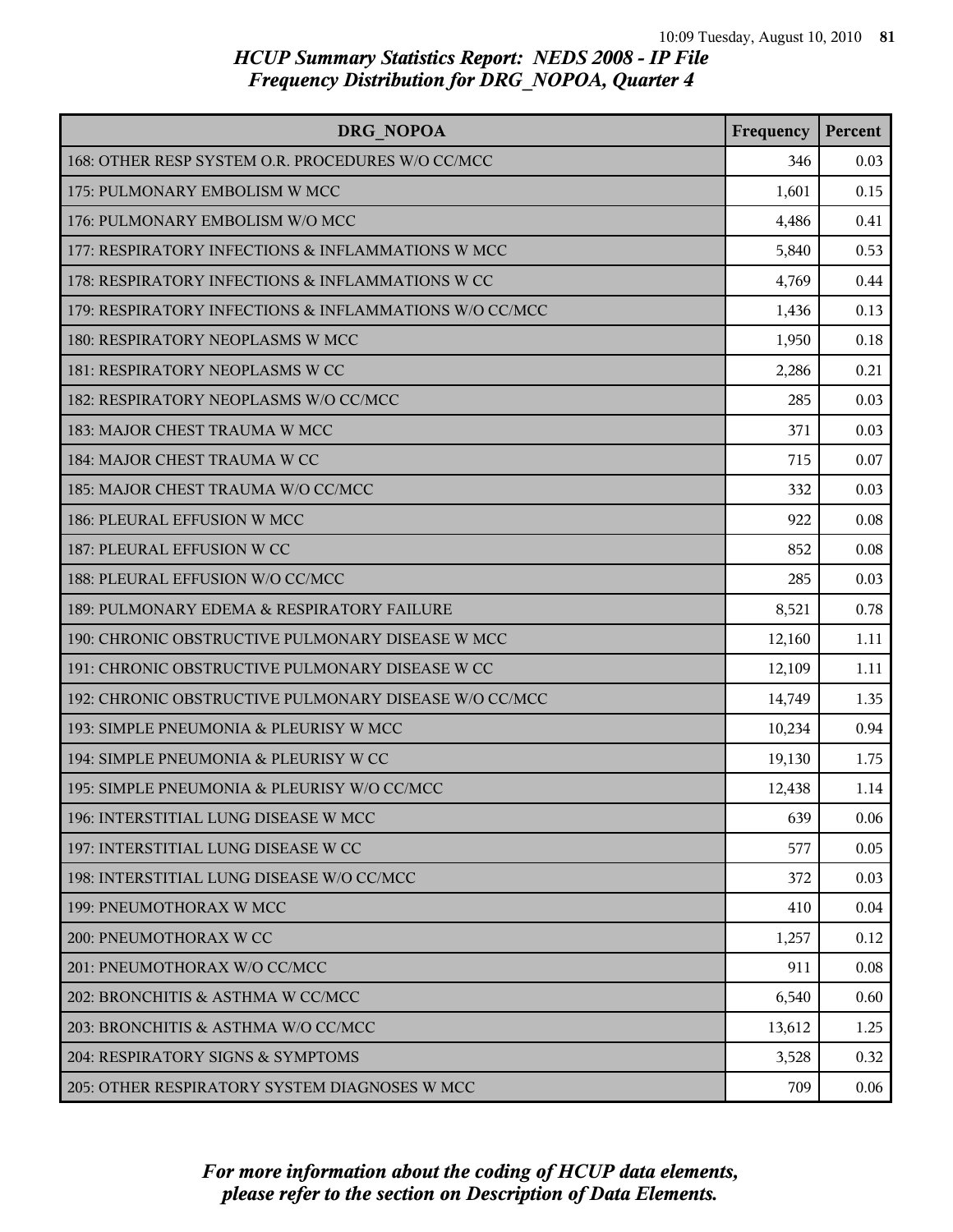| DRG NOPOA                                                                | Frequency | Percent |
|--------------------------------------------------------------------------|-----------|---------|
| 206: OTHER RESPIRATORY SYSTEM DIAGNOSES W/O MCC                          | 2,669     | 0.24    |
| 207: RESPIRATORY SYSTEM DIAGNOSIS W VENTILATOR SUPPORT 96+ HOURS         | 3,351     | 0.31    |
| 208: RESPIRATORY SYSTEM DIAGNOSIS W VENTILATOR SUPPORT <96 HOURS         | 7,787     | 0.71    |
| 215: OTHER HEART ASSIST SYSTEM IMPLANT                                   | $\leq 10$ | $*$ **  |
| 216: CARDIAC VALVE & OTH MAJ CARDIOTHORACIC PROC W CARD CATH W MCC       | 448       | 0.04    |
| 217: CARDIAC VALVE & OTH MAJ CARDIOTHORACIC PROC W CARD CATH W CC        | 142       | 0.01    |
| 218: CARDIAC VALVE & OTH MAJ CARDIOTHORACIC PROC W CARD CATH W/O CC/MCC  | 29        | 0.00    |
| 219: CARDIAC VALVE & OTH MAJ CARDIOTHORACIC PROC W/O CARD CATH W MCC     | 151       | 0.01    |
| 220: CARDIAC VALVE & OTH MAJ CARDIOTHORACIC PROC W/O CARD CATH W CC      | 72        | 0.01    |
| 221: CARDIAC VALVE & OTH MAJ CARDIOTHORACIC PROC W/O CARD CATH W/O CC/MC | 12        | 0.00    |
| 222: CARDIAC DEFIB IMPLANT W CARDIAC CATH W AMI/HF/SHOCK W MCC           | 238       | 0.02    |
| 223: CARDIAC DEFIB IMPLANT W CARDIAC CATH W AMI/HF/SHOCK W/O MCC         | 161       | 0.01    |
| 224: CARDIAC DEFIB IMPLANT W CARDIAC CATH W/O AMI/HF/SHOCK W MCC         | 183       | 0.02    |
| 225: CARDIAC DEFIB IMPLANT W CARDIAC CATH W/O AMI/HF/SHOCK W/O MCC       | 228       | 0.02    |
| 226: CARDIAC DEFIBRILLATOR IMPLANT W/O CARDIAC CATH W MCC                | 432       | 0.04    |
| 227: CARDIAC DEFIBRILLATOR IMPLANT W/O CARDIAC CATH W/O MCC              | 561       | 0.05    |
| 228: OTHER CARDIOTHORACIC PROCEDURES W MCC                               | 110       | 0.01    |
| 229: OTHER CARDIOTHORACIC PROCEDURES W CC                                | 67        | 0.01    |
| 230: OTHER CARDIOTHORACIC PROCEDURES W/O CC/MCC                          | 12        | 0.00    |
| 231: CORONARY BYPASS W PTCA W MCC                                        | 112       | 0.01    |
| 232: CORONARY BYPASS W PTCA W/O MCC                                      | 128       | 0.01    |
| 233: CORONARY BYPASS W CARDIAC CATH W MCC                                | 1,005     | 0.09    |
| 234: CORONARY BYPASS W CARDIAC CATH W/O MCC                              | 1,346     | 0.12    |
| 235: CORONARY BYPASS W/O CARDIAC CATH W MCC                              | 73        | 0.01    |
| 236: CORONARY BYPASS W/O CARDIAC CATH W/O MCC                            | 124       | 0.01    |
| 237: MAJOR CARDIOVASC PROCEDURES W MCC OR THORACIC AORTIC ANEURYSM REPAI | 1,314     | 0.12    |
| 238: MAJOR CARDIOVASC PROCEDURES W/O MCC                                 | 1,023     | 0.09    |
| 239: AMPUTATION FOR CIRC SYS DISORDERS EXC UPPER LIMB & TOE W MCC        | 493       | 0.05    |
| 240: AMPUTATION FOR CIRC SYS DISORDERS EXC UPPER LIMB & TOE W CC         | 326       | 0.03    |
| 241: AMPUTATION FOR CIRC SYS DISORDERS EXC UPPER LIMB & TOE W/O CC/MCC   | 32        | 0.00    |
| 242: PERMANENT CARDIAC PACEMAKER IMPLANT W MCC                           | 1,319     | 0.12    |
| 243: PERMANENT CARDIAC PACEMAKER IMPLANT W CC                            | 1,664     | 0.15    |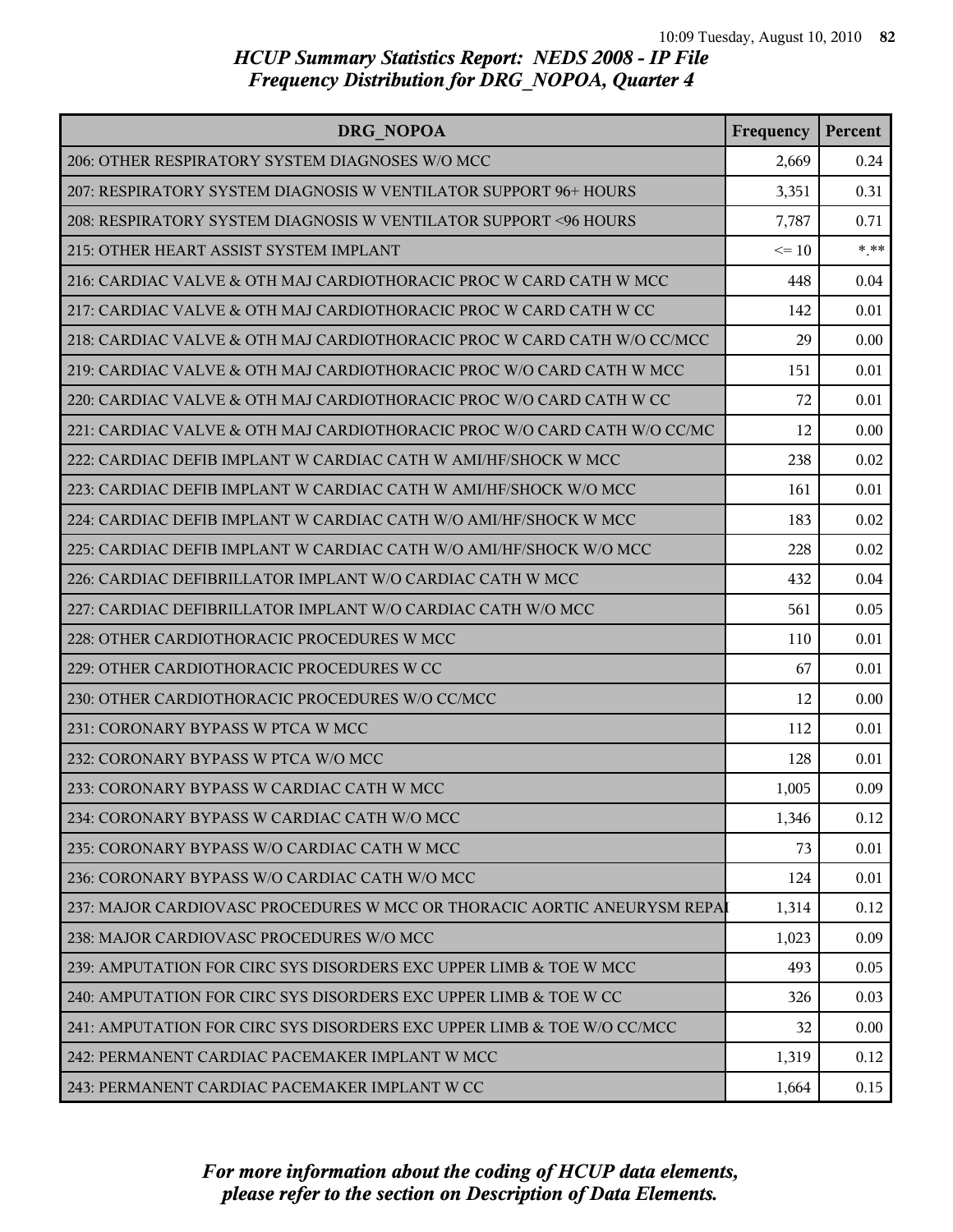| DRG NOPOA                                                                | Frequency | Percent |
|--------------------------------------------------------------------------|-----------|---------|
| 244: PERMANENT CARDIAC PACEMAKER IMPLANT W/O CC/MCC                      | 1,824     | 0.17    |
| 245: AICD GENERATOR PROCEDURES                                           | 107       | 0.01    |
| 246: PERC CARDIOVASC PROC W DRUG-ELUTING STENT W MCC OR 4+ VESSELS/STENT | 1,994     | 0.18    |
| 247: PERC CARDIOVASC PROC W DRUG-ELUTING STENT W/O MCC                   | 7,825     | 0.72    |
| 248: PERC CARDIOVASC PROC W NON-DRUG-ELUTING STENT W MCC OR 4+ VES/STENT | 942       | 0.09    |
| 249: PERC CARDIOVASC PROC W NON-DRUG-ELUTING STENT W/O MCC               | 3,134     | 0.29    |
| 250: PERC CARDIOVASC PROC W/O CORONARY ARTERY STENT W MCC                | 477       | 0.04    |
| 251: PERC CARDIOVASC PROC W/O CORONARY ARTERY STENT W/O MCC              | 1,590     | 0.15    |
| 252: OTHER VASCULAR PROCEDURES W MCC                                     | 2,043     | 0.19    |
| 253: OTHER VASCULAR PROCEDURES W CC                                      | 1,368     | 0.13    |
| 254: OTHER VASCULAR PROCEDURES W/O CC/MCC                                | 604       | 0.06    |
| 255: UPPER LIMB & TOE AMPUTATION FOR CIRC SYSTEM DISORDERS W MCC         | 135       | 0.01    |
| 256: UPPER LIMB & TOE AMPUTATION FOR CIRC SYSTEM DISORDERS W CC          | 174       | 0.02    |
| 257: UPPER LIMB & TOE AMPUTATION FOR CIRC SYSTEM DISORDERS W/O CC/MCC    | 13        | 0.00    |
| 258: CARDIAC PACEMAKER DEVICE REPLACEMENT W MCC                          | 48        | 0.00    |
| 259: CARDIAC PACEMAKER DEVICE REPLACEMENT W/O MCC                        | 155       | 0.01    |
| 260: CARDIAC PACEMAKER REVISION EXCEPT DEVICE REPLACEMENT W MCC          | 75        | 0.01    |
| 261: CARDIAC PACEMAKER REVISION EXCEPT DEVICE REPLACEMENT W CC           | 111       | 0.01    |
| 262: CARDIAC PACEMAKER REVISION EXCEPT DEVICE REPLACEMENT W/O CC/MCC     | 85        | 0.01    |
| 263: VEIN LIGATION & STRIPPING                                           | 33        | 0.00    |
| 264: OTHER CIRCULATORY SYSTEM O.R. PROCEDURES                            | 1,151     | 0.11    |
| 265: AICD LEAD PROCEDURES                                                | 52        | 0.00    |
| 280: ACUTE MYOCARDIAL INFARCTION, DISCHARGED ALIVE W MCC                 | 6,353     | 0.58    |
| 281: ACUTE MYOCARDIAL INFARCTION, DISCHARGED ALIVE W CC                  | 3,941     | 0.36    |
| 282: ACUTE MYOCARDIAL INFARCTION, DISCHARGED ALIVE W/O CC/MCC            | 4,522     | 0.41    |
| 283: ACUTE MYOCARDIAL INFARCTION, EXPIRED W MCC                          | 1,078     | 0.10    |
| 284: ACUTE MYOCARDIAL INFARCTION, EXPIRED W CC                           | 222       | 0.02    |
| 285: ACUTE MYOCARDIAL INFARCTION, EXPIRED W/O CC/MCC                     | 123       | 0.01    |
| 286: CIRCULATORY DISORDERS EXCEPT AMI, W CARD CATH W MCC                 | 2,056     | 0.19    |
| 287: CIRCULATORY DISORDERS EXCEPT AMI, W CARD CATH W/O MCC               | 12,647    | 1.16    |
| 288: ACUTE & SUBACUTE ENDOCARDITIS W MCC                                 | 238       | 0.02    |
| 289: ACUTE & SUBACUTE ENDOCARDITIS W CC                                  | 97        | 0.01    |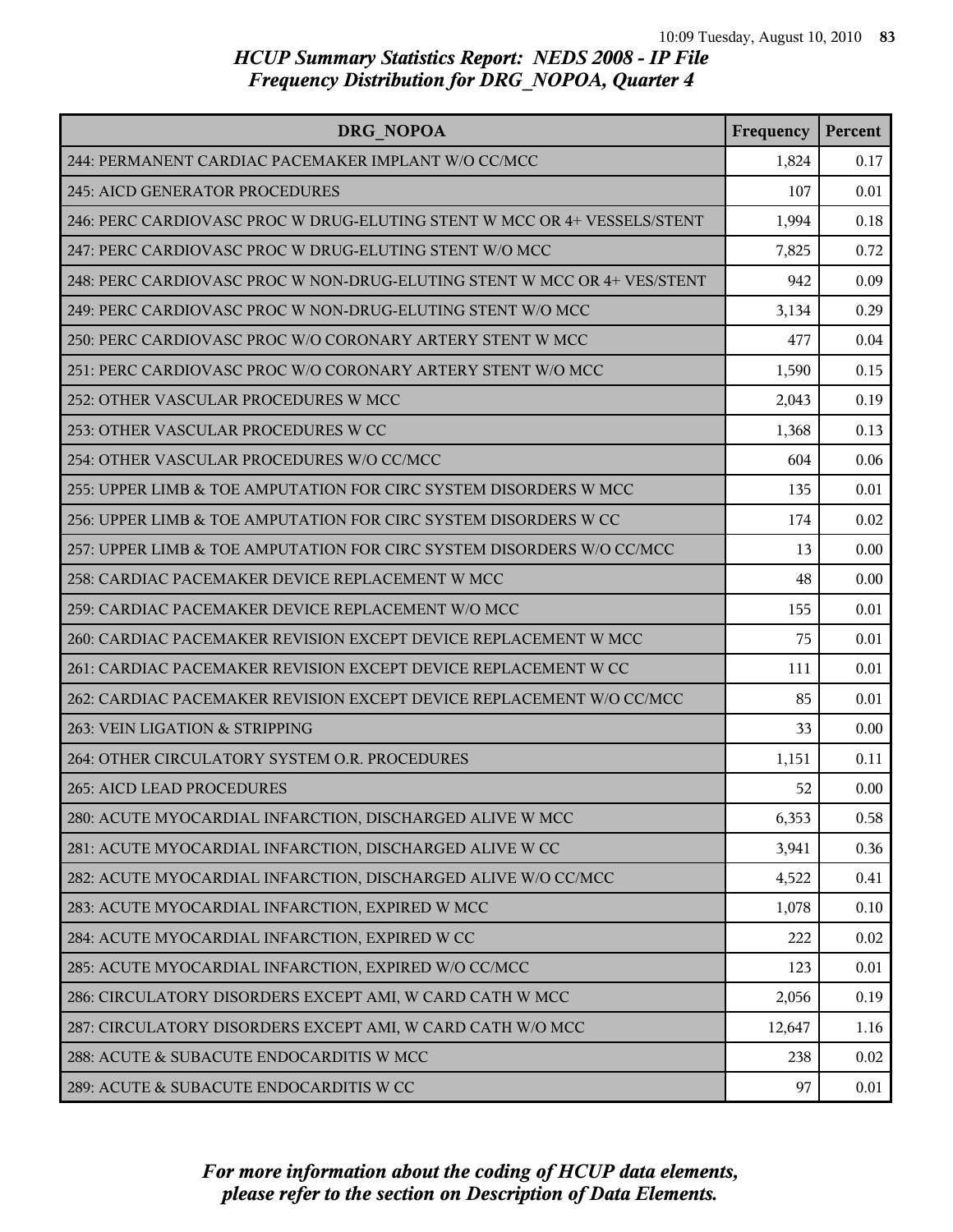| <b>DRG NOPOA</b>                                          | Frequency | Percent |
|-----------------------------------------------------------|-----------|---------|
| 290: ACUTE & SUBACUTE ENDOCARDITIS W/O CC/MCC             | 27        | 0.00    |
| 291: HEART FAILURE & SHOCK W MCC                          | 17,575    | 1.61    |
| 292: HEART FAILURE & SHOCK W CC                           | 15,699    | 1.44    |
| 293: HEART FAILURE & SHOCK W/O CC/MCC                     | 10,542    | 0.96    |
| 294: DEEP VEIN THROMBOPHLEBITIS W CC/MCC                  | 138       | 0.01    |
| 295: DEEP VEIN THROMBOPHLEBITIS W/O CC/MCC                | 57        | 0.01    |
| 296: CARDIAC ARREST, UNEXPLAINED W MCC                    | 204       | 0.02    |
| 297: CARDIAC ARREST, UNEXPLAINED W CC                     | 76        | 0.01    |
| 298: CARDIAC ARREST, UNEXPLAINED W/O CC/MCC               | 42        | 0.00    |
| 299: PERIPHERAL VASCULAR DISORDERS W MCC                  | 2,152     | 0.20    |
| 300: PERIPHERAL VASCULAR DISORDERS W CC                   | 3,366     | 0.31    |
| 301: PERIPHERAL VASCULAR DISORDERS W/O CC/MCC             | 2,538     | 0.23    |
| 302: ATHEROSCLEROSIS W MCC                                | 755       | 0.07    |
| 303: ATHEROSCLEROSIS W/O MCC                              | 5,383     | 0.49    |
| 304: HYPERTENSION W MCC                                   | 469       | 0.04    |
| 305: HYPERTENSION W/O MCC                                 | 4,731     | 0.43    |
| 306: CARDIAC CONGENITAL & VALVULAR DISORDERS W MCC        | 244       | 0.02    |
| 307: CARDIAC CONGENITAL & VALVULAR DISORDERS W/O MCC      | 469       | 0.04    |
| 308: CARDIAC ARRHYTHMIA & CONDUCTION DISORDERS W MCC      | 4,965     | 0.45    |
| 309: CARDIAC ARRHYTHMIA & CONDUCTION DISORDERS W CC       | 7,666     | 0.70    |
| 310: CARDIAC ARRHYTHMIA & CONDUCTION DISORDERS W/O CC/MCC | 13,375    | 1.22    |
| 311: ANGINA PECTORIS                                      | 2,300     | 0.21    |
| 312: SYNCOPE & COLLAPSE                                   | 18,244    | 1.67    |
| 313: CHEST PAIN                                           | 29,482    | 2.70    |
| 314: OTHER CIRCULATORY SYSTEM DIAGNOSES W MCC             | 4,982     | 0.46    |
| 315: OTHER CIRCULATORY SYSTEM DIAGNOSES W CC              | 2,450     | 0.22    |
| 316: OTHER CIRCULATORY SYSTEM DIAGNOSES W/O CC/MCC        | 1,286     | 0.12    |
| 326: STOMACH, ESOPHAGEAL & DUODENAL PROC W MCC            | 927       | 0.08    |
| 327: STOMACH, ESOPHAGEAL & DUODENAL PROC W CC             | 541       | 0.05    |
| 328: STOMACH, ESOPHAGEAL & DUODENAL PROC W/O CC/MCC       | 535       | 0.05    |
| 329: MAJOR SMALL & LARGE BOWEL PROCEDURES W MCC           | 3,894     | 0.36    |
| 330: MAJOR SMALL & LARGE BOWEL PROCEDURES W CC            | 2,816     | 0.26    |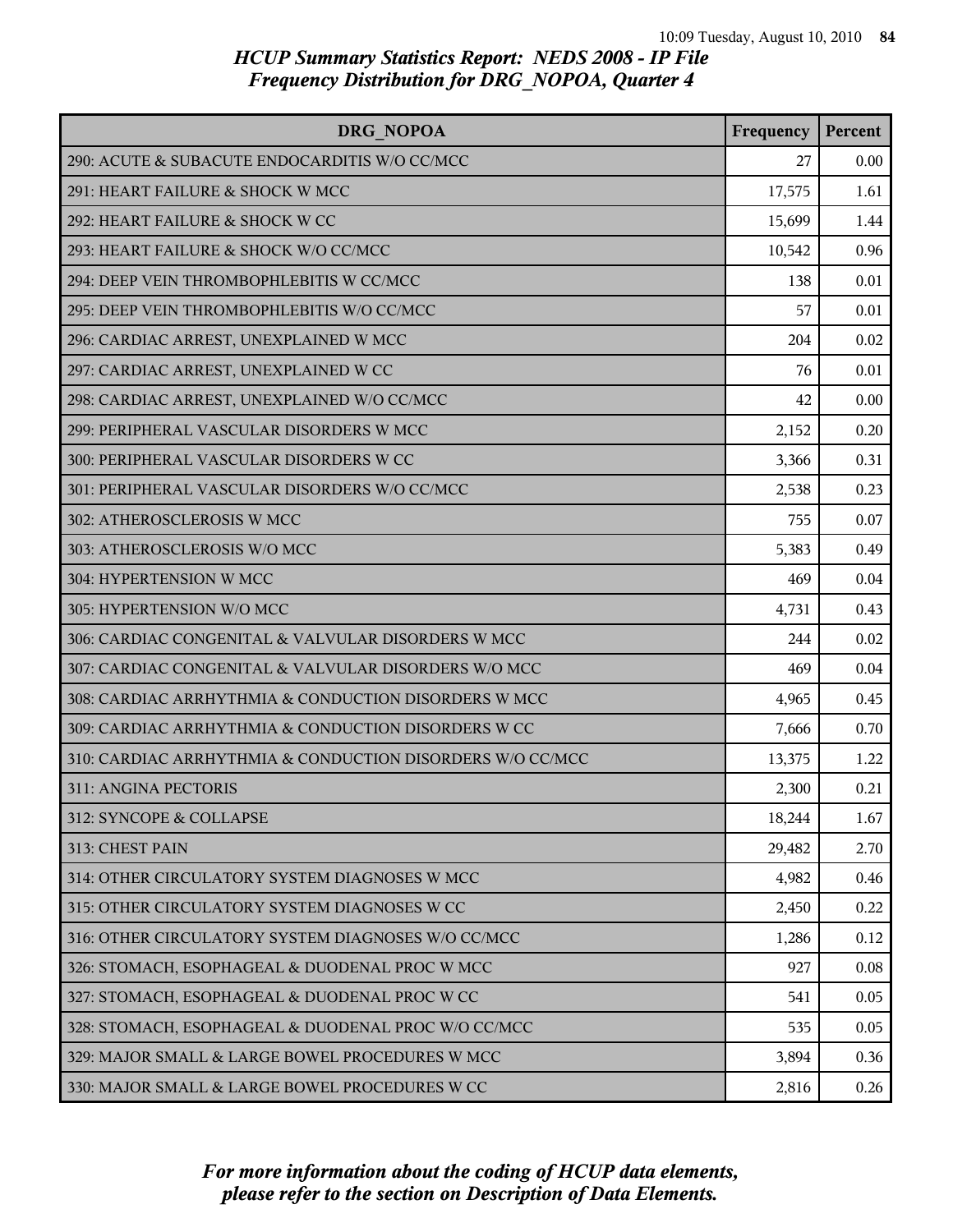| <b>DRG NOPOA</b>                                                    | Frequency | Percent |
|---------------------------------------------------------------------|-----------|---------|
| 331: MAJOR SMALL & LARGE BOWEL PROCEDURES W/O CC/MCC                | 865       | 0.08    |
| 332: RECTAL RESECTION W MCC                                         | 40        | 0.00    |
| 333: RECTAL RESECTION W CC                                          | 72        | 0.01    |
| 334: RECTAL RESECTION W/O CC/MCC                                    | 17        | 0.00    |
| 335: PERITONEAL ADHESIOLYSIS W MCC                                  | 698       | 0.06    |
| 336: PERITONEAL ADHESIOLYSIS W CC                                   | 1,119     | 0.10    |
| 337: PERITONEAL ADHESIOLYSIS W/O CC/MCC                             | 967       | 0.09    |
| 338: APPENDECTOMY W COMPLICATED PRINCIPAL DIAG W MCC                | 289       | 0.03    |
| 339: APPENDECTOMY W COMPLICATED PRINCIPAL DIAG W CC                 | 808       | 0.07    |
| 340: APPENDECTOMY W COMPLICATED PRINCIPAL DIAG W/O CC/MCC           | 2,178     | 0.20    |
| 341: APPENDECTOMY W/O COMPLICATED PRINCIPAL DIAG W MCC              | 226       | 0.02    |
| 342: APPENDECTOMY W/O COMPLICATED PRINCIPAL DIAG W CC               | 1,046     | 0.10    |
| 343: APPENDECTOMY W/O COMPLICATED PRINCIPAL DIAG W/O CC/MCC         | 8,790     | 0.80    |
| 344: MINOR SMALL & LARGE BOWEL PROCEDURES W MCC                     | 40        | 0.00    |
| 345: MINOR SMALL & LARGE BOWEL PROCEDURES W CC                      | 82        | 0.01    |
| 346: MINOR SMALL & LARGE BOWEL PROCEDURES W/O CC/MCC                | 64        | 0.01    |
| 347: ANAL & STOMAL PROCEDURES W MCC                                 | 141       | 0.01    |
| 348: ANAL & STOMAL PROCEDURES W CC                                  | 453       | 0.04    |
| 349: ANAL & STOMAL PROCEDURES W/O CC/MCC                            | 740       | 0.07    |
| 350: INGUINAL & FEMORAL HERNIA PROCEDURES W MCC                     | 128       | 0.01    |
| 351: INGUINAL & FEMORAL HERNIA PROCEDURES W CC                      | 271       | 0.02    |
| 352: INGUINAL & FEMORAL HERNIA PROCEDURES W/O CC/MCC                | 628       | 0.06    |
| 353: HERNIA PROCEDURES EXCEPT INGUINAL & FEMORAL W MCC              | 206       | 0.02    |
| 354: HERNIA PROCEDURES EXCEPT INGUINAL & FEMORAL W CC               | 401       | 0.04    |
| 355: HERNIA PROCEDURES EXCEPT INGUINAL & FEMORAL W/O CC/MCC         | 678       | 0.06    |
| 356: OTHER DIGESTIVE SYSTEM O.R. PROCEDURES W MCC                   | 720       | 0.07    |
| 357: OTHER DIGESTIVE SYSTEM O.R. PROCEDURES W CC                    | 596       | 0.05    |
| 358: OTHER DIGESTIVE SYSTEM O.R. PROCEDURES W/O CC/MCC              | 308       | 0.03    |
| 368: MAJOR ESOPHAGEAL DISORDERS W MCC                               | 404       | 0.04    |
| 369: MAJOR ESOPHAGEAL DISORDERS W CC                                | 657       | 0.06    |
| 370: MAJOR ESOPHAGEAL DISORDERS W/O CC/MCC                          | 334       | 0.03    |
| 371: MAJOR GASTROINTESTINAL DISORDERS & PERITONEAL INFECTIONS W MCC | 2,396     | 0.22    |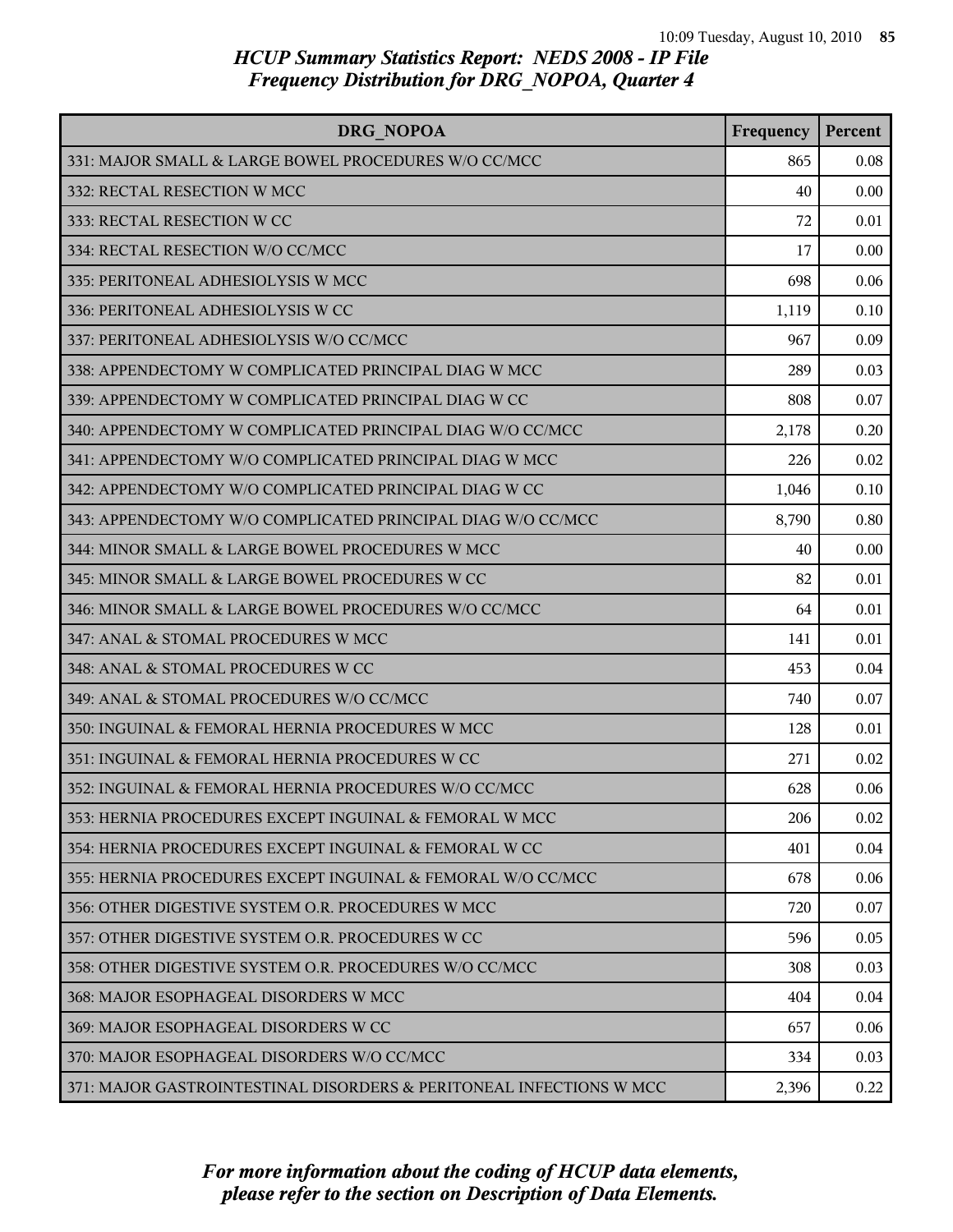| DRG NOPOA                                                                | Frequency | Percent |
|--------------------------------------------------------------------------|-----------|---------|
| 372: MAJOR GASTROINTESTINAL DISORDERS & PERITONEAL INFECTIONS W CC       | 2,658     | 0.24    |
| 373: MAJOR GASTROINTESTINAL DISORDERS & PERITONEAL INFECTIONS W/O CC/MCC | 1,710     | 0.16    |
| 374: DIGESTIVE MALIGNANCY W MCC                                          | 818       | 0.07    |
| 375: DIGESTIVE MALIGNANCY W CC                                           | 1,466     | 0.13    |
| 376: DIGESTIVE MALIGNANCY W/O CC/MCC                                     | 224       | 0.02    |
| 377: G.I. HEMORRHAGE W MCC                                               | 5,276     | 0.48    |
| 378: G.I. HEMORRHAGE W CC                                                | 10,994    | 1.01    |
| 379: G.I. HEMORRHAGE W/O CC/MCC                                          | 6,296     | 0.58    |
| 380: COMPLICATED PEPTIC ULCER W MCC                                      | 317       | 0.03    |
| 381: COMPLICATED PEPTIC ULCER W CC                                       | 525       | 0.05    |
| 382: COMPLICATED PEPTIC ULCER W/O CC/MCC                                 | 388       | 0.04    |
| 383: UNCOMPLICATED PEPTIC ULCER W MCC                                    | 169       | 0.02    |
| 384: UNCOMPLICATED PEPTIC ULCER W/O MCC                                  | 1,034     | 0.09    |
| 385: INFLAMMATORY BOWEL DISEASE W MCC                                    | 410       | 0.04    |
| 386: INFLAMMATORY BOWEL DISEASE W CC                                     | 1,705     | 0.16    |
| 387: INFLAMMATORY BOWEL DISEASE W/O CC/MCC                               | 1,519     | 0.14    |
| 388: G.I. OBSTRUCTION W MCC                                              | 2,175     | 0.20    |
| 389: G.I. OBSTRUCTION W CC                                               | 4,884     | 0.45    |
| 390: G.I. OBSTRUCTION W/O CC/MCC                                         | 5,612     | 0.51    |
| 391: ESOPHAGITIS, GASTROENT & MISC DIGEST DISORDERS W MCC                | 5,789     | 0.53    |
| 392: ESOPHAGITIS, GASTROENT & MISC DIGEST DISORDERS W/O MCC              | 37,983    | 3.48    |
| 393: OTHER DIGESTIVE SYSTEM DIAGNOSES W MCC                              | 2,326     | 0.21    |
| 394: OTHER DIGESTIVE SYSTEM DIAGNOSES W CC                               | 4,695     | 0.43    |
| 395: OTHER DIGESTIVE SYSTEM DIAGNOSES W/O CC/MCC                         | 3,142     | 0.29    |
| 405: PANCREAS, LIVER & SHUNT PROCEDURES W MCC                            | 253       | 0.02    |
| 406: PANCREAS, LIVER & SHUNT PROCEDURES W CC                             | 98        | 0.01    |
| 407: PANCREAS, LIVER & SHUNT PROCEDURES W/O CC/MCC                       | 35        | 0.00    |
| 408: BILIARY TRACT PROC EXCEPT ONLY CHOLECYST W OR W/O C.D.E. W MCC      | 99        | 0.01    |
| 409: BILIARY TRACT PROC EXCEPT ONLY CHOLECYST W OR W/O C.D.E. W CC       | 74        | 0.01    |
| 410: BILIARY TRACT PROC EXCEPT ONLY CHOLECYST W OR W/O C.D.E. W/O CC/MCC | 36        | 0.00    |
| 411: CHOLECYSTECTOMY W C.D.E. W MCC                                      | 75        | 0.01    |
| 412: CHOLECYSTECTOMY W C.D.E. W CC                                       | 67        | 0.01    |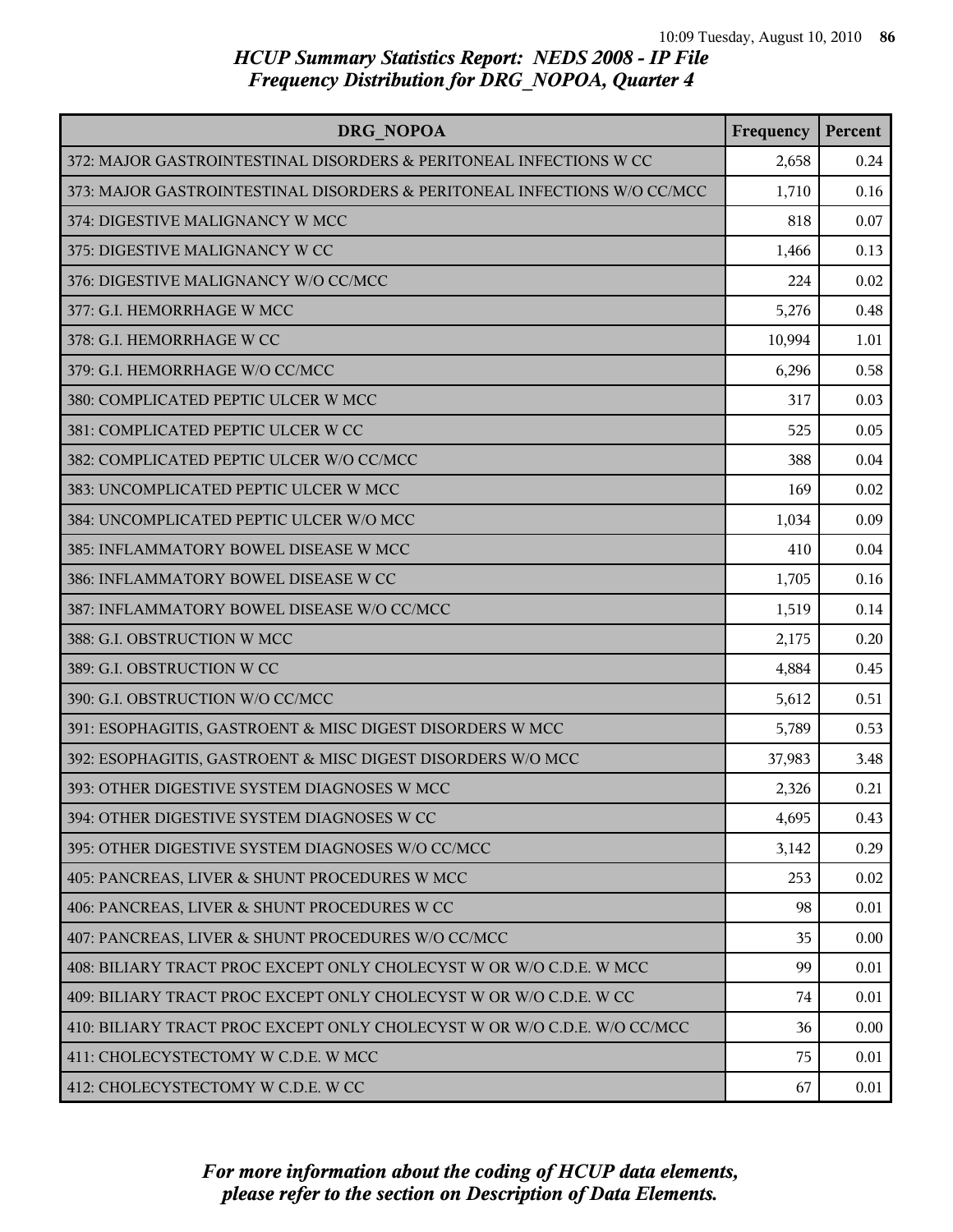| DRG NOPOA                                                          | Frequency | Percent |
|--------------------------------------------------------------------|-----------|---------|
| 413: CHOLECYSTECTOMY W C.D.E. W/O CC/MCC                           | 74        | 0.01    |
| 414: CHOLECYSTECTOMY EXCEPT BY LAPAROSCOPE W/O C.D.E. W MCC        | 474       | 0.04    |
| 415: CHOLECYSTECTOMY EXCEPT BY LAPAROSCOPE W/O C.D.E. W CC         | 483       | 0.04    |
| 416: CHOLECYSTECTOMY EXCEPT BY LAPAROSCOPE W/O C.D.E. W/O CC/MCC   | 398       | 0.04    |
| 417: LAPAROSCOPIC CHOLECYSTECTOMY W/O C.D.E. W MCC                 | 2,368     | 0.22    |
| 418: LAPAROSCOPIC CHOLECYSTECTOMY W/O C.D.E. W CC                  | 3,762     | 0.34    |
| 419: LAPAROSCOPIC CHOLECYSTECTOMY W/O C.D.E. W/O CC/MCC            | 7,657     | 0.70    |
| 420: HEPATOBILIARY DIAGNOSTIC PROCEDURES W MCC                     | 59        | 0.01    |
| 421: HEPATOBILIARY DIAGNOSTIC PROCEDURES W CC                      | 50        | 0.00    |
| 422: HEPATOBILIARY DIAGNOSTIC PROCEDURES W/O CC/MCC                | 21        | 0.00    |
| 423: OTHER HEPATOBILIARY OR PANCREAS O.R. PROCEDURES W MCC         | 113       | 0.01    |
| 424: OTHER HEPATOBILIARY OR PANCREAS O.R. PROCEDURES W CC          | 59        | 0.01    |
| 425: OTHER HEPATOBILIARY OR PANCREAS O.R. PROCEDURES W/O CC/MCC    | 13        | 0.00    |
| 432: CIRRHOSIS & ALCOHOLIC HEPATITIS W MCC                         | 2,351     | 0.22    |
| 433: CIRRHOSIS & ALCOHOLIC HEPATITIS W CC                          | 1,393     | 0.13    |
| 434: CIRRHOSIS & ALCOHOLIC HEPATITIS W/O CC/MCC                    | 116       | 0.01    |
| 435: MALIGNANCY OF HEPATOBILIARY SYSTEM OR PANCREAS W MCC          | 1,050     | 0.10    |
| 436: MALIGNANCY OF HEPATOBILIARY SYSTEM OR PANCREAS W CC           | 1,013     | 0.09    |
| 437: MALIGNANCY OF HEPATOBILIARY SYSTEM OR PANCREAS W/O CC/MCC     | 182       | 0.02    |
| 438: DISORDERS OF PANCREAS EXCEPT MALIGNANCY W MCC                 | 2,412     | 0.22    |
| 439: DISORDERS OF PANCREAS EXCEPT MALIGNANCY W CC                  | 4,600     | 0.42    |
| 440: DISORDERS OF PANCREAS EXCEPT MALIGNANCY W/O CC/MCC            | 5,553     | 0.51    |
| 441: DISORDERS OF LIVER EXCEPT MALIG, CIRR, ALC HEPA W MCC         | 2,152     | 0.20    |
| 442: DISORDERS OF LIVER EXCEPT MALIG, CIRR, ALC HEPA W CC          | 2,104     | 0.19    |
| 443: DISORDERS OF LIVER EXCEPT MALIG, CIRR, ALC HEPA W/O CC/MCC    | 1,000     | 0.09    |
| 444: DISORDERS OF THE BILIARY TRACT W MCC                          | 1,358     | 0.12    |
| 445: DISORDERS OF THE BILIARY TRACT W CC                           | 1,650     | 0.15    |
| 446: DISORDERS OF THE BILIARY TRACT W/O CC/MCC                     | 2,283     | 0.21    |
| 453: COMBINED ANTERIOR/POSTERIOR SPINAL FUSION W MCC               | 35        | 0.00    |
| 454: COMBINED ANTERIOR/POSTERIOR SPINAL FUSION W CC                | 33        | 0.00    |
| 455: COMBINED ANTERIOR/POSTERIOR SPINAL FUSION W/O CC/MCC          | 21        | 0.00    |
| 456: SPINAL FUS EXC CERV W SPINAL CURV/MALIG/INFEC OR 9+ FUS W MCC | 30        | 0.00    |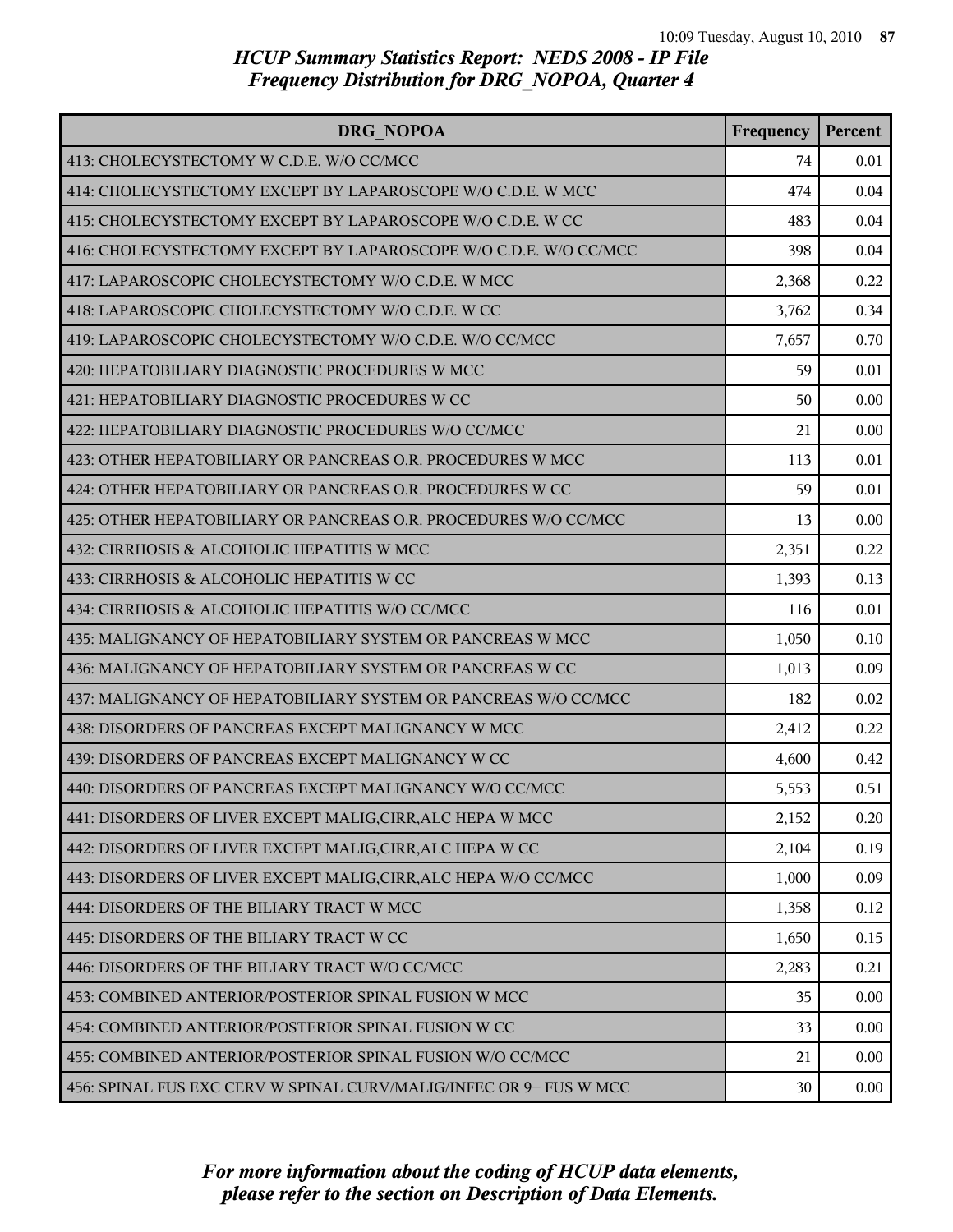| DRG NOPOA                                                                | Frequency | Percent |
|--------------------------------------------------------------------------|-----------|---------|
| 457: SPINAL FUS EXC CERV W SPINAL CURV/MALIG/INFEC OR 9+ FUS W CC        | 54        | 0.00    |
| 458: SPINAL FUS EXC CERV W SPINAL CURV/MALIG/INFEC OR 9+ FUS W/O CC/MCC  | $\leq 10$ | $***$   |
| 459: SPINAL FUSION EXCEPT CERVICAL W MCC                                 | 84        | 0.01    |
| 460: SPINAL FUSION EXCEPT CERVICAL W/O MCC                               | 365       | 0.03    |
| 461: BILATERAL OR MULTIPLE MAJOR JOINT PROCS OF LOWER EXTREMITY W MCC    | $\leq 10$ | $***$   |
| 462: BILATERAL OR MULTIPLE MAJOR JOINT PROCS OF LOWER EXTREMITY W/O MCC  | 49        | 0.00    |
| 463: WND DEBRID & SKN GRFT EXC HAND, FOR MUSCULO-CONN TISS DIS W MCC     | 317       | 0.03    |
| 464: WND DEBRID & SKN GRFT EXC HAND, FOR MUSCULO-CONN TISS DIS W CC      | 424       | 0.04    |
| 465: WND DEBRID & SKN GRFT EXC HAND, FOR MUSCULO-CONN TISS DIS W/O CC/MC | 186       | 0.02    |
| 466: REVISION OF HIP OR KNEE REPLACEMENT W MCC                           | 108       | 0.01    |
| 467: REVISION OF HIP OR KNEE REPLACEMENT W CC                            | 213       | 0.02    |
| 468: REVISION OF HIP OR KNEE REPLACEMENT W/O CC/MCC                      | 94        | 0.01    |
| 469: MAJOR JOINT REPLACEMENT OR REATTACHMENT OF LOWER EXTREMITY W MCC    | 1,317     | 0.12    |
| 470: MAJOR JOINT REPLACEMENT OR REATTACHMENT OF LOWER EXTREMITY W/O MCC  | 4,430     | 0.41    |
| 471: CERVICAL SPINAL FUSION W MCC                                        | 130       | 0.01    |
| 472: CERVICAL SPINAL FUSION W CC                                         | 139       | 0.01    |
| 473: CERVICAL SPINAL FUSION W/O CC/MCC                                   | 241       | 0.02    |
| 474: AMPUTATION FOR MUSCULOSKELETAL SYS & CONN TISSUE DIS W MCC          | 123       | 0.01    |
| 475: AMPUTATION FOR MUSCULOSKELETAL SYS & CONN TISSUE DIS W CC           | 102       | 0.01    |
| 476: AMPUTATION FOR MUSCULOSKELETAL SYS & CONN TISSUE DIS W/O CC/MCC     | 15        | 0.00    |
| 477: BIOPSIES OF MUSCULOSKELETAL SYSTEM & CONNECTIVE TISSUE W MCC        | 205       | 0.02    |
| 478: BIOPSIES OF MUSCULOSKELETAL SYSTEM & CONNECTIVE TISSUE W CC         | 504       | 0.05    |
| 479: BIOPSIES OF MUSCULOSKELETAL SYSTEM & CONNECTIVE TISSUE W/O CC/MCC   | 219       | 0.02    |
| 480: HIP & FEMUR PROCEDURES EXCEPT MAJOR JOINT W MCC                     | 2,428     | 0.22    |
| 481: HIP & FEMUR PROCEDURES EXCEPT MAJOR JOINT W CC                      | 5,968     | 0.55    |
| 482: HIP & FEMUR PROCEDURES EXCEPT MAJOR JOINT W/O CC/MCC                | 3,665     | 0.34    |
| 483: MAJOR JOINT & LIMB REATTACHMENT PROC OF UPPER EXTREMITY W CC/MCC    | 147       | 0.01    |
| 484: MAJOR JOINT & LIMB REATTACHMENT PROC OF UPPER EXTREMITY W/O CC/MCC  | 83        | 0.01    |
| 485: KNEE PROCEDURES W PDX OF INFECTION W MCC                            | 95        | 0.01    |
| 486: KNEE PROCEDURES W PDX OF INFECTION W CC                             | 140       | 0.01    |
| 487: KNEE PROCEDURES W PDX OF INFECTION W/O CC/MCC                       | 85        | 0.01    |
| 488: KNEE PROCEDURES W/O PDX OF INFECTION W CC/MCC                       | 150       | 0.01    |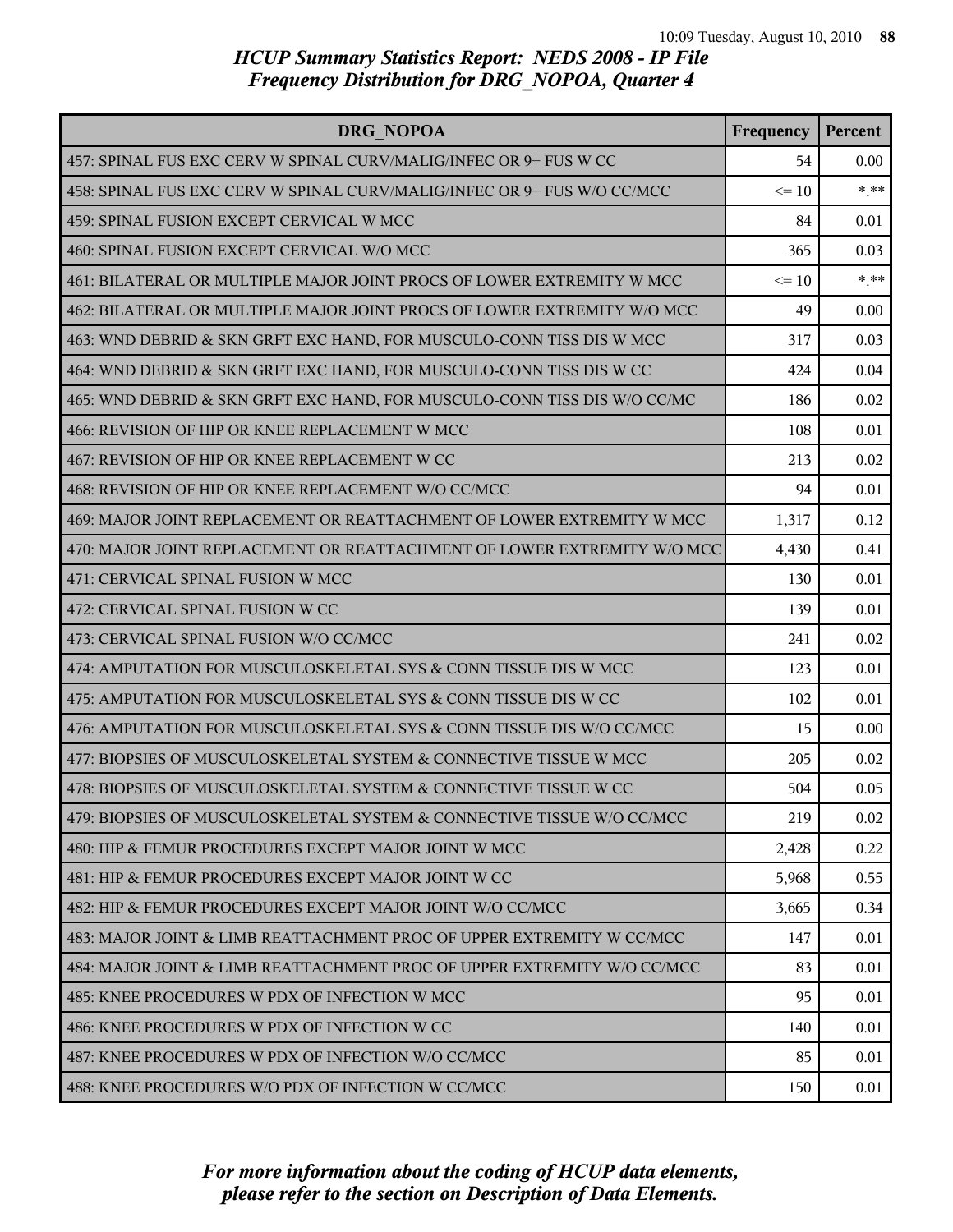| DRG NOPOA                                                                | Frequency | Percent |
|--------------------------------------------------------------------------|-----------|---------|
| 489: KNEE PROCEDURES W/O PDX OF INFECTION W/O CC/MCC                     | 163       | 0.01    |
| 490: BACK & NECK PROC EXC SPINAL FUSION W CC/MCC OR DISC DEVICE/NEUROSTI | 370       | 0.03    |
| 491: BACK & NECK PROC EXC SPINAL FUSION W/O CC/MCC                       | 523       | 0.05    |
| 492: LOWER EXTREM & HUMER PROC EXCEPT HIP, FOOT, FEMUR W MCC             | 652       | 0.06    |
| 493: LOWER EXTREM & HUMER PROC EXCEPT HIP, FOOT, FEMUR W CC              | 2,125     | 0.19    |
| 494: LOWER EXTREM & HUMER PROC EXCEPT HIP, FOOT, FEMUR W/O CC/MCC        | 4,882     | 0.45    |
| 495: LOCAL EXCISION & REMOVAL INT FIX DEVICES EXC HIP & FEMUR W MCC      | 109       | 0.01    |
| 496: LOCAL EXCISION & REMOVAL INT FIX DEVICES EXC HIP & FEMUR W CC       | 237       | 0.02    |
| 497: LOCAL EXCISION & REMOVAL INT FIX DEVICES EXC HIP & FEMUR W/O CC/MCC | 142       | 0.01    |
| 498: LOCAL EXCISION & REMOVAL INT FIX DEVICES OF HIP & FEMUR W CC/MCC    | 42        | 0.00    |
| 499: LOCAL EXCISION & REMOVAL INT FIX DEVICES OF HIP & FEMUR W/O CC/MCC  | 16        | 0.00    |
| 500: SOFT TISSUE PROCEDURES W MCC                                        | 172       | 0.02    |
| 501: SOFT TISSUE PROCEDURES W CC                                         | 478       | 0.04    |
| 502: SOFT TISSUE PROCEDURES W/O CC/MCC                                   | 361       | 0.03    |
| 503: FOOT PROCEDURES W MCC                                               | 81        | 0.01    |
| 504: FOOT PROCEDURES W CC                                                | 184       | 0.02    |
| 505: FOOT PROCEDURES W/O CC/MCC                                          | 236       | 0.02    |
| 506: MAJOR THUMB OR JOINT PROCEDURES                                     | 92        | 0.01    |
| 507: MAJOR SHOULDER OR ELBOW JOINT PROCEDURES W CC/MCC                   | 45        | 0.00    |
| 508: MAJOR SHOULDER OR ELBOW JOINT PROCEDURES W/O CC/MCC                 | 42        | 0.00    |
| 509: ARTHROSCOPY                                                         | $\leq 10$ | $* * *$ |
| 510: SHOULDER, ELBOW OR FOREARM PROC, EXC MAJOR JOINT PROC W MCC         | 127       | 0.01    |
| 511: SHOULDER, ELBOW OR FOREARM PROC, EXC MAJOR JOINT PROC W CC          | 473       | 0.04    |
| 512: SHOULDER, ELBOW OR FOREARM PROC, EXC MAJOR JOINT PROC W/O CC/MCC    | 1,139     | 0.10    |
| 513: HAND OR WRIST PROC, EXCEPT MAJOR THUMB OR JOINT PROC W CC/MCC       | 295       | 0.03    |
| 514: HAND OR WRIST PROC, EXCEPT MAJOR THUMB OR JOINT PROC W/O CC/MCC     | 368       | 0.03    |
| 515: OTHER MUSCULOSKELET SYS & CONN TISS O.R. PROC W MCC                 | 327       | 0.03    |
| 516: OTHER MUSCULOSKELET SYS & CONN TISS O.R. PROC W CC                  | 797       | 0.07    |
| 517: OTHER MUSCULOSKELET SYS & CONN TISS O.R. PROC W/O CC/MCC            | 502       | 0.05    |
| 533: FRACTURES OF FEMUR W MCC                                            | 84        | 0.01    |
| 534: FRACTURES OF FEMUR W/O MCC                                          | 404       | 0.04    |
| 535: FRACTURES OF HIP & PELVIS W MCC                                     | 712       | 0.07    |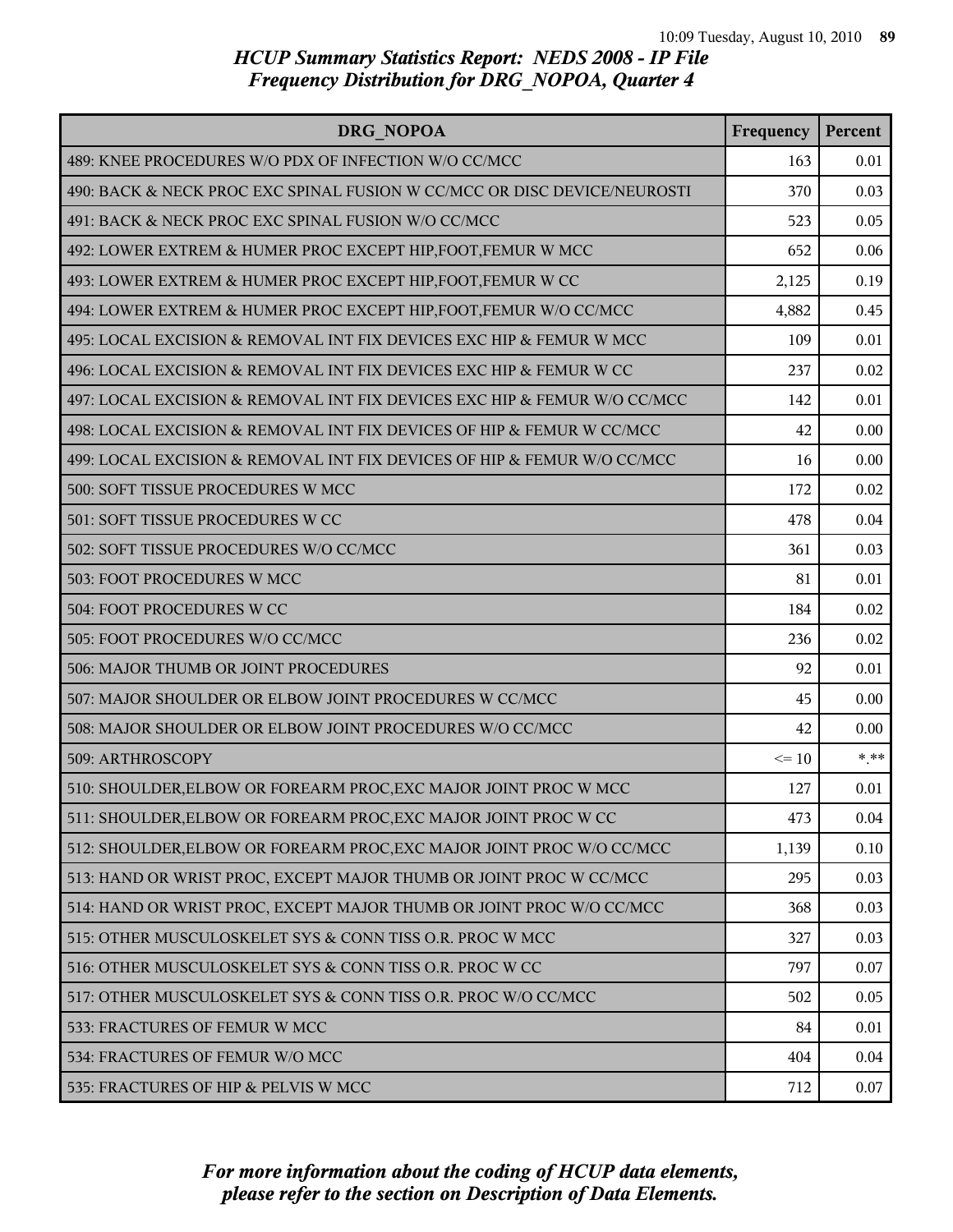| DRG NOPOA                                                                | Frequency | Percent |
|--------------------------------------------------------------------------|-----------|---------|
| 536: FRACTURES OF HIP & PELVIS W/O MCC                                   | 2,900     | 0.27    |
| 537: SPRAINS, STRAINS, & DISLOCATIONS OF HIP, PELVIS & THIGH W CC/MCC    | 95        | 0.01    |
| 538: SPRAINS, STRAINS, & DISLOCATIONS OF HIP, PELVIS & THIGH W/O CC/MCC  | 116       | 0.01    |
| 539: OSTEOMYELITIS W MCC                                                 | 261       | 0.02    |
| 540: OSTEOMYELITIS W CC                                                  | 382       | 0.03    |
| 541: OSTEOMYELITIS W/O CC/MCC                                            | 177       | 0.02    |
| 542: PATHOLOGICAL FRACTURES & MUSCULOSKELET & CONN TISS MALIG W MCC      | 516       | 0.05    |
| 543: PATHOLOGICAL FRACTURES & MUSCULOSKELET & CONN TISS MALIG W CC       | 1,196     | 0.11    |
| 544: PATHOLOGICAL FRACTURES & MUSCULOSKELET & CONN TISS MALIG W/O CC/MCC | 498       | 0.05    |
| 545: CONNECTIVE TISSUE DISORDERS W MCC                                   | 492       | 0.05    |
| 546: CONNECTIVE TISSUE DISORDERS W CC                                    | 660       | 0.06    |
| 547: CONNECTIVE TISSUE DISORDERS W/O CC/MCC                              | 576       | 0.05    |
| 548: SEPTIC ARTHRITIS W MCC                                              | 60        | 0.01    |
| 549: SEPTIC ARTHRITIS W CC                                               | 121       | 0.01    |
| 550: SEPTIC ARTHRITIS W/O CC/MCC                                         | 102       | 0.01    |
| 551: MEDICAL BACK PROBLEMS W MCC                                         | 1,232     | 0.11    |
| 552: MEDICAL BACK PROBLEMS W/O MCC                                       | 9,010     | 0.82    |
| 553: BONE DISEASES & ARTHROPATHIES W MCC                                 | 320       | 0.03    |
| 554: BONE DISEASES & ARTHROPATHIES W/O MCC                               | 1,413     | 0.13    |
| 555: SIGNS & SYMPTOMS OF MUSCULOSKELETAL SYSTEM & CONN TISSUE W MCC      | 289       | 0.03    |
| 556: SIGNS & SYMPTOMS OF MUSCULOSKELETAL SYSTEM & CONN TISSUE W/O MCC    | 2,048     | 0.19    |
| 557: TENDONITIS, MYOSITIS & BURSITIS W MCC                               | 683       | 0.06    |
| 558: TENDONITIS, MYOSITIS & BURSITIS W/O MCC                             | 1,858     | 0.17    |
| 559: AFTERCARE, MUSCULOSKELETAL SYSTEM & CONNECTIVE TISSUE W MCC         | 160       | 0.01    |
| 560: AFTERCARE, MUSCULOSKELETAL SYSTEM & CONNECTIVE TISSUE W CC          | 366       | 0.03    |
| 561: AFTERCARE, MUSCULOSKELETAL SYSTEM & CONNECTIVE TISSUE W/O CC/MCC    | 484       | 0.04    |
| 562: FX, SPRN, STRN & DISL EXCEPT FEMUR, HIP, PELVIS & THIGH W MCC       | 693       | 0.06    |
| 563: FX, SPRN, STRN & DISL EXCEPT FEMUR, HIP, PELVIS & THIGH W/O MCC     | 4,276     | 0.39    |
| 564: OTHER MUSCULOSKELETAL SYS & CONNECTIVE TISSUE DIAGNOSES W MCC       | 180       | 0.02    |
| 565: OTHER MUSCULOSKELETAL SYS & CONNECTIVE TISSUE DIAGNOSES W CC        | 389       | 0.04    |
| 566: OTHER MUSCULOSKELETAL SYS & CONNECTIVE TISSUE DIAGNOSES W/O CC/MCC  | 250       | 0.02    |
| 573: SKIN GRAFT &/OR DEBRID FOR SKN ULCER OR CELLULITIS W MCC            | 338       | 0.03    |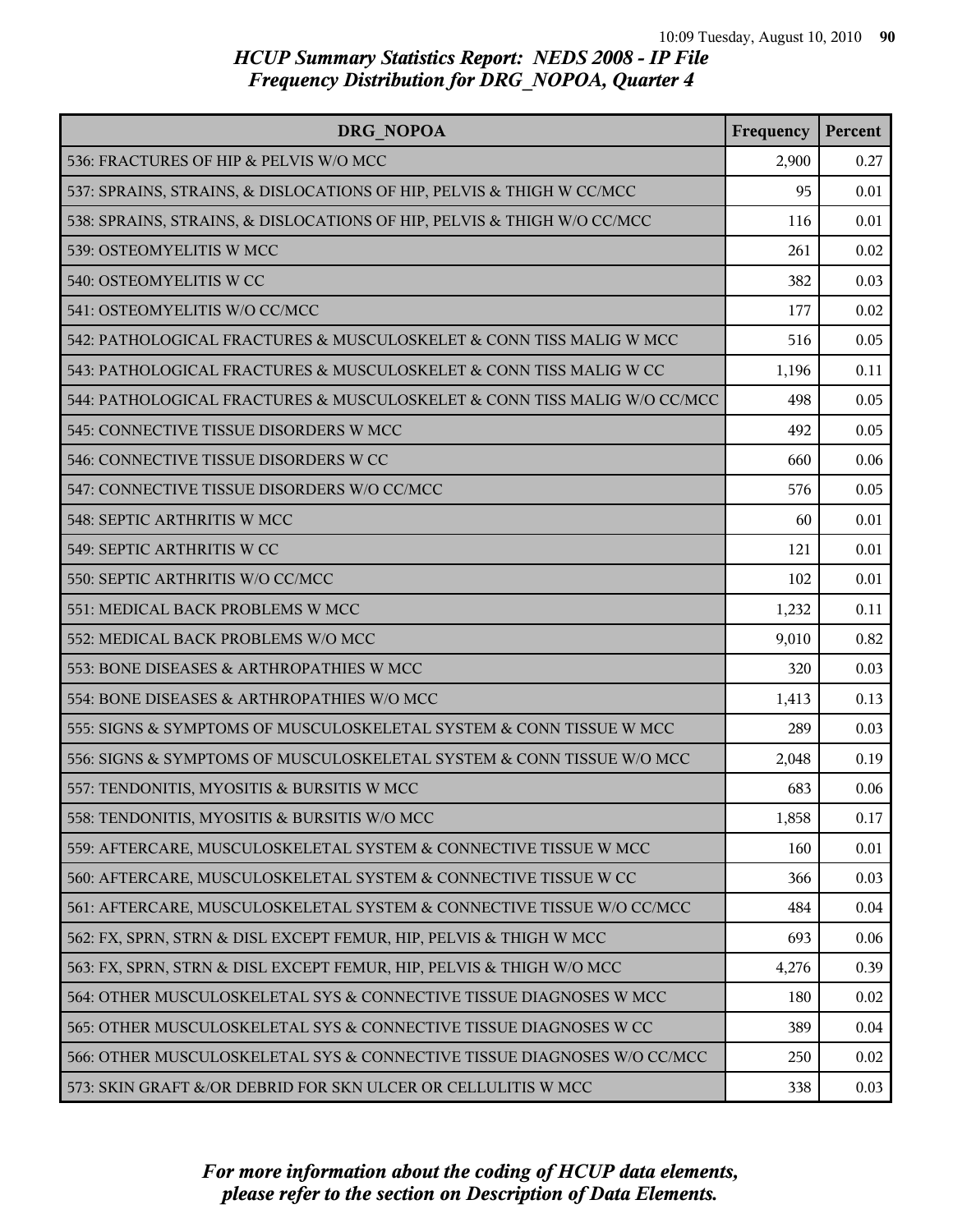| DRG NOPOA                                                               | Frequency | Percent |
|-------------------------------------------------------------------------|-----------|---------|
| 574: SKIN GRAFT &/OR DEBRID FOR SKN ULCER OR CELLULITIS W CC            | 650       | 0.06    |
| 575: SKIN GRAFT &/OR DEBRID FOR SKN ULCER OR CELLULITIS W/O CC/MCC      | 539       | 0.05    |
| 576: SKIN GRAFT &/OR DEBRID EXC FOR SKIN ULCER OR CELLULITIS W MCC      | 46        | 0.00    |
| 577: SKIN GRAFT &/OR DEBRID EXC FOR SKIN ULCER OR CELLULITIS W CC       | 117       | 0.01    |
| 578: SKIN GRAFT &/OR DEBRID EXC FOR SKIN ULCER OR CELLULITIS W/O CC/MCC | 101       | 0.01    |
| 579: OTHER SKIN, SUBCUT TISS & BREAST PROC W MCC                        | 374       | 0.03    |
| 580: OTHER SKIN, SUBCUT TISS & BREAST PROC W CC                         | 707       | 0.06    |
| 581: OTHER SKIN, SUBCUT TISS & BREAST PROC W/O CC/MCC                   | 731       | 0.07    |
| 582: MASTECTOMY FOR MALIGNANCY W CC/MCC                                 | 22        | 0.00    |
| 583: MASTECTOMY FOR MALIGNANCY W/O CC/MCC                               | 11        | 0.00    |
| 584: BREAST BIOPSY, LOCAL EXCISION & OTHER BREAST PROCEDURES W CC/MCC   | 41        | 0.00    |
| 585: BREAST BIOPSY, LOCAL EXCISION & OTHER BREAST PROCEDURES W/O CC/MCC | 58        | 0.01    |
| 592: SKIN ULCERS W MCC                                                  | 328       | 0.03    |
| 593: SKIN ULCERS W CC                                                   | 835       | 0.08    |
| 594: SKIN ULCERS W/O CC/MCC                                             | 148       | 0.01    |
| 595: MAJOR SKIN DISORDERS W MCC                                         | 121       | 0.01    |
| 596: MAJOR SKIN DISORDERS W/O MCC                                       | 504       | 0.05    |
| 597: MALIGNANT BREAST DISORDERS W MCC                                   | 58        | 0.01    |
| 598: MALIGNANT BREAST DISORDERS W CC                                    | 144       | 0.01    |
| 599: MALIGNANT BREAST DISORDERS W/O CC/MCC                              | 22        | 0.00    |
| 600: NON-MALIGNANT BREAST DISORDERS W CC/MCC                            | 141       | 0.01    |
| 601: NON-MALIGNANT BREAST DISORDERS W/O CC/MCC                          | 298       | 0.03    |
| 602: CELLULITIS W MCC                                                   | 2,637     | 0.24    |
| 603: CELLULITIS W/O MCC                                                 | 19,004    | 1.74    |
| 604: TRAUMA TO THE SKIN, SUBCUT TISS & BREAST W MCC                     | 345       | 0.03    |
| 605: TRAUMA TO THE SKIN, SUBCUT TISS & BREAST W/O MCC                   | 2,990     | 0.27    |
| 606: MINOR SKIN DISORDERS W MCC                                         | 212       | 0.02    |
| 607: MINOR SKIN DISORDERS W/O MCC                                       | 1,114     | 0.10    |
| 614: ADRENAL & PITUITARY PROCEDURES W CC/MCC                            | 37        | 0.00    |
| 615: ADRENAL & PITUITARY PROCEDURES W/O CC/MCC                          | 13        | 0.00    |
| 616: AMPUTAT OF LOWER LIMB FOR ENDOCRINE, NUTRIT, & METABOL DIS W MCC   | 127       | 0.01    |
| 617: AMPUTAT OF LOWER LIMB FOR ENDOCRINE, NUTRIT, & METABOL DIS W CC    | 478       | 0.04    |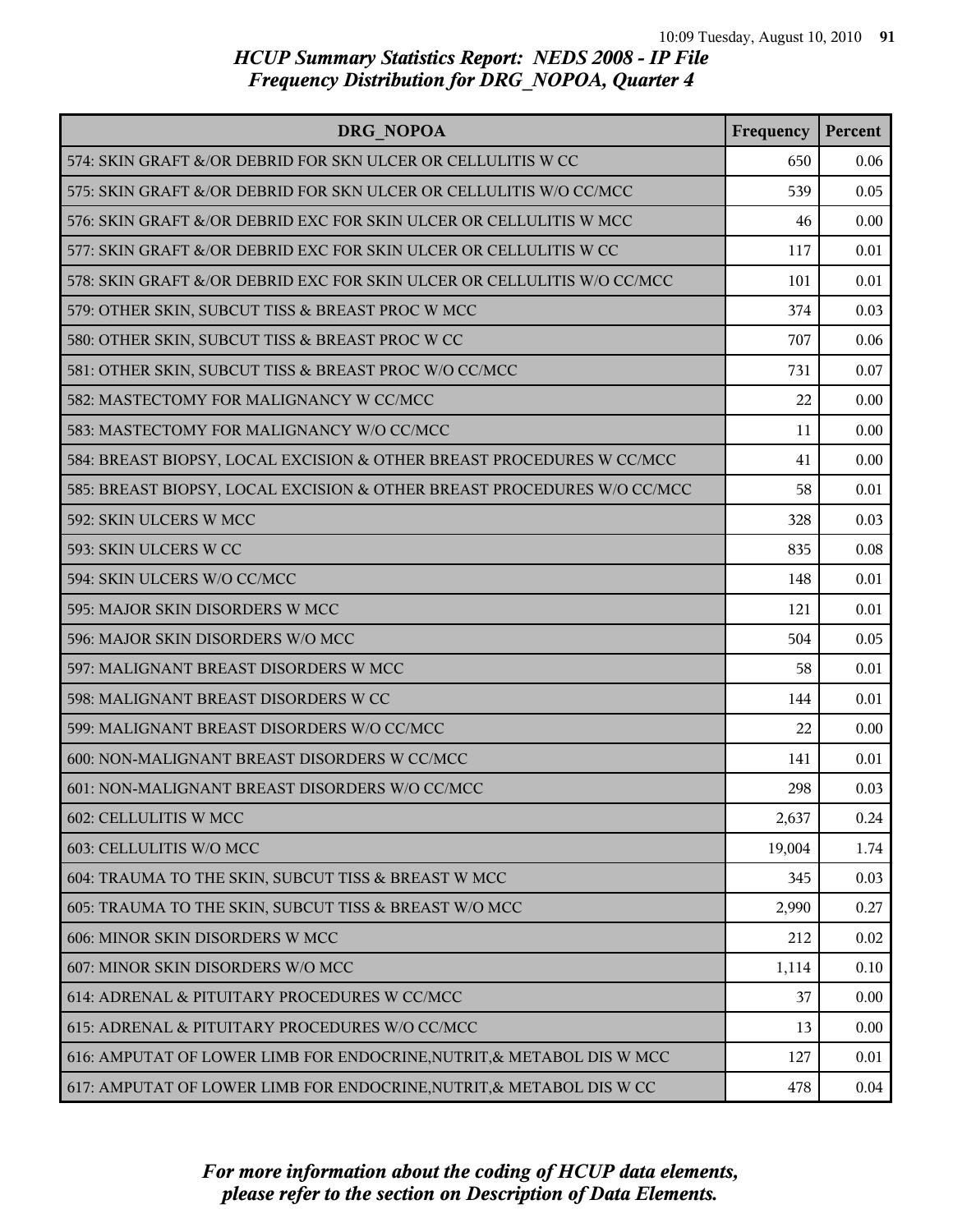| DRG NOPOA                                                                  | Frequency | Percent |
|----------------------------------------------------------------------------|-----------|---------|
| 618: AMPUTAT OF LOWER LIMB FOR ENDOCRINE, NUTRIT, & METABOL DIS W/O CC/MCC | $\leq 10$ | $*$ **  |
| 619: O.R. PROCEDURES FOR OBESITY W MCC                                     | $\leq 10$ | $***$   |
| 620: O.R. PROCEDURES FOR OBESITY W CC                                      | $\leq 10$ | $***$   |
| 621: O.R. PROCEDURES FOR OBESITY W/O CC/MCC                                | 13        | 0.00    |
| 622: SKIN GRAFTS & WOUND DEBRID FOR ENDOC, NUTRIT & METAB DIS W MCC        | 115       | 0.01    |
| 623: SKIN GRAFTS & WOUND DEBRID FOR ENDOC, NUTRIT & METAB DIS W CC         | 236       | 0.02    |
| 624: SKIN GRAFTS & WOUND DEBRID FOR ENDOC, NUTRIT & METAB DIS W/O CC/MCC   | 21        | 0.00    |
| 625: THYROID, PARATHYROID & THYROGLOSSAL PROCEDURES W MCC                  | 35        | 0.00    |
| 626: THYROID, PARATHYROID & THYROGLOSSAL PROCEDURES W CC                   | 18        | 0.00    |
| 627: THYROID, PARATHYROID & THYROGLOSSAL PROCEDURES W/O CC/MCC             | 42        | 0.00    |
| 628: OTHER ENDOCRINE, NUTRIT & METAB O.R. PROC W MCC                       | 255       | 0.02    |
| 629: OTHER ENDOCRINE, NUTRIT & METAB O.R. PROC W CC                        | 290       | 0.03    |
| 630: OTHER ENDOCRINE, NUTRIT & METAB O.R. PROC W/O CC/MCC                  | 22        | 0.00    |
| 637: DIABETES W MCC                                                        | 3,602     | 0.33    |
| 638: DIABETES W CC                                                         | 6,461     | 0.59    |
| 639: DIABETES W/O CC/MCC                                                   | 6,883     | 0.63    |
| 640: NUTRITIONAL & MISC METABOLIC DISORDERS W MCC                          | 6,147     | 0.56    |
| 641: NUTRITIONAL & MISC METABOLIC DISORDERS W/O MCC                        | 16,791    | 1.54    |
| 642: INBORN ERRORS OF METABOLISM                                           | 264       | 0.02    |
| 643: ENDOCRINE DISORDERS W MCC                                             | 668       | 0.06    |
| 644: ENDOCRINE DISORDERS W CC                                              | 1,114     | 0.10    |
| 645: ENDOCRINE DISORDERS W/O CC/MCC                                        | 823       | 0.08    |
| <b>652: KIDNEY TRANSPLANT</b>                                              | 86        | 0.01    |
| 653: MAJOR BLADDER PROCEDURES W MCC                                        | 30        | 0.00    |
| 654: MAJOR BLADDER PROCEDURES W CC                                         | 32        | 0.00    |
| 655: MAJOR BLADDER PROCEDURES W/O CC/MCC                                   | $\leq 10$ | $* * *$ |
| 656: KIDNEY & URETER PROCEDURES FOR NEOPLASM W MCC                         | 83        | 0.01    |
| 657: KIDNEY & URETER PROCEDURES FOR NEOPLASM W CC                          | 65        | 0.01    |
| 658: KIDNEY & URETER PROCEDURES FOR NEOPLASM W/O CC/MCC                    | 16        | 0.00    |
| 659: KIDNEY & URETER PROCEDURES FOR NON-NEOPLASM W MCC                     | 273       | 0.02    |
| 660: KIDNEY & URETER PROCEDURES FOR NON-NEOPLASM W CC                      | 377       | 0.03    |
| 661: KIDNEY & URETER PROCEDURES FOR NON-NEOPLASM W/O CC/MCC                | 70        | 0.01    |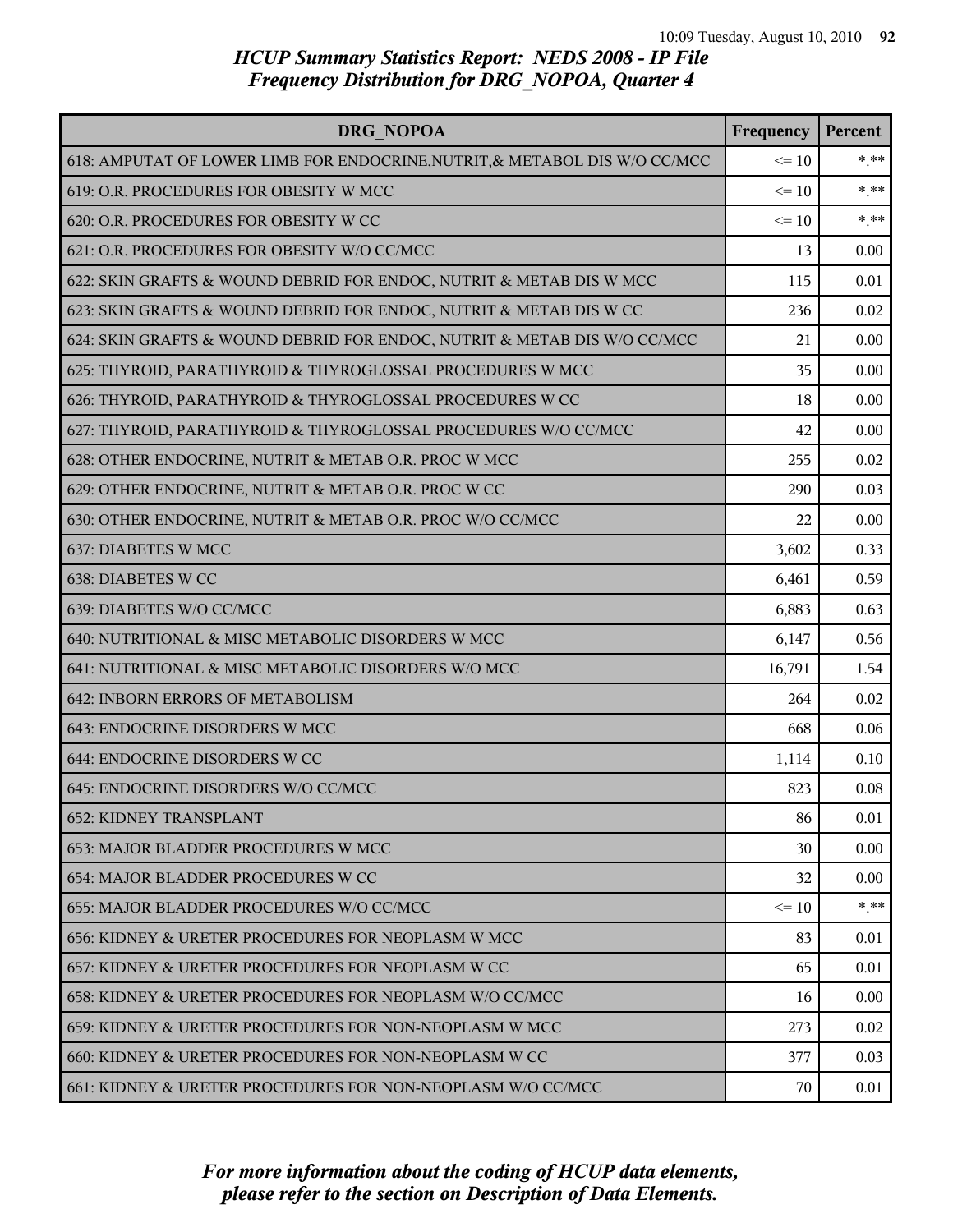| DRG NOPOA                                               | Frequency | Percent  |
|---------------------------------------------------------|-----------|----------|
| 662: MINOR BLADDER PROCEDURES W MCC                     | 60        | 0.01     |
| 663: MINOR BLADDER PROCEDURES W CC                      | 74        | 0.01     |
| 664: MINOR BLADDER PROCEDURES W/O CC/MCC                | 44        | 0.00     |
| 665: PROSTATECTOMY W MCC                                | 54        | 0.00     |
| <b>666: PROSTATECTOMY W CC</b>                          | 76        | 0.01     |
| 667: PROSTATECTOMY W/O CC/MCC                           | 26        | 0.00     |
| 668: TRANSURETHRAL PROCEDURES W MCC                     | 400       | 0.04     |
| 669: TRANSURETHRAL PROCEDURES W CC                      | 1,498     | 0.14     |
| 670: TRANSURETHRAL PROCEDURES W/O CC/MCC                | 617       | 0.06     |
| 671: URETHRAL PROCEDURES W CC/MCC                       | 44        | 0.00     |
| 672: URETHRAL PROCEDURES W/O CC/MCC                     | 20        | 0.00     |
| 673: OTHER KIDNEY & URINARY TRACT PROCEDURES W MCC      | 667       | 0.06     |
| 674: OTHER KIDNEY & URINARY TRACT PROCEDURES W CC       | 441       | 0.04     |
| 675: OTHER KIDNEY & URINARY TRACT PROCEDURES W/O CC/MCC | 59        | 0.01     |
| <b>682: RENAL FAILURE W MCC</b>                         | 8,128     | 0.74     |
| <b>683: RENAL FAILURE W CC</b>                          | 9,330     | 0.85     |
| 684: RENAL FAILURE W/O CC/MCC                           | 2,488     | 0.23     |
| <b>685: ADMIT FOR RENAL DIALYSIS</b>                    | 150       | 0.01     |
| 686: KIDNEY & URINARY TRACT NEOPLASMS W MCC             | 137       | 0.01     |
| 687: KIDNEY & URINARY TRACT NEOPLASMS W CC              | 226       | 0.02     |
| 688: KIDNEY & URINARY TRACT NEOPLASMS W/O CC/MCC        | 61        | 0.01     |
| 689: KIDNEY & URINARY TRACT INFECTIONS W MCC            | 6,860     | 0.63     |
| 690: KIDNEY & URINARY TRACT INFECTIONS W/O MCC          | 19,827    | 1.81     |
| 691: URINARY STONES W ESW LITHOTRIPSY W CC/MCC          | 151       | 0.01     |
| 692: URINARY STONES W ESW LITHOTRIPSY W/O CC/MCC        | 75        | 0.01     |
| 693: URINARY STONES W/O ESW LITHOTRIPSY W MCC           | 523       | 0.05     |
| 694: URINARY STONES W/O ESW LITHOTRIPSY W/O MCC         | 3,631     | 0.33     |
| 695: KIDNEY & URINARY TRACT SIGNS & SYMPTOMS W MCC      | 109       | 0.01     |
| 696: KIDNEY & URINARY TRACT SIGNS & SYMPTOMS W/O MCC    | 967       | 0.09     |
| 697: URETHRAL STRICTURE                                 | 48        | $0.00\,$ |
| 698: OTHER KIDNEY & URINARY TRACT DIAGNOSES W MCC       | 2,139     | 0.20     |
| 699: OTHER KIDNEY & URINARY TRACT DIAGNOSES W CC        | 2,119     | 0.19     |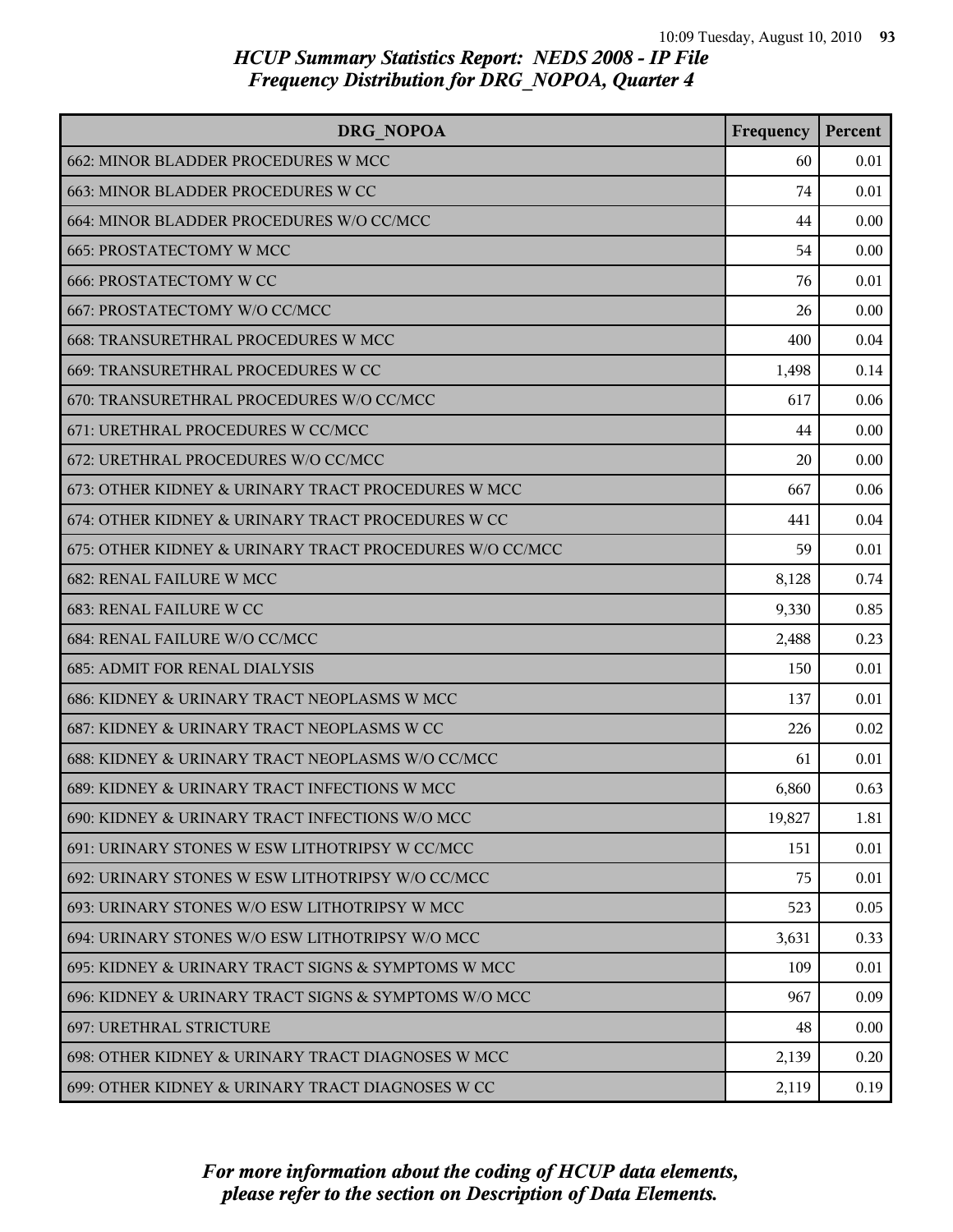| DRG NOPOA                                                               | Frequency | Percent |
|-------------------------------------------------------------------------|-----------|---------|
| 700: OTHER KIDNEY & URINARY TRACT DIAGNOSES W/O CC/MCC                  | 874       | 0.08    |
| 707: MAJOR MALE PELVIC PROCEDURES W CC/MCC                              | 15        | 0.00    |
| 708: MAJOR MALE PELVIC PROCEDURES W/O CC/MCC                            | 14        | 0.00    |
| 709: PENIS PROCEDURES W CC/MCC                                          | 36        | 0.00    |
| 710: PENIS PROCEDURES W/O CC/MCC                                        | 55        | 0.01    |
| 711: TESTES PROCEDURES W CC/MCC                                         | 61        | 0.01    |
| 712: TESTES PROCEDURES W/O CC/MCC                                       | 156       | 0.01    |
| 713: TRANSURETHRAL PROSTATECTOMY W CC/MCC                               | 171       | 0.02    |
| 714: TRANSURETHRAL PROSTATECTOMY W/O CC/MCC                             | 73        | 0.01    |
| 715: OTHER MALE REPRODUCTIVE SYSTEM O.R. PROC FOR MALIGNANCY W CC/MCC   | 21        | 0.00    |
| 716: OTHER MALE REPRODUCTIVE SYSTEM O.R. PROC FOR MALIGNANCY W/O CC/MCC | $\leq 10$ | $***$   |
| 717: OTHER MALE REPRODUCTIVE SYSTEM O.R. PROC EXC MALIGNANCY W CC/MCC   | 61        | 0.01    |
| 718: OTHER MALE REPRODUCTIVE SYSTEM O.R. PROC EXC MALIGNANCY W/O CC/MCC | 25        | 0.00    |
| 722: MALIGNANCY, MALE REPRODUCTIVE SYSTEM W MCC                         | 59        | 0.01    |
| 723: MALIGNANCY, MALE REPRODUCTIVE SYSTEM W CC                          | 136       | 0.01    |
| 724: MALIGNANCY, MALE REPRODUCTIVE SYSTEM W/O CC/MCC                    | 14        | 0.00    |
| 725: BENIGN PROSTATIC HYPERTROPHY W MCC                                 | 113       | 0.01    |
| 726: BENIGN PROSTATIC HYPERTROPHY W/O MCC                               | 240       | 0.02    |
| 727: INFLAMMATION OF THE MALE REPRODUCTIVE SYSTEM W MCC                 | 212       | 0.02    |
| 728: INFLAMMATION OF THE MALE REPRODUCTIVE SYSTEM W/O MCC               | 980       | 0.09    |
| 729: OTHER MALE REPRODUCTIVE SYSTEM DIAGNOSES W CC/MCC                  | 112       | 0.01    |
| 730: OTHER MALE REPRODUCTIVE SYSTEM DIAGNOSES W/O CC/MCC                | 82        | 0.01    |
| 734: PELVIC EVISCERATION, RAD HYSTERECTOMY & RAD VULVECTOMY W CC/MCC    | 17        | 0.00    |
| 735: PELVIC EVISCERATION, RAD HYSTERECTOMY & RAD VULVECTOMY W/O CC/MCC  | $\leq 10$ | $***$   |
| 736: UTERINE & ADNEXA PROC FOR OVARIAN OR ADNEXAL MALIGNANCY W MCC      | 34        | 0.00    |
| 737: UTERINE & ADNEXA PROC FOR OVARIAN OR ADNEXAL MALIGNANCY W CC       | 49        | 0.00    |
| 738: UTERINE & ADNEXA PROC FOR OVARIAN OR ADNEXAL MALIGNANCY W/O CC/MCC | 11        | 0.00    |
| 739: UTERINE, ADNEXA PROC FOR NON-OVARIAN/ADNEXAL MALIG W MCC           | 16        | 0.00    |
| 740: UTERINE, ADNEXA PROC FOR NON-OVARIAN/ADNEXAL MALIG W CC            | 19        | 0.00    |
| 741: UTERINE, ADNEXA PROC FOR NON-OVARIAN/ADNEXAL MALIG W/O CC/MCC      | 15        | 0.00    |
| 742: UTERINE & ADNEXA PROC FOR NON-MALIGNANCY W CC/MCC                  | 660       | 0.06    |
| 743: UTERINE & ADNEXA PROC FOR NON-MALIGNANCY W/O CC/MCC                | 836       | 0.08    |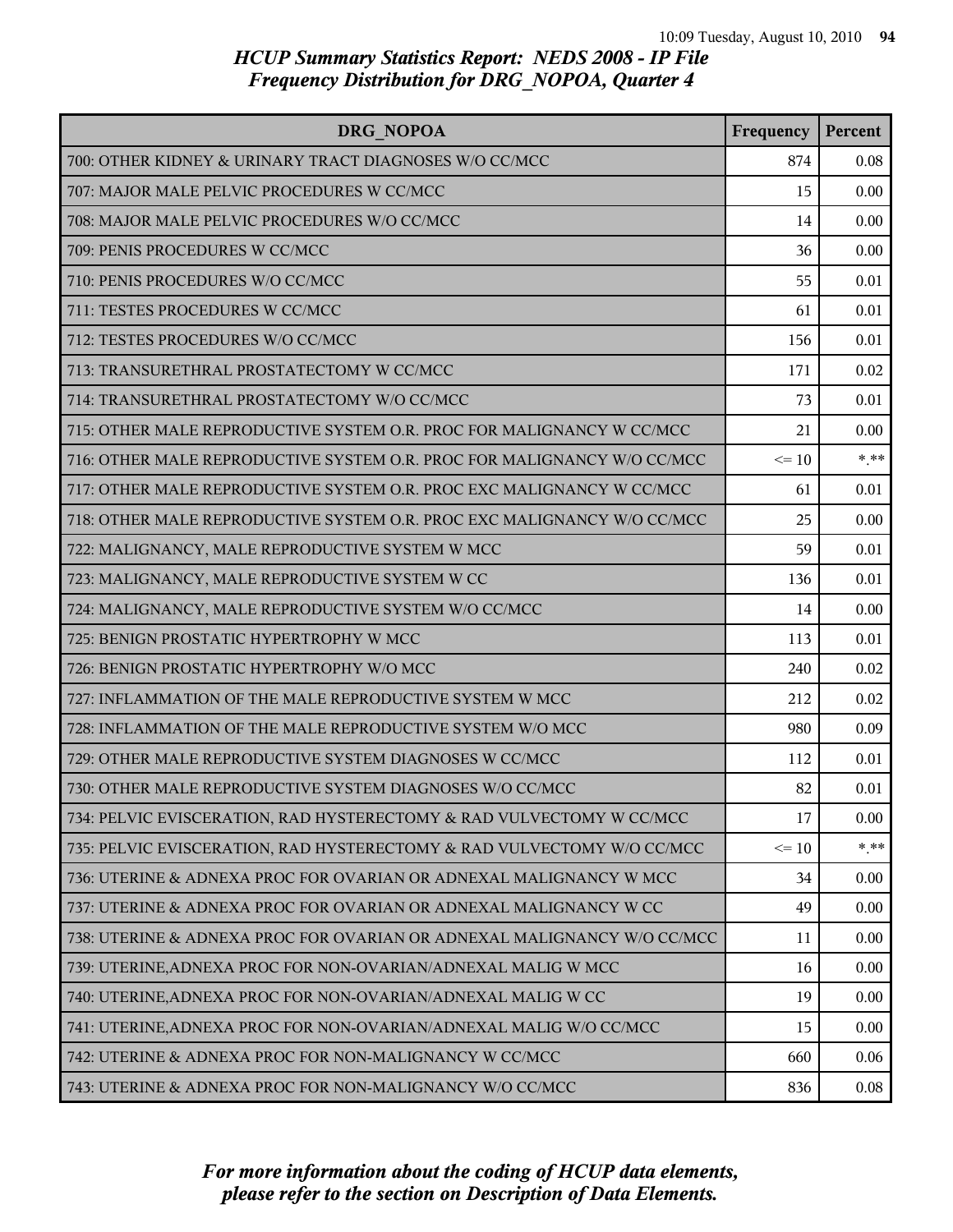| DRG NOPOA                                                              | Frequency | Percent |
|------------------------------------------------------------------------|-----------|---------|
| 744: D&C, CONIZATION, LAPAROSCOPY & TUBAL INTERRUPTION W CC/MCC        | 227       | 0.02    |
| 745: D&C, CONIZATION, LAPAROSCOPY & TUBAL INTERRUPTION W/O CC/MCC      | 239       | 0.02    |
| 746: VAGINA, CERVIX & VULVA PROCEDURES W CC/MCC                        | 100       | 0.01    |
| 747: VAGINA, CERVIX & VULVA PROCEDURES W/O CC/MCC                      | 166       | 0.02    |
| 748: FEMALE REPRODUCTIVE SYSTEM RECONSTRUCTIVE PROCEDURES              | $\leq 10$ | $***$   |
| 749: OTHER FEMALE REPRODUCTIVE SYSTEM O.R. PROCEDURES W CC/MCC         | 92        | 0.01    |
| 750: OTHER FEMALE REPRODUCTIVE SYSTEM O.R. PROCEDURES W/O CC/MCC       | 58        | 0.01    |
| 754: MALIGNANCY, FEMALE REPRODUCTIVE SYSTEM W MCC                      | 144       | 0.01    |
| 755: MALIGNANCY, FEMALE REPRODUCTIVE SYSTEM W CC                       | 281       | 0.03    |
| 756: MALIGNANCY, FEMALE REPRODUCTIVE SYSTEM W/O CC/MCC                 | 47        | 0.00    |
| 757: INFECTIONS, FEMALE REPRODUCTIVE SYSTEM W MCC                      | 146       | 0.01    |
| 758: INFECTIONS, FEMALE REPRODUCTIVE SYSTEM W CC                       | 349       | 0.03    |
| 759: INFECTIONS, FEMALE REPRODUCTIVE SYSTEM W/O CC/MCC                 | 677       | 0.06    |
| 760: MENSTRUAL & OTHER FEMALE REPRODUCTIVE SYSTEM DISORDERS W CC/MCC   | 576       | 0.05    |
| 761: MENSTRUAL & OTHER FEMALE REPRODUCTIVE SYSTEM DISORDERS W/O CC/MCC | 905       | 0.08    |
| 765: CESAREAN SECTION W CC/MCC                                         | 2,017     | 0.18    |
| 766: CESAREAN SECTION W/O CC/MCC                                       | 2,557     | 0.23    |
| 767: VAGINAL DELIVERY W STERILIZATION &/OR D&C                         | 409       | 0.04    |
| 768: VAGINAL DELIVERY W O.R. PROC EXCEPT STERIL &/OR D&C               | $\leq 10$ | $***$   |
| 769: POSTPARTUM & POST ABORTION DIAGNOSES W O.R. PROCEDURE             | 481       | 0.04    |
| 770: ABORTION W D&C, ASPIRATION CURETTAGE OR HYSTEROTOMY               | 655       | 0.06    |
| 774: VAGINAL DELIVERY W COMPLICATING DIAGNOSES                         | 1,634     | 0.15    |
| 775: VAGINAL DELIVERY W/O COMPLICATING DIAGNOSES                       | 10,020    | 0.92    |
| 776: POSTPARTUM & POST ABORTION DIAGNOSES W/O O.R. PROCEDURE           | 1,866     | 0.17    |
| 777: ECTOPIC PREGNANCY                                                 | 1,170     | 0.11    |
| 778: THREATENED ABORTION                                               | 592       | 0.05    |
| 779: ABORTION W/O D&C                                                  | 417       | 0.04    |
| 780: FALSE LABOR                                                       | 41        | 0.00    |
| 781: OTHER ANTEPARTUM DIAGNOSES W MEDICAL COMPLICATIONS                | 4,635     | 0.42    |
| 782: OTHER ANTEPARTUM DIAGNOSES W/O MEDICAL COMPLICATIONS              | 370       | 0.03    |
| 789: NEONATES, DIED OR TRANSFERRED TO ANOTHER ACUTE CARE FACILITY      | 64        | 0.01    |
| 790: EXTREME IMMATURITY OR RESPIRATORY DISTRESS SYNDROME, NEONATE      | 16        | 0.00    |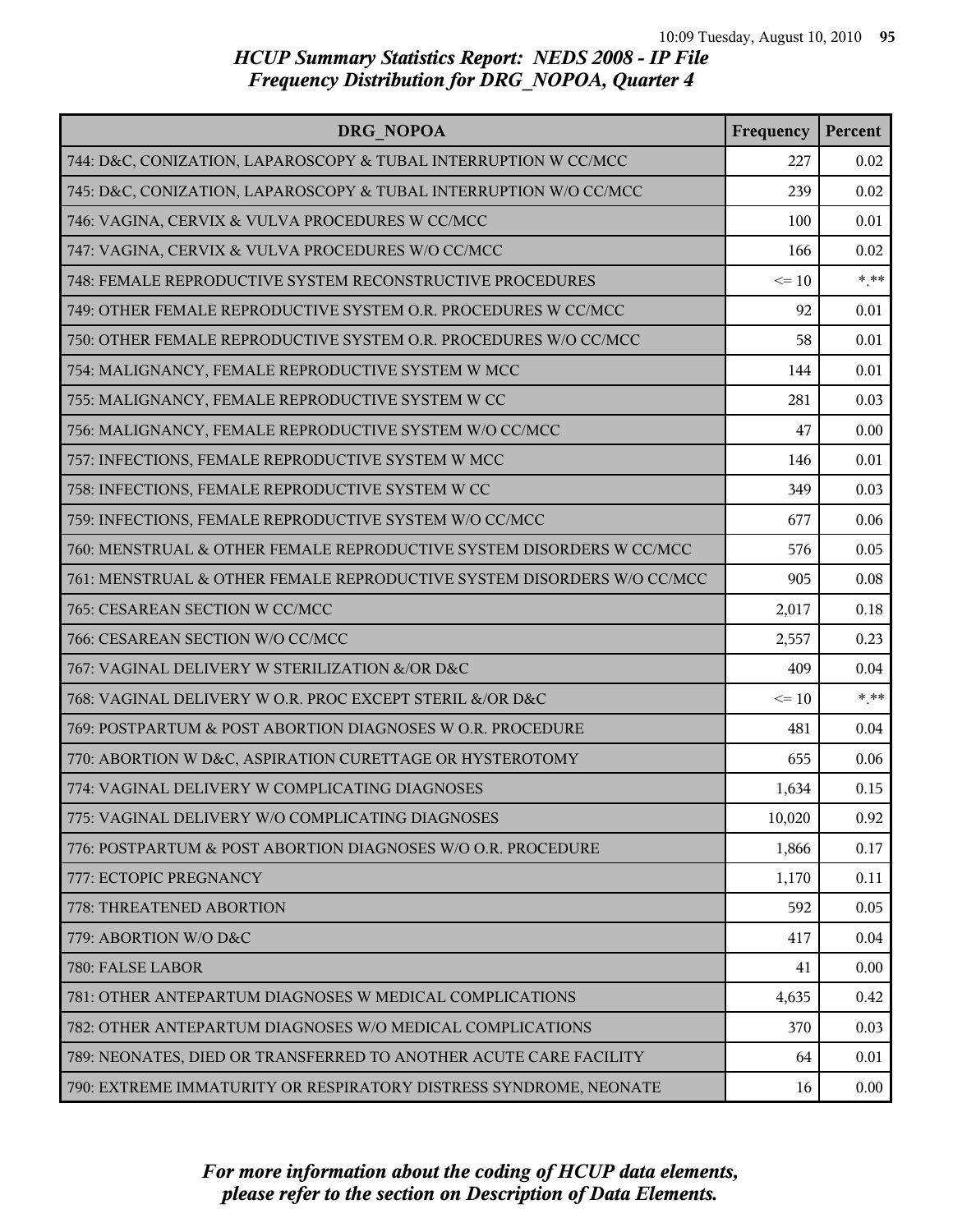| DRG NOPOA                                                                | Frequency | Percent |
|--------------------------------------------------------------------------|-----------|---------|
| 791: PREMATURITY W MAJOR PROBLEMS                                        | 37        | 0.00    |
| 792: PREMATURITY W/O MAJOR PROBLEMS                                      | 59        | 0.01    |
| 793: FULL TERM NEONATE W MAJOR PROBLEMS                                  | 806       | 0.07    |
| 794: NEONATE W OTHER SIGNIFICANT PROBLEMS                                | 798       | 0.07    |
| 795: NORMAL NEWBORN                                                      | 404       | 0.04    |
| 799: SPLENECTOMY W MCC                                                   | 77        | 0.01    |
| 800: SPLENECTOMY W CC                                                    | 48        | 0.00    |
| 801: SPLENECTOMY W/O CC/MCC                                              | 30        | 0.00    |
| 802: OTHER O.R. PROC OF THE BLOOD & BLOOD FORMING ORGANS W MCC           | 76        | 0.01    |
| 803: OTHER O.R. PROC OF THE BLOOD & BLOOD FORMING ORGANS W CC            | 83        | 0.01    |
| 804: OTHER O.R. PROC OF THE BLOOD & BLOOD FORMING ORGANS W/O CC/MCC      | 70        | 0.01    |
| 808: MAJOR HEMATOL/IMMUN DIAG EXC SICKLE CELL CRISIS & COAGUL W MCC      | 792       | 0.07    |
| 809: MAJOR HEMATOL/IMMUN DIAG EXC SICKLE CELL CRISIS & COAGUL W CC       | 1,383     | 0.13    |
| 810: MAJOR HEMATOL/IMMUN DIAG EXC SICKLE CELL CRISIS & COAGUL W/O CC/MCC | 325       | 0.03    |
| 811: RED BLOOD CELL DISORDERS W MCC                                      | 2,947     | 0.27    |
| 812: RED BLOOD CELL DISORDERS W/O MCC                                    | 10,376    | 0.95    |
| 813: COAGULATION DISORDERS                                               | 1,316     | 0.12    |
| 814: RETICULOENDOTHELIAL & IMMUNITY DISORDERS W MCC                      | 197       | 0.02    |
| 815: RETICULOENDOTHELIAL & IMMUNITY DISORDERS W CC                       | 504       | 0.05    |
| 816: RETICULOENDOTHELIAL & IMMUNITY DISORDERS W/O CC/MCC                 | 607       | 0.06    |
| 820: LYMPHOMA & LEUKEMIA W MAJOR O.R. PROCEDURE W MCC                    | 77        | 0.01    |
| 821: LYMPHOMA & LEUKEMIA W MAJOR O.R. PROCEDURE W CC                     | 70        | 0.01    |
| 822: LYMPHOMA & LEUKEMIA W MAJOR O.R. PROCEDURE W/O CC/MCC               | $\leq 10$ | * **    |
| 823: LYMPHOMA & NON-ACUTE LEUKEMIA W OTHER O.R. PROC W MCC               | 168       | 0.02    |
| 824: LYMPHOMA & NON-ACUTE LEUKEMIA W OTHER O.R. PROC W CC                | 159       | 0.01    |
| 825: LYMPHOMA & NON-ACUTE LEUKEMIA W OTHER O.R. PROC W/O CC/MCC          | 74        | 0.01    |
| 826: MYELOPROLIF DISORD OR POORLY DIFF NEOPL W MAJ O.R. PROC W MCC       | 26        | 0.00    |
| 827: MYELOPROLIF DISORD OR POORLY DIFF NEOPL W MAJ O.R. PROC W CC        | 30        | 0.00    |
| 828: MYELOPROLIF DISORD OR POORLY DIFF NEOPL W MAJ O.R. PROC W/O CC/MCC  | $\leq 10$ | $*$ **  |
| 829: MYELOPROLIF DISORD OR POORLY DIFF NEOPL W OTHER O.R. PROC W CC/MCC  | 66        | 0.01    |
| 830: MYELOPROLIF DISORD OR POORLY DIFF NEOPL W OTHER O.R. PROC W/O CC/MC | $\leq 10$ | $* * *$ |
| 834: ACUTE LEUKEMIA W/O MAJOR O.R. PROCEDURE W MCC                       | 314       | 0.03    |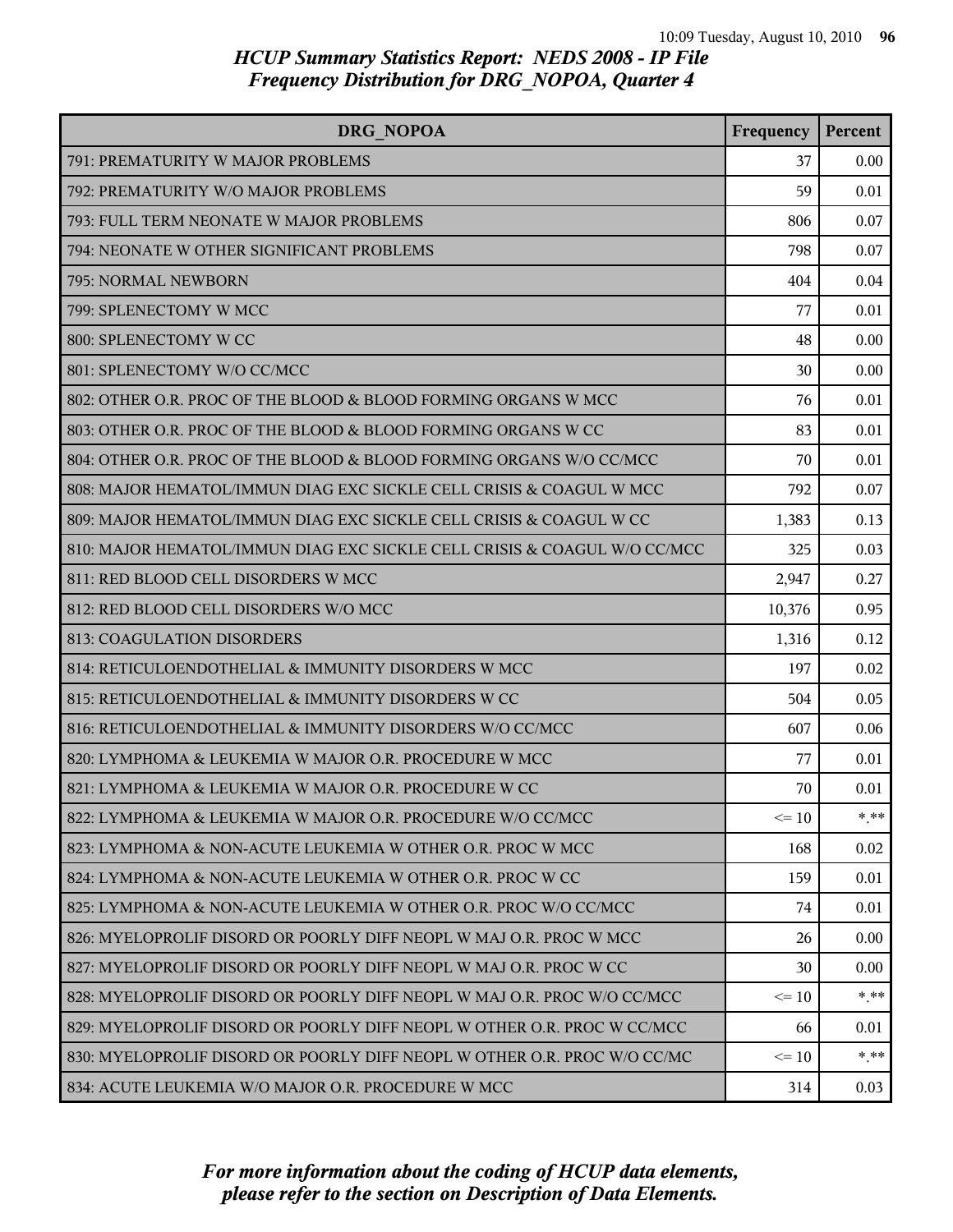| <b>DRG NOPOA</b>                                                       | Frequency | Percent |
|------------------------------------------------------------------------|-----------|---------|
| 835: ACUTE LEUKEMIA W/O MAJOR O.R. PROCEDURE W CC                      | 225       | 0.02    |
| 836: ACUTE LEUKEMIA W/O MAJOR O.R. PROCEDURE W/O CC/MCC                | 159       | 0.01    |
| 837: CHEMO W ACUTE LEUKEMIA AS SDX OR W HIGH DOSE CHEMO AGENT W MCC    | $\leq 10$ | $* * *$ |
| 838: CHEMO W ACUTE LEUKEMIA AS SDX W CC OR HIGH DOSE CHEMO AGENT       | 13        | 0.00    |
| 839: CHEMO W ACUTE LEUKEMIA AS SDX W/O CC/MCC                          | $\leq$ 10 | $***$   |
| 840: LYMPHOMA & NON-ACUTE LEUKEMIA W MCC                               | 662       | 0.06    |
| 841: LYMPHOMA & NON-ACUTE LEUKEMIA W CC                                | 658       | 0.06    |
| 842: LYMPHOMA & NON-ACUTE LEUKEMIA W/O CC/MCC                          | 315       | 0.03    |
| 843: OTHER MYELOPROLIF DIS OR POORLY DIFF NEOPL DIAG W MCC             | 181       | 0.02    |
| 844: OTHER MYELOPROLIF DIS OR POORLY DIFF NEOPL DIAG W CC              | 263       | 0.02    |
| 845: OTHER MYELOPROLIF DIS OR POORLY DIFF NEOPL DIAG W/O CC/MCC        | 58        | 0.01    |
| 846: CHEMOTHERAPY W/O ACUTE LEUKEMIA AS SECONDARY DIAGNOSIS W MCC      | 11        | 0.00    |
| 847: CHEMOTHERAPY W/O ACUTE LEUKEMIA AS SECONDARY DIAGNOSIS W CC       | 89        | 0.01    |
| 848: CHEMOTHERAPY W/O ACUTE LEUKEMIA AS SECONDARY DIAGNOSIS W/O CC/MCC | 17        | 0.00    |
| 849: RADIOTHERAPY                                                      | 13        | 0.00    |
| 853: INFECTIOUS & PARASITIC DISEASES W O.R. PROCEDURE W MCC            | 3,746     | 0.34    |
| 854: INFECTIOUS & PARASITIC DISEASES W O.R. PROCEDURE W CC             | 604       | 0.06    |
| 855: INFECTIOUS & PARASITIC DISEASES W O.R. PROCEDURE W/O CC/MCC       | 50        | 0.00    |
| 856: POSTOPERATIVE OR POST-TRAUMATIC INFECTIONS W O.R. PROC W MCC      | 498       | 0.05    |
| 857: POSTOPERATIVE OR POST-TRAUMATIC INFECTIONS W O.R. PROC W CC       | 645       | 0.06    |
| 858: POSTOPERATIVE OR POST-TRAUMATIC INFECTIONS W O.R. PROC W/O CC/MCC | 165       | 0.02    |
| 862: POSTOPERATIVE & POST-TRAUMATIC INFECTIONS W MCC                   | 1,122     | 0.10    |
| 863: POSTOPERATIVE & POST-TRAUMATIC INFECTIONS W/O MCC                 | 2,383     | 0.22    |
| <b>864: FEVER</b>                                                      | 3,002     | 0.27    |
| 865: VIRAL ILLNESS W MCC                                               | 296       | 0.03    |
| 866: VIRAL ILLNESS W/O MCC                                             | 1,843     | 0.17    |
| 867: OTHER INFECTIOUS & PARASITIC DISEASES DIAGNOSES W MCC             | 509       | 0.05    |
| 868: OTHER INFECTIOUS & PARASITIC DISEASES DIAGNOSES W CC              | 284       | 0.03    |
| 869: OTHER INFECTIOUS & PARASITIC DISEASES DIAGNOSES W/O CC/MCC        | 153       | 0.01    |
| 870: SEPTICEMIA OR SEVERE SEPSIS W MV 96+ HOURS                        | 2,251     | 0.21    |
| 871: SEPTICEMIA OR SEVERE SEPSIS W/O MV 96+ HOURS W MCC                | 23,275    | 2.13    |
| 872: SEPTICEMIA OR SEVERE SEPSIS W/O MV 96+ HOURS W/O MCC              | 7,473     | 0.68    |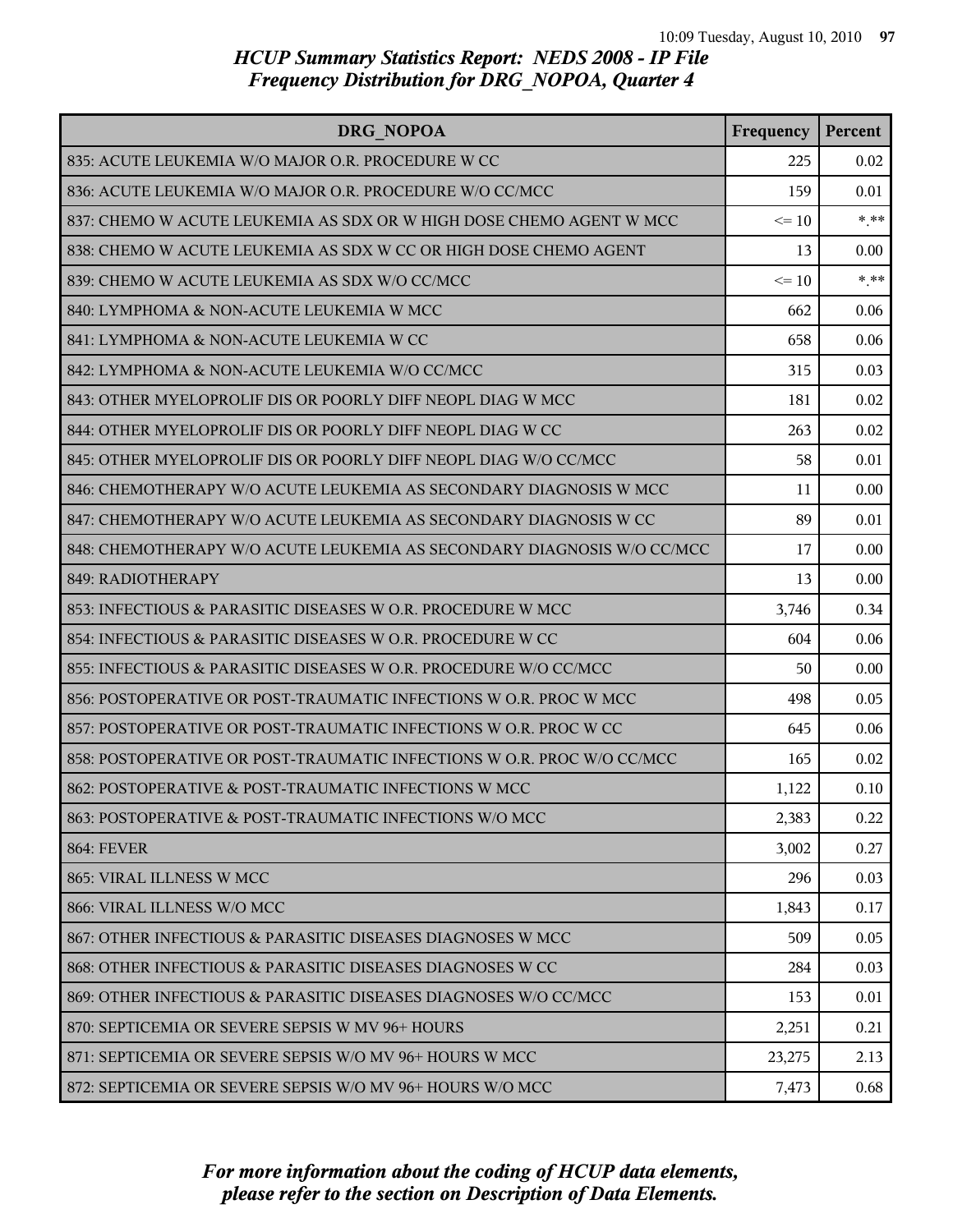| DRG NOPOA                                                                | Frequency | Percent |
|--------------------------------------------------------------------------|-----------|---------|
| 876: O.R. PROCEDURE W PRINCIPAL DIAGNOSES OF MENTAL ILLNESS              | 95        | 0.01    |
| 880: ACUTE ADJUSTMENT REACTION & PSYCHOSOCIAL DYSFUNCTION                | 1,658     | 0.15    |
| 881: DEPRESSIVE NEUROSES                                                 | 3,566     | 0.33    |
| 882: NEUROSES EXCEPT DEPRESSIVE                                          | 1,446     | 0.13    |
| 883: DISORDERS OF PERSONALITY & IMPULSE CONTROL                          | 348       | 0.03    |
| 884: ORGANIC DISTURBANCES & MENTAL RETARDATION                           | 2,112     | 0.19    |
| 885: PSYCHOSES                                                           | 31,386    | 2.87    |
| 886: BEHAVIORAL & DEVELOPMENTAL DISORDERS                                | 799       | 0.07    |
| 887: OTHER MENTAL DISORDER DIAGNOSES                                     | 58        | 0.01    |
| 894: ALCOHOL/DRUG ABUSE OR DEPENDENCE, LEFT AMA                          | 1,519     | 0.14    |
| 895: ALCOHOL/DRUG ABUSE OR DEPENDENCE W REHABILITATION THERAPY           | 216       | 0.02    |
| 896: ALCOHOL/DRUG ABUSE OR DEPENDENCE W/O REHABILITATION THERAPY W MCC   | 1,530     | 0.14    |
| 897: ALCOHOL/DRUG ABUSE OR DEPENDENCE W/O REHABILITATION THERAPY W/O MCC | 11,538    | 1.06    |
| 901: WOUND DEBRIDEMENTS FOR INJURIES W MCC                               | 78        | 0.01    |
| 902: WOUND DEBRIDEMENTS FOR INJURIES W CC                                | 127       | 0.01    |
| 903: WOUND DEBRIDEMENTS FOR INJURIES W/O CC/MCC                          | 88        | 0.01    |
| 904: SKIN GRAFTS FOR INJURIES W CC/MCC                                   | 105       | 0.01    |
| 905: SKIN GRAFTS FOR INJURIES W/O CC/MCC                                 | 30        | 0.00    |
| 906: HAND PROCEDURES FOR INJURIES                                        | 322       | 0.03    |
| 907: OTHER O.R. PROCEDURES FOR INJURIES W MCC                            | 746       | 0.07    |
| 908: OTHER O.R. PROCEDURES FOR INJURIES W CC                             | 806       | 0.07    |
| 909: OTHER O.R. PROCEDURES FOR INJURIES W/O CC/MCC                       | 753       | 0.07    |
| 913: TRAUMATIC INJURY W MCC                                              | 158       | 0.01    |
| 914: TRAUMATIC INJURY W/O MCC                                            | 1,223     | 0.11    |
| 915: ALLERGIC REACTIONS W MCC                                            | 174       | 0.02    |
| 916: ALLERGIC REACTIONS W/O MCC                                          | 995       | 0.09    |
| 917: POISONING & TOXIC EFFECTS OF DRUGS W MCC                            | 4,230     | 0.39    |
| 918: POISONING & TOXIC EFFECTS OF DRUGS W/O MCC                          | 9,850     | 0.90    |
| 919: COMPLICATIONS OF TREATMENT W MCC                                    | 963       | 0.09    |
| 920: COMPLICATIONS OF TREATMENT W CC                                     | 1,378     | 0.13    |
| 921: COMPLICATIONS OF TREATMENT W/O CC/MCC                               | 985       | 0.09    |
| 922: OTHER INJURY, POISONING & TOXIC EFFECT DIAG W MCC                   | 227       | 0.02    |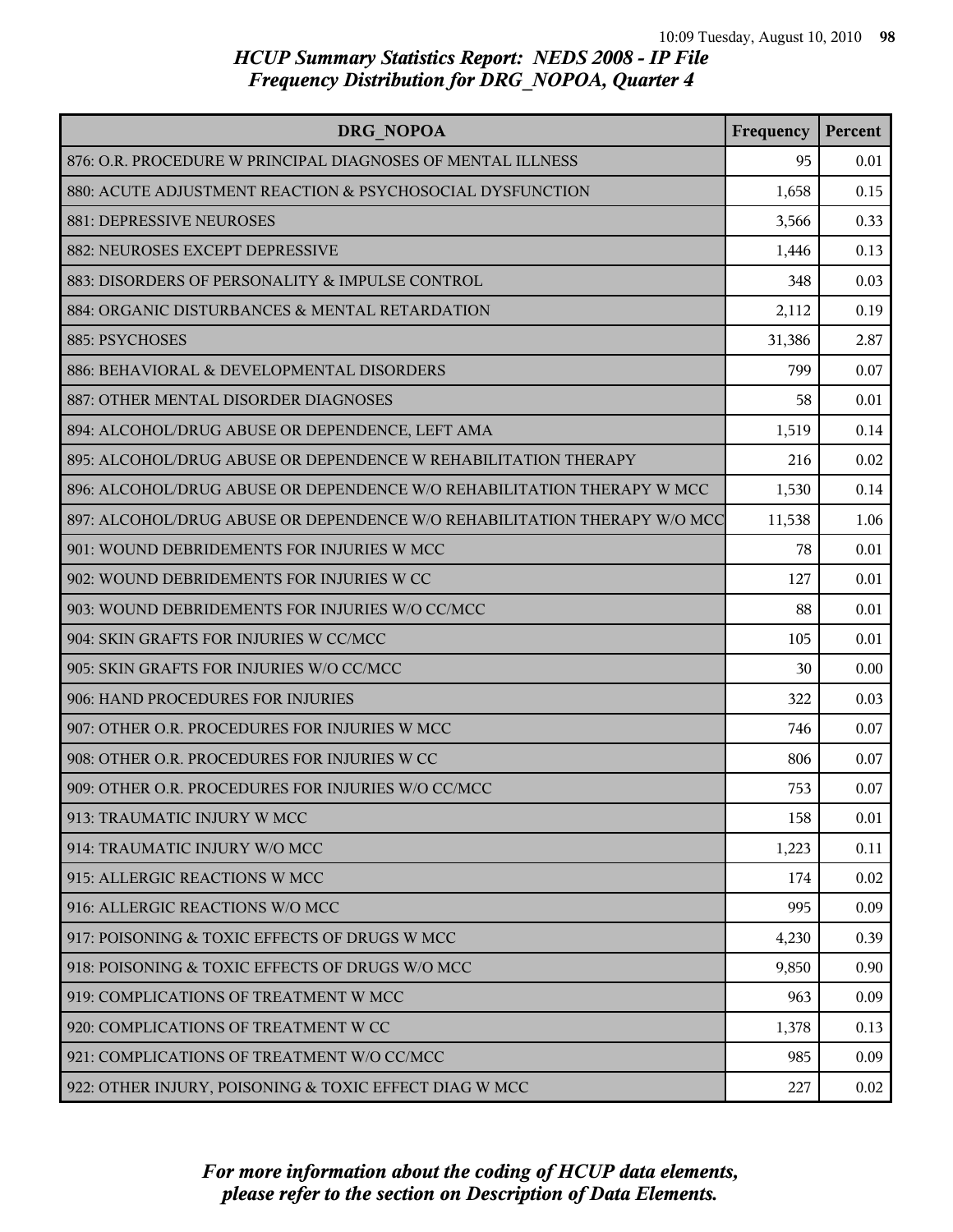| DRG NOPOA                                                                | Frequency | Percent |
|--------------------------------------------------------------------------|-----------|---------|
| 923: OTHER INJURY, POISONING & TOXIC EFFECT DIAG W/O MCC                 | 542       | 0.05    |
| 927: EXTENSIVE BURNS OR FULL THICKNESS BURNS W MV 96+ HRS W SKIN GRAFT   | 29        | 0.00    |
| 928: FULL THICKNESS BURN W SKIN GRAFT OR INHAL INJ W CC/MCC              | 86        | 0.01    |
| 929: FULL THICKNESS BURN W SKIN GRAFT OR INHAL INJ W/O CC/MCC            | 60        | 0.01    |
| 933: EXTENSIVE BURNS OR FULL THICKNESS BURNS W MV 96+ HRS W/O SKIN GRAFT | 18        | 0.00    |
| 934: FULL THICKNESS BURN W/O SKIN GRFT OR INHAL INJ                      | 78        | 0.01    |
| 935: NON-EXTENSIVE BURNS                                                 | 528       | 0.05    |
| 939: O.R. PROC W DIAGNOSES OF OTHER CONTACT W HEALTH SERVICES W MCC      | 55        | 0.01    |
| 940: O.R. PROC W DIAGNOSES OF OTHER CONTACT W HEALTH SERVICES W CC       | 86        | 0.01    |
| 941: O.R. PROC W DIAGNOSES OF OTHER CONTACT W HEALTH SERVICES W/O CC/MCC | 26        | 0.00    |
| 945: REHABILITATION W CC/MCC                                             | 201       | 0.02    |
| 946: REHABILITATION W/O CC/MCC                                           | 68        | 0.01    |
| 947: SIGNS & SYMPTOMS W MCC                                              | 1,397     | 0.13    |
| 948: SIGNS & SYMPTOMS W/O MCC                                            | 5,584     | 0.51    |
| 949: AFTERCARE W CC/MCC                                                  | 28        | 0.00    |
| 950: AFTERCARE W/O CC/MCC                                                | 15        | 0.00    |
| 951: OTHER FACTORS INFLUENCING HEALTH STATUS                             | 265       | 0.02    |
| 955: CRANIOTOMY FOR MULTIPLE SIGNIFICANT TRAUMA                          | 173       | 0.02    |
| 956: LIMB REATTACHMENT, HIP & FEMUR PROC FOR MULTIPLE SIGNIFICANT TRAUMA | 891       | 0.08    |
| 957: OTHER O.R. PROCEDURES FOR MULTIPLE SIGNIFICANT TRAUMA W MCC         | 689       | 0.06    |
| 958: OTHER O.R. PROCEDURES FOR MULTIPLE SIGNIFICANT TRAUMA W CC          | 820       | 0.08    |
| 959: OTHER O.R. PROCEDURES FOR MULTIPLE SIGNIFICANT TRAUMA W/O CC/MCC    | 242       | 0.02    |
| 963: OTHER MULTIPLE SIGNIFICANT TRAUMA W MCC                             | 368       | 0.03    |
| 964: OTHER MULTIPLE SIGNIFICANT TRAUMA W CC                              | 858       | 0.08    |
| 965: OTHER MULTIPLE SIGNIFICANT TRAUMA W/O CC/MCC                        | 412       | 0.04    |
| 969: HIV W EXTENSIVE O.R. PROCEDURE W MCC                                | 99        | 0.01    |
| 970: HIV W EXTENSIVE O.R. PROCEDURE W/O MCC                              | 17        | 0.00    |
| 974: HIV W MAJOR RELATED CONDITION W MCC                                 | 1,053     | 0.10    |
| 975: HIV W MAJOR RELATED CONDITION W CC                                  | 834       | 0.08    |
| 976: HIV W MAJOR RELATED CONDITION W/O CC/MCC                            | 397       | 0.04    |
| 977: HIV W OR W/O OTHER RELATED CONDITION                                | 616       | 0.06    |
| 981: EXTENSIVE O.R. PROCEDURE UNRELATED TO PRINCIPAL DIAGNOSIS W MCC     | 2,224     | 0.20    |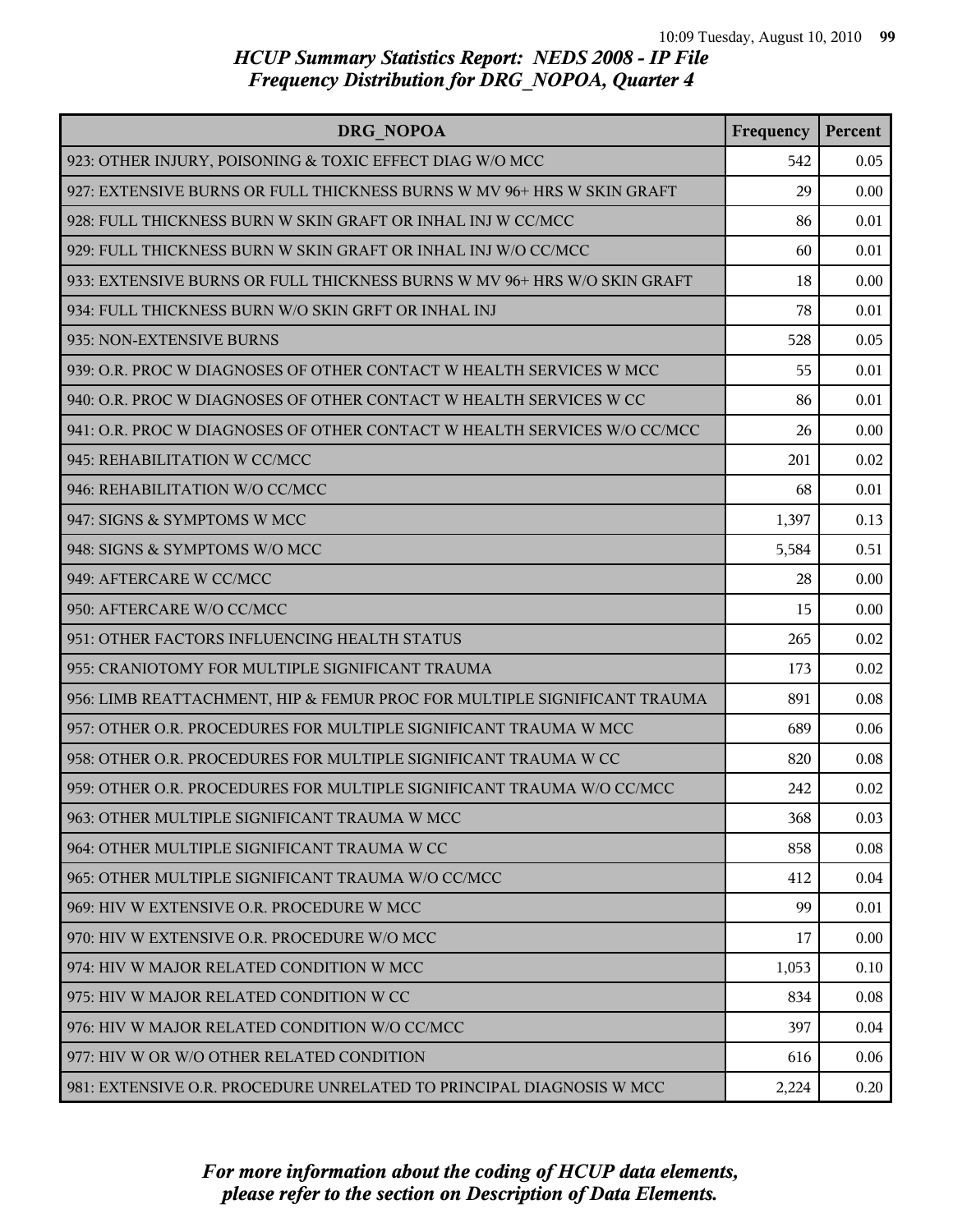| DRG NOPOA                                                                  | Frequency | Percent |
|----------------------------------------------------------------------------|-----------|---------|
| l 982: EXTENSIVE O.R. PROCEDURE UNRELATED TO PRINCIPAL DIAGNOSIS W CC      | 1,378     | 0.13    |
| l 983: EXTENSIVE O.R. PROCEDURE UNRELATED TO PRINCIPAL DIAGNOSIS W/O CC/MC | 413       | 0.04    |
| l 984: PROSTATIC O.R. PROCEDURE UNRELATED TO PRINCIPAL DIAGNOSIS W MCC     | 37        | 0.00    |
| l 985: PROSTATIC O.R. PROCEDURE UNRELATED TO PRINCIPAL DIAGNOSIS W CC      | 34        | 0.00    |
| 986: PROSTATIC O.R. PROCEDURE UNRELATED TO PRINCIPAL DIAGNOSIS W/O CC/MC   | 14        | 0.00    |
| l 987: NON-EXTENSIVE O.R. PROC UNRELATED TO PRINCIPAL DIAGNOSIS W MCC      | 722       | 0.07    |
| 988: NON-EXTENSIVE O.R. PROC UNRELATED TO PRINCIPAL DIAGNOSIS W CC         | 759       | 0.07    |
| 989: NON-EXTENSIVE O.R. PROC UNRELATED TO PRINCIPAL DIAGNOSIS W/O CC/MCC   | 372       | 0.03    |
| 998: PRINCIPAL DIAGNOSIS INVALID AS DISCHARGE DIAGNOSIS                    | $\leq$ 10 | * **    |
| 999: UNGROUPABLE                                                           | 156       | 0.01    |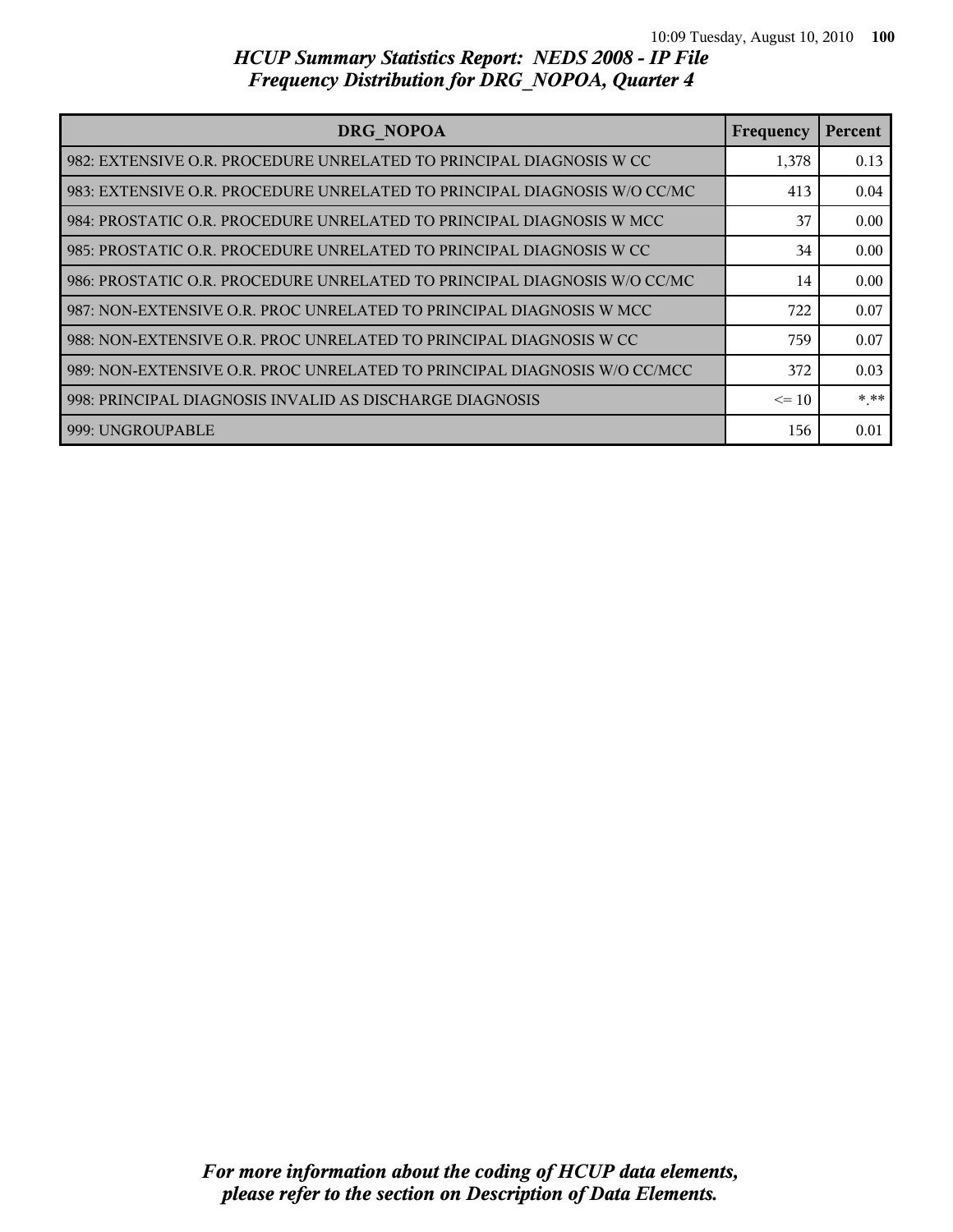# *HCUP Summary Statistics Report: NEDS 2008 - IP File Frequency Distribution for HCUPFILE*

| <b>HCUPFILE</b>   Frequency   Percent |           |        |
|---------------------------------------|-----------|--------|
| <b>SID</b>                            | 4,433,719 | 100.00 |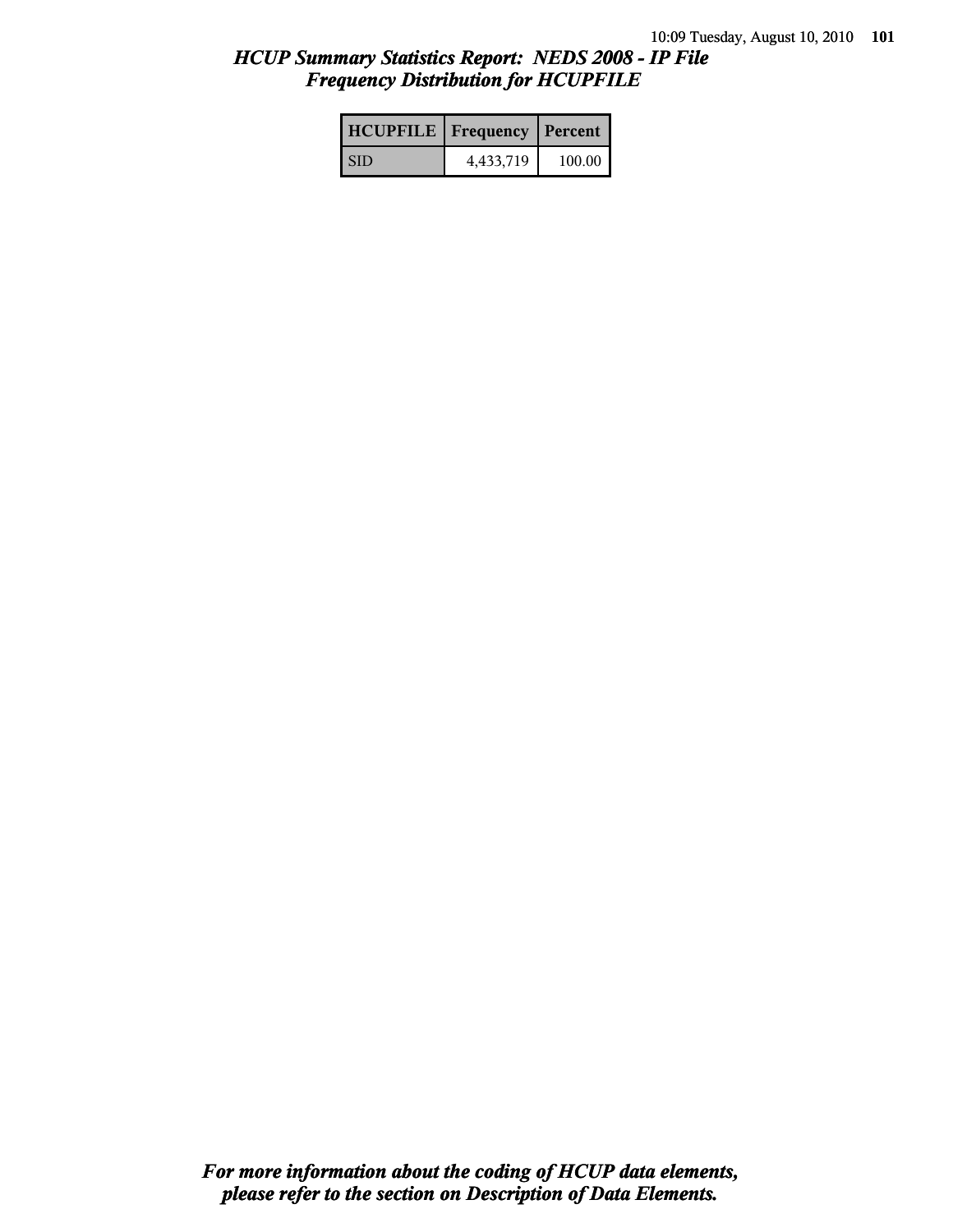# *HCUP Summary Statistics Report: NEDS 2008 - IP File Frequency Distribution for LOS\_IP*

| <b>LOS IP</b>       | Frequency | Percent |
|---------------------|-----------|---------|
| .C: Inconsistent    | 102       | 0.00    |
| 0 days              | 117,260   | 2.64    |
| 1 day               | 645,015   | 14.55   |
| 2 days              | 833,912   | 18.81   |
| 3 days              | 724,823   | 16.35   |
| 4 days              | 524,451   | 11.83   |
| 5 days              | 374,144   | 8.44    |
| 6 days              | 271,920   | 6.13    |
| 7 days              | 200,202   | 4.52    |
| 8 days              | 145,912   | 3.29    |
| 9 days              | 107,751   | 2.43    |
| 10 days             | 83,411    | 1.88    |
| $11 -$<br>30 days   | 365,925   | 8.25    |
| $31 -$<br>60 days   | 31,917    | 0.72    |
| $61 -$<br>90 days   | 4,529     | 0.10    |
| $91 -$<br>120 days  | 1,262     | 0.03    |
| 150 days<br>$121 -$ | 553       | 0.01    |
| $151 -$<br>180 days | 257       | 0.01    |
| $181 -$<br>210 days | 153       | 0.00    |
| 211 - 240 days      | 83        | 0.00    |
| 241 - 270 days      | 57        | 0.00    |
| 271 - 300 days      | 36        | 0.00    |
| 301 - 330 days      | 23        | 0.00    |
| $331 -$<br>365 days | 21        | 0.00    |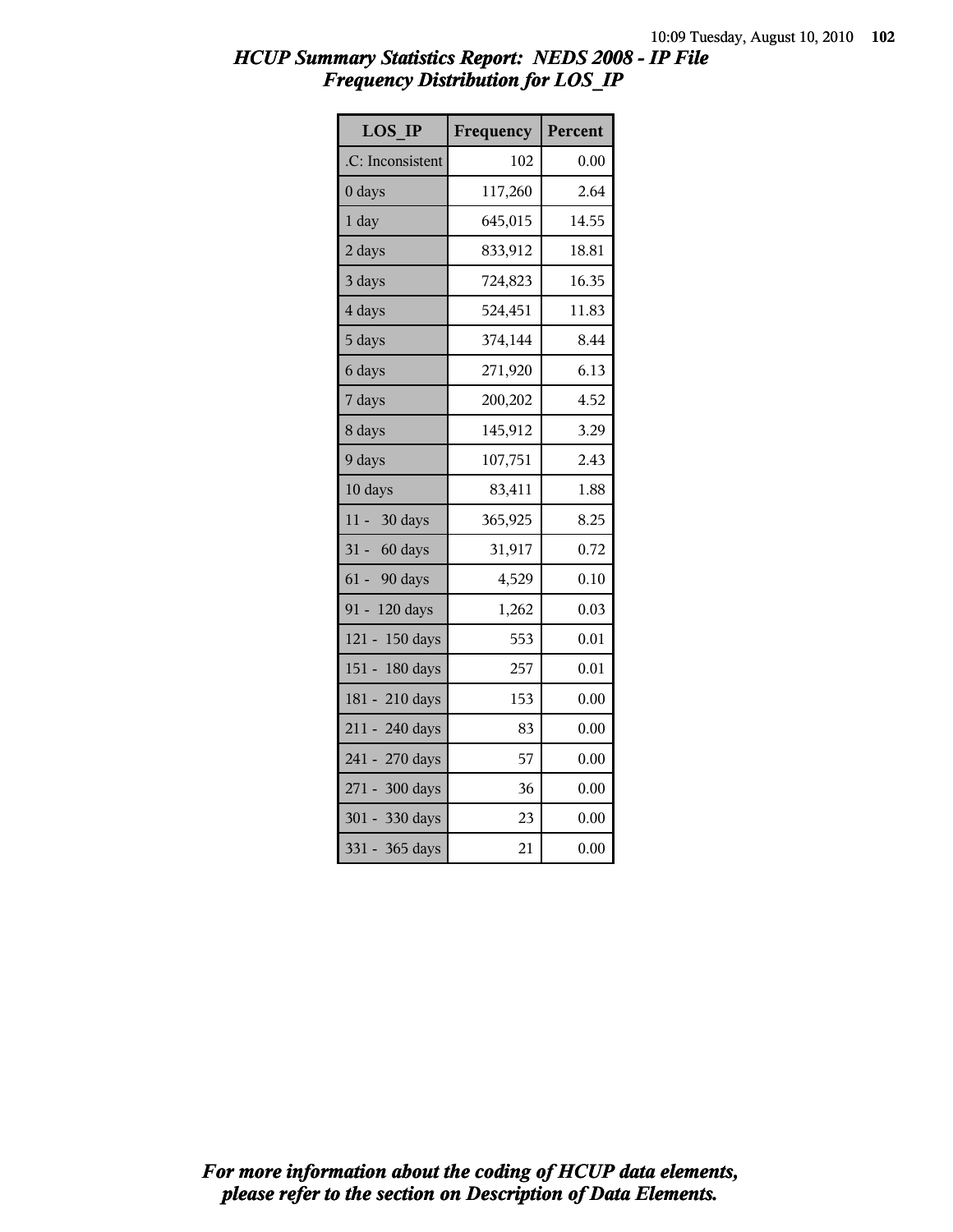#### *HCUP Summary Statistics Report: NEDS 2008 - IP File Frequency Distribution for MDC*

| <b>MDC</b>                                                               | Frequency | Percent |
|--------------------------------------------------------------------------|-----------|---------|
| 0: PRINCIPAL DX CAN NOT BE ASSIGNED TO MDC                               | 11,339    | 0.26    |
| 1: DISEASES & DISORDERS OF THE NERVOUS SYSTEM                            | 365,885   | 8.25    |
| 2: DISEASES & DISORDERS OF THE EYE                                       | 7,872     | 0.18    |
| 3: DISEASES & DISORDERS OF THE EAR, NOSE, MOUTH & THROAT                 | 60,974    | 1.38    |
| 4: DISEASES & DISORDERS OF THE RESPIRATORY SYSTEM                        | 676,348   | 15.25   |
| 5: DISEASES & DISORDERS OF THE CIRCULATORY SYSTEM                        | 884,558   | 19.95   |
| 6: DISEASES & DISORDERS OF THE DIGESTIVE SYSTEM                          | 555,372   | 12.53   |
| 7: DISEASES & DISORDERS OF THE HEPATOBILIARY SYSTEM & PANCREAS           | 183,435   | 4.14    |
| 8: DISEASES & DISORDERS OF THE MUSCULOSKELETAL SYSTEM & CONN TISSUE      | 278,961   | 6.29    |
| 9: DISEASES & DISORDERS OF THE SKIN, SUBCUTANEOUS TISSUE & BREAST        | 133,857   | 3.02    |
| 10: ENDOCRINE, NUTRITIONAL & METABOLIC DISEASES & DISORDERS              | 182,298   | 4.11    |
| 11: DISEASES & DISORDERS OF THE KIDNEY & URINARY TRACT                   | 261,476   | 5.90    |
| 12: DISEASES & DISORDERS OF THE MALE REPRODUCTIVE SYSTEM                 | 10,396    | 0.23    |
| 13: DISEASES & DISORDERS OF THE FEMALE REPRODUCTIVE SYSTEM               | 23,128    | 0.52    |
| 14: PREGNANCY, CHILDBIRTH & THE PUERPERIUM                               | 109,327   | 2.47    |
| 15: NEWBORNS & OTHER NEONATES WITH CONDTN ORIG IN PERINATAL PERIOD       | 8,997     | 0.20    |
| 16: DISEASES & DISORDERS OF BLOOD, BLOOD FORMING ORGANS, IMMUNOLOG DISOR | 74,911    | 1.69    |
| 17: MYELOPROLIFERATIVE DISEASES & DISORDERS, POORLY DIFFERENTIATED NEOPL | 15,158    | 0.34    |
| 18: INFECTIOUS & PARASITIC DISEASES, SYSTEMIC OR UNSPECIFIED SITES       | 194,654   | 4.39    |
| 19: MENTAL DISEASES & DISORDERS                                          | 168,001   | 3.79    |
| 20: ALCOHOL/DRUG USE & ALCOHOL/DRUG INDUCED ORGANIC MENTAL DISORDERS     | 62,097    | 1.40    |
| 21: INJURIES, POISONINGS & TOXIC EFFECTS OF DRUGS                        | 99,756    | 2.25    |
| 22: BURNS                                                                | 3,350     | 0.08    |
| 23: FACTORS INFLUENCING HLTH STAT & OTHR CONTACTS WITH HLTH SERVCS       | 28,821    | 0.65    |
| 24: MULTIPLE SIGNIFICANT TRAUMA                                          | 16,915    | 0.38    |
| 25: HUMAN IMMUNODEFICIENCY VIRUS INFECTIONS                              | 15,833    | 0.36    |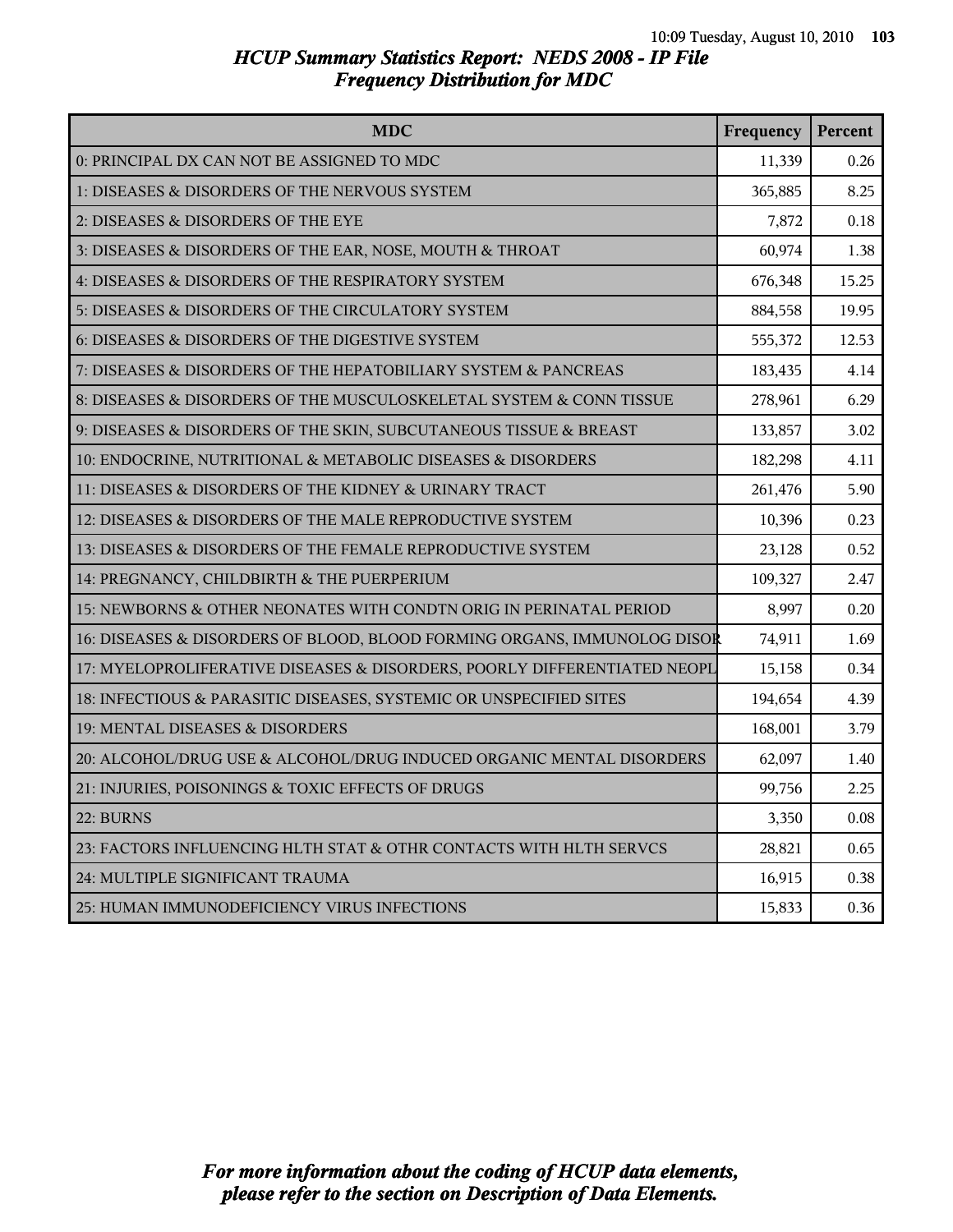# *HCUP Summary Statistics Report: NEDS 2008 - IP File Frequency Distribution for NPR\_IP*

| NPR IP         | Frequency | Percent |
|----------------|-----------|---------|
| $\overline{0}$ | 2,187,540 | 49.34   |
| 1              | 948,968   | 21.40   |
| $\overline{2}$ | 502,167   | 11.33   |
| 3              | 305,675   | 6.89    |
| 4              | 157,877   | 3.56    |
| 5              | 91,131    | 2.06    |
| 6              | 81,982    | 1.85    |
| 7              | 48,381    | 1.09    |
| 8              | 36,307    | 0.82    |
| 9              | 26,526    | 0.60    |
| 10             | 14,757    | 0.33    |
| 11             | 8,100     | 0.18    |
| 12             | 6,272     | 0.14    |
| 13             | 4,654     | 0.10    |
| 14             | 3,338     | 0.08    |
| 15             | 5,436     | 0.12    |
| 16 or greater  | 4,608     | 0.10    |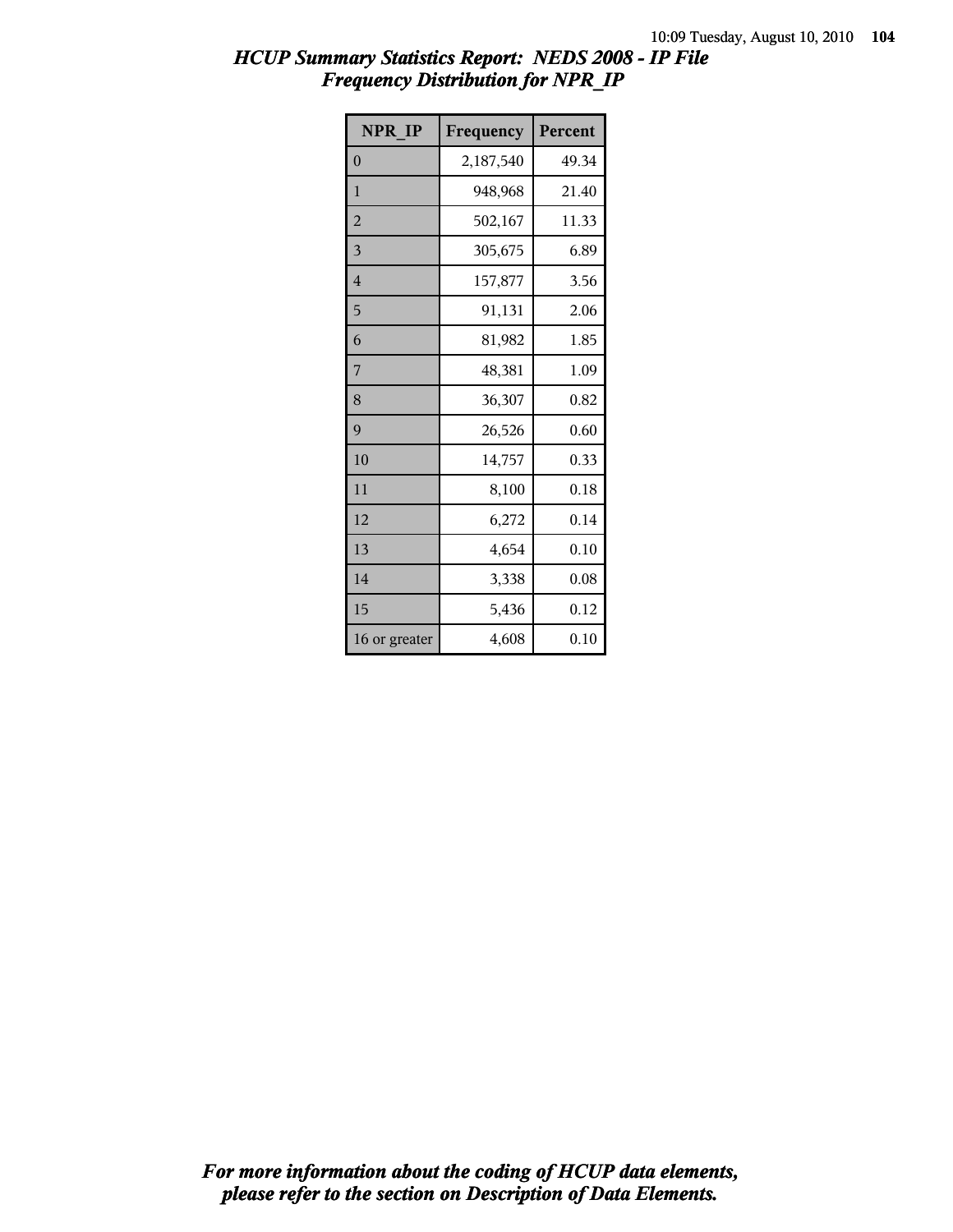| HCUP Summary Statistics Report: NEDS 2008 - IP File |  |
|-----------------------------------------------------|--|
| <b>Frequency Distribution for PCLASS IP1</b>        |  |

| PCLASS IP1                                                       | Frequency | Percent |
|------------------------------------------------------------------|-----------|---------|
| $\therefore$ Missing                                             | 2,187,597 | 49.34   |
| .A: Invalid                                                      | 36        | 0.00    |
| .C: Inconsistent                                                 | $\leq 10$ | * **    |
| 0: Procedure class not assigned                                  | 12        | 0.00    |
| 1: Minor Diagnostic - Non-operating room diagnostic procedures   | 569,485   | 12.84   |
| 2: Minor Therapeutic - Non-operating room therapeutic procedures | 991,455   | 22.36   |
| 3: Major Diagnostic - Operating room diagnostic procedures       | 26,986    | 0.61    |
| 4: Major Therapeutic - Operating room therapeutic procedures     | 658,145   | 14.84   |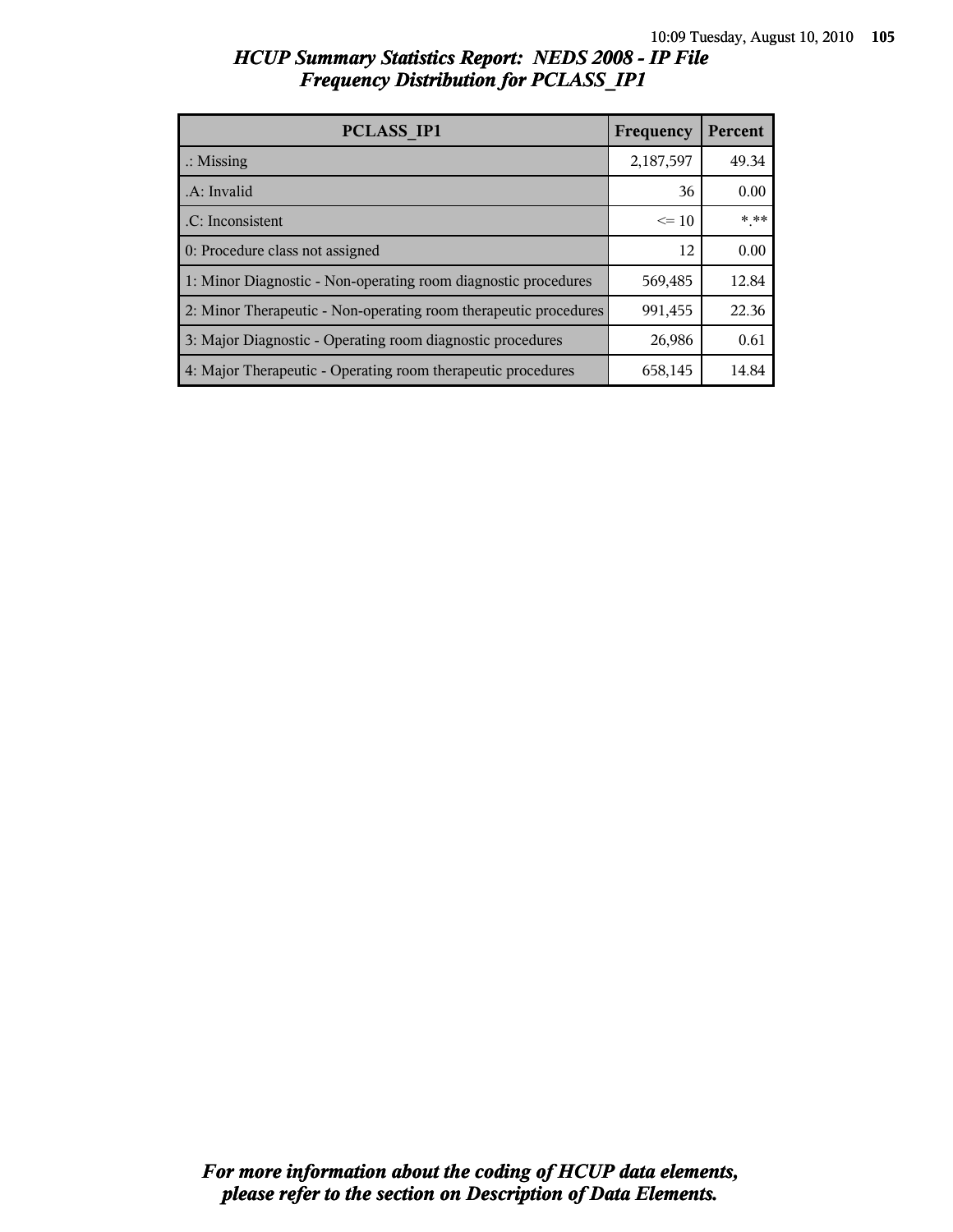# *HCUP Summary Statistics Report: NEDS 2008 - IP File Frequency Distribution for PRCCS\_IP1*

| PRCCS IP1                                                                     | Frequency | Percent  |
|-------------------------------------------------------------------------------|-----------|----------|
| $\therefore$ Missing                                                          | 2,187,597 | 49.34    |
| A: Invalid procedure                                                          | 36        | 0.00     |
| C: Inconsistent                                                               | $\leq 10$ | $* * *$  |
| 1: Incision and excision of CNS                                               | 10,306    | 0.23     |
| 2: Insertion; replacement; or removal of extracranial ventricular shunt       | 2,452     | 0.06     |
| 3: Laminectomy; excision intervertebral disc                                  | 4,719     | 0.11     |
| 4: Diagnostic spinal tap                                                      | 41,664    | 0.94     |
| 5: Insertion of catheter or spinal stimulator and injection into spinal canal | 4,744     | 0.11     |
| 6: Decompression peripheral nerve                                             | 202       | 0.00     |
| 7: Other diagnostic nervous system procedures                                 | 918       | 0.02     |
| 8: Other non-OR or closed therapeutic nervous system procedures               | 1,779     | 0.04     |
| 9: Other OR therapeutic nervous system procedures                             | 5,708     | 0.13     |
| 10: Thyroidectomy; partial or complete                                        | 374       | 0.01     |
| 11: Diagnostic endocrine procedures                                           | 727       | 0.02     |
| 12: Other therapeutic endocrine procedures                                    | 693       | 0.02     |
| 13: Corneal transplant                                                        | $\leq 10$ | $***$    |
| 14: Glaucoma procedures                                                       | 17        | 0.00     |
| 15: Lens and cataract procedures                                              | 58        | 0.00     |
| 16: Repair of retinal tear; detachment                                        | 50        | 0.00     |
| 17: Destruction of lesion of retina and choroid                               | $\leq 10$ | $***$    |
| 18: Diagnostic procedures on eye                                              | 56        | 0.00     |
| 19: Other therapeutic procedures on eyelids; conjunctiva; cornea              | 2,925     | 0.07     |
| 20: Other intraocular therapeutic procedures                                  | 232       | $0.01\,$ |
| 21: Other extraocular muscle and orbit therapeutic procedures                 | 517       | 0.01     |
| 22: Tympanoplasty                                                             | $\leq 10$ | $***$    |
| 23: Myringotomy                                                               | 388       | 0.01     |
| 24: Mastoidectomy                                                             | 55        | 0.00     |
| 25: Diagnostic procedures on ear                                              | 43        | 0.00     |
| 26: Other therapeutic ear procedures                                          | 987       | 0.02     |
| 27: Control of epistaxis                                                      | 3,562     | 0.08     |
| 28: Plastic procedures on nose                                                | 610       | 0.01     |
| 29: Dental procedures                                                         | 899       | 0.02     |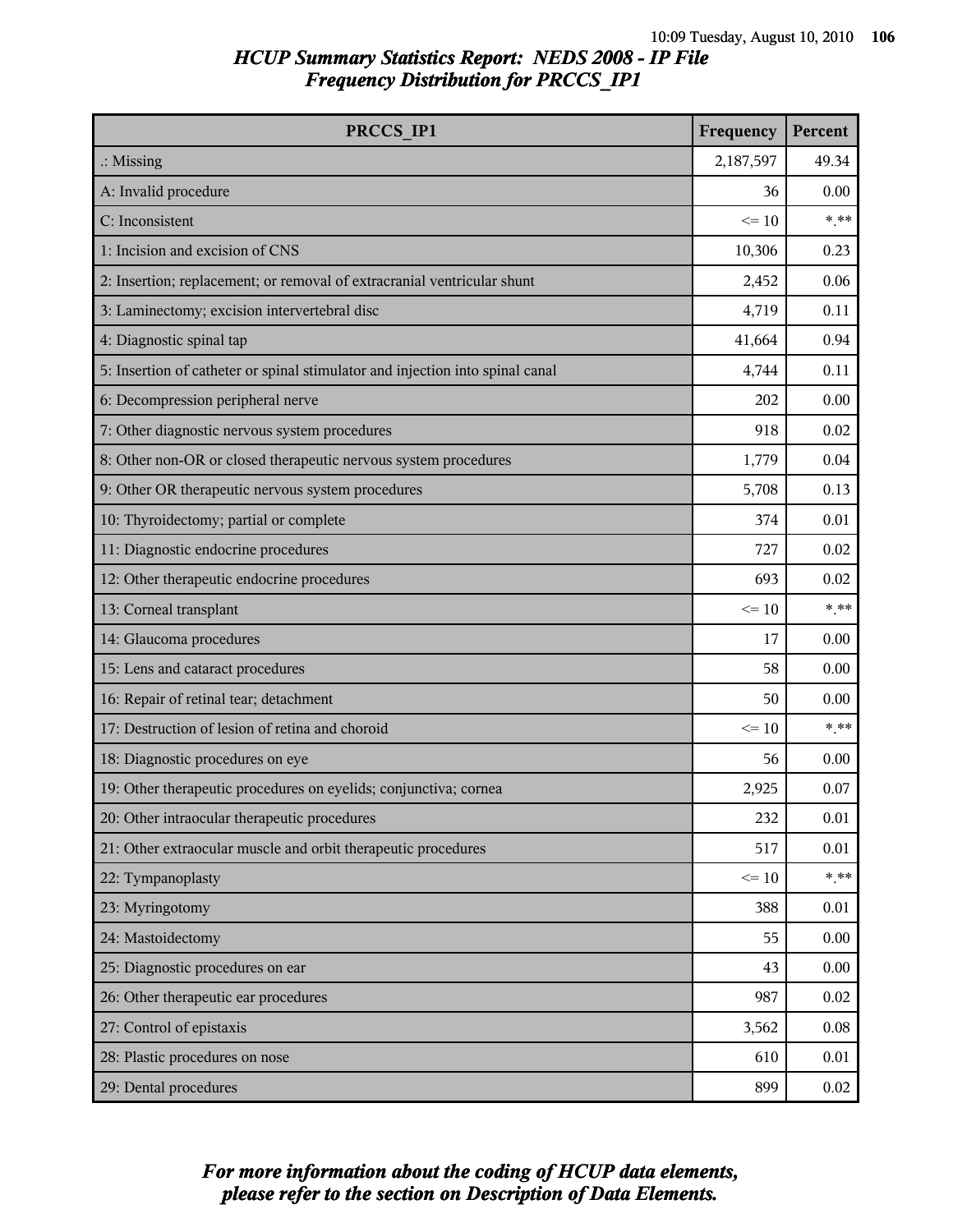# *HCUP Summary Statistics Report: NEDS 2008 - IP File Frequency Distribution for PRCCS\_IP1*

| PRCCS IP1                                                                                        | Frequency | Percent |
|--------------------------------------------------------------------------------------------------|-----------|---------|
| 30: Tonsillectomy and/or adenoidectomy                                                           | 1,043     | 0.02    |
| 31: Diagnostic procedures on nose; mouth and pharynx                                             | 1,115     | 0.03    |
| 32: Other non-OR therapeutic procedures on nose; mouth and pharynx                               | 2,113     | 0.05    |
| 33: Other OR therapeutic procedures on nose; mouth and pharynx                                   | 4,394     | 0.10    |
| 34: Tracheostomy; temporary and permanent                                                        | 10,470    | 0.24    |
| 35: Tracheoscopy and laryngoscopy with biopsy                                                    | 2,588     | 0.06    |
| 36: Lobectomy or pneumonectomy                                                                   | 2,264     | 0.05    |
| 37: Diagnostic bronchoscopy and biopsy of bronchus                                               | 26,367    | 0.59    |
| 38: Other diagnostic procedures on lung and bronchus                                             | 673       | 0.02    |
| 39: Incision of pleura; thoracentesis; chest drainage                                            | 35,941    | 0.81    |
| 40: Other diagnostic procedures of respiratory tract and mediastinum                             | 1,964     | 0.04    |
| 41: Other non-OR therapeutic procedures on respiratory system                                    | 2,172     | 0.05    |
| 42: Other OR Rx procedures on respiratory system and mediastinum                                 | 5,483     | 0.12    |
| 43: Heart valve procedures                                                                       | 3,453     | 0.08    |
| 44: Coronary artery bypass graft (CABG)                                                          | 11,784    | 0.27    |
| 45: Percutaneous transluminal coronary angioplasty (PTCA)                                        | 61,895    | 1.40    |
| 46: Coronary thrombolysis                                                                        | $\leq 10$ | $***$   |
| 47: Diagnostic cardiac catheterization; coronary arteriography                                   | 88,571    | 2.00    |
| 48: Insertion; revision; replacement; removal of cardiac pacemaker or cardioverter/defibrillator | 34,243    | 0.77    |
| 49: Other OR heart procedures                                                                    | 9,630     | 0.22    |
| 50: Extracorporeal circulation auxiliary to open heart procedures                                | 78        | 0.00    |
| 51: Endarterectomy; vessel of head and neck                                                      | 2,750     | 0.06    |
| 52: Aortic resection; replacement or anastomosis                                                 | 3,339     | 0.08    |
| 53: Varicose vein stripping; lower limb                                                          | 32        | 0.00    |
| 54: Other vascular catheterization; not heart                                                    | 101,004   | 2.28    |
| 55: Peripheral vascular bypass                                                                   | 2,000     | 0.05    |
| 56: Other vascular bypass and shunt; not heart                                                   | 613       | 0.01    |
| 57: Creation; revision and removal of arteriovenous fistula or vessel-to-vessel cannula for di a | 5,007     | 0.11    |
| 58: Hemodialysis                                                                                 | 63,847    | 1.44    |
| 59: Other OR procedures on vessels of head and neck                                              | 1,947     | 0.04    |
| 60: Embolectomy and endarterectomy of lower limbs                                                | 1,521     | 0.03    |
| 61: Other OR procedures on vessels other than head and neck                                      | 32,365    | 0.73    |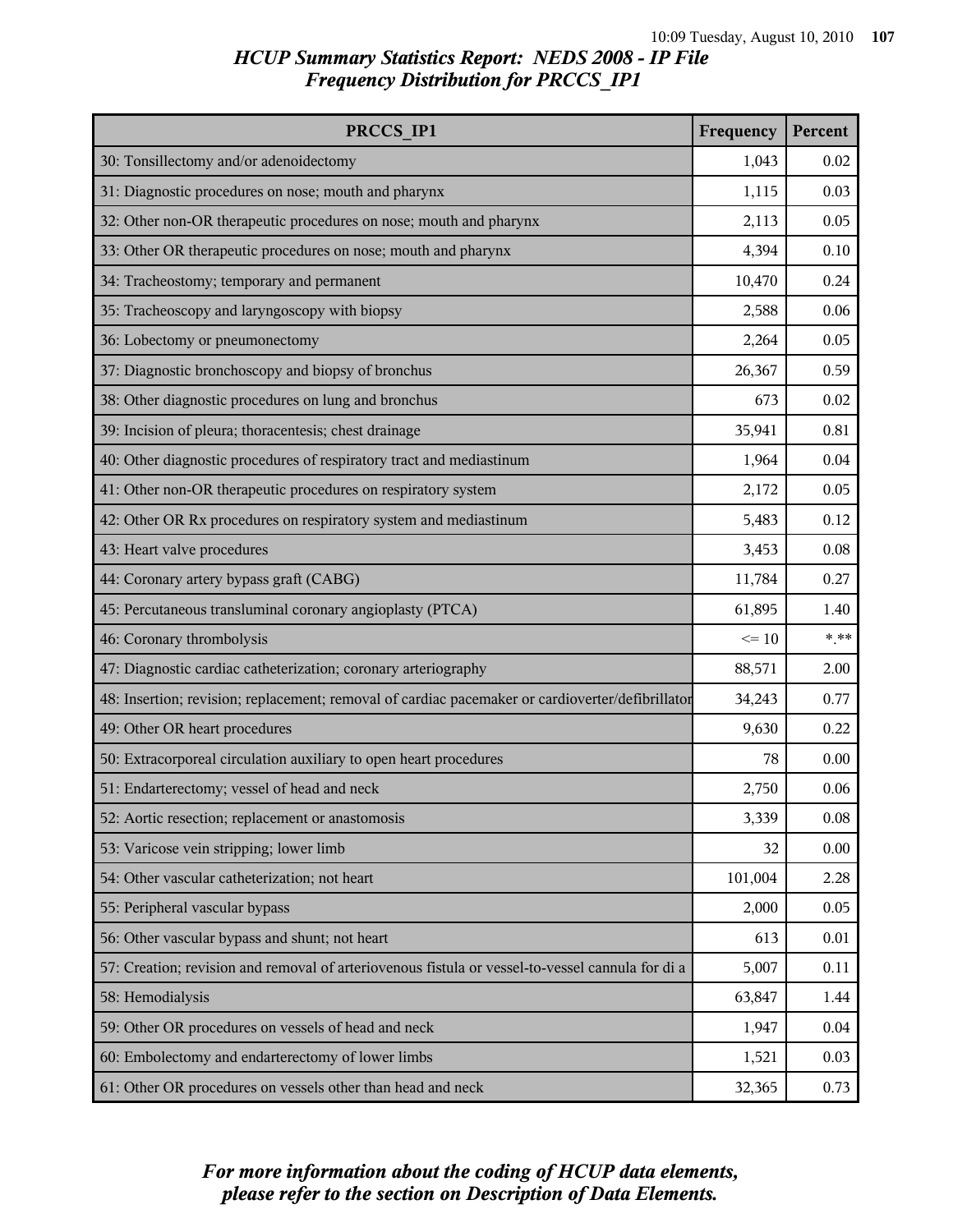# *HCUP Summary Statistics Report: NEDS 2008 - IP File Frequency Distribution for PRCCS\_IP1*

| PRCCS IP1                                                     | Frequency | Percent |
|---------------------------------------------------------------|-----------|---------|
| 62: Other diagnostic cardiovascular procedures                | 3,015     | 0.07    |
| 63: Other non-OR therapeutic cardiovascular procedures        | 11,812    | 0.27    |
| 64: Bone marrow transplant                                    | 43        | 0.00    |
| 65: Bone marrow biopsy                                        | 5,762     | 0.13    |
| 66: Procedures on spleen                                      | 1,810     | 0.04    |
| 67: Other therapeutic procedures; hemic and lymphatic system  | 3,962     | 0.09    |
| 68: Injection or ligation of esophageal varices               | 22        | 0.00    |
| 69: Esophageal dilatation                                     | 2,760     | 0.06    |
| 70: Upper gastrointestinal endoscopy; biopsy                  | 130,329   | 2.94    |
| 71: Gastrostomy; temporary and permanent                      | 13,925    | 0.31    |
| 72: Colostomy; temporary and permanent                        | 919       | 0.02    |
| 73: Ileostomy and other enterostomy                           | 622       | 0.01    |
| 74: Gastrectomy; partial and total                            | 1,155     | 0.03    |
| 75: Small bowel resection                                     | 9,132     | 0.21    |
| 76: Colonoscopy and biopsy                                    | 45,710    | 1.03    |
| 77: Proctoscopy and anorectal biopsy                          | 2,680     | 0.06    |
| 78: Colorectal resection                                      | 20,572    | 0.46    |
| 79: Local excision of large intestine lesion (not endoscopic) | 57        | 0.00    |
| 80: Appendectomy                                              | 58,295    | 1.31    |
| 81: Hemorrhoid procedures                                     | 1,093     | 0.02    |
| 82: Endoscopic retrograde cannulation of pancreas (ERCP)      | 2,670     | 0.06    |
| 83: Biopsy of liver                                           | 3,955     | 0.09    |
| 84: Cholecystectomy and common duct exploration               | 64,727    | 1.46    |
| 85: Inguinal and femoral hernia repair                        | 4,271     | 0.10    |
| 86: Other hernia repair                                       | 6,515     | 0.15    |
| 87: Laparoscopy (GI only)                                     | 1,792     | 0.04    |
| 88: Abdominal paracentesis                                    | 20,990    | 0.47    |
| 89: Exploratory laparotomy                                    | 2,024     | 0.05    |
| 90: Excision; lysis peritoneal adhesions                      | 11,513    | 0.26    |
| 91: Peritoneal dialysis                                       | 2,651     | 0.06    |
| 92: Other bowel diagnostic procedures                         | 713       | 0.02    |
| 93: Other non-OR upper GI therapeutic procedures              | 18,654    | 0.42    |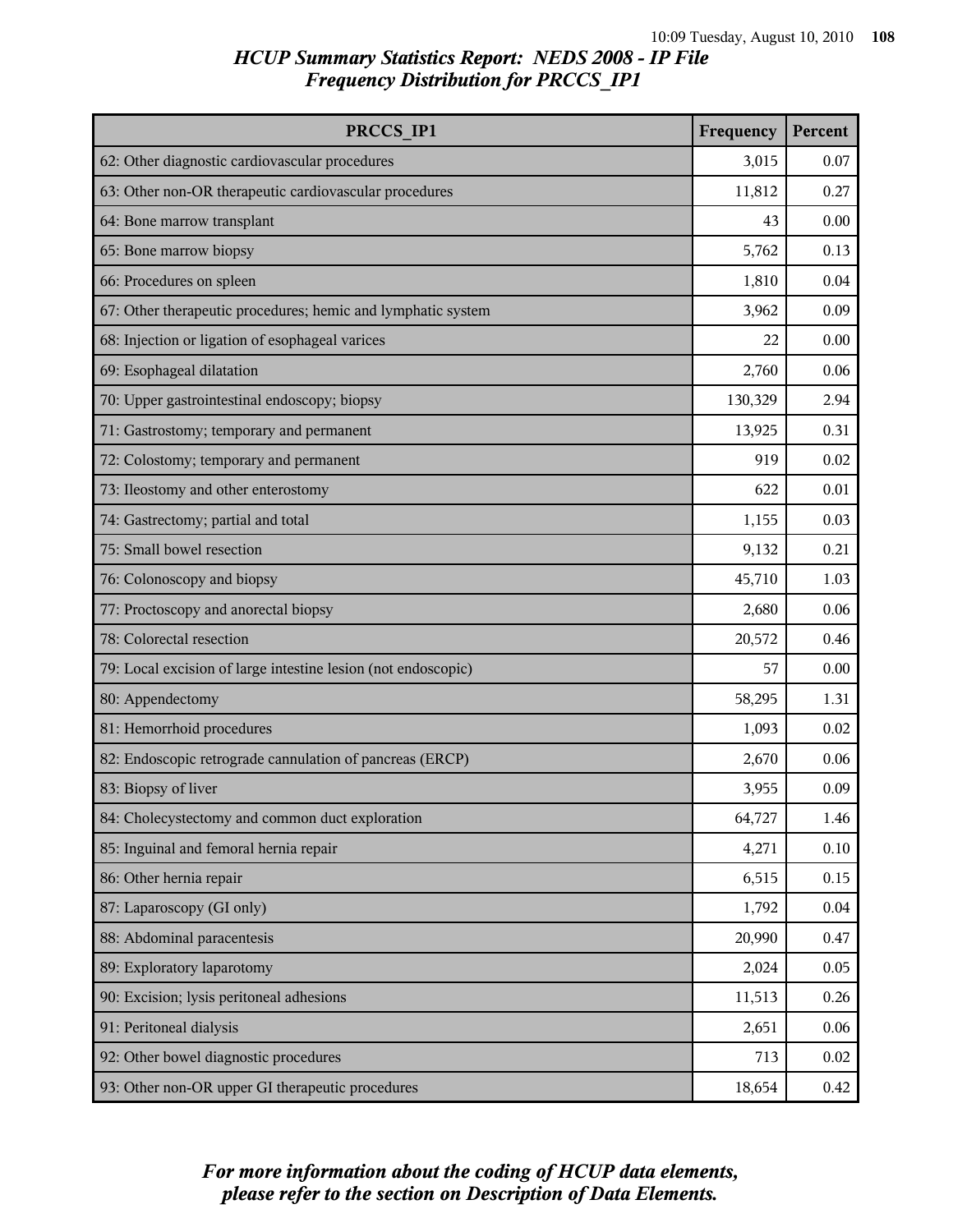| PRCCS IP1                                                             | Frequency | Percent |
|-----------------------------------------------------------------------|-----------|---------|
| 94: Other OR upper GI therapeutic procedures                          | 7,197     | 0.16    |
| 95: Other non-OR lower GI therapeutic procedures                      | 15,406    | 0.35    |
| 96: Other OR lower GI therapeutic procedures                          | 11,313    | 0.26    |
| 97: Other gastrointestinal diagnostic procedures                      | 2,183     | 0.05    |
| 98: Other non-OR gastrointestinal therapeutic procedures              | 12,866    | 0.29    |
| 99: Other OR gastrointestinal therapeutic procedures                  | 7,912     | 0.18    |
| 100: Endoscopy and endoscopic biopsy of the urinary tract             | 4,299     | 0.10    |
| 101: Transurethral excision; drainage; or removal urinary obstruction | 11,941    | 0.27    |
| 102: Ureteral catheterization                                         | 9,127     | 0.21    |
| 103: Nephrotomy and nephrostomy                                       | 3,780     | 0.09    |
| 104: Nephrectomy; partial or complete                                 | 786       | 0.02    |
| 105: Kidney transplant                                                | 337       | 0.01    |
| 106: Genitourinary incontinence procedures                            | 28        | 0.00    |
| 107: Extracorporeal lithotripsy; urinary                              | 1,144     | 0.03    |
| 108: Indwelling catheter                                              | 13,732    | 0.31    |
| 109: Procedures on the urethra                                        | 1,327     | 0.03    |
| 110: Other diagnostic procedures of urinary tract                     | 1,982     | 0.04    |
| 111: Other non-OR therapeutic procedures of urinary tract             |           | 0.09    |
| 112: Other OR therapeutic procedures of urinary tract                 |           | 0.04    |
| 113: Transurethral resection of prostate (TURP)                       | 2,038     | 0.05    |
| 114: Open prostatectomy                                               | 126       | 0.00    |
| 115: Circumcision                                                     | 261       | 0.01    |
| 116: Diagnostic procedures; male genital                              | 220       | 0.00    |
| 117: Other non-OR therapeutic procedures; male genital                | 1,381     | 0.03    |
| 118: Other OR therapeutic procedures; male genital                    | 1,973     | 0.04    |
| 119: Oophorectomy; unilateral and bilateral                           |           | 0.05    |
| 120: Other operations on ovary                                        | 1,809     | 0.04    |
| 121: Ligation or occlusion of fallopian tubes                         | 1,007     | 0.02    |
| 122: Removal of ectopic pregnancy                                     | 3,256     | 0.07    |
| 123: Other operations on fallopian tubes                              | 747       | 0.02    |
| 124: Hysterectomy; abdominal and vaginal                              | 2,373     | 0.05    |
| 125: Other excision of cervix and uterus                              | 804       | 0.02    |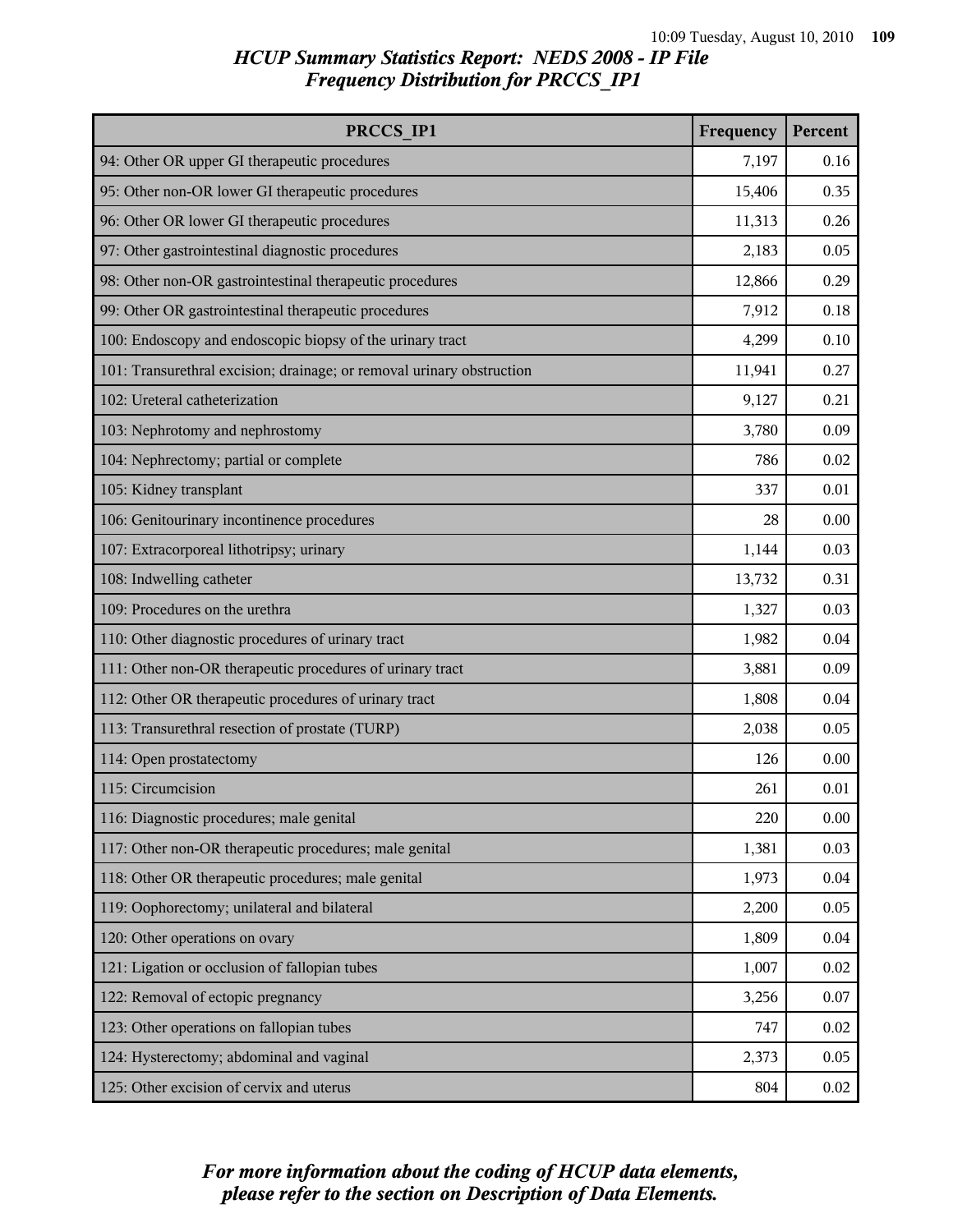| PRCCS IP1                                                                            | Frequency | Percent |
|--------------------------------------------------------------------------------------|-----------|---------|
| 126: Abortion (termination of pregnancy)                                             | 118       | 0.00    |
| 127: Dilatation and curettage (D&C); aspiration after delivery or abortion           | 3,559     | 0.08    |
| 128: Diagnostic dilatation and curettage (D&C)                                       | 1,378     | 0.03    |
| 129: Repair of cystocele and rectocele; obliteration of vaginal vault                | 31        | 0.00    |
| 130: Other diagnostic procedures; female organs                                      | 1,205     | 0.03    |
| 131: Other non-OR therapeutic procedures; female organs                              | 617       | 0.01    |
| 132: Other OR therapeutic procedures; female organs                                  | 2,376     | 0.05    |
| 133: Episiotomy                                                                      | 2,872     | 0.06    |
| 134: Cesarean section                                                                | 17,645    | 0.40    |
| 135: Forceps; vacuum; and breech delivery                                            | 2,451     | 0.06    |
| 136: Artificial rupture of membranes to assist delivery                              | 808       | 0.02    |
| 137: Other procedures to assist delivery                                             | 27,635    | 0.62    |
| 138: Diagnostic amniocentesis                                                        | 81        | 0.00    |
| 139: Fetal monitoring                                                                | 2,373     | 0.05    |
| 140: Repair of current obstetric laceration                                          | 12,812    | 0.29    |
| 141: Other therapeutic obstetrical procedures                                        | 368       | 0.01    |
| 142: Partial excision bone                                                           | 3,175     | 0.07    |
| 143: Bunionectomy or repair of toe deformities                                       | 27        | 0.00    |
| 144: Treatment; facial fracture or dislocation                                       | 4,316     | 0.10    |
| 145: Treatment; fracture or dislocation of radius and ulna                           | 9,889     | 0.22    |
| 146: Treatment; fracture or dislocation of hip and femur                             | 53,773    | 1.21    |
| 147: Treatment; fracture or dislocation of lower extremity (other than hip or femur) | 29,000    | 0.65    |
| 148: Other fracture and dislocation procedure                                        | 13,322    | 0.30    |
| 149: Arthroscopy                                                                     | 96        | 0.00    |
| 150: Division of joint capsule; ligament or cartilage                                | 52        | 0.00    |
| 151: Excision of semilunar cartilage of knee                                         | 266       | 0.01    |
| 152: Arthroplasty knee                                                               | 1,449     | 0.03    |
| 153: Hip replacement; total and partial                                              | 24,068    | 0.54    |
| 154: Arthroplasty other than hip or knee                                             | 1,254     | 0.03    |
| 155: Arthrocentesis                                                                  | 6,683     | 0.15    |
| 156: Injections and aspirations of muscles; tendons; bursa; joints and soft tissue   | 1,018     | 0.02    |
| 157: Amputation of lower extremity                                                   | 11,299    | 0.25    |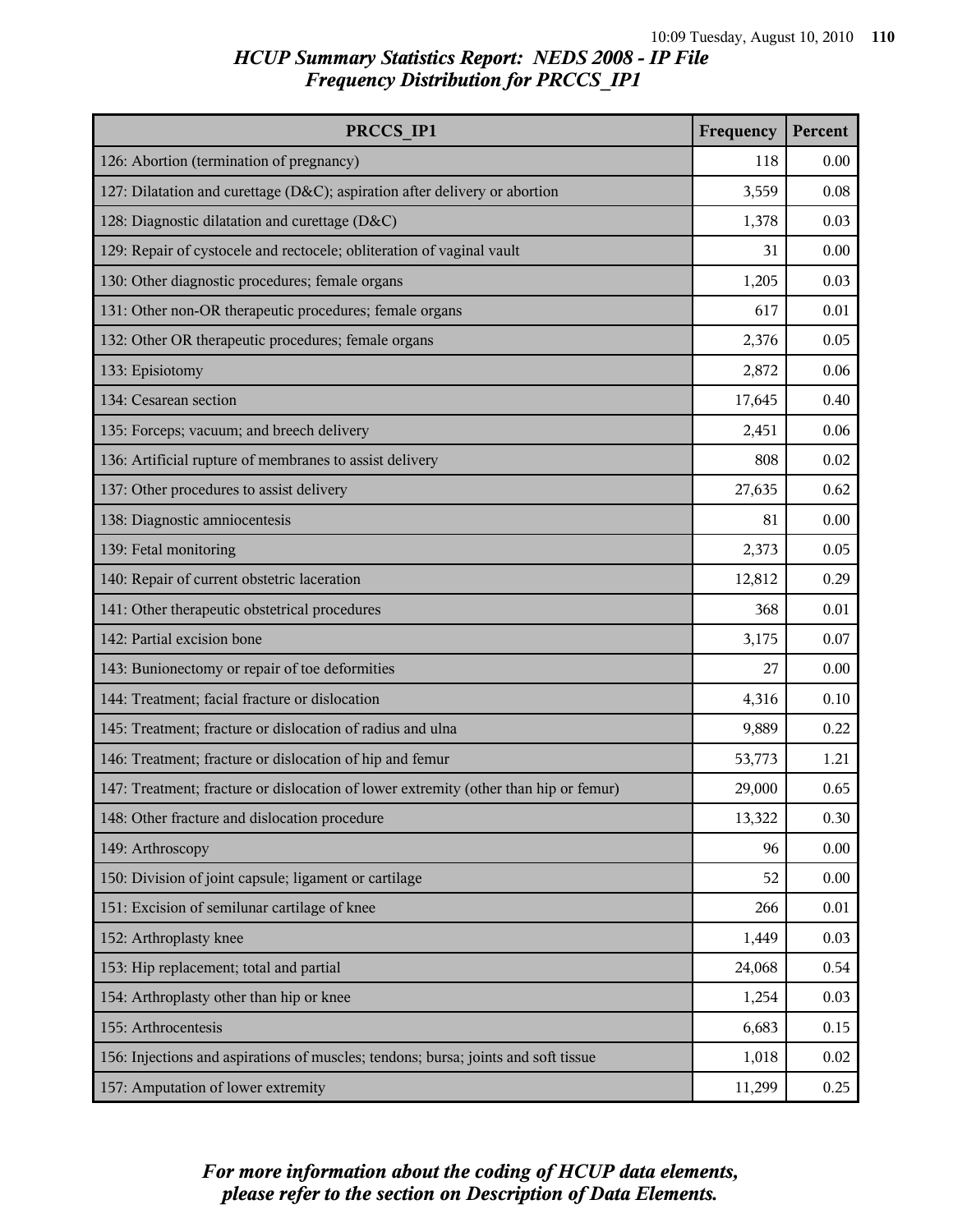| PRCCS IP1                                                          | Frequency | Percent |
|--------------------------------------------------------------------|-----------|---------|
| 158: Spinal fusion                                                 | 5,440     | 0.12    |
| 159: Other diagnostic procedures on musculoskeletal system         | 6,993     | 0.16    |
| 160: Other therapeutic procedures on muscles and tendons           | 12,089    | 0.27    |
| 161: Other OR therapeutic procedures on bone                       | 6,688     | 0.15    |
| 162: Other OR therapeutic procedures on joints                     | 5,488     | 0.12    |
| 163: Other non-OR therapeutic procedures on musculoskeletal system | 2,971     | 0.07    |
| 164: Other OR therapeutic procedures on musculoskeletal system     | 1,794     | 0.04    |
| 165: Breast biopsy and other diagnostic procedures on breast       | 675       | 0.02    |
| 166: Lumpectomy; quadrantectomy of breast                          | 409       | 0.01    |
| 167: Mastectomy                                                    | 199       | 0.00    |
| 168: Incision and drainage; skin and subcutaneous tissue           | 26,190    | 0.59    |
| 169: Debridement of wound; infection or burn                       | 25,829    | 0.58    |
| 170: Excision of skin lesion                                       | 1,203     | 0.03    |
| 171: Suture of skin and subcutaneous tissue                        | 18,403    | 0.42    |
| 172: Skin graft                                                    | 3,471     | 0.08    |
| 173: Other diagnostic procedures on skin and subcutaneous tissue   | 2,073     | 0.05    |
| 174: Other non-OR therapeutic procedures on skin and breast        | 15,210    | 0.34    |
| 175: Other OR therapeutic procedures on skin and breast            |           | 0.02    |
| 176: Other organ transplantation                                   | 427       | 0.01    |
| 177: Computerized axial tomography (CT) scan head                  | 25,280    | 0.57    |
| 178: CT scan chest                                                 | 11,657    | 0.26    |
| 179: CT scan abdomen                                               | 13,993    | 0.32    |
| 180: Other CT scan                                                 | 3,050     | 0.07    |
| 181: Myelogram                                                     | 458       | 0.01    |
| 182: Mammography                                                   | 26        | 0.00    |
| 183: Routine chest X-ray                                           | 244       | 0.01    |
| 184: Intraoperative cholangiogram                                  | 77        | 0.00    |
| 185: Upper gastrointestinal X-ray                                  | 319       | 0.01    |
| 186: Lower gastrointestinal X-ray                                  | 34        | 0.00    |
| 187: Intravenous pyelogram                                         | 272       | 0.01    |
| 188: Cerebral arteriogram                                          | 5,976     | 0.13    |
| 189: Contrast aortogram                                            | 1,206     | 0.03    |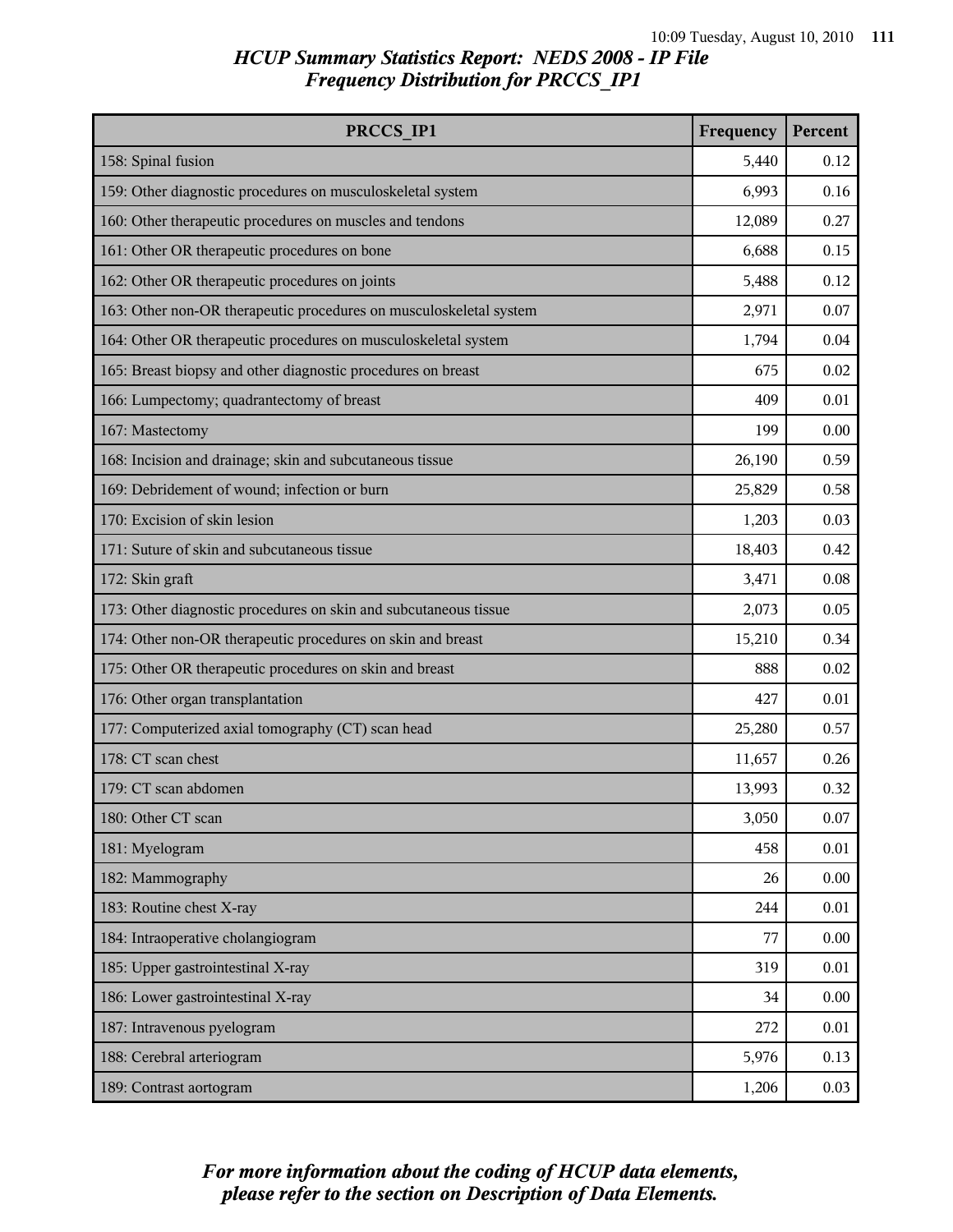| PRCCS IP1                                                           | Frequency | Percent  |
|---------------------------------------------------------------------|-----------|----------|
| 190: Contrast arteriogram of femoral and lower extremity arteries   | 904       | 0.02     |
| 191: Arterio- or venogram (not heart and head)                      | 5,951     | 0.13     |
| 192: Diagnostic ultrasound of head and neck                         | 1,460     | 0.03     |
| 193: Diagnostic ultrasound of heart (echocardiogram)                | 54,299    | 1.22     |
| 194: Diagnostic ultrasound of gastrointestinal tract                | 159       | 0.00     |
| 195: Diagnostic ultrasound of urinary tract                         | 1,116     | 0.03     |
| 196: Diagnostic ultrasound of abdomen or retroperitoneum            | 2,357     | 0.05     |
| 197: Other diagnostic ultrasound                                    | 3,952     | 0.09     |
| 198: Magnetic resonance imaging                                     | 23,296    | 0.53     |
| 199: Electroencephalogram (EEG)                                     | 5,093     | 0.11     |
| 200: Nonoperative urinary system measurements                       | 200       | 0.00     |
| 201: Cardiac stress tests                                           | 11,254    | 0.25     |
| 202: Electrocardiogram                                              | 1,938     | 0.04     |
| 203: Electrographic cardiac monitoring                              | 4,670     | 0.11     |
| 204: Swan-Ganz catheterization for monitoring                       | 300       | 0.01     |
| 205: Arterial blood gases                                           | 1,913     | 0.04     |
| 206: Microscopic examination (bacterial smear; culture; toxicology) |           | 0.00     |
| 207: Radioisotope bone scan                                         |           | 0.01     |
| 208: Radioisotope pulmonary scan                                    |           | 0.04     |
| 209: Radioisotope scan and function studies                         | 3,220     | 0.07     |
| 210: Other radioisotope scan                                        | 209       | 0.00     |
| 211: Therapeutic radiology for cancer treatment                     | 4,175     | 0.09     |
| 212: Diagnostic physical therapy                                    | 374       | $0.01\,$ |
| 213: Physical therapy exercises; manipulation; and other procedures | 5,532     | 0.12     |
| 214: Traction; splints; and other wound care                        | 6,789     | 0.15     |
| 215: Other physical therapy and rehabilitation                      | 3,688     | 0.08     |
| 216: Respiratory intubation and mechanical ventilation              | 134,506   | 3.03     |
| 217: Other respiratory therapy                                      | 14,300    | 0.32     |
| 218: Psychological and psychiatric evaluation and therapy           | 20,990    | 0.47     |
| 219: Alcohol and drug rehabilitation/detoxification                 | 42,070    | 0.95     |
| 220: Ophthalmologic and otologic diagnosis and treatment            | 110       | 0.00     |
| 221: Nasogastric tube                                               | 8,418     | 0.19     |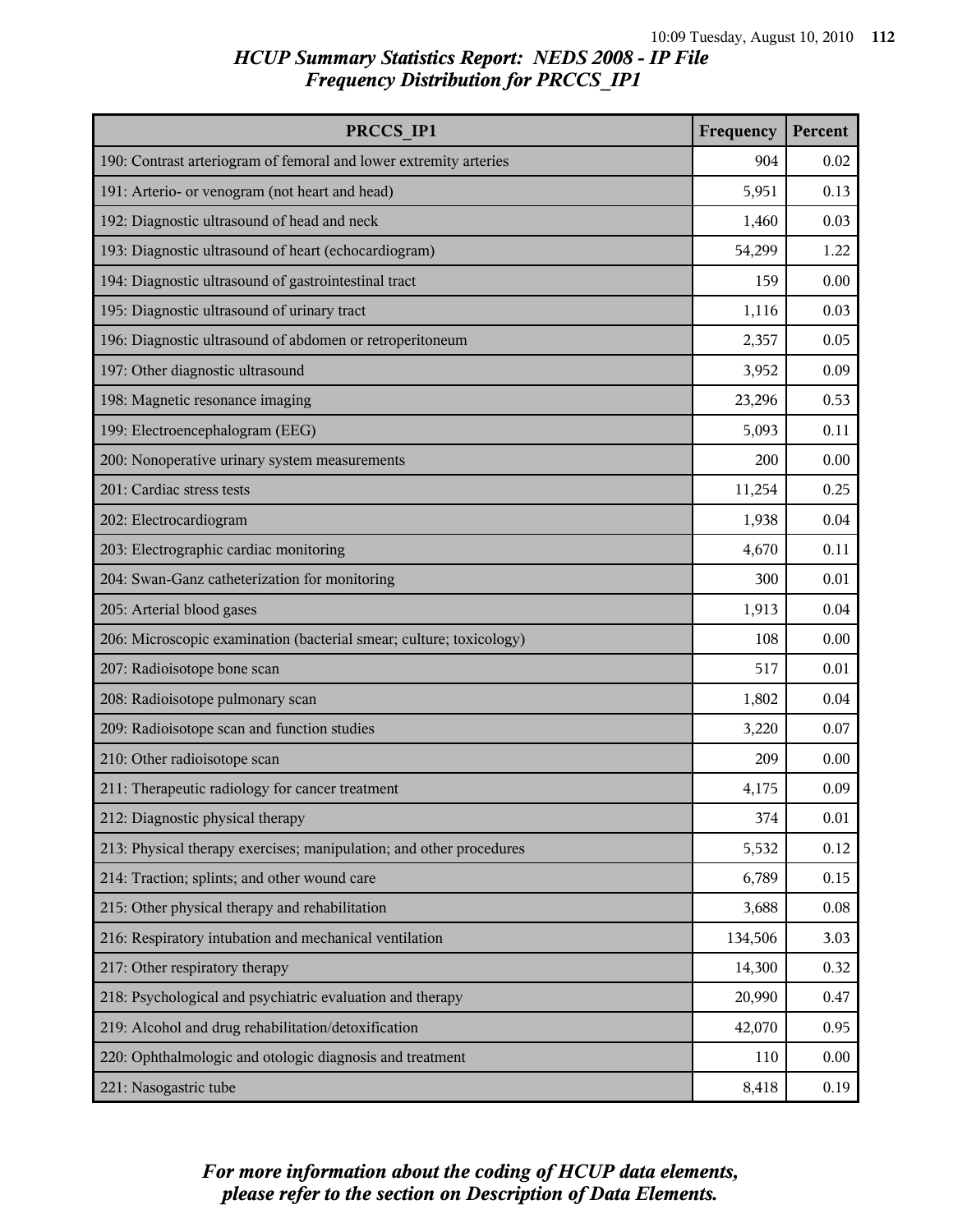| PRCCS IP1                                                              | Frequency | Percent |
|------------------------------------------------------------------------|-----------|---------|
| 222: Blood transfusion                                                 | 131,034   | 2.96    |
| 223: Enteral and parenteral nutrition                                  | 15,832    | 0.36    |
| 224: Cancer chemotherapy                                               | 3,420     | 0.08    |
| 225: Conversion of cardiac rhythm                                      | 11,415    | 0.26    |
| 226: Other diagnostic radiology and related techniques                 | 5,214     | 0.12    |
| 227: Other diagnostic procedures (interview; evaluation; consultation) | 12,872    | 0.29    |
| 228: Prophylactic vaccinations and inoculations                        | 13,117    | 0.30    |
| 229: Nonoperative removal of foreign body                              | 1,135     | 0.03    |
| 230: Extracorporeal shock wave other than urinary                      | $\leq$ 10 | $***$   |
| 231: Other therapeutic procedures                                      | 62,543    | 1.41    |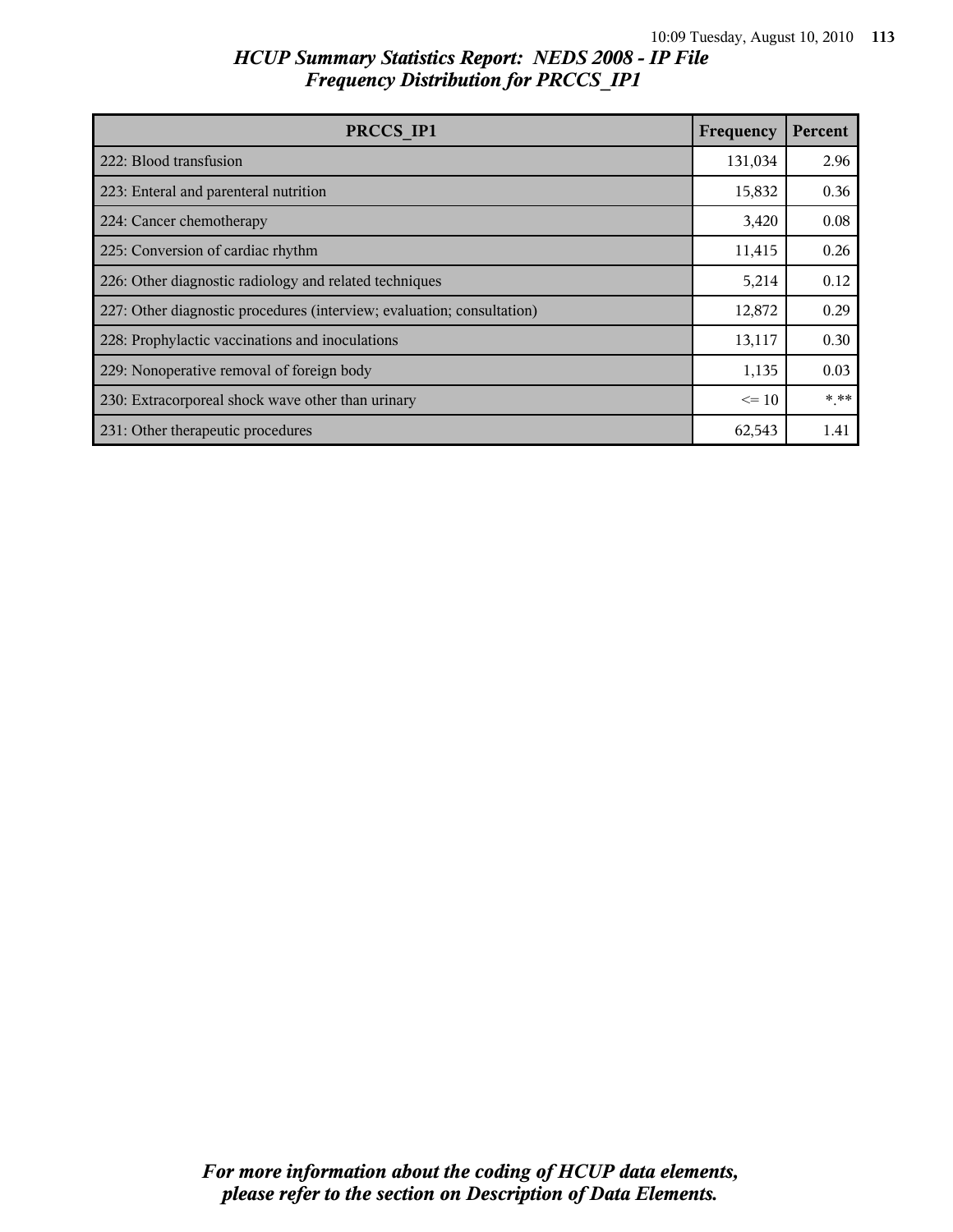| HCUP Summary Statistics Report: NEDS 2008 - IP File |  |  |
|-----------------------------------------------------|--|--|
| <b>Frequency Distribution for PR_IP1</b>            |  |  |

| PR IP1                 | Frequency | Percent |
|------------------------|-----------|---------|
| <b>Blank</b>           | 2,187,597 | 49.34   |
| Valid PR               | 2,246,083 | 50.66   |
| Inconsistent PR (incn) | $\leq$ 10 | * **    |
| Invalid PR (invl)      | 36        | 0.00    |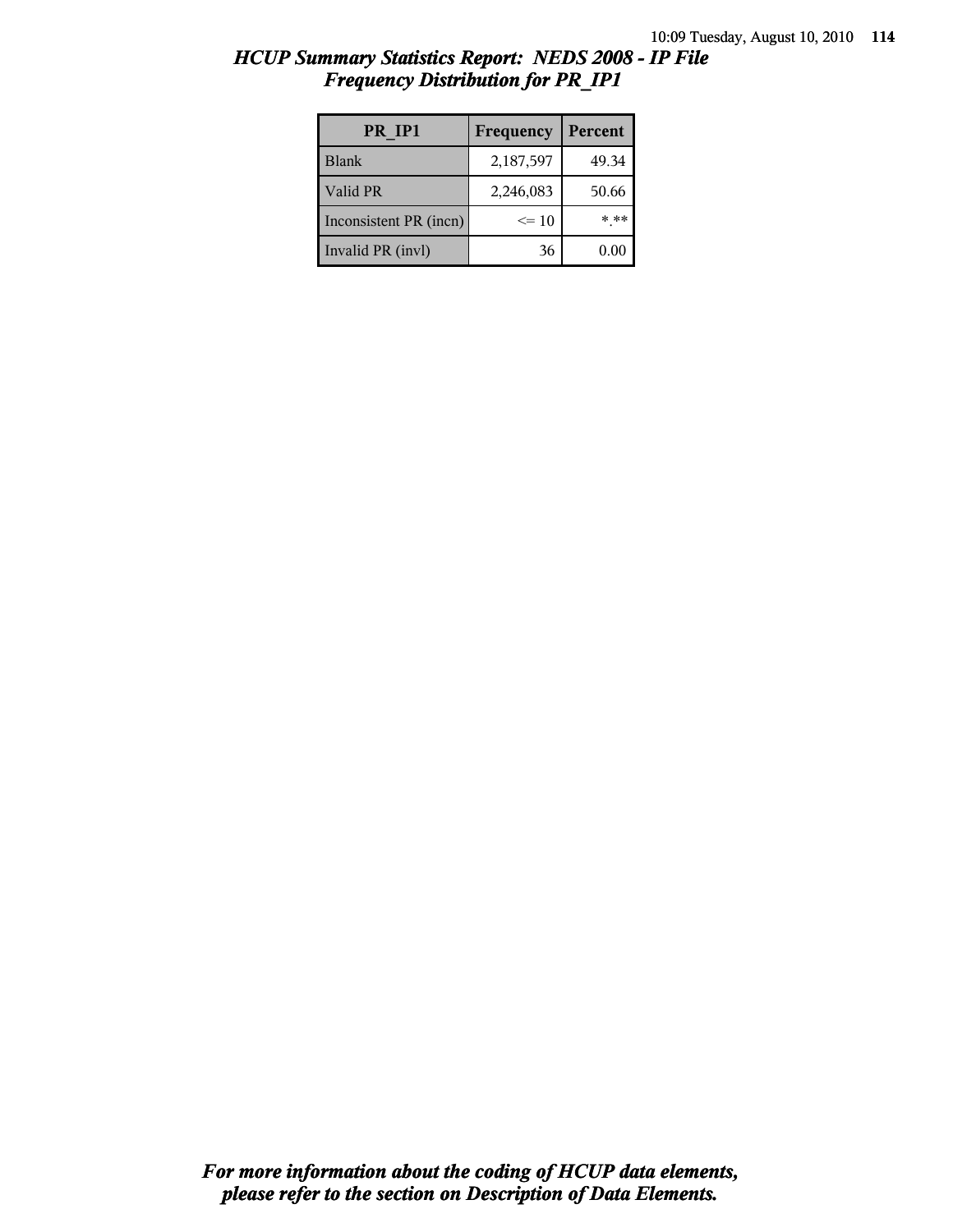| <b>TOTCHG IP</b>      | Frequency | Percent |
|-----------------------|-----------|---------|
| $\therefore$ Missing  | 50,640    | 1.14    |
| .A: Invalid           | 206       | 0.00    |
| .C: Inconsistent      | 572       | 0.01    |
| $$100-$<br>\$1,000    | 3,704     | 0.08    |
| $$1,001-$<br>\$5,000  | 284,393   | 6.41    |
| \$5,001- \$10,000     | 799,266   | 18.03   |
| \$10,001- \$50,000    | 2,645,481 | 59.67   |
| \$50,001-\$100,000    | 436,524   | 9.85    |
| \$100,001-\$200,000   | 154,256   | 3.48    |
| \$200,001- \$300,000  | 33,775    | 0.76    |
| \$300,001-\$400,000   | 11,979    | 0.27    |
| \$400,001- \$500,000  | 5,476     | 0.12    |
| \$500,001-\$1,000,000 | 6,614     | 0.15    |
| Over \$1,000,000      | 833       | 0.02    |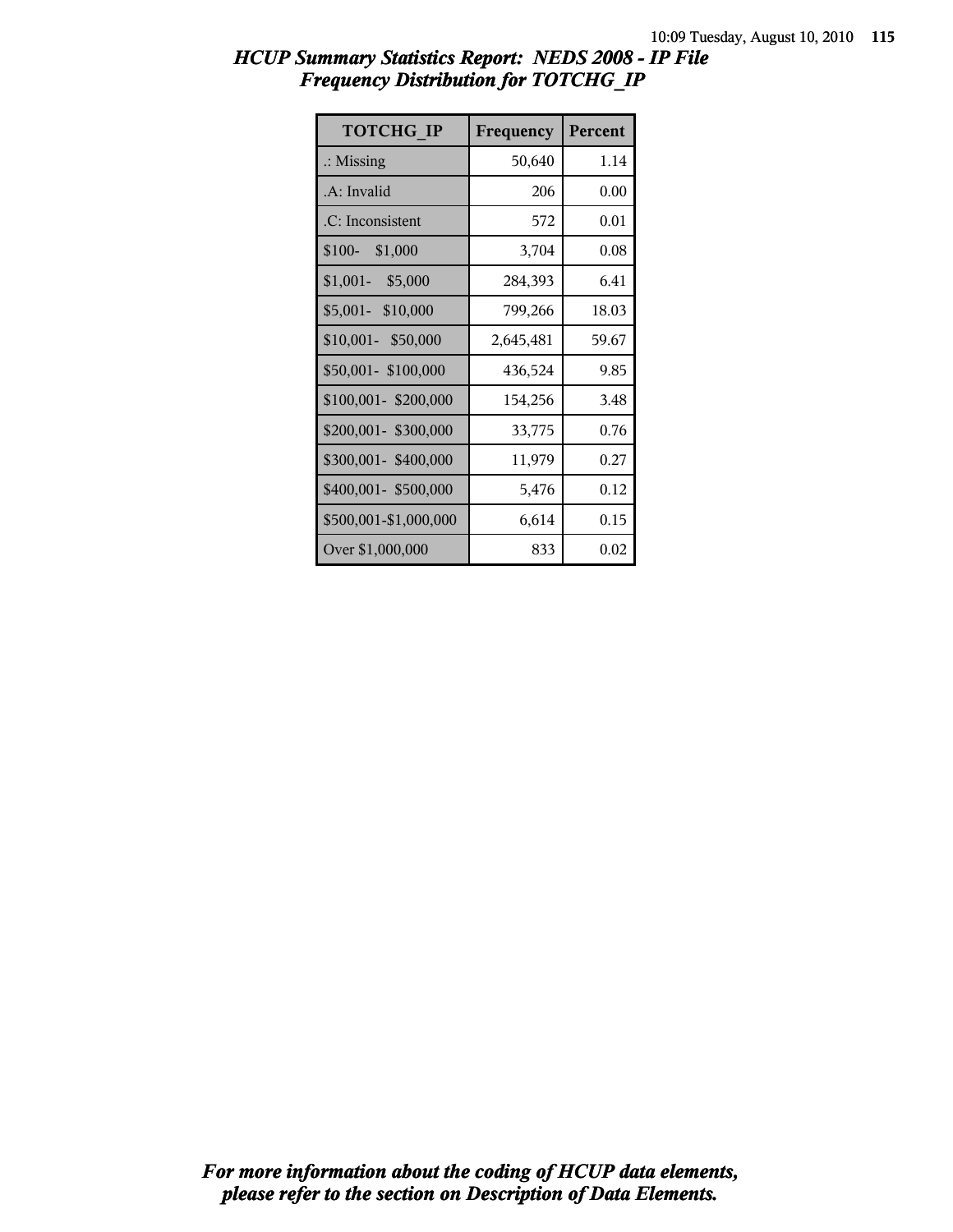| <b>Moments</b>         |            |                         |            |
|------------------------|------------|-------------------------|------------|
| N                      | 4433719    | <b>Sum Weights</b>      | 4433719    |
| Mean                   | 4.37693528 | <b>Sum Observations</b> | 19406101.1 |
| <b>Std Deviation</b>   | 1.19236898 | Variance                | 1.42174378 |
| <b>Skewness</b>        | 6.17560709 | <b>Kurtosis</b>         | 103.786683 |
| <b>Uncorrected SS</b>  | 91242859.4 | <b>Corrected SS</b>     | 6303610.99 |
| <b>Coeff Variation</b> | 27.2420976 | <b>Std Error Mean</b>   | 0.00056627 |

#### *Variable: DISCWT (Weight to ED Visits in AHA universe)*

| <b>Basic Statistical Measures</b> |          |                            |          |
|-----------------------------------|----------|----------------------------|----------|
| Location                          |          | <b>Variability</b>         |          |
| Mean                              | 4.376935 | <b>Std Deviation</b>       | 1.19237  |
| <b>Median</b>                     | 4.363674 | <b>Variance</b>            | 1.42174  |
| Mode                              | 3.675669 | Range                      | 29.26280 |
|                                   |          | <b>Interquartile Range</b> | 0.85510  |

| Tests for Location: Mu0=0 |                             |          |               |         |
|---------------------------|-----------------------------|----------|---------------|---------|
| <b>Test</b>               | <b>Statistic</b><br>p Value |          |               |         |
| Student's t               |                             | 7729.36  | Pr >  t       | < 0001  |
| <b>Sign</b>               | M                           | 2216860  | $Pr \ge  M $  | < 0.001 |
| <b>Signed Rank</b>        | <sub>S</sub>                | 4.914E12 | $Pr \geq  S $ | < 0001  |

| <b>Quantiles (Definition 5)</b> |                 |  |
|---------------------------------|-----------------|--|
| Quantile                        | <b>Estimate</b> |  |
| 100% Max                        | 30.29395        |  |
| 99%                             | 8.88062         |  |
| 95%                             | 5.65848         |  |
| 90%                             | 5.39504         |  |
| 75% Q3                          | 4.75906         |  |
| 50% Median                      | 4.36367         |  |
| 25% Q1                          | 3.90396         |  |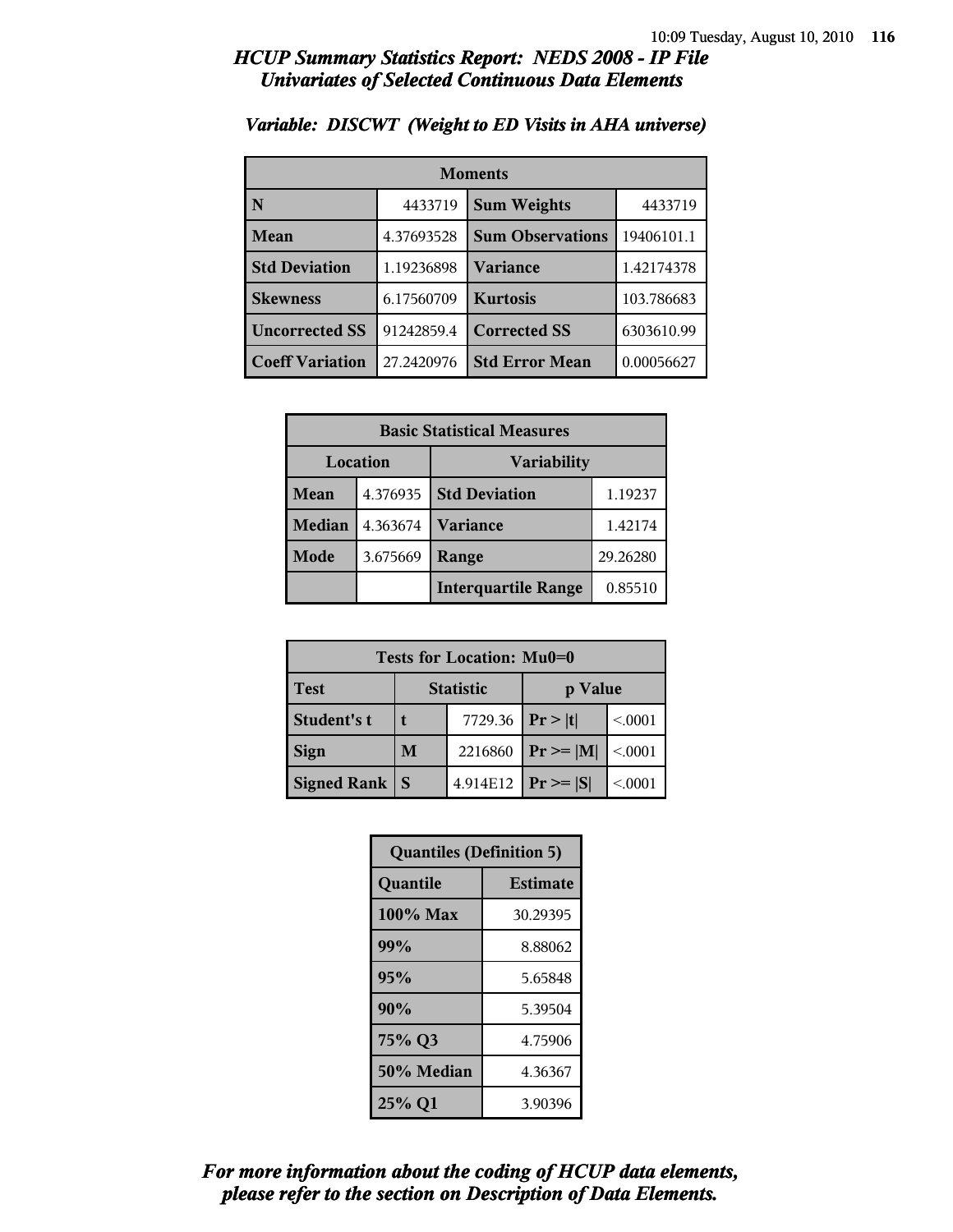| <b>Quantiles (Definition 5)</b> |         |  |
|---------------------------------|---------|--|
| <b>Estimate</b><br>Quantile     |         |  |
| 10%                             | 3.13514 |  |
| 5%                              | 2.99117 |  |
| 1%<br>2.40621                   |         |  |
| 0% Min<br>1.03114               |         |  |

*Variable: DISCWT (Weight to ED Visits in AHA universe)*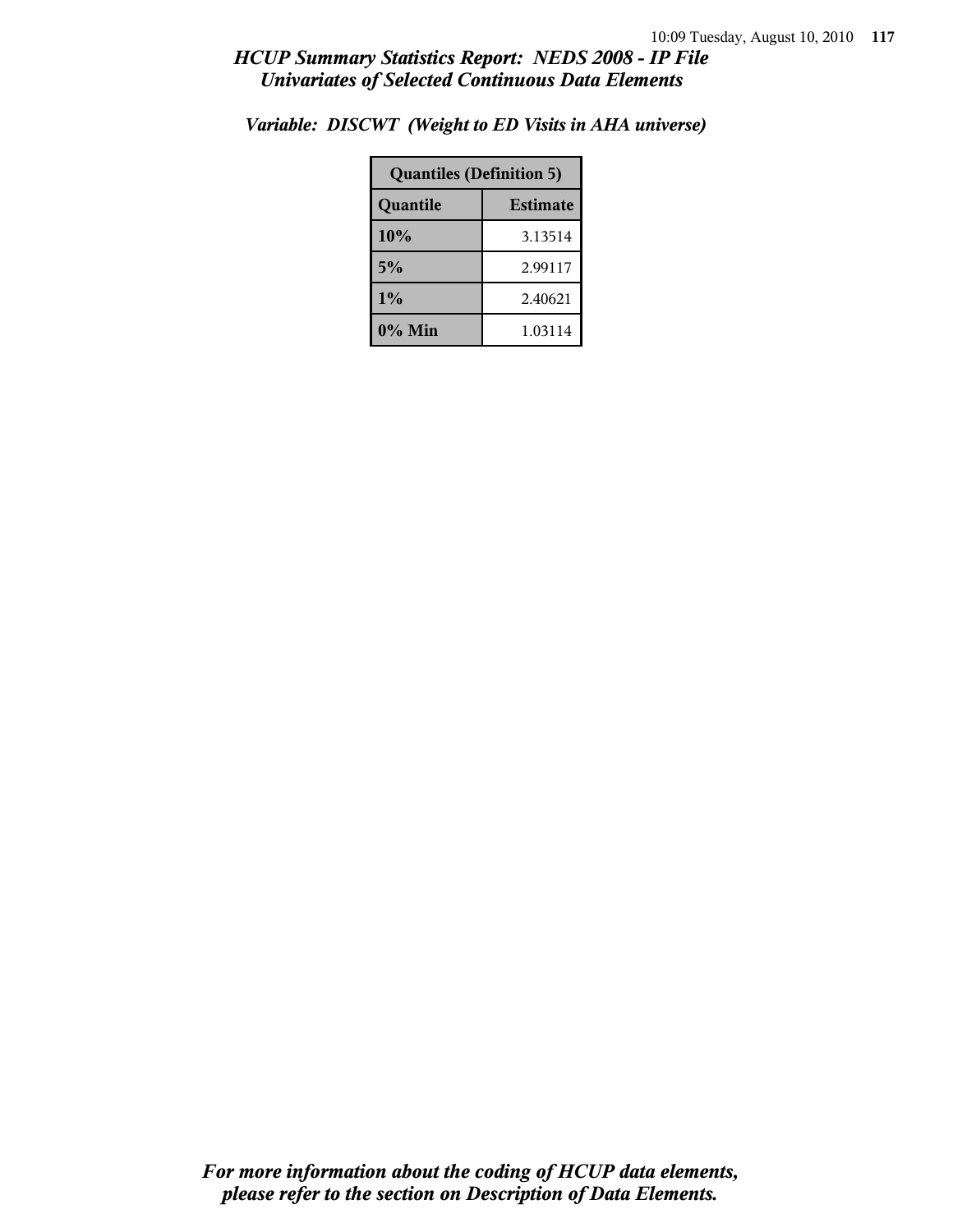| <b>Moments</b>         |            |                         |            |
|------------------------|------------|-------------------------|------------|
| N                      | 4433617    | <b>Sum Weights</b>      | 4433617    |
| Mean                   | 4.99636347 | <b>Sum Observations</b> | 22151962   |
| <b>Std Deviation</b>   | 6.56111969 | Variance                | 43.0482916 |
| <b>Skewness</b>        | 9.81889632 | <b>Kurtosis</b>         | 235.253487 |
| <b>Uncorrected SS</b>  | 301538848  | <b>Corrected SS</b>     | 190859594  |
| <b>Coeff Variation</b> | 131.317902 | <b>Std Error Mean</b>   | 0.00311601 |

### *Variable: LOS\_IP (Length of stay (cleaned) from IP)*

| <b>Basic Statistical Measures</b> |          |                            |          |
|-----------------------------------|----------|----------------------------|----------|
| Location<br><b>Variability</b>    |          |                            |          |
| Mean                              | 4.996363 | <b>Std Deviation</b>       | 6.56112  |
| Median                            | 3.000000 | <b>Variance</b>            | 43.04829 |
| <b>Mode</b>                       | 2.000000 | 364.00000<br>Range         |          |
|                                   |          | <b>Interquartile Range</b> | 4.00000  |

| Tests for Location: Mu0=0 |                             |          |                |         |
|---------------------------|-----------------------------|----------|----------------|---------|
| <b>Test</b>               | <b>Statistic</b><br>p Value |          |                |         |
| Student's t               | 1603.449                    |          | Pr >  t        | < 0.001 |
| <b>Sign</b>               | M<br>2158179                |          | $Pr \ge =  M $ | < 0.001 |
| <b>Signed Rank</b>        | S                           | 4.658E12 | $Pr \geq  S $  | < 0.001 |

| <b>Quantiles (Definition 5)</b> |                 |  |
|---------------------------------|-----------------|--|
| Quantile                        | <b>Estimate</b> |  |
| 100% Max                        | 364             |  |
| 99%                             | 29              |  |
| 95%<br>14                       |                 |  |
| 90%                             | 10              |  |
| 75% Q3<br>6                     |                 |  |
| 50% Median<br>3                 |                 |  |
| 25% Q1<br>2                     |                 |  |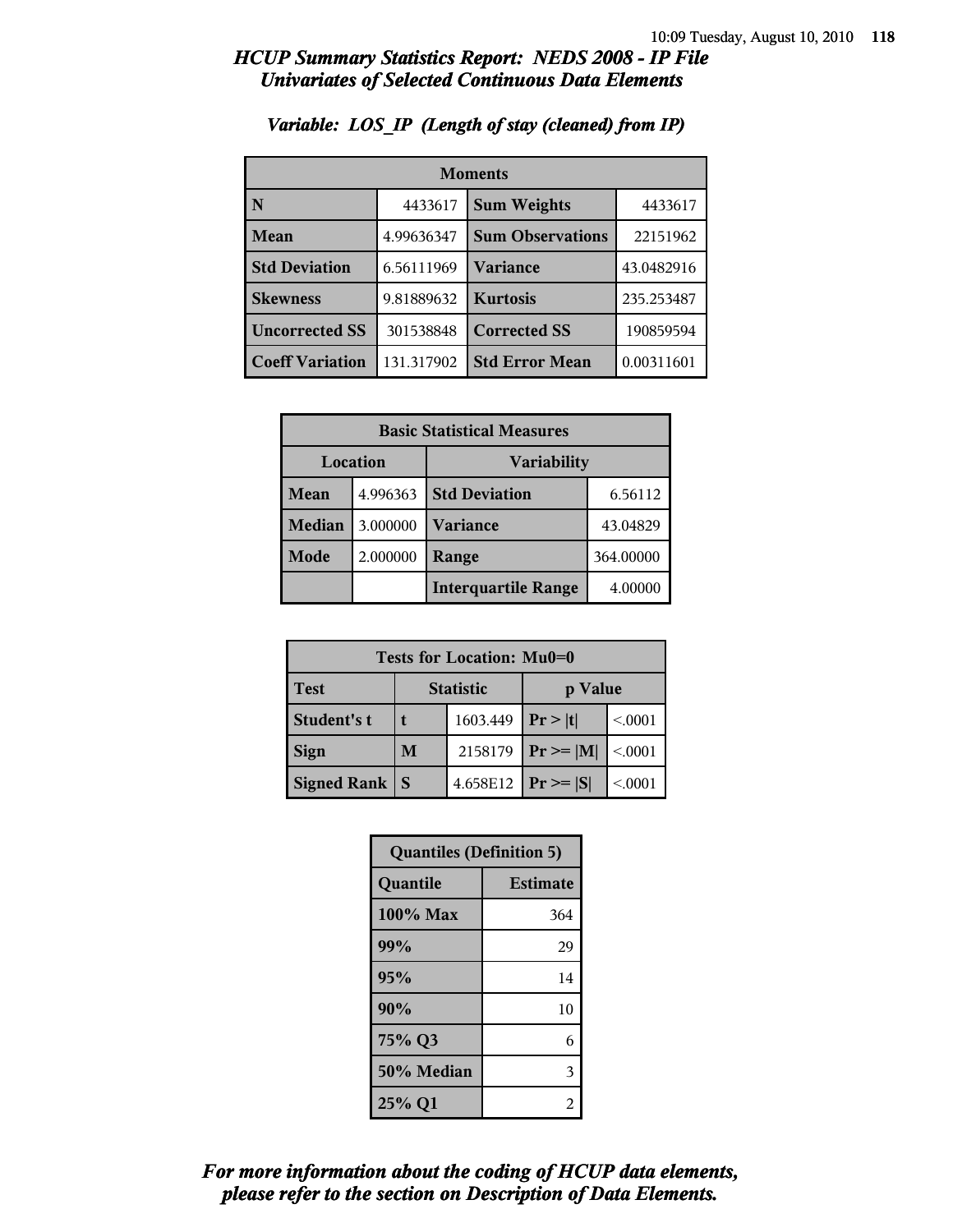| <b>Quantiles (Definition 5)</b> |  |  |
|---------------------------------|--|--|
| <b>Estimate</b><br>Quantile     |  |  |
| 10%                             |  |  |
| 5%                              |  |  |
| 1%                              |  |  |
| $0\%$ Min                       |  |  |

*Variable: LOS\_IP (Length of stay (cleaned) from IP)*

| <b>Missing Values</b>   |                   |         |                       |
|-------------------------|-------------------|---------|-----------------------|
|                         | <b>Percent Of</b> |         |                       |
| <b>Missing</b><br>Value | Count             | All Obs | <b>Missing</b><br>Obs |
| C                       | 102               | 0.00    | 100.00                |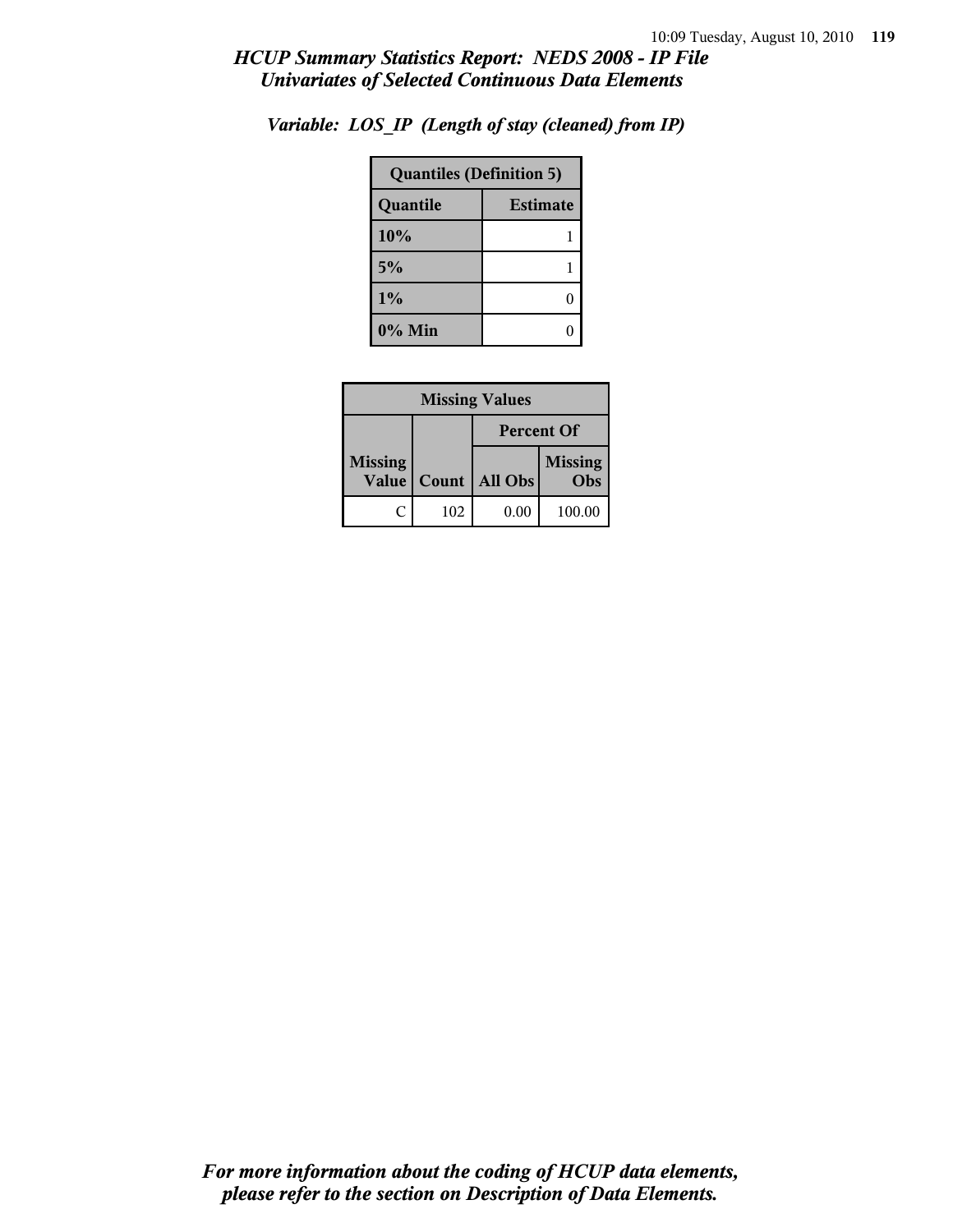| <b>Moments</b>         |            |                         |            |
|------------------------|------------|-------------------------|------------|
| N                      | 4382301    | <b>Sum Weights</b>      | 4382301    |
| Mean                   | 31624.7682 | <b>Sum Observations</b> | 1.38589E11 |
| <b>Std Deviation</b>   | 50205.0628 | Variance                | 2520548332 |
| <b>Skewness</b>        | 8.0899014  | <b>Kurtosis</b>         | 116.040035 |
| <b>Uncorrected SS</b>  | 1.54287E16 | <b>Corrected SS</b>     | 1.10458E16 |
| <b>Coeff Variation</b> | 158.75235  | <b>Std Error Mean</b>   | 23.9826082 |

### *Variable: TOTCHG\_IP (Total charge for ED and inpatient services)*

|                         | <b>Basic Statistical Measures</b> |                            |            |  |
|-------------------------|-----------------------------------|----------------------------|------------|--|
| Location<br>Variability |                                   |                            |            |  |
| Mean                    | 31624.77                          | <b>Std Deviation</b>       | 50205      |  |
| <b>Median</b>           | 18118.26                          | <b>Variance</b>            | 2520548332 |  |
| Mode                    | 160.00                            | Range                      | 1498084    |  |
|                         |                                   | <b>Interquartile Range</b> | 24173      |  |

| Tests for Location: Mu0=0 |                             |  |               |         |
|---------------------------|-----------------------------|--|---------------|---------|
| <b>Test</b>               | <b>Statistic</b><br>p Value |  |               |         |
| Student's t               | 1318.654                    |  | Pr >  t       | < 0.001 |
| <b>Sign</b>               | 2191151<br>M                |  | $Pr \geq  M $ | < 0001  |
| <b>Signed Rank</b>        | 4.801E12<br>S               |  | $ Pr \ge  S $ | < 0.001 |

| <b>Quantiles (Definition 5)</b> |                 |  |
|---------------------------------|-----------------|--|
| Quantile                        | <b>Estimate</b> |  |
| 100% Max                        | 1498184.00      |  |
| 99%<br>231100.00                |                 |  |
| 95%<br>98406.00                 |                 |  |
| 90%<br>64690.00                 |                 |  |
| 75% Q3<br>34223.00              |                 |  |
| 50% Median<br>18118.26          |                 |  |
| 25% Q1<br>10050.00              |                 |  |